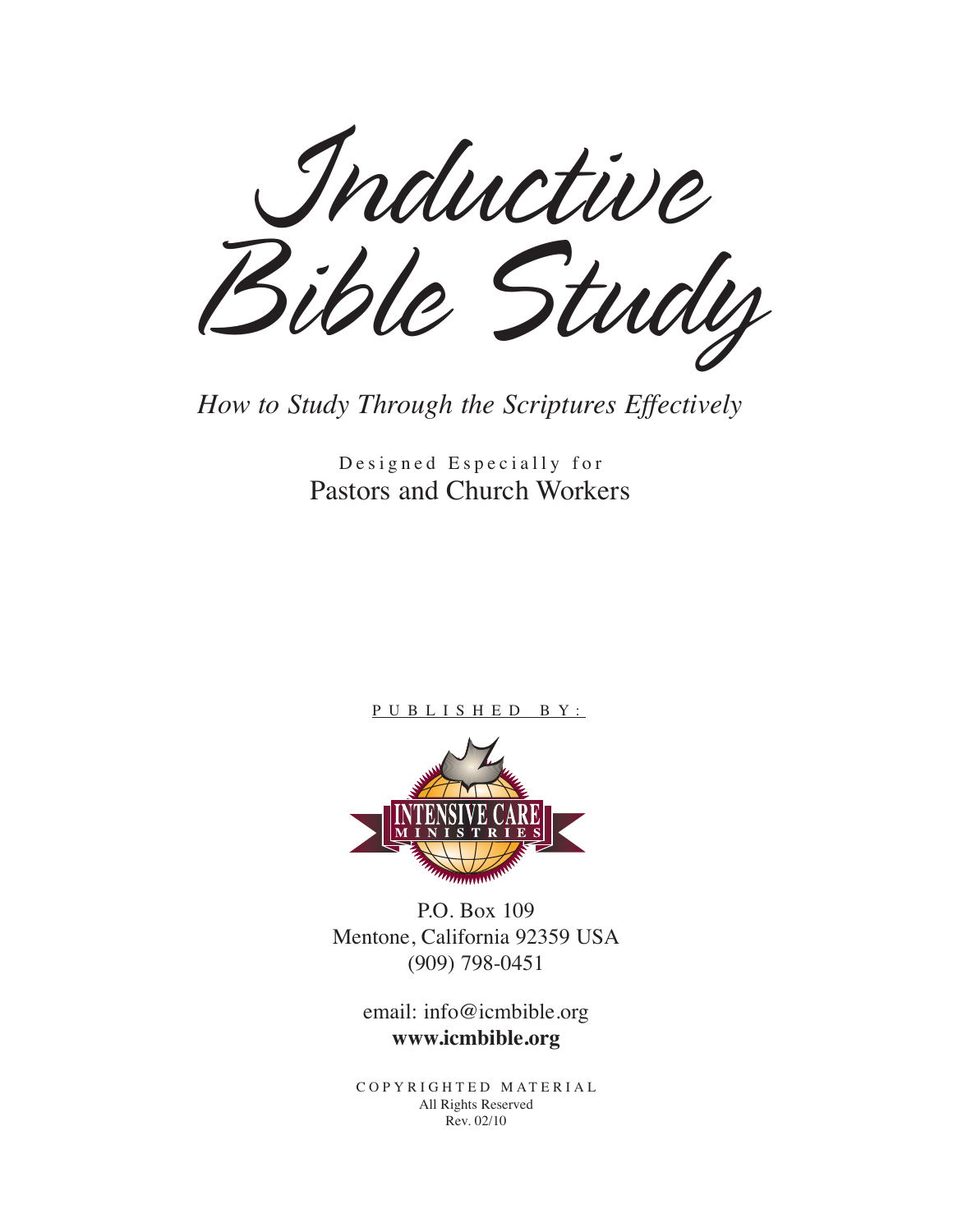# ABOUT THIS MANUAL

This manual was developed over many years working with thousands of pastors and Christian workers in the Philippines by Pastor Dan Finfrock. It was designed to help leaders learn to study the Bible without any other outside resources such as Bible commentaries, Study Bibles, etc., which are frequently absent from Third World Leader's libraries.

With a good translation of the Scriptures, participants are taught how to carefully observe, interpret and apply God's Word. The Scriptures come alive

through this exciting Inductive Bible Study system. The IBS is a very thorough, methodical study of the Scriptures.

This manual can be used to teach anyone interested in learning how to study God's Word more effectively. It is being used in many countries and has been translated into more than thirty-five languages around the world.

#### **PLEASE NOTE:**

**This manual is meant to be a workbook and is designed to work with either our cd or dvd sets, in order to help develop your study skills.**



#### A B OUT THE **AUTHOR**



*Pastor Dan Finfrock*

Pastor Dan Finfrock grew up in the Christian Missionary Alliance Church in Redlands, California. He later attended Simpson Bible College of the Alliance. After graduating from the University of Redlands, he began working with Inter Varsity Christian Fellowship for six years on college campuses teaching Inductive Bible Study. He then went into the pastorate and ministered in five churches. The last church he pastored and pioneered was Calvary Chapel of Banning.

In 1985 Dan moved his family to the Philippines and founded Intensive Care Ministries. He saw the great need to train national pastors in how to study the Word. The Inductive Bible Study system worked extremely well and could be learned quickly. In 1991, he moved his family back to the United States and soon began establishing the work in many other countries. Dan travels extensively in Third World countries and Russia has become a focal point over the past twelve years. ICM has ten Russian staff members now working in various regions. Dan resides in Mentone, California with his wife Debbie. They have four children, Nathan, Lela, Corrie, Aaron and ten grandchildren.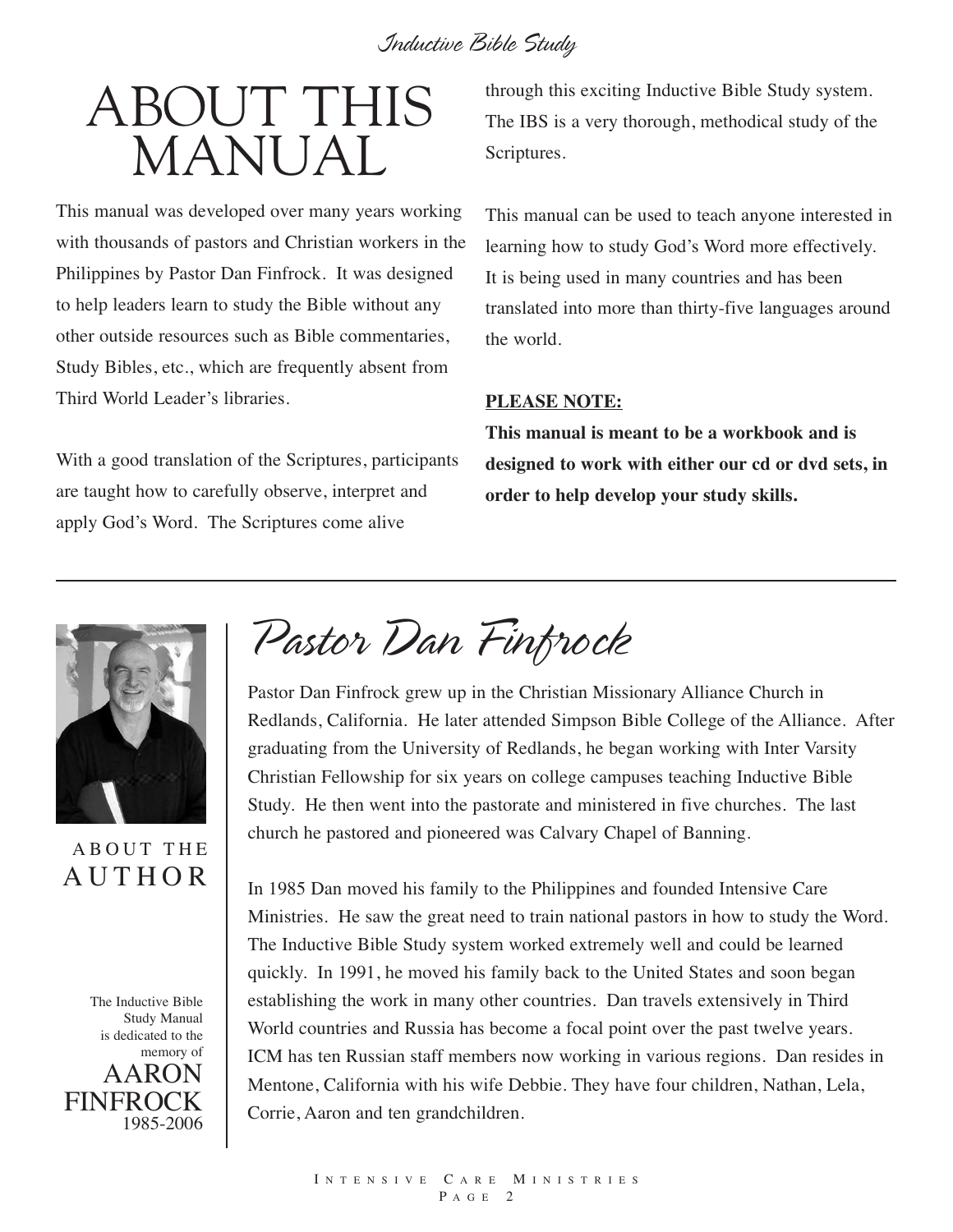#### INTENSIVE CARE MINISTRIES

*Statement of Faith*

1. We believe that God's love is for all mankind and that because of His love, He sent Jesus to die on the cross for man's sin and that He was resurrected on the third day.

#### **THEREFORE:**

- *We proclaim forgiveness of sins and a resurrected Lord.*
- 2. We believe that all Scriptures are inspired by God and are profitable for teaching, for reproof, for correction, for training in righteousness that the man of God may be adequately equipped for every good work. II TIMOTHY 3:16 & 17

#### **THEREFORE:** *We give emphasis to the teaching of the Word*.

3. We believe God has raised up "gifted" men and women to equip the body of Christ, that it might mature and grow up in Christ. EPHESIANS 4:11-16

#### **THEREFORE:**

- *We seek out gifted men and women in order to equip them in the teaching of the Word.*
- 4. We believe in the soon-return of our Lord and Savior, Jesus Christ.

#### **THEREFORE:** *We go and make disciples of all nations. MATTHEW 28:19*

5. We believe that there is only one body in Christ and that though there are many variances in His church, through the work of the Holy Spirit, we are all one through Christ.

#### **THEREFORE:**

*We are diligent to preserve the unity of the Spirit.*

EPHESIANS 4:3

UPDATED **VERSION** 9/20/2004

# STATEMENT *of* VISION



Intensive Care Ministries was founded to equip national pastors and Christian workers for the

work of service. Our purpose is two-fold:

(1) To teach them how to study the Word, and

(2) To motivate them to feed their people through systematic Bible study. Our vision is to set up training programs within various countries to accomplish these purposes.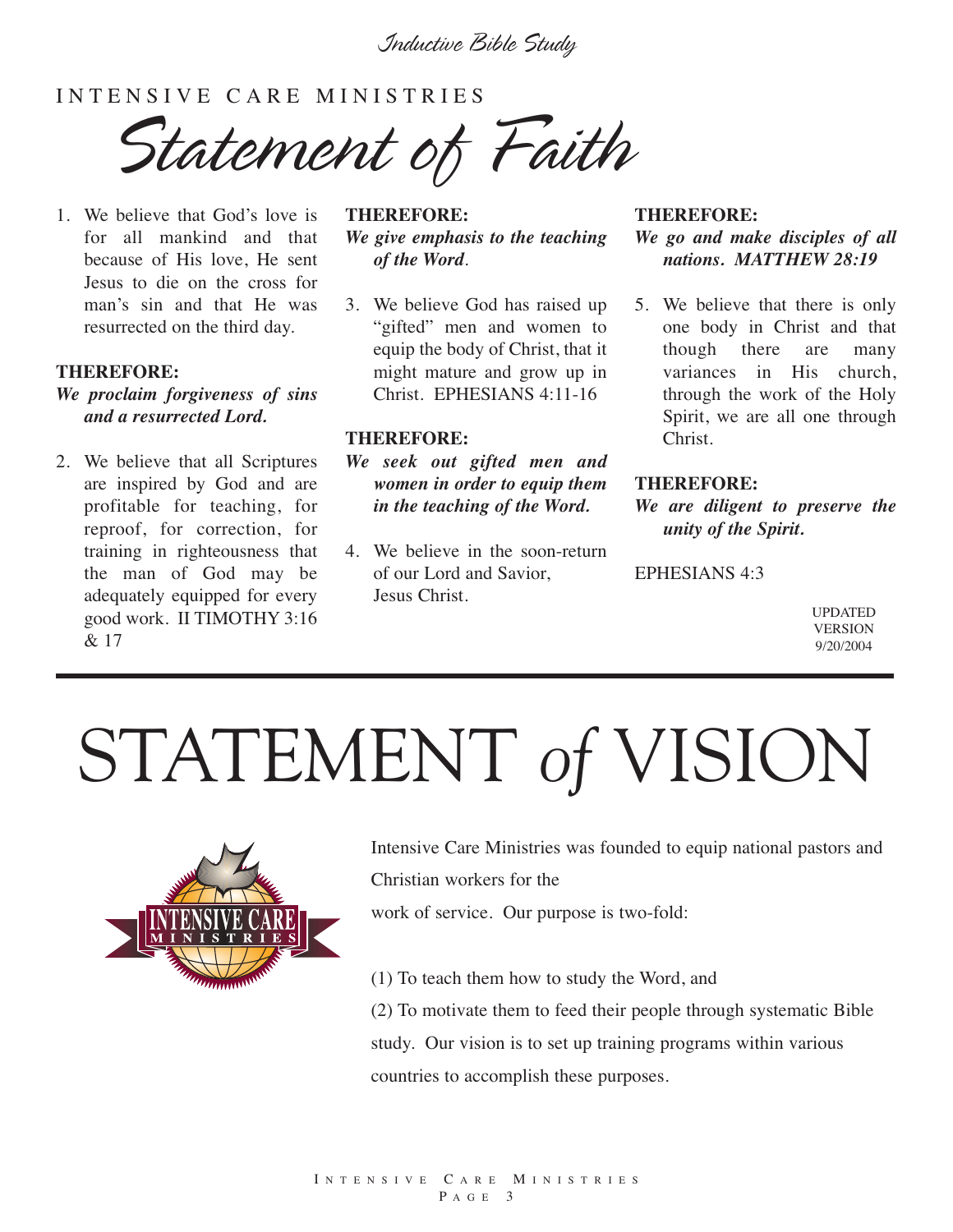| <b>ASSIGNMENTS</b>                      |  |
|-----------------------------------------|--|
|                                         |  |
|                                         |  |
|                                         |  |
|                                         |  |
|                                         |  |
|                                         |  |
|                                         |  |
|                                         |  |
|                                         |  |
| Example of Expository Sermon Outline 59 |  |
| <b>OPTIONAL ASSIGNMENTS</b>             |  |
|                                         |  |
|                                         |  |
|                                         |  |
| <b>APPENDIX</b>                         |  |
|                                         |  |
|                                         |  |
|                                         |  |
|                                         |  |
|                                         |  |
|                                         |  |

# **TABLE**  $\int$ **CONTENTS**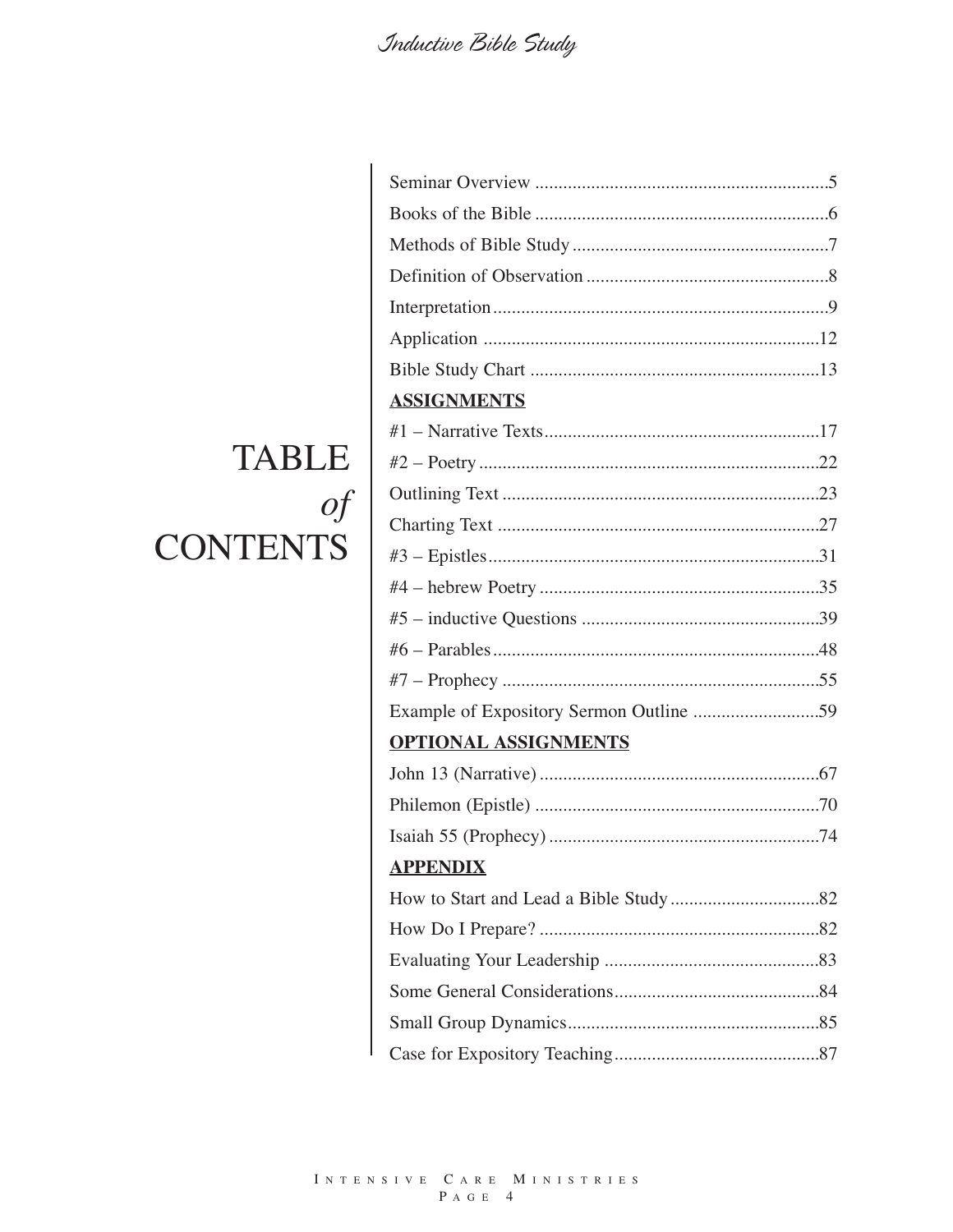# Seminar Overview

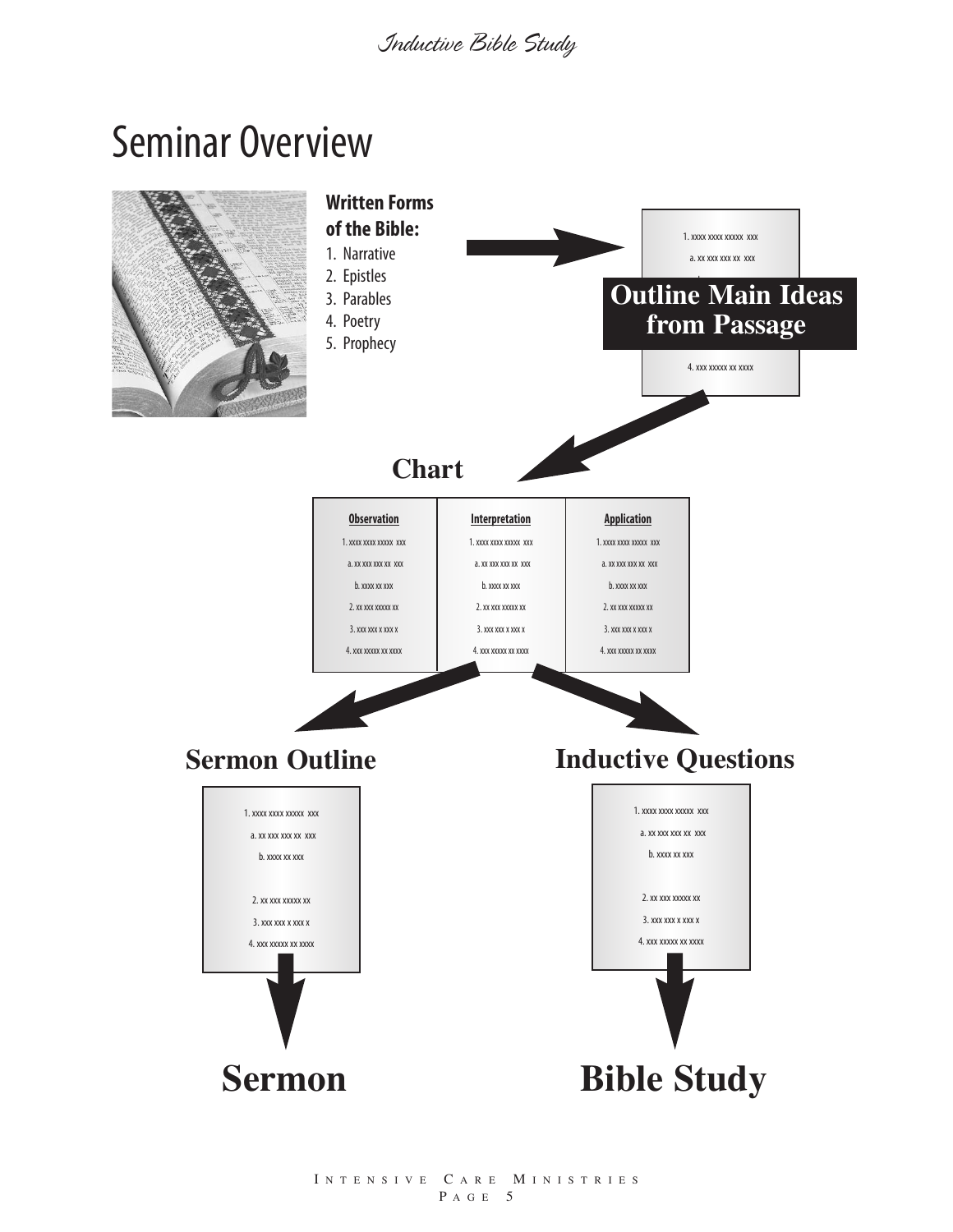# **TEACH THE WHOLE BIBLE**

*Remember Paul's farewell sermon to the Ephesian elders, "For I have not shunned to declare unto you all the counsel of God."*



I N T E N S I V E C A R E M I N I S T R I E S P A G E 6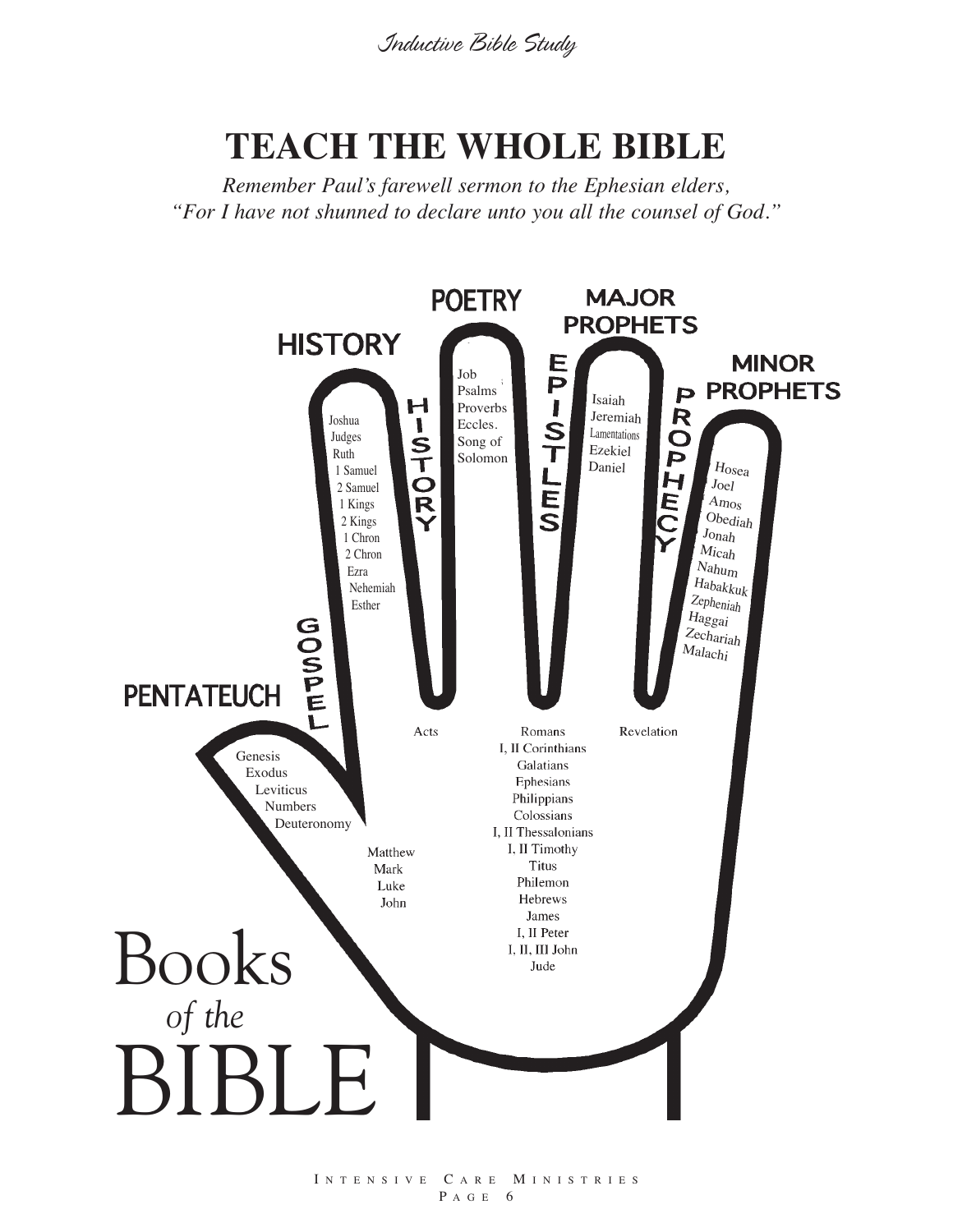*Methods of Bible Study*

Three of the most commonly used methods of Bible Study are:

**Inductive**................................*"Pulls out facts"*

**Deductive**.....................*"Starts with premise"*

**Springboard** .........................*"Shares opinion"*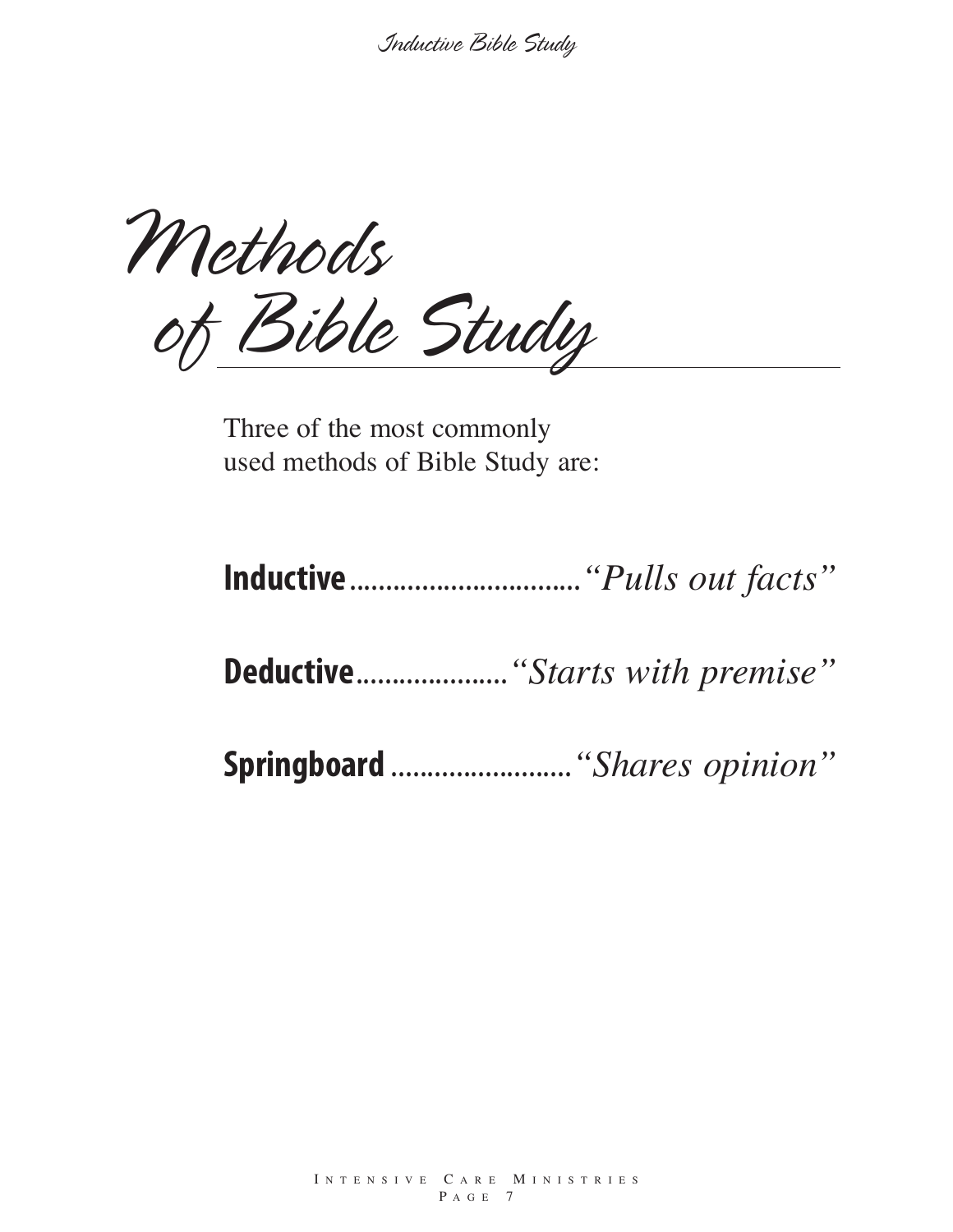*Definition of*

| <b>Observation</b> | <b>Interpretation</b> | <b>Application</b> |
|--------------------|-----------------------|--------------------|
|                    |                       |                    |

# WHAT DOES TEXT SAY?

- **❖ Read Text Several Times**
- ❖ **Record First Impressions**
- ❖ **RecordWho,What,When,Where and How**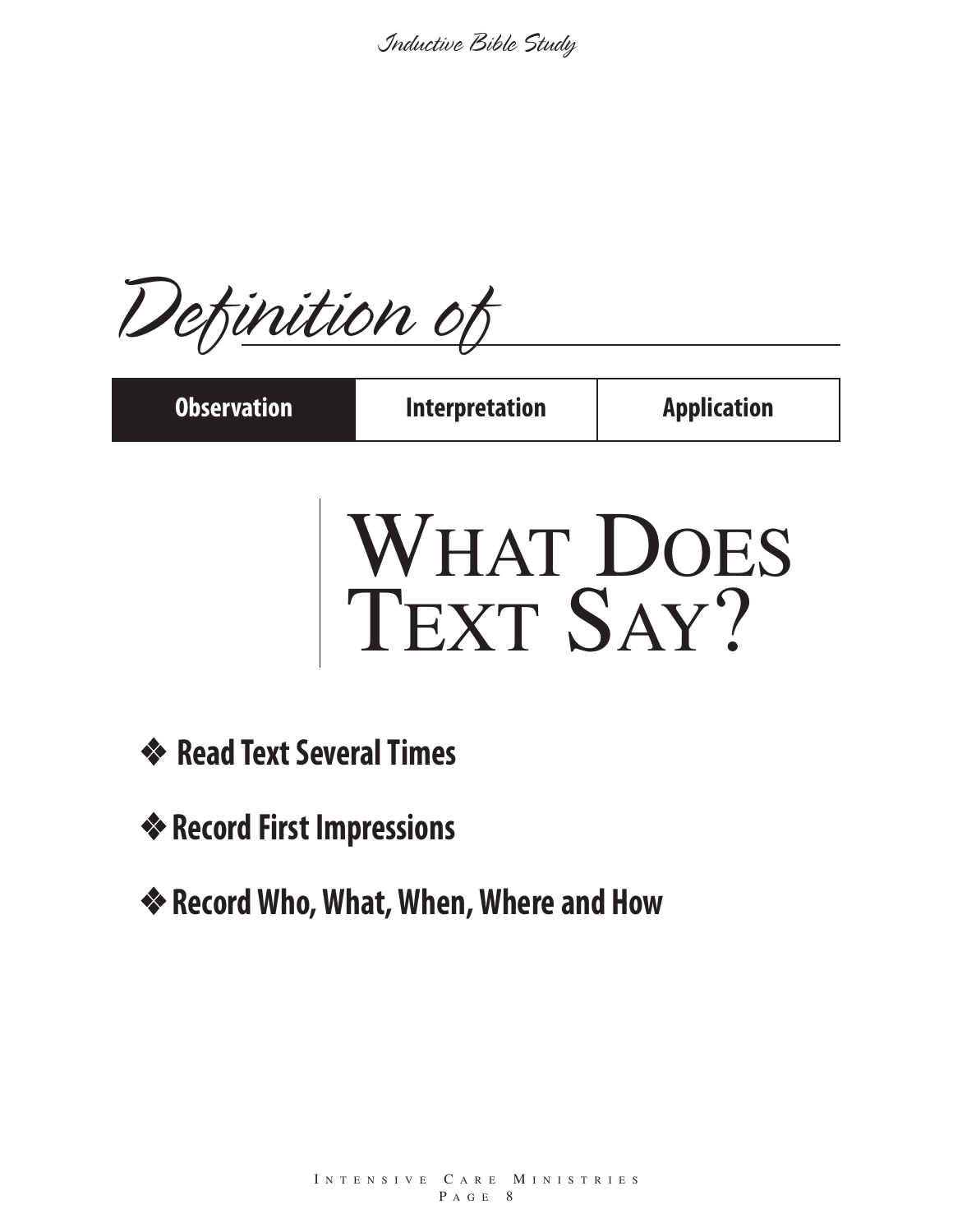*Definition of*

**Observation Interpretation Application**

# WHAT DOES TEXT MEAN?

# **Important Rules of Interpretation**

- **1. Interpret Literally**
- **2. Studyin Context**
- **3. LetScripture InterpretScripture**
- **4. NTTakes Precedence**

## **Dr. David Cooper's Golden Rule of Interpretation**

"When the plain sense of Scripture makes common sense, seek no other sense. Therefore, take every word at it's primary, ordinary usual literal meaning unless the facts of the immediate context studied in the light of related passages and fundamental truths indicate clearly otherwise."

## **Always interpret bythe laws of grammar and facts of history.**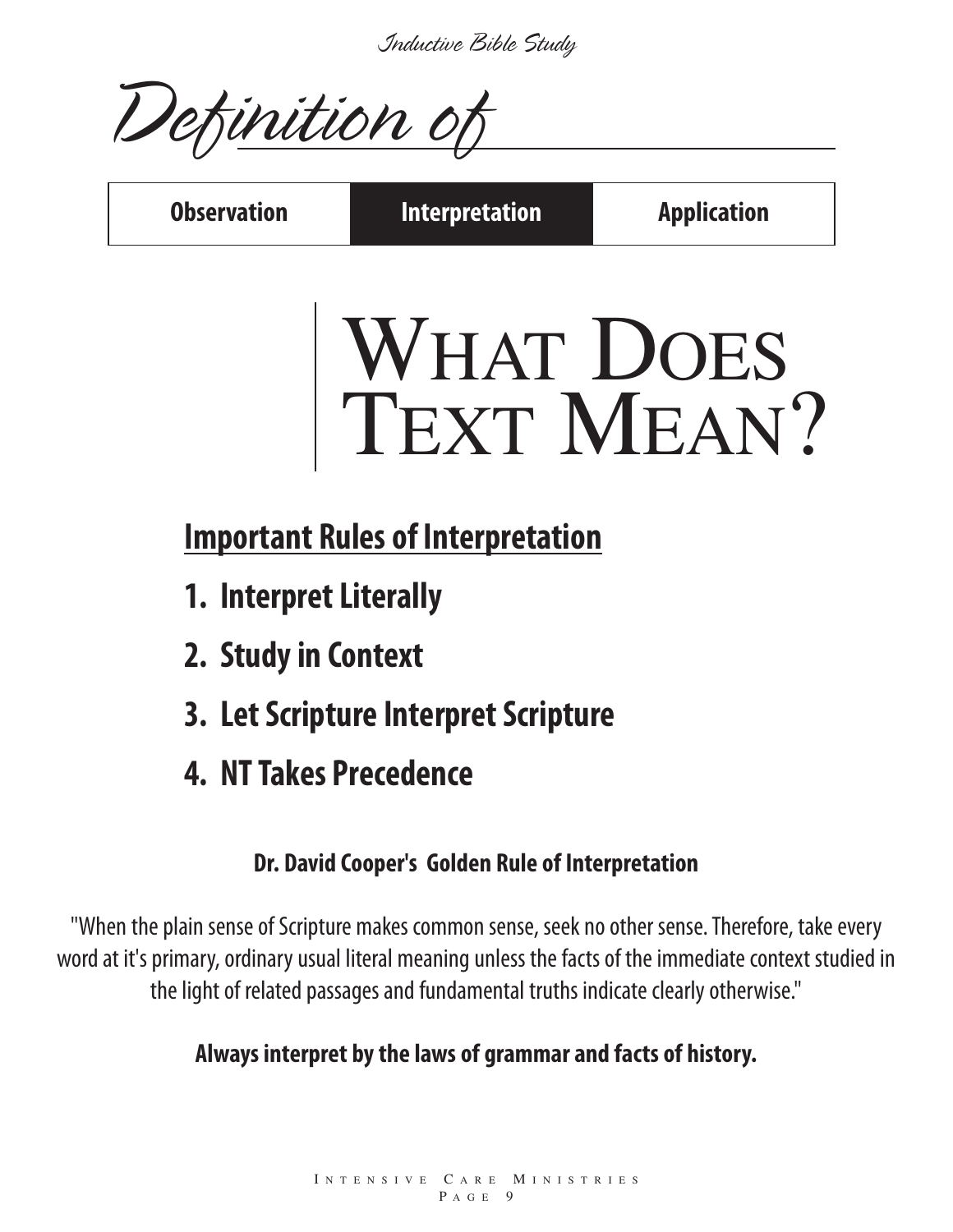# *Further Guidelines to Interpretation*

In order to understand the Word of God properly, it is necessary to follow certain guidelines. Observing these guidelines will not always guarantee correct conclusions, but ignoring them frequently leads to error.

### **Here are some basic rules that are frequently neglected.**

#### **I. INTERPRET YOUR EXPERIENCE BY THE SCRIPTURES: DO NOT INTERPRET THE SCRIPTURES BY YOUR EXPERIENCE.**

When people interpret the Scriptures by their experience, their experience becomes the standard authority. God's Word is the standard and our lives are under the Scriptures' authority.

Whenever a Christian universally applies a method to others that has worked for him, he is in danger of transgressing the principle, even though the method itself may be a good application of biblical commandment. A good example of this is the man who had difficulty with deficit spending and who abolished all forms of buying on credit. He was so successful in overcoming his problem that he insisted that anyone owning a credit card or buying on time was violating the scriptural injunction, "Owe no man anything…"

(Romans 13:8). In this situation the individual had interpreted the Scripture in the light of his experience, making his experience normative rather than the biblical principle.

#### **II. DO NOT BE DOGMATIC WHERE THE SCRIPTURES ARE NOT.**

There are many areas in which the Bible is not conclusive. Be careful not to say more than the Bible does. In many issues such as personal experience, style of dress, standard of living or church government, a person needs to arrive at his own conclusions, even though the Scriptures are not conclusive. In these situations a stand may be taken, but do not be critical of those who accept a differing view. We still must love those who view things differently.

#### **III. DETERMINE WHEN A PASSAGE IS FIGURATIVE RATHER THAN LITERAL.**

You should consider a passage figurative when the Bible says the passage is figurative. Many times the Bible indicates in the text that a particular passage is to be taken figuratively. Occasionally the events, situations or places may be literal as well as figurative. Galatians 4 states that Mt. Sinai is a symbol of bondage and Jerusalem is a symbol of grace. These are literal geographic locations which are also symbols of spiritual truth.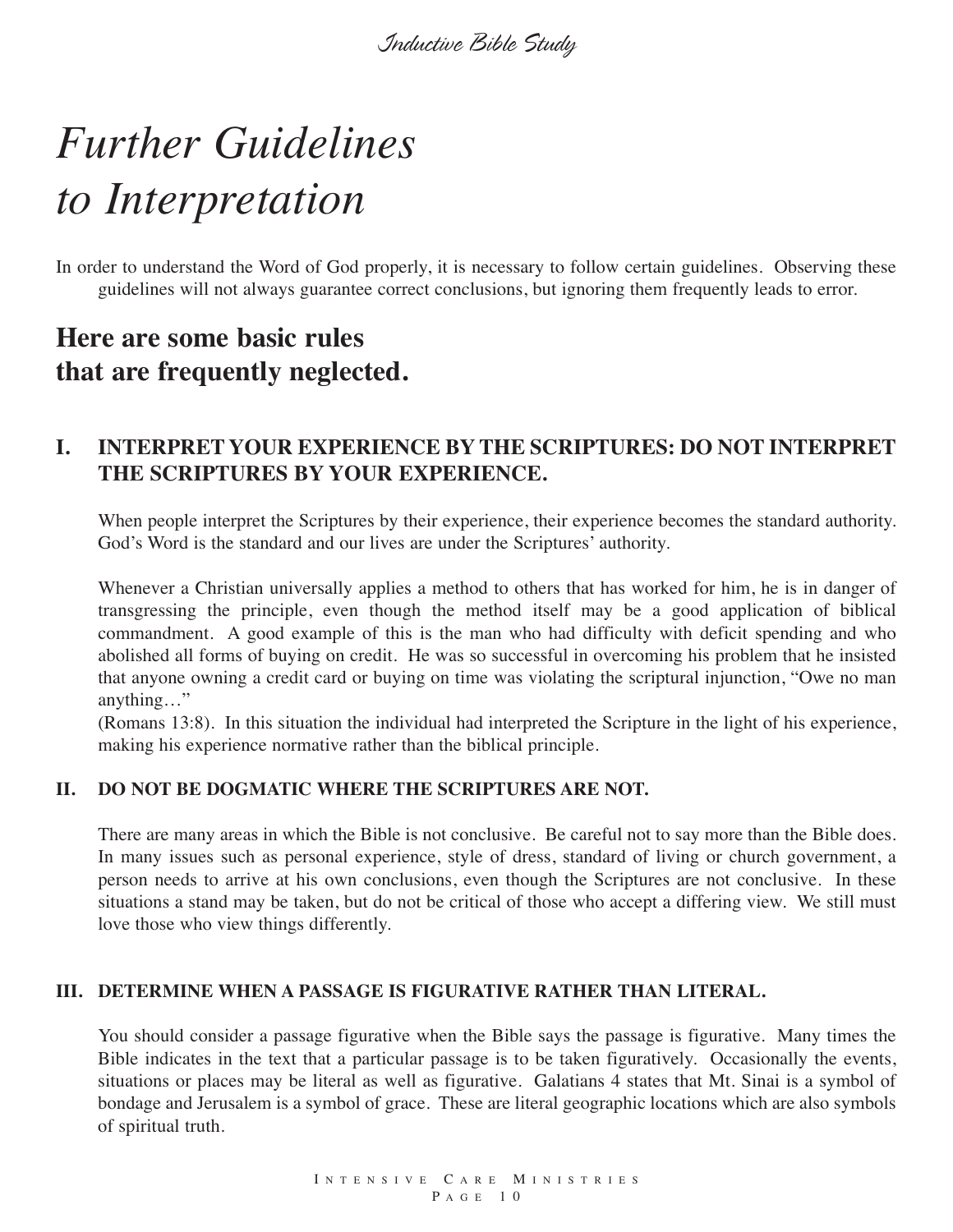You should also consider a passage figurative when the statement is out of character with the thing described. For example, a statement may be considered figurative whenever an inanimate object is used to describe a person or animate being. In the Gospel of John, Jesus is referred to as "the Door," "Bread," "Water," etc. These words are all used in a figurative sense.

In Philippians 3:2, Paul warns, "Look out for the dogs." He is describing a group of heretics teaching the necessity of circumcision for salvation. Thus, "dogs" is to be taken figuratively. Jesus says in Luke 13:32, "Go and tell that fox…" when He is referring to Herod. Thus it can be assumed to be figurative.

There are times when the same word is used figuratively, but has different meanings in different places in the Bible. For example, "lion" in 1 Peter 5:8 refers to Satan, but "lion" in Revelation 5:5 refers to Jesus Christ. Generally, the correct meaning of the figure can be determined by the context.

A word will not have a figurative and literal meaning at the same time. When a word in a sentence is given a figurative meaning, it supersedes the literal meaning. If the literal interpretation fits, it should be used unless the context makes it impossible.

#### **IV. DO NOT RATIONALIZE THE SCRIPTURES.**

Do not attempt to interpret biblical statements by current philosophies and contemporary scientific theories. These thoughts often change with the passage of time. The Bible, however, is eternal and never changes. For many years secular historians discredited the Bible's accuracy because there was no archeological evidence for the existence of the Hittite nation referred to in Scripture. Then in 1907, archeologists discovered tablets in Turkey which confirmed the existence and location of the Hittites.

It is never necessary to apologize for the biblical statements that science cannot confirm or to reinterpret Scripture in the face of current scientific evidence. Because the Bible is God's Word and literally true, every miracle and every statement must also be considered true.

#### **V. DO NOT SPIRITUALIZE THE SCRIPTURES.**

In an attempt to find so-called "spiritual truths" in every verse, many people "read into" a passage a true conclusion that is determined by an invalid process. When a person uses a wrong method to arrive at a true conclusion, he opens himself to being deceived by that same method on other occasions.

For example, Acts 28 related how Paul was miraculously healed after being bitten by a poisonous viper. Someone spiritualizing this account might say, "The serpent, who is the devil, always attacks righteous men, but is always defeated."

This conclusion may be true and may be taught elsewhere in Scripture, but Acts 28 does not teach this conclusion. This is an erroneous handling of God's Word.

Adapted from Search the Scriptures [Colorado Springs, CO: Navigator Press, n.d.]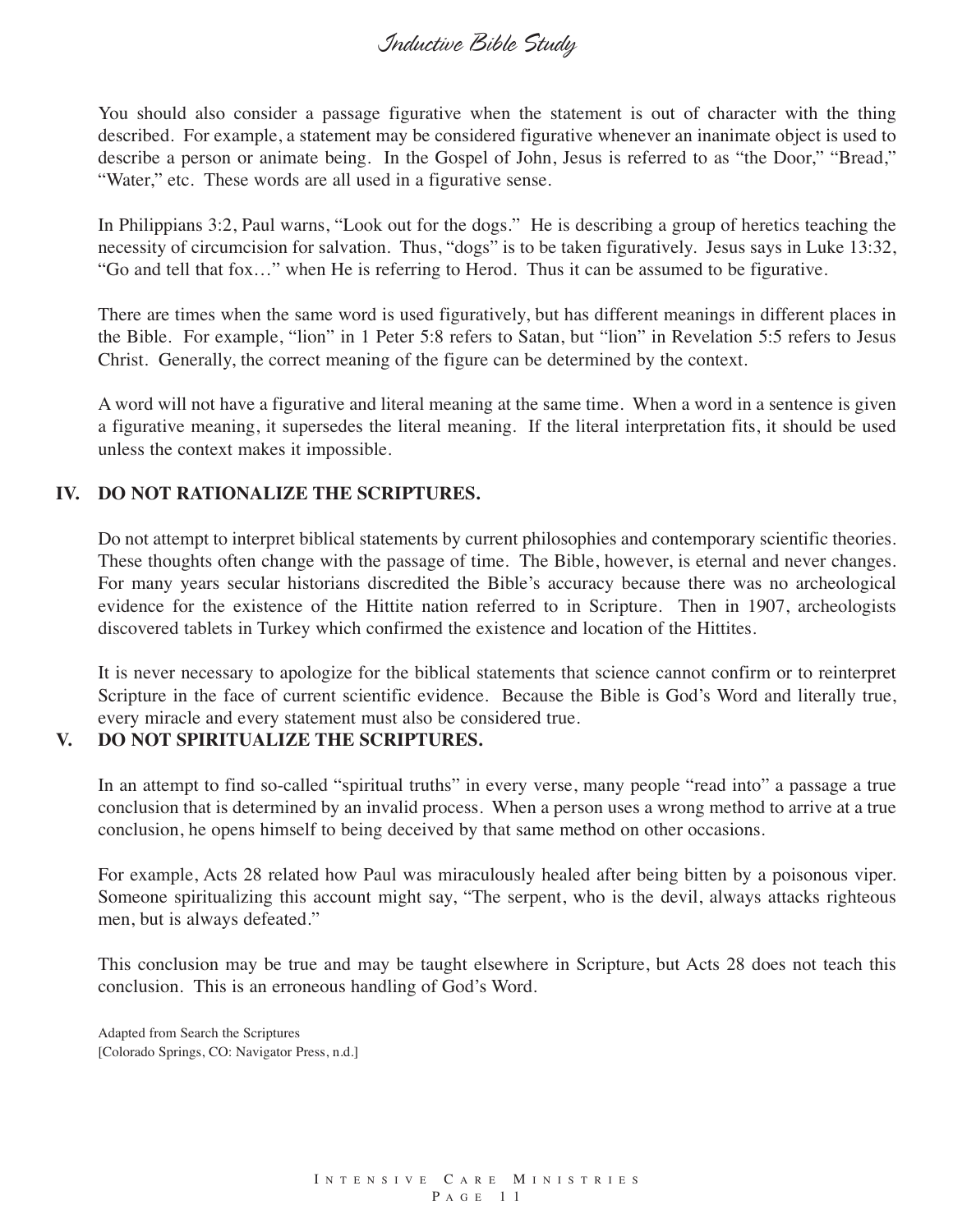*Definition of*

**Observation Interpretation Application**

# HOW SHOULD I RESPOND?

- ❖ **ExamplesTo Follow?**
- ❖ **Sin To Forsake?**
- ❖ **ErrorsTo Avoid?**
- ❖ **PromisesTo Believe**
- ❖ **CommandsTo Obey?**
- ❖ **ActionsTo Take?**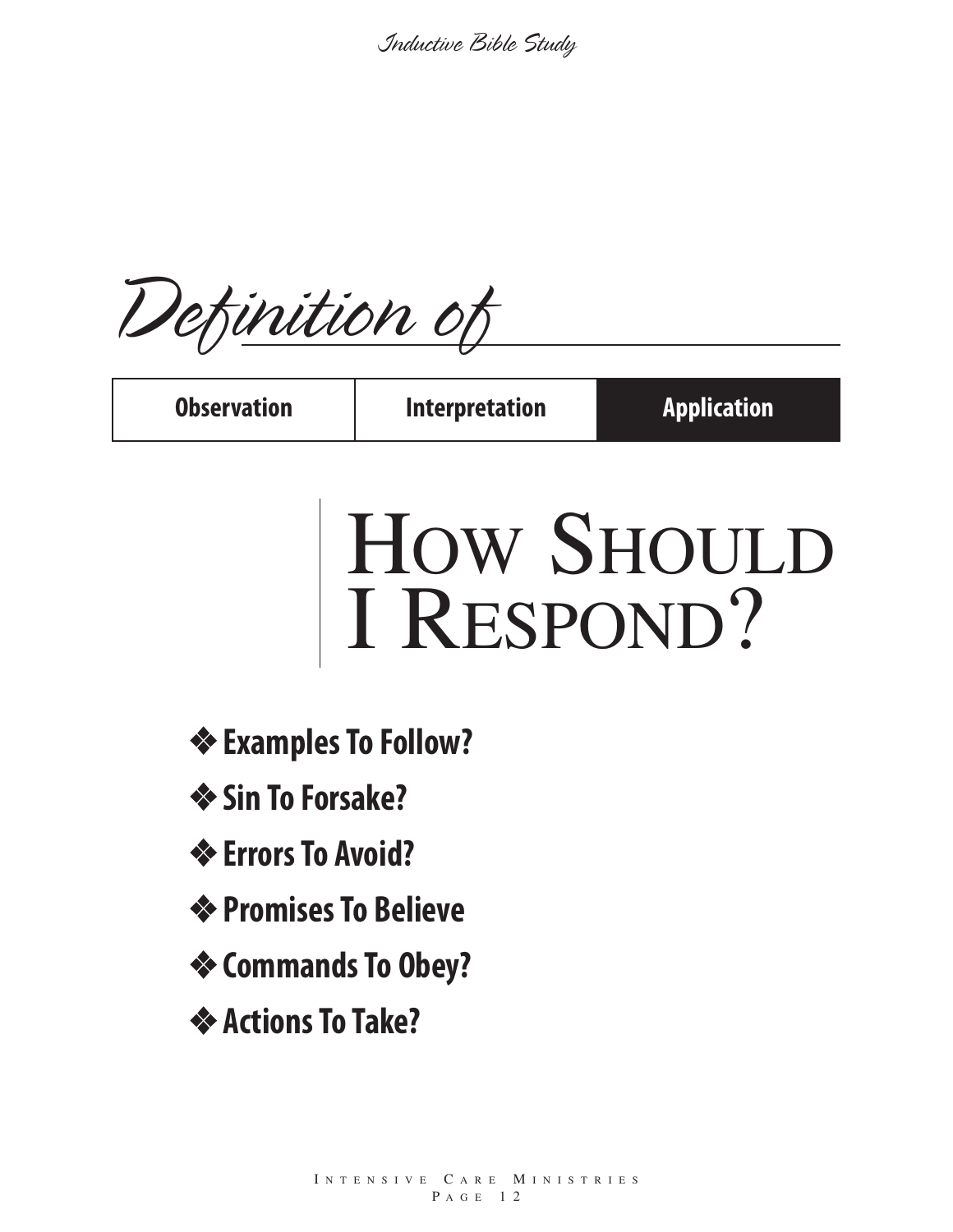# **BIBLE STUDY CHART**

Five Book Types of Scripture

| <b>Forms</b>                                                                 | <b>Examples</b>                                                                                                                                                       | <b>Main Features</b>                                                                                                                                                                         |
|------------------------------------------------------------------------------|-----------------------------------------------------------------------------------------------------------------------------------------------------------------------|----------------------------------------------------------------------------------------------------------------------------------------------------------------------------------------------|
| 1.<br><b>NARRATIVE</b><br><b>Story Forms</b>                                 | History account of events<br>such as: Gospels, Acts,<br>Genesis, Exodus, Leviticus,<br>Numbers, etc., also records<br>of the Old Testament Kings                      | People, places, events<br>and emotions.                                                                                                                                                      |
| 2.<br><b>EPISTLES</b><br><b>Instructional</b><br>& Exhortive<br><b>Forms</b> | Logical development of a<br>subject. Paul's letters such as<br>Romans, Galatians,<br>Ephesians, Phil-ippians, etc.<br>The writings of Peter, James,<br>John and Jude. | Look for ideas, words, verbs,<br>subjects, objects and<br>arrangements of the passage.                                                                                                       |
| 3.<br><b>POETRY</b>                                                          | The arrangement of ideas<br>into patterns. Found in Job,<br>Psalms, Proverbs,<br>Ecclesiastes and Song of<br>Solomon                                                  | Hebrew poets used parallels to<br>express their ideas.                                                                                                                                       |
| 4.<br><b>PARABLES</b>                                                        | Found in the Gospels in<br>Jesus teachings and<br>scattered through the Old<br>Testament.                                                                             | Writers used true to life stories<br>but not necessarily actual events<br>to illustrate a point of emphasis.<br>There is often a hidden meaning<br>that must be searched out in<br>parables. |
| 5.<br><b>PROPHECY</b>                                                        | Found in the Old Testament,<br>Major and Minor Prophets,<br>Isaiah-Malachi and in the<br>New Testament book of<br><b>Revelations</b>                                  | The Prophets used two types of<br>prophecy to communicate their<br>message: Predictive (future) and<br>Didactic (dealing with current<br>moral, ethical or theological<br>truths)            |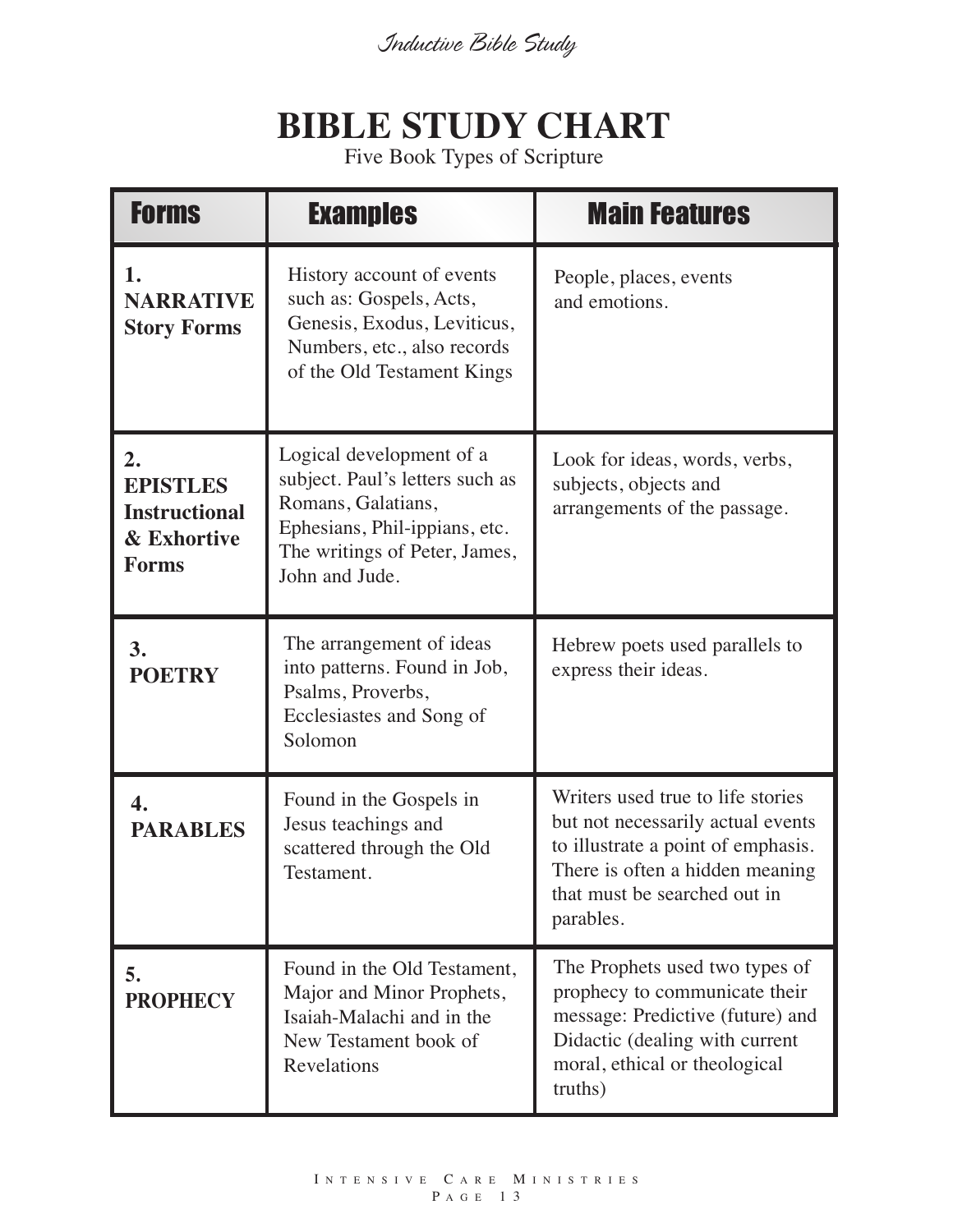## **BIBLE STUDY CHART (Cont'd)**

| <b>Forms</b>              | <b>Observation</b>                                                                                                                                                                                                                                                                                                                            | <b>Interpretation</b>                                                                                                                                                                                                                                                                                                                                                                                                                                                                                                                                                                                                                                                                                                     | <b>Application</b>                                                                                                                                                                                                                                                                                                                                                                                                                                                                                                                                                                        |
|---------------------------|-----------------------------------------------------------------------------------------------------------------------------------------------------------------------------------------------------------------------------------------------------------------------------------------------------------------------------------------------|---------------------------------------------------------------------------------------------------------------------------------------------------------------------------------------------------------------------------------------------------------------------------------------------------------------------------------------------------------------------------------------------------------------------------------------------------------------------------------------------------------------------------------------------------------------------------------------------------------------------------------------------------------------------------------------------------------------------------|-------------------------------------------------------------------------------------------------------------------------------------------------------------------------------------------------------------------------------------------------------------------------------------------------------------------------------------------------------------------------------------------------------------------------------------------------------------------------------------------------------------------------------------------------------------------------------------------|
| NARATIVE<br>(Story Forms) | Ask:<br>$\bullet$ Who?<br>$\bullet$ What?<br>$\bullet$ When?<br>$\bullet$ Where?<br>$\bullet$ How?<br><b>Retell</b><br>the event<br>Find the<br>relationship<br>between<br>characters.<br>Try to feel the<br>emotions.<br>Place yourself in<br>the shoes of each<br>character.<br>What do you see?<br>What do you Feel?<br>What do you Think? | Tools for interpretation are<br>the same for all five book<br>types.<br>It is an attempt to determine<br>what the passage meant to the<br>people who originally heard it.<br>1. What does the author mean<br>to make him write this way?<br>2. Why does he write this?<br>3. What would it mean to the<br>people who heard it in<br>biblical time and culture?<br>Here are some tools that are<br>good for instructional and<br>exhortive forms:<br>a. What is the reason for the<br>idea?<br>b. Why did the author use it?<br>c. Could he have used another<br>word?<br>d. What does the idea mean?<br>e. What is the relationship of<br>this idea to events before<br>following ideas?<br>f. Context is most important! | <b>Tools for Application are</b><br>the same for all five book<br>types.<br>1. Appeal to the Holy<br>Spirit for teaching.<br>I Corinthians 2:9-16<br>2. Apply the main point to<br>your life:<br>• Is there an example to<br>follow?<br>• Is there a sin to forsake?<br>• Is there an error to<br>avoid?<br>• Is there a promise to<br>claim?<br>• Is there a command to<br>obey?<br>3. So what?<br>• What do I plan to do<br>about it?<br>• What difference will<br>this make in my life?<br>• What specific plans can<br>I make in my life?<br>• What will I do?<br>• How will I do it? |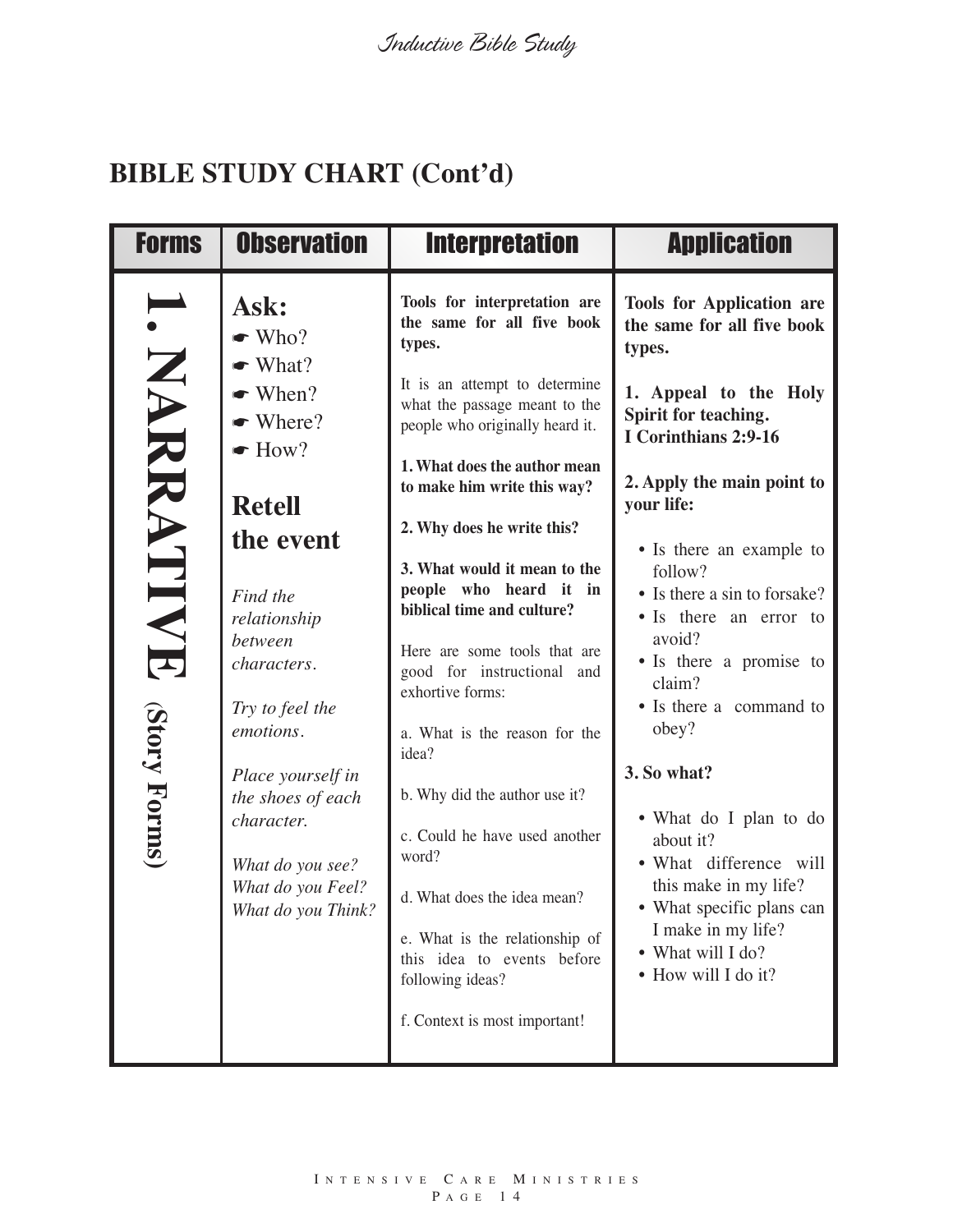## **BIBLE STUDY CHART (Cont'd)**

| <b>Forms</b>                                                             | <b>Observation</b>                                                                                                                                                                                                                                                                                                                | <b>Interpretation</b>                                                                                                                                                                                                                                                                                                                                                                                                                                                                                                                                                                                                                                                                                                     | <b>Application</b>                                                                                                                                                                                                                                                                                                                                                                                                                                                                                                                                                                        |
|--------------------------------------------------------------------------|-----------------------------------------------------------------------------------------------------------------------------------------------------------------------------------------------------------------------------------------------------------------------------------------------------------------------------------|---------------------------------------------------------------------------------------------------------------------------------------------------------------------------------------------------------------------------------------------------------------------------------------------------------------------------------------------------------------------------------------------------------------------------------------------------------------------------------------------------------------------------------------------------------------------------------------------------------------------------------------------------------------------------------------------------------------------------|-------------------------------------------------------------------------------------------------------------------------------------------------------------------------------------------------------------------------------------------------------------------------------------------------------------------------------------------------------------------------------------------------------------------------------------------------------------------------------------------------------------------------------------------------------------------------------------------|
| Ņ<br><b>EPSISTLES</b><br><b>Unstructional &amp; Exhorti</b><br>ve Forms) | <b>Outline the</b><br>development of<br>ideas in the<br>passage.<br>Note repeated<br>words<br>Look for:<br>• Comparisons<br>• Contrasts<br>• Transition words<br>such as:<br>-therefore<br>-wherefore<br>-in order that<br>-because<br>-but<br>-for<br>-since<br>Every word<br>becomes important<br>in understanding<br>the whole | Tools for interpretation are<br>the same for all five book<br>types.<br>It is an attempt to determine<br>what the passage meant to the<br>people who originally heard it.<br>1. What does the author mean<br>to make him write this way?<br>2. Why does he write this?<br>3. What would it mean to the<br>people who heard it in<br>biblical time and culture?<br>Here are some tools that are<br>good for instructional and<br>exhortive forms:<br>a. What is the reason for the<br>idea?<br>b. Why did the author use it?<br>c. Could he have used another<br>word?<br>d. What does the idea mean?<br>e. What is the relationship of<br>this idea to events before<br>following ideas?<br>f. Context is most important! | <b>Tools for Application are</b><br>the same for all five book<br>types.<br>1. Appeal to the Holy<br>Spirit for teaching.<br>I Corinthians 2:9-16<br>2. Apply the main point to<br>your life:<br>• Is there an example to<br>follow?<br>• Is there a sin to forsake?<br>• Is there an error to<br>avoid?<br>• Is there a promise to<br>claim?<br>• Is there a command to<br>obey?<br>3. So what?<br>• What do I plan to do<br>about it?<br>• What difference will<br>this make in my life?<br>• What specific plans can<br>I make in my life?<br>• What will I do?<br>• How will I do it? |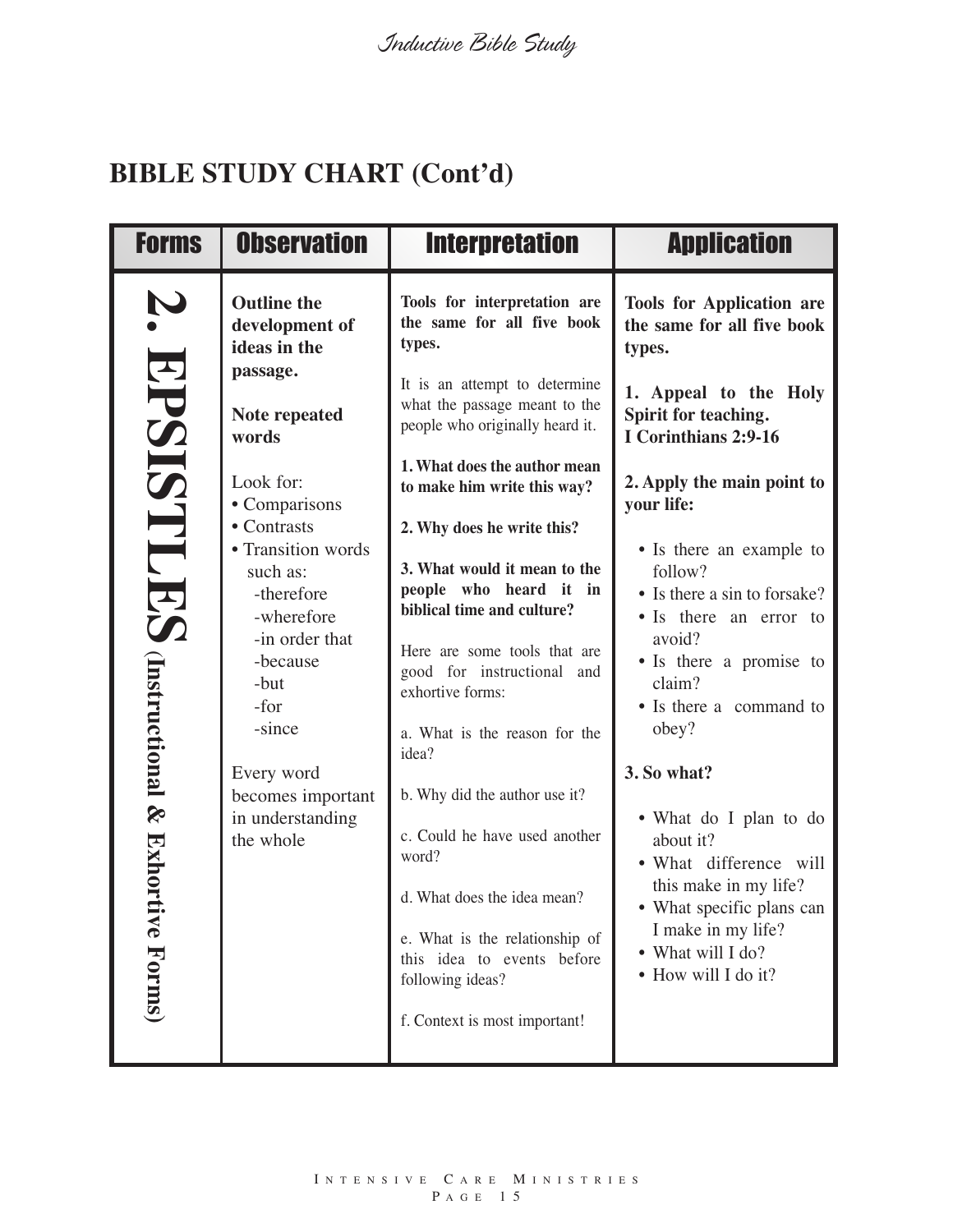# **BIBLE STUDY CHART (Cont'd)**

| <b>Forms</b>       | <b>Observation</b>                                                                                                                                                                                  | <b>Interpretation</b>                                                                                                                                                                                                                                                           | <b>Application</b>                                                                                                                                                                              |
|--------------------|-----------------------------------------------------------------------------------------------------------------------------------------------------------------------------------------------------|---------------------------------------------------------------------------------------------------------------------------------------------------------------------------------------------------------------------------------------------------------------------------------|-------------------------------------------------------------------------------------------------------------------------------------------------------------------------------------------------|
| (Story Forms)      | Hebrew poets used<br>parallelism, one<br>idea said in two                                                                                                                                           | Tools for interpretation are<br>the same for all five book<br>types.                                                                                                                                                                                                            | <b>Tools for Application are</b><br>the same for all five book<br>types.                                                                                                                        |
| 3. POETRY          | different ways or<br>they add to<br>original idea two<br>or three times or                                                                                                                          | It is an attempt to determine<br>what the passage meant to the<br>people who originally heard it.                                                                                                                                                                               | 1. Appeal to the Holy<br>Spirit for teaching.<br>I Corinthians 2:9-16                                                                                                                           |
|                    | they contrast ideas.                                                                                                                                                                                | 1. What does the author mean<br>to make him write this way?                                                                                                                                                                                                                     | 2. Apply the main point to<br>your life:                                                                                                                                                        |
| <b>4. PARABLES</b> | A parable is an art<br>form Jesus used<br>frequently to<br>deliberately hide<br>the truth from the<br>unresponsive but<br>would explain the<br>meaning to those<br>who wanted to<br>know the truth. | 2. Why does he write this?<br>3. What would it mean to the<br>people who heard it in<br>biblical time and culture?<br>Here are some tools that are<br>good for instructional and<br>exhortive forms:<br>a. What is the reason for the<br>idea?<br>b. Why did the author use it? | • Is there an example to<br>follow?<br>• Is there a sin to forsake?<br>• Is there an error to<br>avoid?<br>• Is there a promise to<br>claim?<br>• Is there a command to<br>obey?<br>3. So what? |
| PHRCY              | Prophecy tells<br>divinely inspired<br>revelations of<br>future and present<br>events                                                                                                               | c. Could he have used another<br>word?<br>d. What does the idea mean?<br>e. What is the relationship of<br>this idea to events before<br>following ideas?<br>f. Context is most important!                                                                                      | • What do I plan to do<br>about it?<br>• What difference will<br>this make in my life?<br>• What specific plans can<br>I make in my life?<br>• What will I do?<br>• How will I do it?           |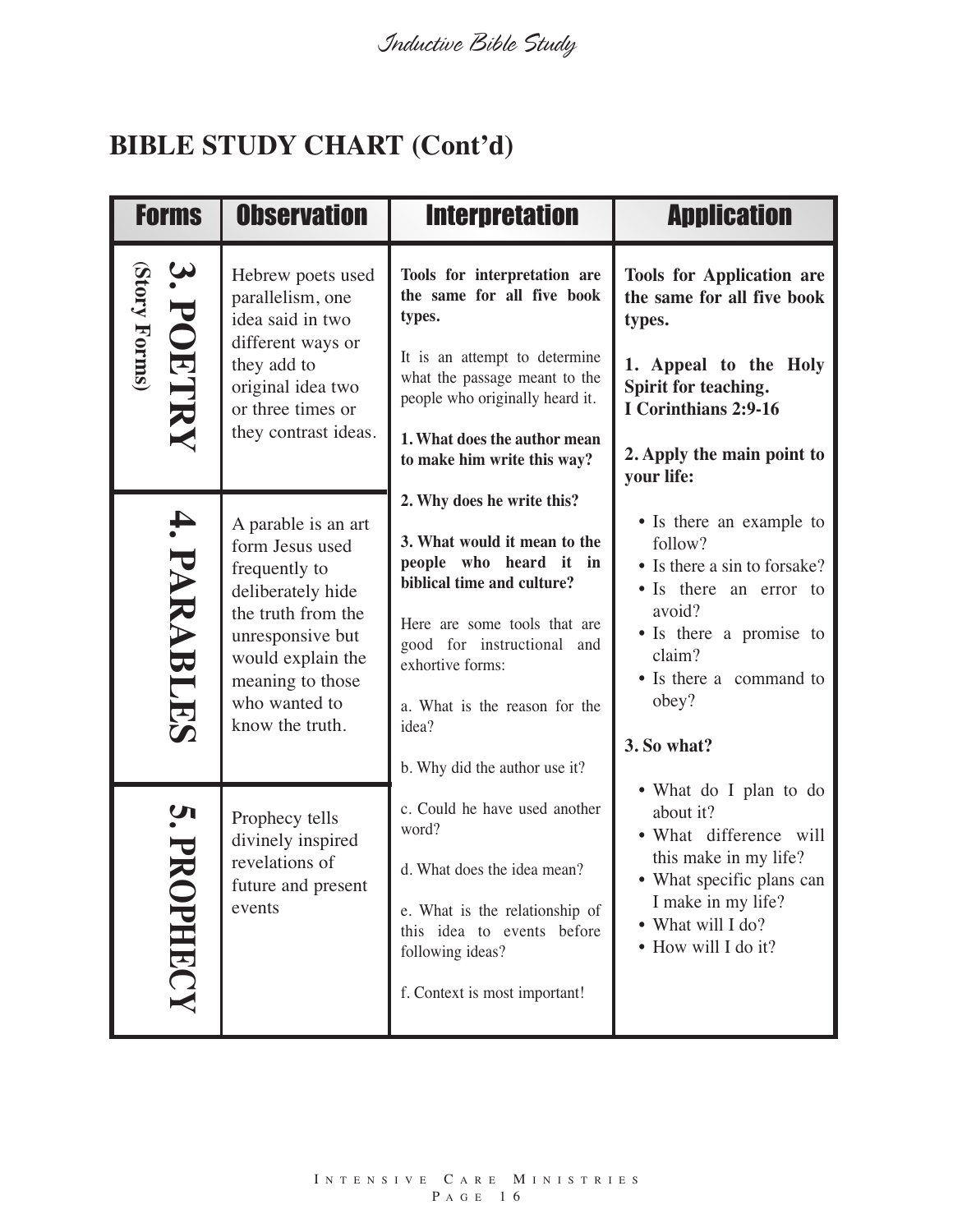*Assignments*

*Narrative Text*

A s s i g n m e n t # 1

The Scriptures contain many books written in narrative form. These stories are fairly easy to understand. In the Old Testament, narrative books include the Pentateuch (Genesis through Deuteronomy) and the History books (Joshua through Esther). In the New Testament, narrative books include the Gospels and the Book of Acts.

For this first assignment, you will answer various questions that relate to the text. These questions are designed to illustrate each type of inductive questions: Observation, interpretation, and application. In a later assignment, you will practice formulating your own inductive questions.

**1. Read the text (Mark 2:1-12) several times. Take your time and observe carefully.**

**2. Answer the questions on the following page. Be sure to finish the assignment. Don't get so involved in any one question that you run out of time.**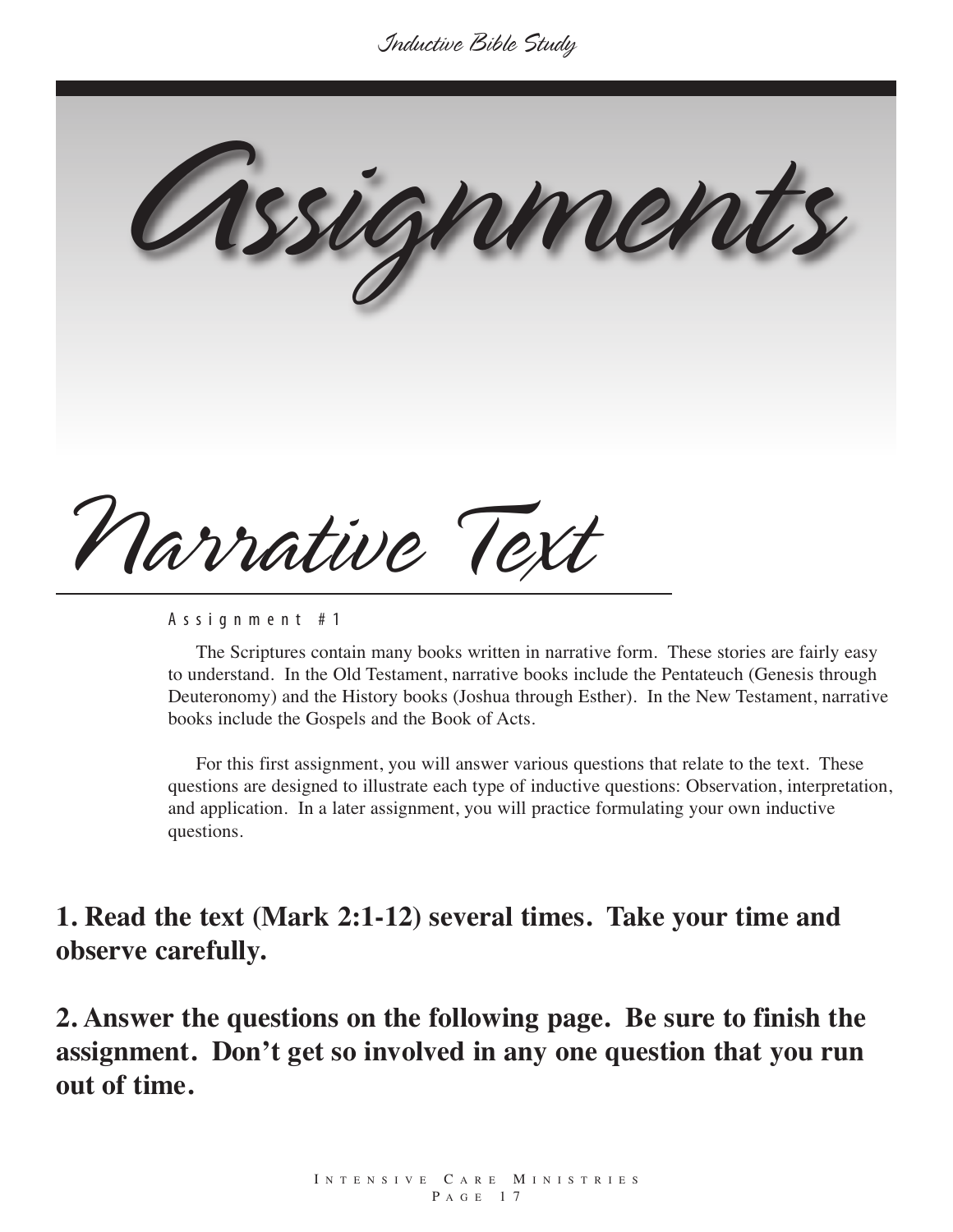# MARK 2:1-12

(Text)

1 And again He entered Capernaum after some days, and it was heard that He was in the house.

2 Immediately many gathered together, so that there was no longer room to receive them, not even near the door. And He preached the word to them.

3 Then they came to Him, bringing a paralytic who was carried by four men.

4 And when they could not come near Him because of the crowd, they uncovered the roof where He was. And when they had broken through, they let down the bed on which the paralytic was lying.

5 When Jesus saw their faith, He said to the paralytic, "Son, your sins are forgiven you."

6 But some of the scribes were sitting there and reasoning in their hearts,

7 "Why does this Man speak blasphemies like this? Who can forgive sins but God alone?" 8 And immediately, when Jesus perceived in His spirit that they reasoned thus within themselves, He said to them, "Why do you reason about these things in your hearts?

9 "Which is easier, to say to the paralytic, 'Your sins are forgiven you,' or to say, 'Arise, take up your bed and walk'?

10 "But that you may know that the Son of Man has power on earth to forgive sins" – He said to the paralytic,

11 "I say to you, arise, take up your bed, and go your way to your house."

12 And immediately he arose, took up the bed, and went out in the presence of them all, so that all were amazed and glorified God, saying, "We never saw anything like this!"

(From The New King James Translation)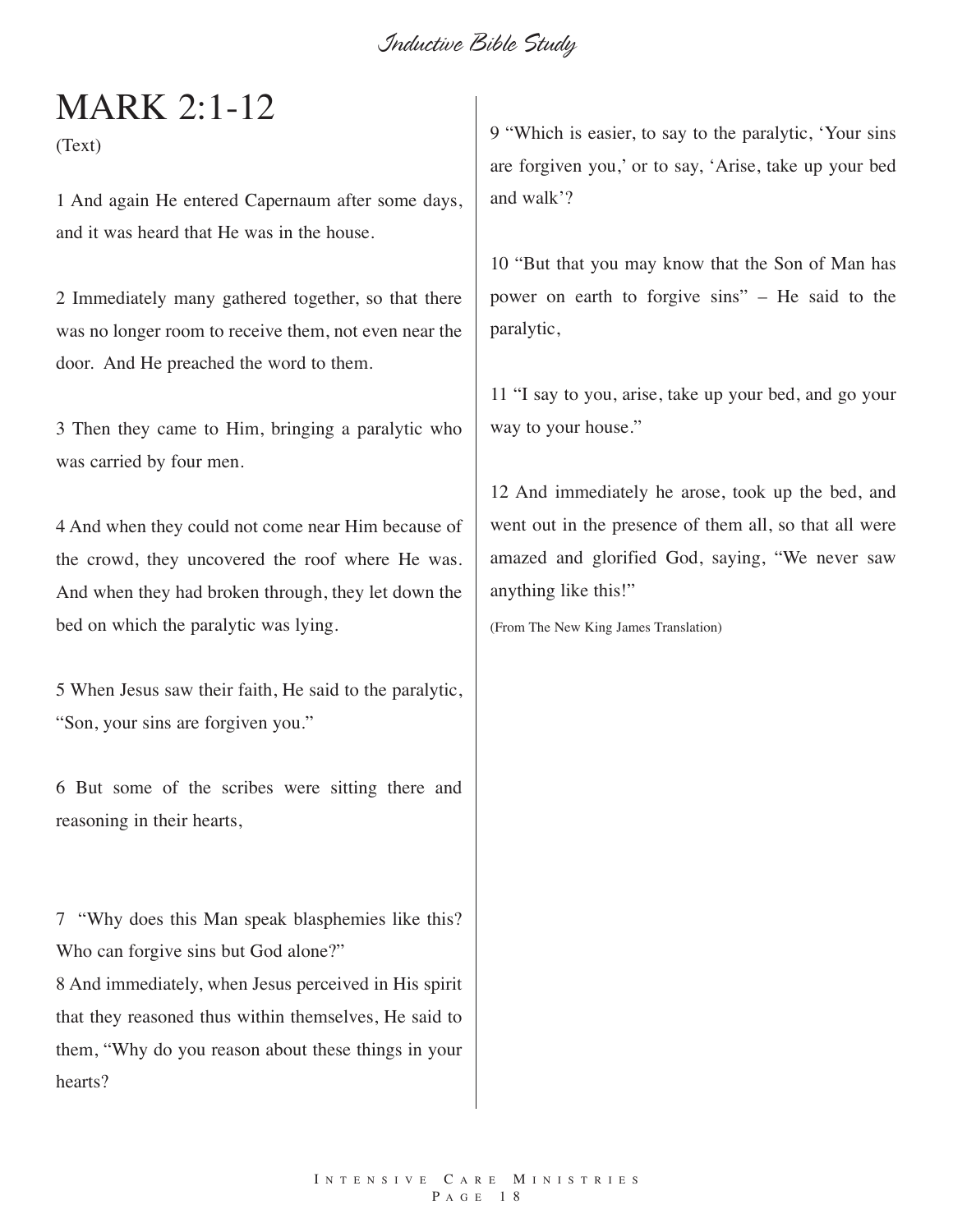MARK 2:1-12

1 And again He entered Capernaum after some days, and it was heard that He was in the house.

2 Immediately many gathered together, so that there was no longer room to receive them, not even near the door. And He preached the word to them.

3 Then they came to Him, bringing a paralytic who was carried by four men.

4 And when they could not come near Him because of the crowd, they uncovered the roof where He was. And when they had broken through, they let down the bed on which the paralytic was lying.

5 When Jesus saw their faith, He said to the paralytic, "Son, your sins are forgiven you."

6 But some of the scribes were sitting there and reasoning in their hearts,

7 "Why does this Man speak blasphemies like this? Who can forgive sins but God alone?" 8 And immediately, when Jesus perceived in His spirit that they reasoned thus within themselves, He said to them, "Why do you reason about these things in your hearts?

9 "Which is easier, to say to the paralytic, 'Your sins are forgiven you,' or to say, 'Arise, take up your bed and walk'?

10 "But that you may know that the Son of Man has power on earth to forgive sins" – He said to the paralytic,

11 "I say to you, arise, take up your bed, and go your way to your house."

12 And immediately he arose, took up the bed, and went out in the presence of them all, so that all were amazed and glorified God, saying, "We never saw anything like this!"

(From The New King James Translation)

A s s i g n m e n t # 1 (Cont'd)

ASSIGNMENT LEGEND O - Observation I - Interpretation A - Application

# **Questions relating to Mark 2:1-12**

- O 1. Who are the people mentioned in the story?
- O 2. In the story, where was Jesus at that time?
- O 3. What happened? Relate the whole story in your own words.

\_\_\_\_\_\_\_\_\_\_\_\_\_\_\_\_\_\_\_\_\_\_\_\_\_\_\_\_\_\_\_\_\_\_\_\_\_\_\_\_\_\_\_\_\_\_\_\_\_\_\_\_\_

\_\_\_\_\_\_\_\_\_\_\_\_\_\_\_\_\_\_\_\_\_\_\_\_\_\_\_\_\_\_\_\_\_\_\_\_\_\_\_\_\_\_\_\_\_\_\_\_\_\_\_\_\_

\_\_\_\_\_\_\_\_\_\_\_\_\_\_\_\_\_\_\_\_\_\_\_\_\_\_\_\_\_\_\_\_\_\_\_\_\_\_\_\_\_\_\_\_\_\_\_\_\_\_\_\_\_

\_\_\_\_\_\_\_\_\_\_\_\_\_\_\_\_\_\_\_\_\_\_\_\_\_\_\_\_\_\_\_\_\_\_\_\_\_\_\_\_\_\_\_\_\_\_\_\_\_\_\_\_\_

\_\_\_\_\_\_\_\_\_\_\_\_\_\_\_\_\_\_\_\_\_\_\_\_\_\_\_\_\_\_\_\_\_\_\_\_\_\_\_\_\_\_\_\_\_\_\_\_\_\_\_\_\_

\_\_\_\_\_\_\_\_\_\_\_\_\_\_\_\_\_\_\_\_\_\_\_\_\_\_\_\_\_\_\_\_\_\_\_\_\_\_\_\_\_\_\_\_\_\_\_\_\_\_\_\_\_

\_\_\_\_\_\_\_\_\_\_\_\_\_\_\_\_\_\_\_\_\_\_\_\_\_\_\_\_\_\_\_\_\_\_\_\_\_\_\_\_\_\_\_\_\_\_\_\_\_\_\_\_\_

\_\_\_\_\_\_\_\_\_\_\_\_\_\_\_\_\_\_\_\_\_\_\_\_\_\_\_\_\_\_\_\_\_\_\_\_\_\_\_\_\_\_\_\_\_\_\_\_\_\_\_\_\_

\_\_\_\_\_\_\_\_\_\_\_\_\_\_\_\_\_\_\_\_\_\_\_\_\_\_\_\_\_\_\_\_\_\_\_\_\_\_\_\_\_\_\_\_\_\_\_\_\_\_\_\_\_

\_\_\_\_\_\_\_\_\_\_\_\_\_\_\_\_\_\_\_\_\_\_\_\_\_\_\_\_\_\_\_\_\_\_\_\_\_\_\_\_\_\_\_\_\_\_\_\_\_\_\_\_\_

\_\_\_\_\_\_\_\_\_\_\_\_\_\_\_\_\_\_\_\_\_\_\_\_\_\_\_\_\_\_\_\_\_\_\_\_\_\_\_\_\_\_\_\_\_\_\_\_\_\_\_\_\_

\_\_\_\_\_\_\_\_\_\_\_\_\_\_\_\_\_\_\_\_\_\_\_\_\_\_\_\_\_\_\_\_\_\_\_\_\_\_\_\_\_\_\_\_\_\_\_\_\_\_\_\_\_

\_\_\_\_\_\_\_\_\_\_\_\_\_\_\_\_\_\_\_\_\_\_\_\_\_\_\_\_\_\_\_\_\_\_\_\_\_\_\_\_\_\_\_\_\_\_\_\_\_\_\_\_\_

\_\_\_\_\_\_\_\_\_\_\_\_\_\_\_\_\_\_\_\_\_\_\_\_\_\_\_\_\_\_\_\_\_\_\_\_\_\_\_\_\_\_\_\_\_\_\_\_\_\_\_\_\_

\_\_\_\_\_\_\_\_\_\_\_\_\_\_\_\_\_\_\_\_\_\_\_\_\_\_\_\_\_\_\_\_\_\_\_\_\_\_\_\_\_\_\_\_\_\_\_\_\_\_\_\_\_

\_\_\_\_\_\_\_\_\_\_\_\_\_\_\_\_\_\_\_\_\_\_\_\_\_\_\_\_\_\_\_\_\_\_\_\_\_\_\_\_\_\_\_\_\_\_\_\_\_\_\_\_\_

\_\_\_\_\_\_\_\_\_\_\_\_\_\_\_\_\_\_\_\_\_\_\_\_\_\_\_\_\_\_\_\_\_\_\_\_\_\_\_\_\_\_\_\_\_\_\_\_\_\_\_\_\_

\_\_\_\_\_\_\_\_\_\_\_\_\_\_\_\_\_\_\_\_\_\_\_\_\_\_\_\_\_\_\_\_\_\_\_\_\_\_\_\_\_\_\_\_\_\_\_\_\_\_\_\_\_

\_\_\_\_\_\_\_\_\_\_\_\_\_\_\_\_\_\_\_\_\_\_\_\_\_\_\_\_\_\_\_\_\_\_\_\_\_\_\_\_\_\_\_\_\_\_\_\_\_\_\_\_\_

I 4. What are some of the physical problems of a paralytic?

O 5. How difficult would it be for him to get to Jesus?

I 6a. What kind of men were these four?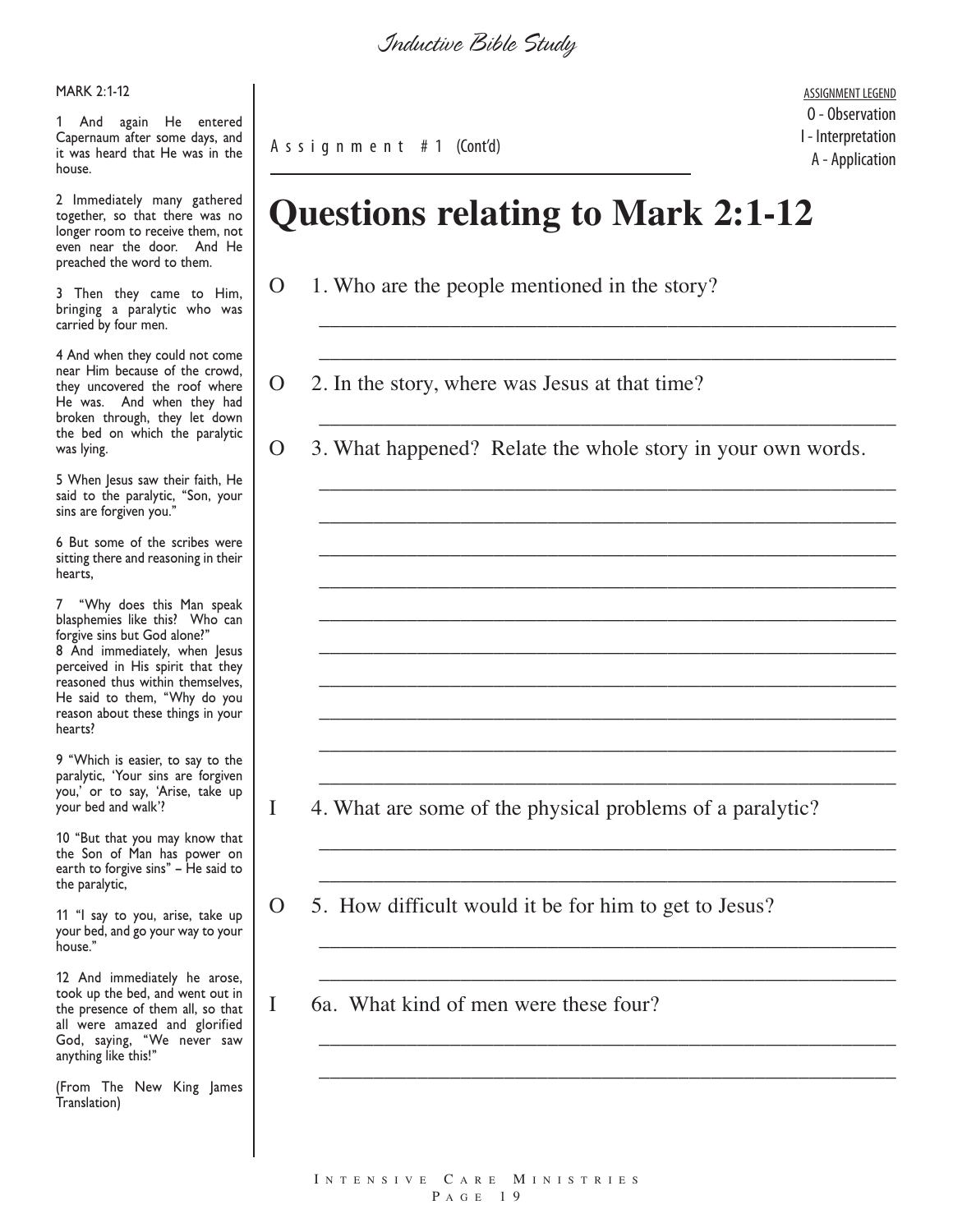MARK 2:1-12

1 And again He entered Capernaum after some days, and it was heard that He was in the house.

2 Immediately many gathered together, so that there was no longer room to receive them, not even near the door. And He preached the word to them.

3 Then they came to Him, bringing a paralytic who was carried by four men.

4 And when they could not come near Him because of the crowd, they uncovered the roof where He was. And when they had broken through, they let down the bed on which the paralytic was lying.

5 When Jesus saw their faith, He said to the paralytic, "Son, your sins are forgiven you."

6 But some of the scribes were sitting there and reasoning in their hearts,

7 "Why does this Man speak blasphemies like this? Who can forgive sins but God alone?" 8 And immediately, when Jesus perceived in His spirit that they reasoned thus within themselves, He said to them, "Why do you reason about these things in your hearts?

9 "Which is easier, to say to the paralytic, 'Your sins are forgiven you,' or to say, 'Arise, take up your bed and walk'?

10 "But that you may know that the Son of Man has power on earth to forgive sins" – He said to the paralytic,

11 "I say to you, arise, take up your bed, and go your way to your house."

12 And immediately he arose, took up the bed, and went out in the presence of them all, so that all were amazed and glorified God, saying, "We never saw anything like this!"

(From The New King James Translation)

A s s i g n m e n t # 1 (Cont'd)

- I 6b. Why were they so persistent?
- I 6c. Whose faith was Jesus talking about at this moment?
- I 7. Why did Jesus say: "Son, your sins are forgiven."?
- I 8. What are the scribes questioning about the statement of Jesus?

\_\_\_\_\_\_\_\_\_\_\_\_\_\_\_\_\_\_\_\_\_\_\_\_\_\_\_\_\_\_\_\_\_\_\_\_\_\_\_\_\_\_\_\_\_\_\_\_\_\_\_\_\_\_\_

\_\_\_\_\_\_\_\_\_\_\_\_\_\_\_\_\_\_\_\_\_\_\_\_\_\_\_\_\_\_\_\_\_\_\_\_\_\_\_\_\_\_\_\_\_\_\_\_\_\_\_\_\_\_\_

\_\_\_\_\_\_\_\_\_\_\_\_\_\_\_\_\_\_\_\_\_\_\_\_\_\_\_\_\_\_\_\_\_\_\_\_\_\_\_\_\_\_\_\_\_\_\_\_\_\_\_\_\_\_\_

\_\_\_\_\_\_\_\_\_\_\_\_\_\_\_\_\_\_\_\_\_\_\_\_\_\_\_\_\_\_\_\_\_\_\_\_\_\_\_\_\_\_\_\_\_\_\_\_\_\_\_\_\_\_\_

\_\_\_\_\_\_\_\_\_\_\_\_\_\_\_\_\_\_\_\_\_\_\_\_\_\_\_\_\_\_\_\_\_\_\_\_\_\_\_\_\_\_\_\_\_\_\_\_\_\_\_\_\_\_\_

\_\_\_\_\_\_\_\_\_\_\_\_\_\_\_\_\_\_\_\_\_\_\_\_\_\_\_\_\_\_\_\_\_\_\_\_\_\_\_\_\_\_\_\_\_\_\_\_\_\_\_\_\_\_\_

\_\_\_\_\_\_\_\_\_\_\_\_\_\_\_\_\_\_\_\_\_\_\_\_\_\_\_\_\_\_\_\_\_\_\_\_\_\_\_\_\_\_\_\_\_\_\_\_\_\_\_\_\_\_\_

\_\_\_\_\_\_\_\_\_\_\_\_\_\_\_\_\_\_\_\_\_\_\_\_\_\_\_\_\_\_\_\_\_\_\_\_\_\_\_\_\_\_\_\_\_\_\_\_\_\_\_\_\_\_\_

\_\_\_\_\_\_\_\_\_\_\_\_\_\_\_\_\_\_\_\_\_\_\_\_\_\_\_\_\_\_\_\_\_\_\_\_\_\_\_\_\_\_\_\_\_\_\_\_\_\_\_\_\_\_\_

\_\_\_\_\_\_\_\_\_\_\_\_\_\_\_\_\_\_\_\_\_\_\_\_\_\_\_\_\_\_\_\_\_\_\_\_\_\_\_\_\_\_\_\_\_\_\_\_\_\_\_\_\_\_\_

\_\_\_\_\_\_\_\_\_\_\_\_\_\_\_\_\_\_\_\_\_\_\_\_\_\_\_\_\_\_\_\_\_\_\_\_\_\_\_\_\_\_\_\_\_\_\_\_\_\_\_\_\_\_\_

\_\_\_\_\_\_\_\_\_\_\_\_\_\_\_\_\_\_\_\_\_\_\_\_\_\_\_\_\_\_\_\_\_\_\_\_\_\_\_\_\_\_\_\_\_\_\_\_\_\_\_\_\_\_\_

\_\_\_\_\_\_\_\_\_\_\_\_\_\_\_\_\_\_\_\_\_\_\_\_\_\_\_\_\_\_\_\_\_\_\_\_\_\_\_\_\_\_\_\_\_\_\_\_\_\_\_\_\_\_\_

\_\_\_\_\_\_\_\_\_\_\_\_\_\_\_\_\_\_\_\_\_\_\_\_\_\_\_\_\_\_\_\_\_\_\_\_\_\_\_\_\_\_\_\_\_\_\_\_\_\_\_\_\_\_\_

- I 9. When did Jesus begin to answer their questions?
- I 10. Read verses 9-11 again. Which is easier to say? Why?
- I 11. What are the parallels between sin and paralysis?
- I 12. Someone who is paralyzed is really like what?
- I 13. What does Christ do for sinners?

\_\_\_\_\_\_\_\_\_\_\_\_\_\_\_\_\_\_\_\_\_\_\_\_\_\_\_\_\_\_\_\_\_\_\_\_\_\_\_\_\_\_\_\_\_\_\_\_\_\_\_\_\_\_\_ \_\_\_\_\_\_\_\_\_\_\_\_\_\_\_\_\_\_\_\_\_\_\_\_\_\_\_\_\_\_\_\_\_\_\_\_\_\_\_\_\_\_\_\_\_\_\_\_\_\_\_\_\_\_\_

ASSIGNMENT LEGEND O - Observation I - Interpretation A - Application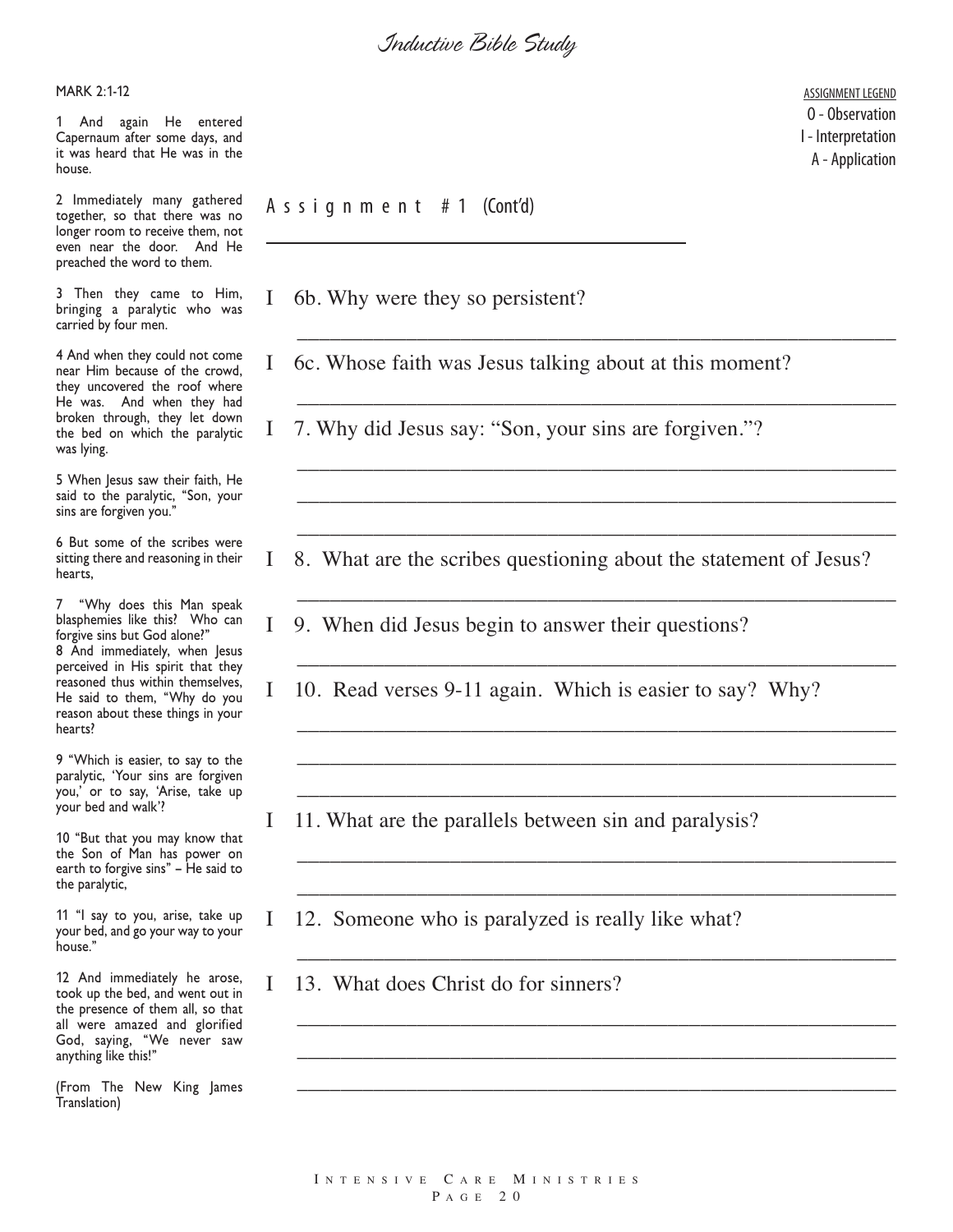*Inductive Bible Study*

MARK 2:1-12

1 And again He entered Capernaum after some days, and it was heard that He was in the house.

2 Immediately many gathered together, so that there was no longer room to receive them, not even near the door. And He preached the word to them.

3 Then they came to Him, bringing a paralytic who was carried by four men.

4 And when they could not come near Him because of the crowd, they uncovered the roof where He was. And when they had broken through, they let down the bed on which the paralytic was lying.

5 When Jesus saw their faith, He said to the paralytic, "Son, your sins are forgiven you."

6 But some of the scribes were sitting there and reasoning in their hearts,

7 "Why does this Man speak blasphemies like this? Who can forgive sins but God alone?" 8 And immediately, when Jesus perceived in His spirit that they reasoned thus within themselves, He said to them, "Why do you reason about these things in your hearts?

9 "Which is easier, to say to the paralytic, 'Your sins are forgiven you,' or to say, 'Arise, take up your bed and walk'?

10 "But that you may know that the Son of Man has power on earth to forgive sins" – He said to the paralytic,

11 "I say to you, arise, take up your bed, and go your way to your house."

12 And immediately he arose, took up the bed, and went out in the presence of them all, so that all were amazed and glorified God, saying, "We never saw anything like this!"

(From The New King James Translation)

A s s i g n m e n t # 1 (Cont'd)

I 14. What is the main point of the text?

A 15. Do you have the faith to carry someone spiritually paralyzed to Christ?

\_\_\_\_\_\_\_\_\_\_\_\_\_\_\_\_\_\_\_\_\_\_\_\_\_\_\_\_\_\_\_\_\_\_\_\_\_\_\_\_\_\_\_\_\_\_\_\_\_\_\_\_\_\_\_\_\_\_

\_\_\_\_\_\_\_\_\_\_\_\_\_\_\_\_\_\_\_\_\_\_\_\_\_\_\_\_\_\_\_\_\_\_\_\_\_\_\_\_\_\_\_\_\_\_\_\_\_\_\_\_\_\_\_\_\_\_

\_\_\_\_\_\_\_\_\_\_\_\_\_\_\_\_\_\_\_\_\_\_\_\_\_\_\_\_\_\_\_\_\_\_\_\_\_\_\_\_\_\_\_\_\_\_\_\_\_\_\_\_\_\_\_\_\_\_\_\_\_

\_\_\_\_\_\_\_\_\_\_\_\_\_\_\_\_\_\_\_\_\_\_\_\_\_\_\_\_\_\_\_\_\_\_\_\_\_\_\_\_\_\_\_\_\_\_\_\_\_\_\_\_\_\_\_\_\_\_\_\_\_

\_\_\_\_\_\_\_\_\_\_\_\_\_\_\_\_\_\_\_\_\_\_\_\_\_\_\_\_\_\_\_\_\_\_\_\_\_\_\_\_\_\_\_\_\_\_\_\_\_\_\_\_\_\_\_\_\_\_

\_\_\_\_\_\_\_\_\_\_\_\_\_\_\_\_\_\_\_\_\_\_\_\_\_\_\_\_\_\_\_\_\_\_\_\_\_\_\_\_\_\_\_\_\_\_\_\_\_\_\_\_\_\_\_\_\_\_ \_\_\_\_\_\_\_\_\_\_\_\_\_\_\_\_\_\_\_\_\_\_\_\_\_\_\_\_\_\_\_\_\_\_\_\_\_\_\_\_\_\_\_\_\_\_\_\_\_\_\_\_\_\_\_\_\_\_

\_\_\_\_\_\_\_\_\_\_\_\_\_\_\_\_\_\_\_\_\_\_\_\_\_\_\_\_\_\_\_\_\_\_\_\_\_\_\_\_\_\_\_\_\_\_\_\_\_\_\_\_\_\_\_\_\_\_ \_\_\_\_\_\_\_\_\_\_\_\_\_\_\_\_\_\_\_\_\_\_\_\_\_\_\_\_\_\_\_\_\_\_\_\_\_\_\_\_\_\_\_\_\_\_\_\_\_\_\_\_\_\_\_\_\_\_

\_\_\_\_\_\_\_\_\_\_\_\_\_\_\_\_\_\_\_\_\_\_\_\_\_\_\_\_\_\_\_\_\_\_\_\_\_\_\_\_\_\_\_\_\_\_\_\_\_\_\_\_\_\_\_\_\_\_

\_\_\_\_\_\_\_\_\_\_\_\_\_\_\_\_\_\_\_\_\_\_\_\_\_\_\_\_\_\_\_\_\_\_\_\_\_\_\_\_\_\_\_\_\_\_\_\_\_\_\_\_\_\_\_\_\_\_

\_\_\_\_\_\_\_\_\_\_\_\_\_\_\_\_\_\_\_\_\_\_\_\_\_\_\_\_\_\_\_\_\_\_\_\_\_\_\_\_\_\_\_\_\_\_\_\_\_\_\_\_\_\_\_\_\_\_ \_\_\_\_\_\_\_\_\_\_\_\_\_\_\_\_\_\_\_\_\_\_\_\_\_\_\_\_\_\_\_\_\_\_\_\_\_\_\_\_\_\_\_\_\_\_\_\_\_\_\_\_\_\_\_\_\_\_

\_\_\_\_\_\_\_\_\_\_\_\_\_\_\_\_\_\_\_\_\_\_\_\_\_\_\_\_\_\_\_\_\_\_\_\_\_\_\_\_\_\_\_\_\_\_\_\_\_\_\_\_\_\_\_\_\_\_ \_\_\_\_\_\_\_\_\_\_\_\_\_\_\_\_\_\_\_\_\_\_\_\_\_\_\_\_\_\_\_\_\_\_\_\_\_\_\_\_\_\_\_\_\_\_\_\_\_\_\_\_\_\_\_\_\_\_ \_\_\_\_\_\_\_\_\_\_\_\_\_\_\_\_\_\_\_\_\_\_\_\_\_\_\_\_\_\_\_\_\_\_\_\_\_\_\_\_\_\_\_\_\_\_\_\_\_\_\_\_\_\_\_\_\_\_

\_\_\_\_\_\_\_\_\_\_\_\_\_\_\_\_\_\_\_\_\_\_\_\_\_\_\_\_\_\_\_\_\_\_\_\_\_\_\_\_\_\_\_\_\_\_\_\_\_\_\_\_\_\_\_\_\_\_

\_\_\_\_\_\_\_\_\_\_\_\_\_\_\_\_\_\_\_\_\_\_\_\_\_\_\_\_\_\_\_\_\_\_\_\_\_\_\_\_\_\_\_\_\_\_\_\_\_\_\_\_\_\_\_\_\_\_

\_\_\_\_\_\_\_\_\_\_\_\_\_\_\_\_\_\_\_\_\_\_\_\_\_\_\_\_\_\_\_\_\_\_\_\_\_\_\_\_\_\_\_\_\_\_\_\_\_\_\_\_\_\_\_\_\_\_

List specific ways you would do it.

16. List the obstacles that you experienced in bringing people to Christ.

How would you overcome them?

A 17. List some practical ways you can show that you care for sinners.

A 18. How can you work with others in bringing people to Christ?

#### **YOU ARE A MESSENGER GOING OUT TO THE PEOPLE.** *REMEMBER THAT SIN PARALYZES!*

ASSIGNMENT LEGEND O - Observation I - Interpretation A - Application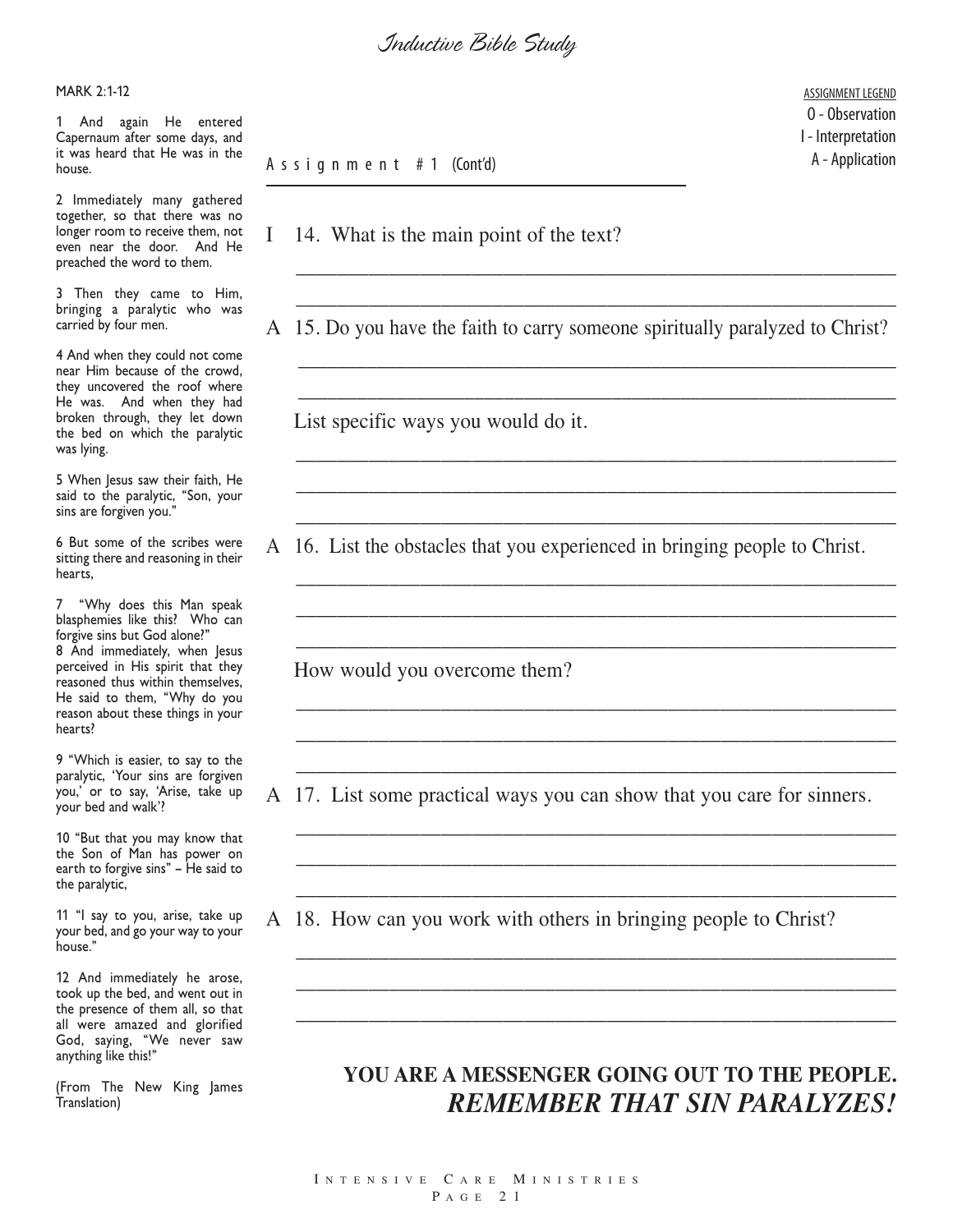*Poetry*

Hebrew poetry is filled with figurative (non-literal) language. Such language conveys ideas through the use of words and phrases that create "images" for the reader.

The distinguishing mark of Hebrew poetry is a correspondence (parallelism) between one line and the following line, or between one section and the following section. This repetition of thought through parallelism helps clarify the author's meaning. You will explore the various kinds of parallelism in a later assignment.

In this assignment, you will study a simple poetry text. But first, we need to introduce two very important tools that you will use continually in your Inductive Bible Study (IBS). These tools are **outlining** and **charting.**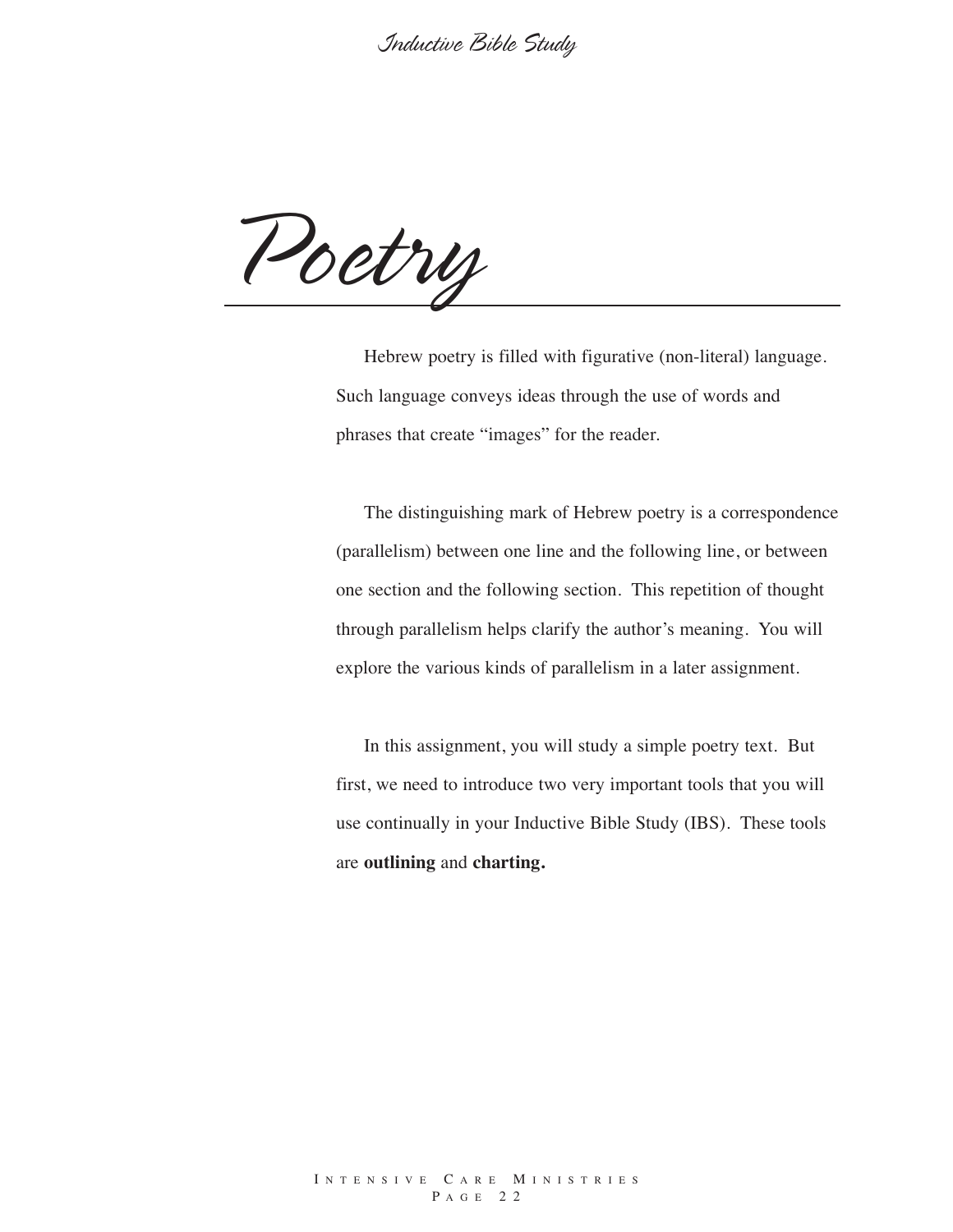# **THE** INDUCTIVE BIBLE STUDY METHOD

#### **OUTLINING A BIBLE PASSAGE**

General Idea Outlining an Epistle Outlining Other Forms

## **CHARTING A BIBLE PASSAGE** General Idea A Charting Example

- **I. OUTLINING**: The purpose of outlining is to begin examining the text very carefully. There are many different ways to outline a text. The purpose is to break the text into the ideas being presented. One must isolate each idea the text presents to understand it more clearly. In this training, we are presenting two (2) forms of outlining.
	- (A) The "Simple" form of outlining, which can be used for any book of the Bible.
	- (B) The "Epistle Outline" form, which simplifies working with most epistles.

#### **A. SIMPLE OUTLINE FORM**.

The simple outline form can be used for any book in the Bible. You simply go through the text and look for the ideas being presented – finding where each thought begins and ends.

First, read the text carefully several times – then begin looking for the main ideas. Find the main theme (the general idea of the whole text). These are the two basic steps of the "simple outline" form:

STEP 1 – Write a short description of the main theme of the text. STEP 2 – List all the main ideas of the text giving the verses of each section of text.

#### **Always go in sequence from verse to verse.**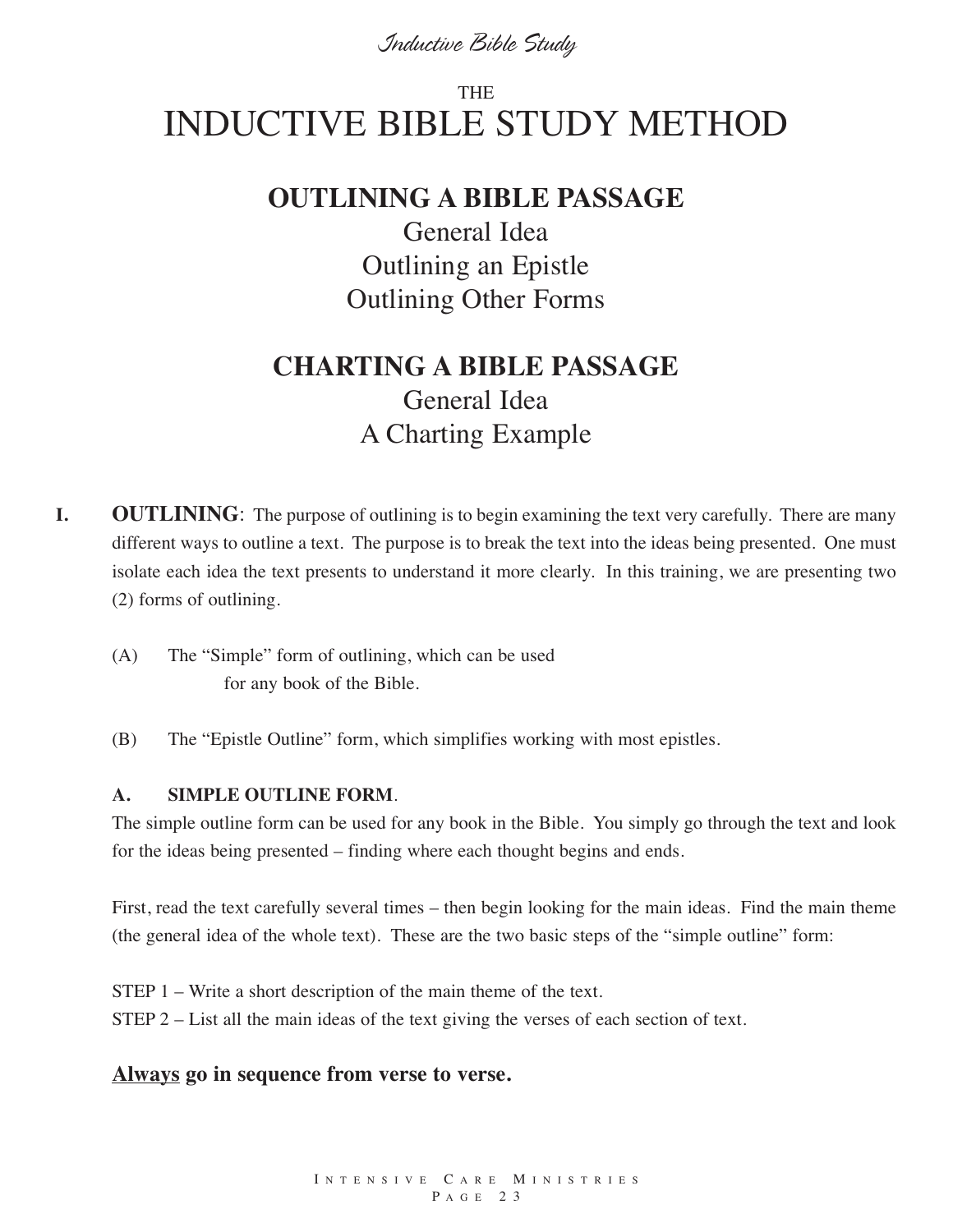# SIMPLE **OUTLINE** EXAMPLES

# PSALM 128

THEME: *The fear of the Lord is good.*

I. The Fruit of fearing the Lord (Vs. 1-4)

II. The happy results (Vs. 5-6)

# EZRA

THEME: *Rebuilding the Temple.*

I. Rebuilding under Zerubbabel (Ch. 1-6)

A. The first return of the captives (Ch. 1-2)

B. Rebuilding the Temple (Ch. 3-6)

II. Reforms under Ezra (Ch.7-10) A. Second return of the captives (Ch. 7:1-8:32) B. Reforms "Rebuilding the people" (Ch. 8:33-10:44)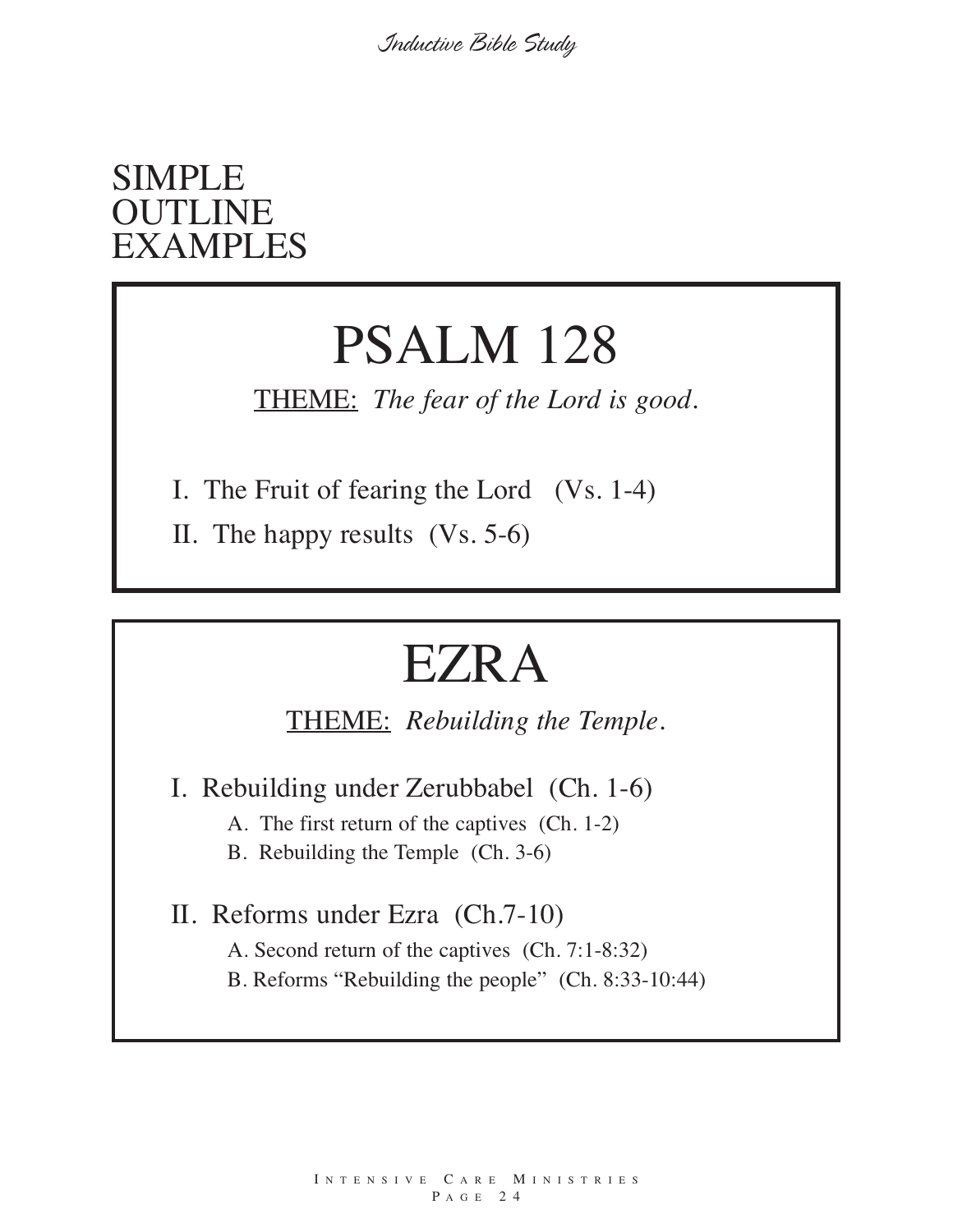**B. EPISTLE OUTLINE.** Most epistles follow a very logical sequence since they are written in a letter form (except Hebrews and I John). As you read through the epistle, look for the Introduction of the letter – the greetings at the beginning (often followed by a thanksgiving section). This will be followed by a Statement of Purpose, the Main Teaching and a Closing.

#### **1. Introduction.**

The first few verses of the text will be the introduction and greeting. This is often followed by a "thanksgiving" section.

#### **2. Statement of Purpose.**

(Why is this letter being written?) You will find most often in one to three verses a statement of the purpose of writing. It is usually very brief and will almost always come after the introduction (greeting and thanksgiving statements). Look carefully for this information for it is the key to the letter.

#### **3. Main Teaching.**

The heart of the epistle is found here. You will find different ideas or topics being developed through several verses. Some times an idea will only cover a few verses, and other times it will be expressed through a whole chapter (or several chapters) – covering many verses. Remember – the chapter and verse divisions given in our Bibles are not necessarily accurate in their "break down" of ideas. Look for the ideas. For example, in one epistle it may be that vs. 5-10 talk about love, vs. 11-16 talk about judgement, or joy, etc.

#### **4. Closing.**

The text will always conclude with some closing or concluding thoughts. Some times these are used as benedictions in our churches.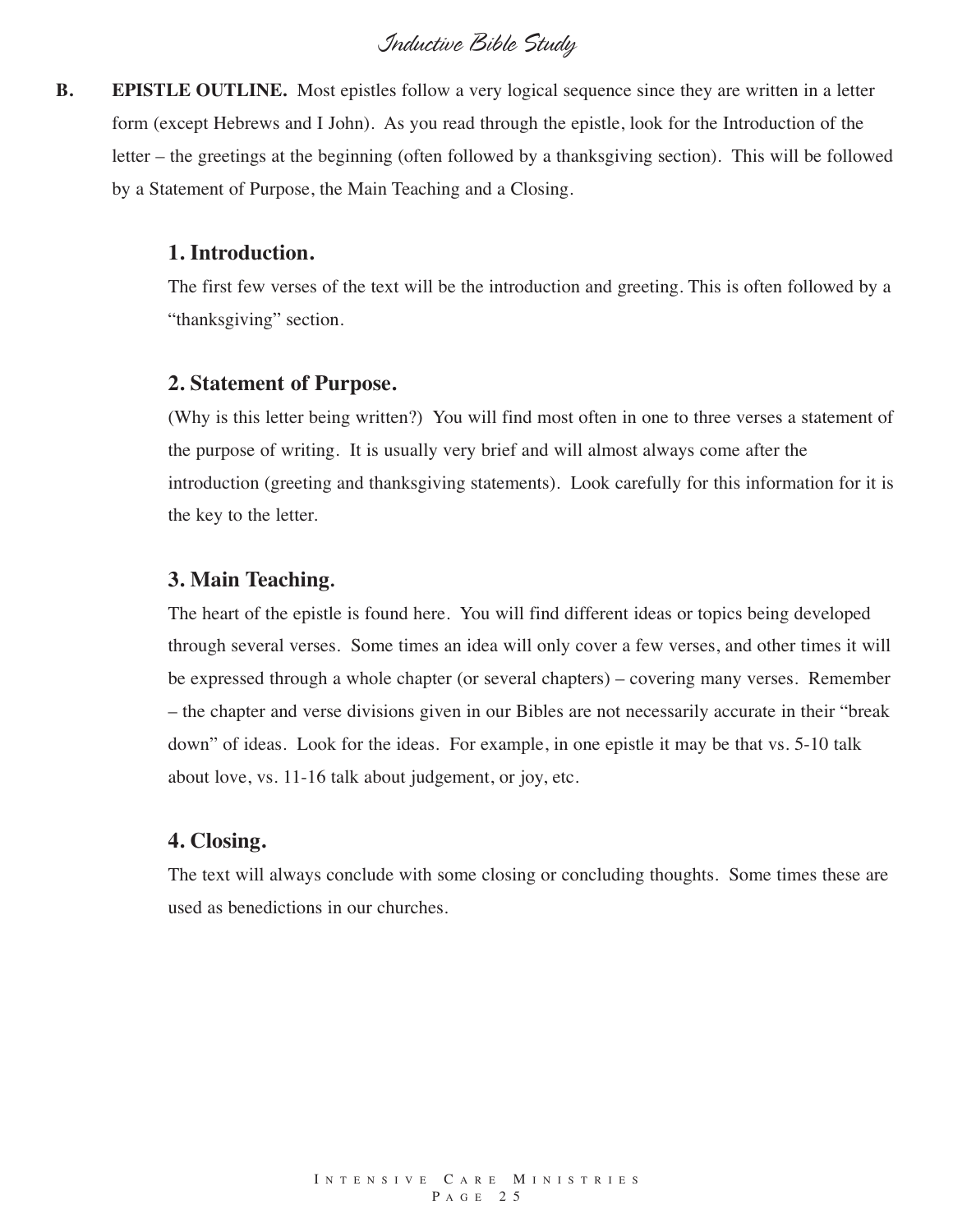# EPISTLE **OUTLINE** EXAMPLES

| <b>Book of Titus</b>                                    |                                                                                                               |                                                                                      |  |
|---------------------------------------------------------|---------------------------------------------------------------------------------------------------------------|--------------------------------------------------------------------------------------|--|
| <b>I. INTRODUCTION</b>                                  |                                                                                                               | $Ch. 1:1-4$ Paul writing to Titus                                                    |  |
| A. Ch. $1:1-4$<br>B. (None)                             | Greetings<br>Thanksgiving                                                                                     |                                                                                      |  |
| <b>II. STATEMENT OF PURPOSE</b><br>(Reason for writing) | Ch. 1:5                                                                                                       | (Two-fold) To set in<br>order the ministry in<br>churches: and to appoint<br>elders. |  |
| <b>III. MAIN TEACHING</b>                               | Ch. 1:6<br>thru $3:14$                                                                                        | Appointing elders and<br>setting the church in<br>order.                             |  |
| Three Main Ideas:                                       |                                                                                                               |                                                                                      |  |
| A. Ch. 1:6-16<br>B. Ch. $2:1 - 3:11$<br>C. Ch. 3:12-14  | Elders qualifications and work.<br>Christian duties in Church and Sound Doctrine.<br><b>Personal Concerns</b> |                                                                                      |  |
| <b>IV. CLOSING</b>                                      | Ch. 3:15                                                                                                      |                                                                                      |  |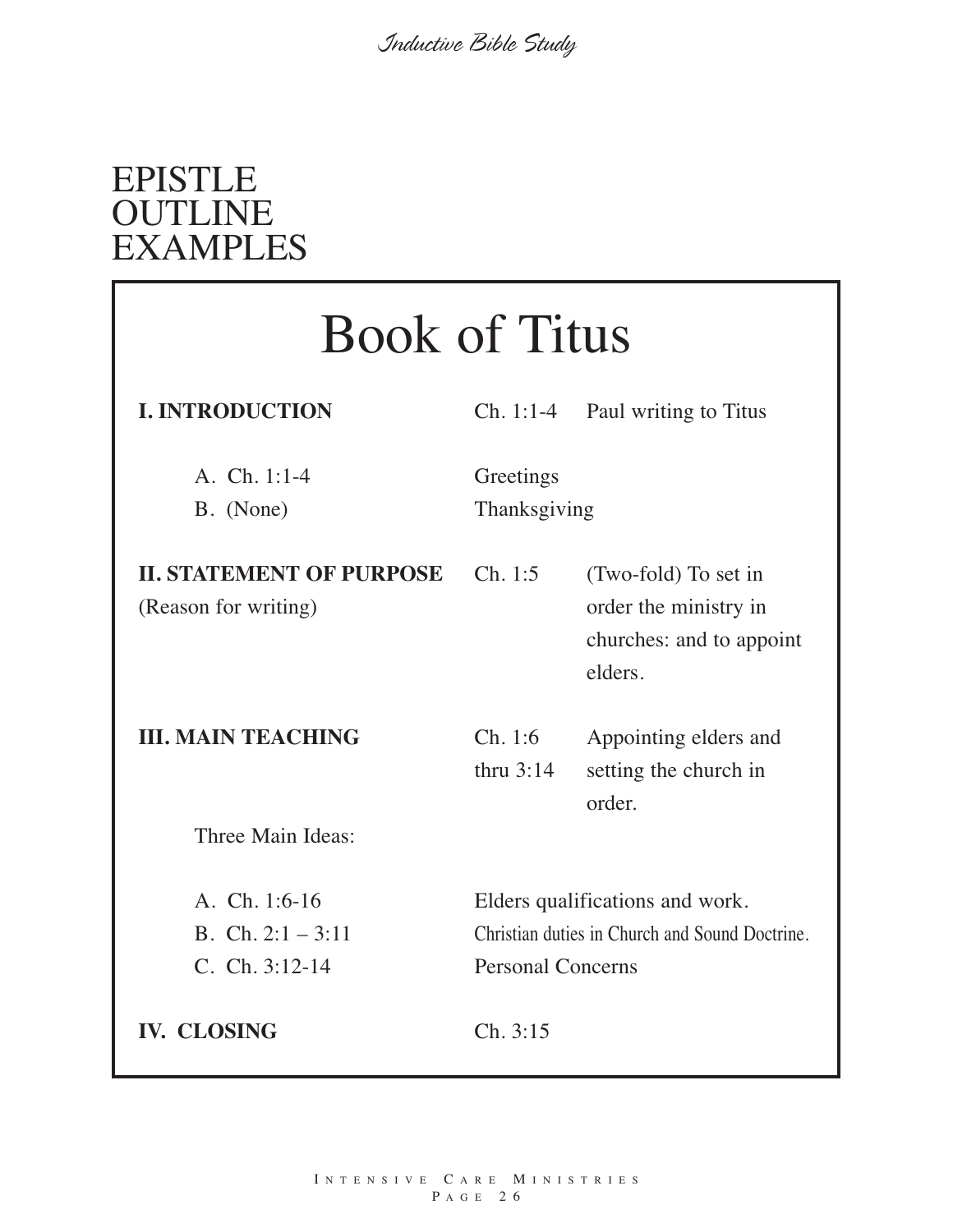## **II. CHARTING:**

Once you have outlined the text you are ready to break the text apart further by charting it. Charting used to look very carefully at the text throughout OBSERVATION – INTERPRETATION APPLICATION (IBS) system. Take each section of the outline and go through it verse by verse – noting important words, phrases, and ideas – for all of the text.

#### **(The following is an example to show you how this works.)**

#### PHILIPPIANS 1:1-6

# **Charting Example**

| <b>Observation (O)</b><br>(State Facts of Text;<br>Important Words and ideas)  | <b>Interpretation (I)</b><br>(Explain meaning here)                                                                                                                        | <b>Application (A)</b><br>(Make general & specific<br><i>application</i> )                                                            |
|--------------------------------------------------------------------------------|----------------------------------------------------------------------------------------------------------------------------------------------------------------------------|---------------------------------------------------------------------------------------------------------------------------------------|
| 1.) Idea Vs. 1-2<br>These verses are the<br>introductions to the book.         | Almost all epistles have an<br>introduction                                                                                                                                | <b>NOTE:</b> make application by showing how<br>to put what you have learned into action:<br>WHAT will you do?<br>HOW will you do it? |
| Vs. 1 Paul and Timothy                                                         | Paul is the writer of this text, but<br>includes Timothy's name.                                                                                                           | I/We want to be a servant of Jesus<br>Christ. How?<br>1. Develop a servant's attitude.                                                |
| Servant of Jesus Christ                                                        | Paul recognizes that he<br>is alive to serve Jesus                                                                                                                         | Teach Sunday School.<br>2.<br>Volunteer to help in Church.<br>3.                                                                      |
| To saints in Christ Jesus                                                      | Paul is writing to believers. A<br>saint is not a statue but someone<br>born-again.                                                                                        | I am a saint because of Jesus in my<br>life. So I will live in a holy,<br>Christ-like style.                                          |
| Vs. 2 Grace and Peace                                                          | Terms used for greeting one<br>another and are trademarks of<br>Paul's letter.<br>Grace - favor from God<br><b>Peace</b> – freedom from fear and<br>anxiety in our hearts. | I have the grace and peace of God in<br>my life. I do not have to live in fear.<br>His grace and peace mark my life.                  |
| 2.) Idea Vs. 3-6<br>These are summarizing verses<br>telling purpose of letter. | Paul has great joy not because of<br>his circumstances but because of<br>the work of Christ in his life.                                                                   | I can have joy regardless of my<br>circumstances because Christ is at<br>work in me.                                                  |
| Vs. 4 Prayer and Joy                                                           |                                                                                                                                                                            |                                                                                                                                       |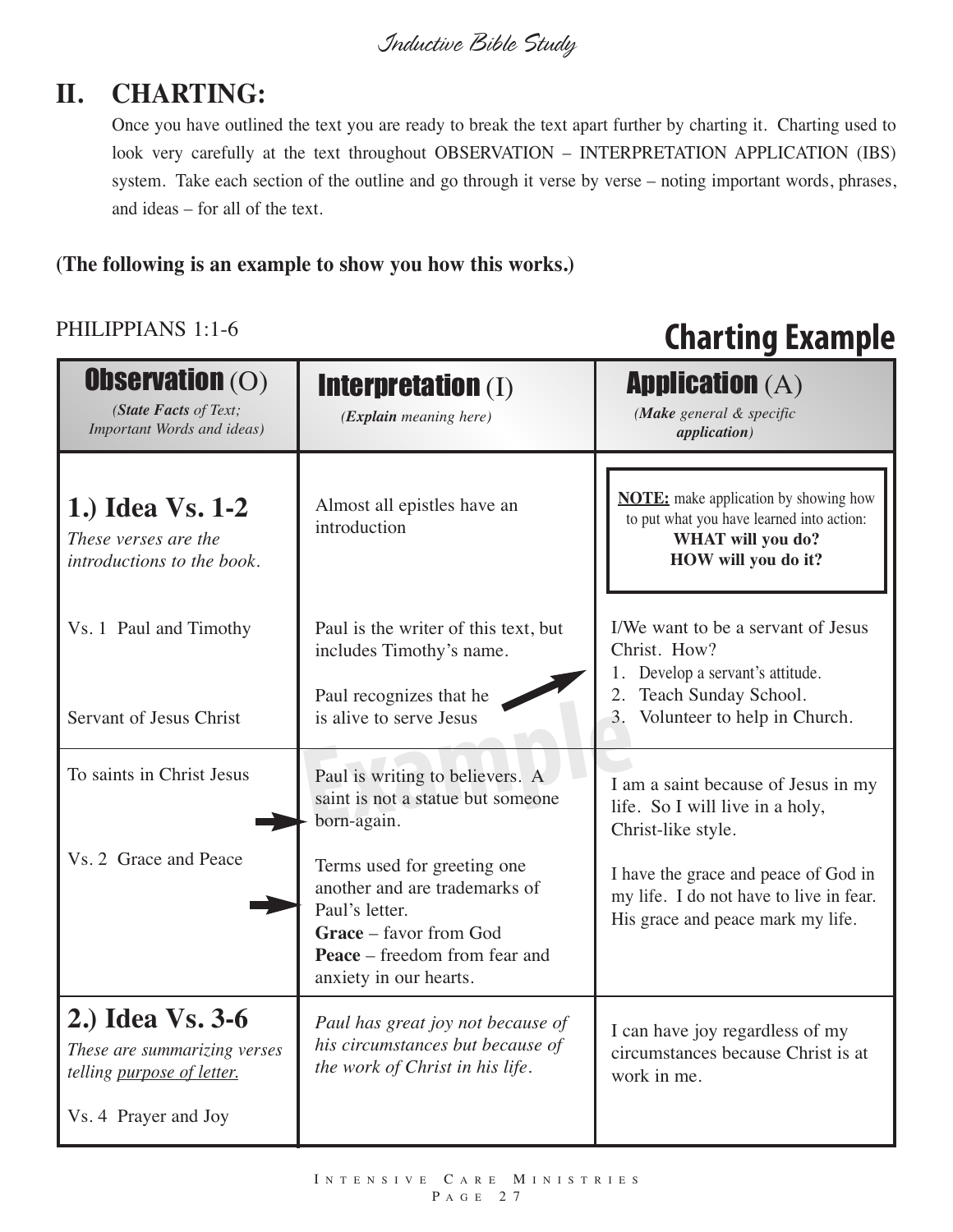Poetry Assignment #2

- **1. Read the text (Psalm 1) several times.**
- **2. Outline the text using a simple outline form.**

#### **3. Chart the text using your outline.**

# $\blacktriangle$  $\boldsymbol{\mathcal{S}}$  $\boldsymbol{\beta}$  $\overline{\phantom{0}}$ m 1

1 Blessed is the man who walks not in the counsel of the ungodly, Nor stands in the path of sinners, Nor sits in the seat of the scornful;

2 But his delight is in the law of the LORD, And in His law he meditates day and night.

3 He shall be like a tree planted by the rivers of water, That brings forth its fruit in its season, Whose leaf also shall not wither; And whatever he does shall prosper.

4 The ungodly are not so, But are like the chaff which the wind drives away.

5 Therefore the ungodly shall not stand in the judgement, Nor sinners in the congregation of the righteous.

6 For the LORD knows the way of the righteous, But the way of the ungodly shall perish.

(From the New King James Version)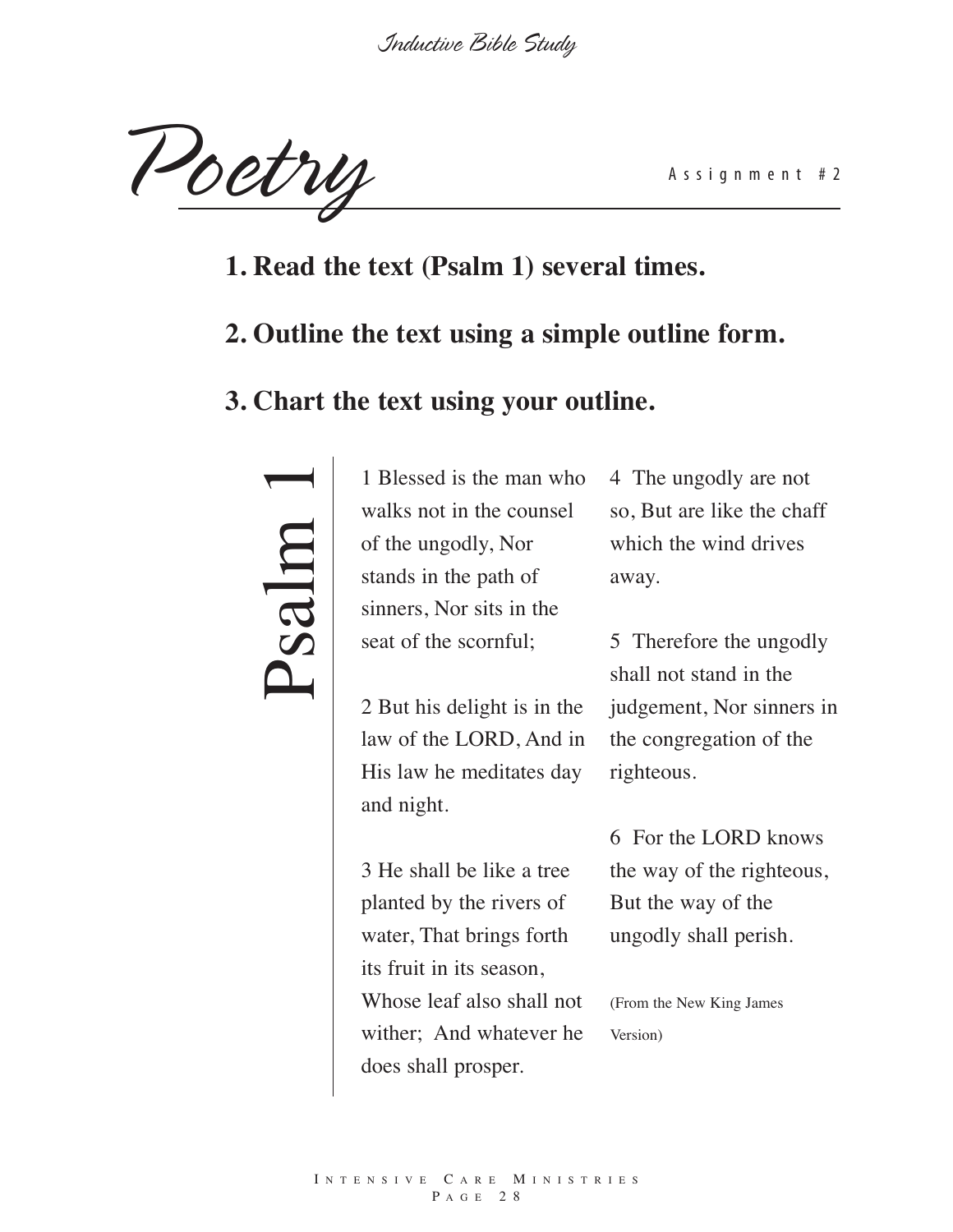| II. OUTLINE: (Write Idea)                                                                                                                                                                                                                                                                                                                                                                                                                                              |               |
|------------------------------------------------------------------------------------------------------------------------------------------------------------------------------------------------------------------------------------------------------------------------------------------------------------------------------------------------------------------------------------------------------------------------------------------------------------------------|---------------|
| $1.$ $\overline{\phantom{a}}$ $\overline{\phantom{a}}$ $\overline{\phantom{a}}$ $\overline{\phantom{a}}$ $\overline{\phantom{a}}$ $\overline{\phantom{a}}$ $\overline{\phantom{a}}$ $\overline{\phantom{a}}$ $\overline{\phantom{a}}$ $\overline{\phantom{a}}$ $\overline{\phantom{a}}$ $\overline{\phantom{a}}$ $\overline{\phantom{a}}$ $\overline{\phantom{a}}$ $\overline{\phantom{a}}$ $\overline{\phantom{a}}$ $\overline{\phantom{a}}$ $\overline{\phantom{a}}$ | $\sqrt{s}$ .  |
| <u> 1990 - Johann Barbara, martin a</u>                                                                                                                                                                                                                                                                                                                                                                                                                                | $V_{\rm S}$ . |
|                                                                                                                                                                                                                                                                                                                                                                                                                                                                        | $V_{\rm S}$ . |

## III. CHART:

| <b>OBSERVATION</b> | <b>INTERPRETATION</b> | <b>APPLICATION</b> |
|--------------------|-----------------------|--------------------|
|                    |                       |                    |
|                    |                       |                    |
|                    |                       |                    |
|                    |                       |                    |
|                    |                       |                    |
|                    |                       |                    |
|                    |                       |                    |
|                    |                       |                    |
|                    |                       |                    |
|                    |                       |                    |
|                    |                       |                    |
|                    |                       |                    |
|                    |                       |                    |
|                    |                       |                    |
|                    |                       |                    |
|                    |                       |                    |
|                    |                       |                    |
|                    |                       |                    |
|                    |                       |                    |
|                    |                       |                    |
|                    |                       |                    |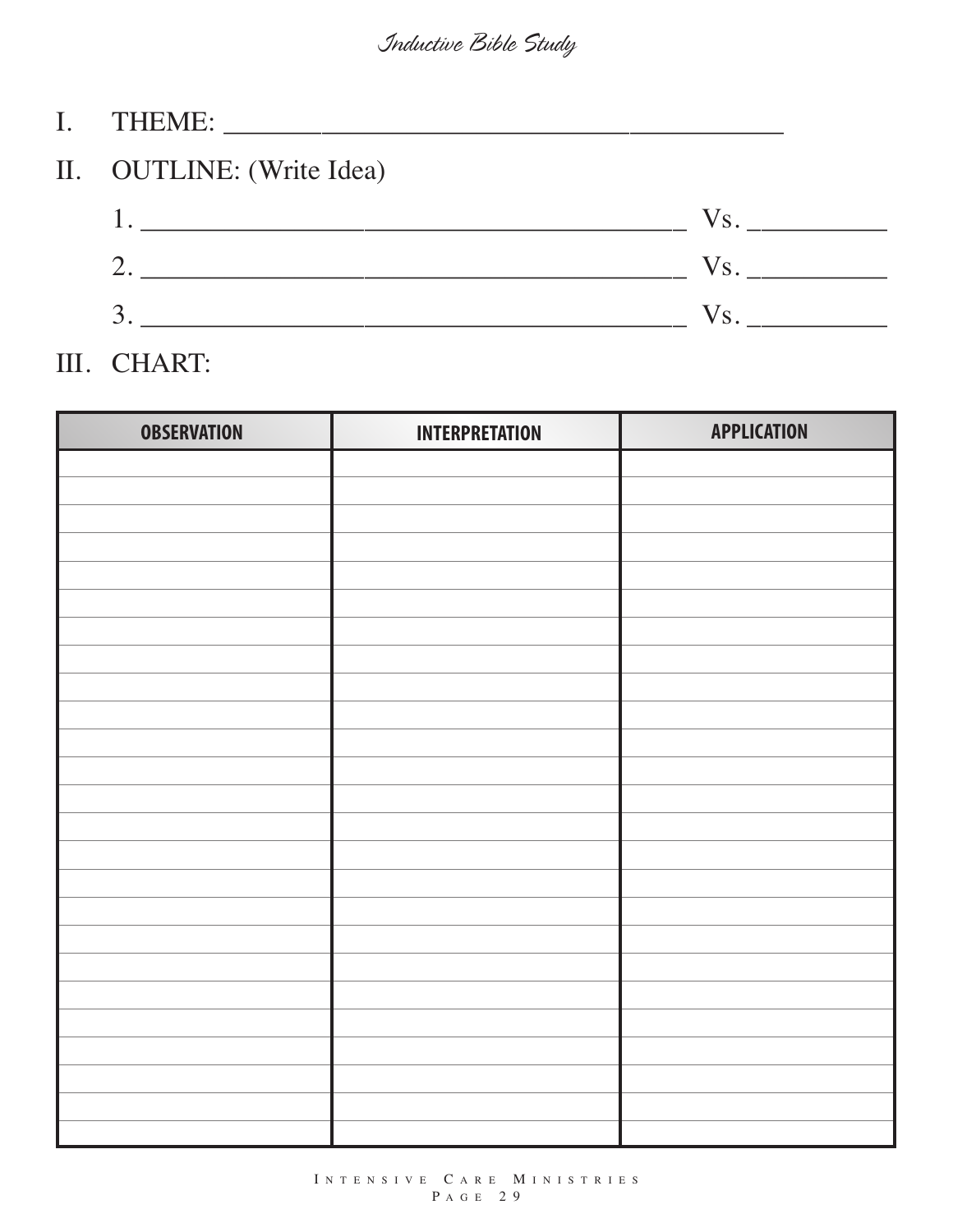*Inductive Bible Study*

| <b>OBSERVATION</b> | <b>INTERPRETATION</b> | <b>APPLICATION</b> |
|--------------------|-----------------------|--------------------|
|                    |                       |                    |
|                    |                       |                    |
|                    |                       |                    |
|                    |                       |                    |
|                    |                       |                    |
|                    |                       |                    |
|                    |                       |                    |
|                    |                       |                    |
|                    |                       |                    |
|                    |                       |                    |
|                    |                       |                    |
|                    |                       |                    |
|                    |                       |                    |
|                    |                       |                    |
|                    |                       |                    |
|                    |                       |                    |
|                    |                       |                    |
|                    |                       |                    |
|                    |                       |                    |
|                    |                       |                    |
|                    |                       |                    |
|                    |                       |                    |
|                    |                       |                    |
|                    |                       |                    |
|                    |                       |                    |
|                    |                       |                    |
|                    |                       |                    |
|                    |                       |                    |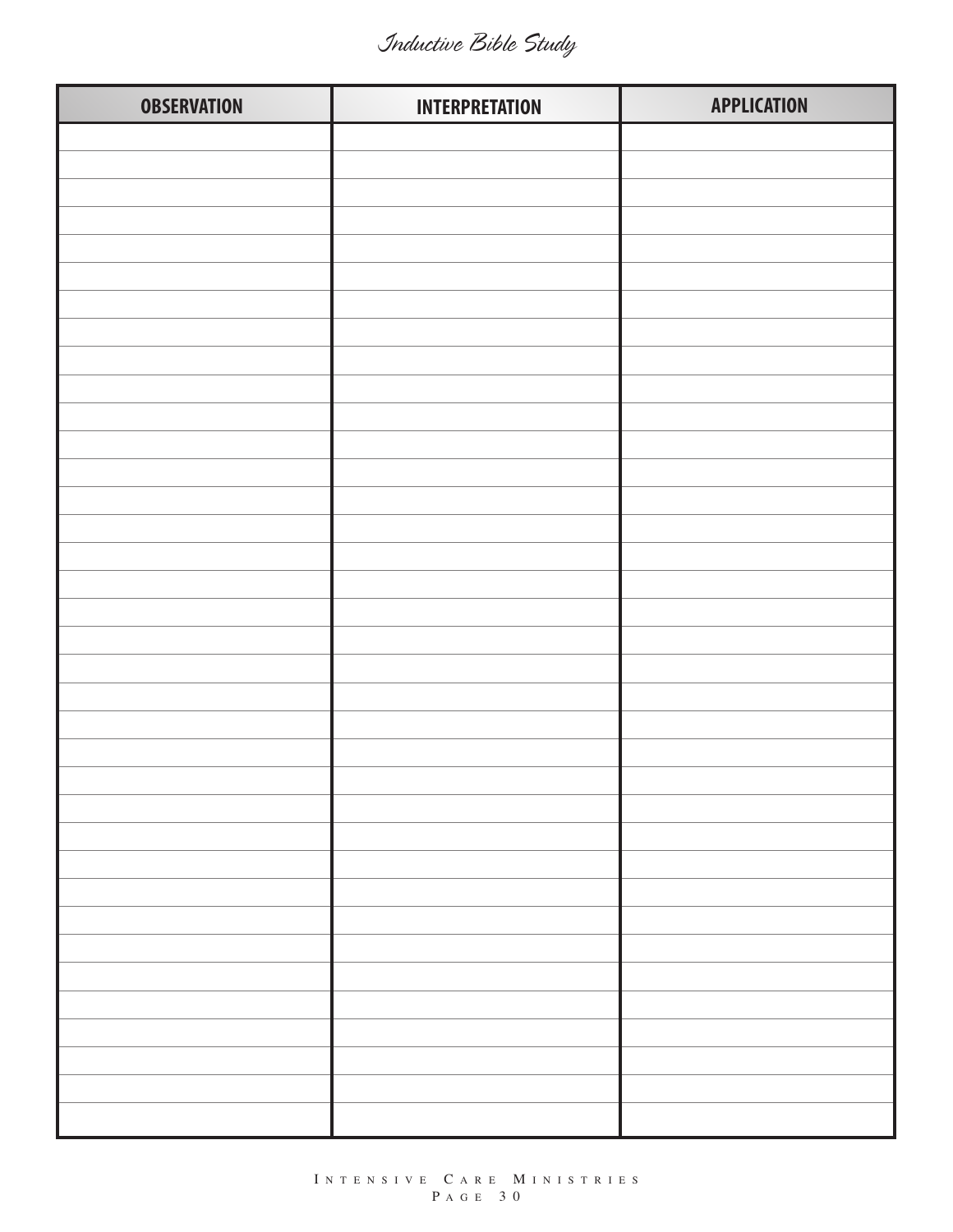

A s s i g n m e n t # 3

*Inductive Bible Study*

In this assignment, you will study an epistle using the basic tools of outlining and charting. Refer back to material on outlining and charting (pages 23-26).

- **1. Read the text (Jude) several times.**
- **2. Outline the text using the epistle outline form (as illustrated on page 25).**
- **3. Chart the text (as illustrated on page 27).**

# JUDE

1) Jude, a servant of Jesus Christ and a brother of James, To those who have been called, who are loved by God the Father and kept by Jesus Christ:

2) Mercy, peace and love be yours in abundance.

3) Dear friends, although I was very eager to write to you about the salvation we share, I felt I had to write and urge you to contend for the faith that was once for all entrusted to the saints.

4) For certain men whose condemnation was written about long ago have secretly slipped in among you. They are godless men, who change the grace of our God into a license for immorality and deny Jesus Christ our only Sovereign and Lord.

5) Though you already know all this, I want to remind you that the Lord delivered his people out of Egypt, but later destroyed those who did not believe.

6) And the angels who did not keep their positions of authority but abandoned their own home – these he has kept in darkness, bound with everlasting chains for judgement on the great Day.

7) In a similar way, Sodom and Gomorrah and the surrounding towns gave themselves up to sexual immorality and perversion. They serve as an example of those who suffer the punishment of eternal fire.

8) In the very same way, these dreamers pollute their own bodies, reject authority and slander celestial beings.

9) But even the archangel Michael, when he was disputing with the devil about the body of Moses, did not dare to bring a slanderous accusation against him, but said, "The Lord rebuke you!"

10) Yet these men speak abusively against whatever they do not understand; and what things they do understand by instinct, like unreasoning animals – these are the very things that destroy them.

11) Woe to them! They have taken the way of Cain; they have rushed for profit into Balaam's error; they have been destroyed in Korah's rebellion.

12) These men are blemishes at your love feasts, eating with you without the slightest qualm – shepherds who feed only themselves. They are clouds without rain, blown along by the wind; autumn trees, without fruit and uprooted – twice dead. 13) They are wild waves of the sea, foaming up their shame; wandering stars, for whom blackest darkness has been reserved forever.

14) Enoch, the seventh from Adam, prophesied about these men: "See, the Lord is coming with thousands upon thousands of his holy ones

15) to judge everyone, and to convict all the ungodly of all the ungodly acts they have done in the ungodly way, and of all the harsh words ungodly sinners have spoken against him."

16) These men are grumblers and faultfinders; they follow their own evil desires; they boast about themselves and flatter others for their own advantage.

17) But, dear friends, remember what the apostles of our Lord Jesus Christ foretold.

18) They said to you, "in the last times there will be scoffers who will follow their own ungodly desires."

19) These are the men who divide you, who follow mere natural instincts and do not have the Spirit.

20) But you, dear friends, build yourselves up in your most holy faith and pray in the Holy Spirit.

21) Keep yourselves in God's love as you wait for the mercy of our Lord Jesus Christ to bring you to eternal life.

22) Be merciful to those who doubt;

23) snatch others from the fire and save them; to others show mercy, mixed with fear – hating even the clothing stained by corrupted flesh.

24) To Him who is able to keep you from falling and to present you before His glorious presence without fault and with great joy –

25) to the only God our Savior be glory, majesty, power and authority, through Jesus Christ our Lord, before all ages, now and forevermore! Amen.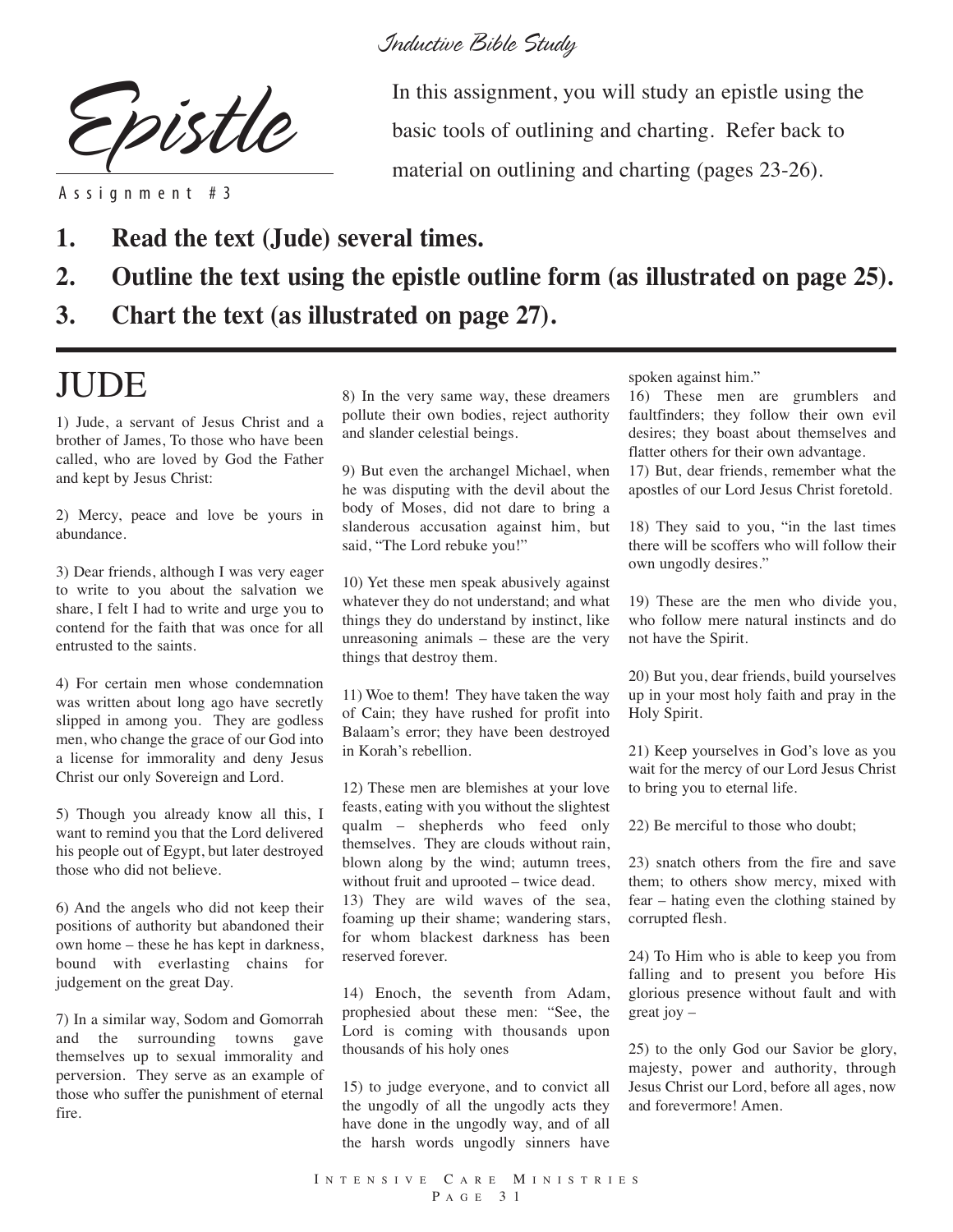### I. OUTLINE:

- 
- B. Statement of Purpose Vs.
- -
- 

## II. CHART OUTLINE



*Jude Study*

| <b>OBSERVATION</b> | <b>INTERPRETATION</b> | $\boldsymbol{\mathcal{G}}$<br><b>APPLICATION</b> |
|--------------------|-----------------------|--------------------------------------------------|
|                    |                       |                                                  |
|                    |                       |                                                  |
|                    |                       |                                                  |
|                    |                       |                                                  |
|                    |                       |                                                  |
|                    |                       |                                                  |
|                    |                       |                                                  |
|                    |                       |                                                  |
|                    |                       |                                                  |
|                    |                       |                                                  |
|                    |                       |                                                  |
|                    |                       |                                                  |
|                    |                       |                                                  |
|                    |                       |                                                  |
|                    |                       |                                                  |
|                    |                       |                                                  |
|                    |                       |                                                  |
|                    |                       |                                                  |
|                    |                       |                                                  |
|                    |                       |                                                  |
|                    |                       |                                                  |
|                    |                       |                                                  |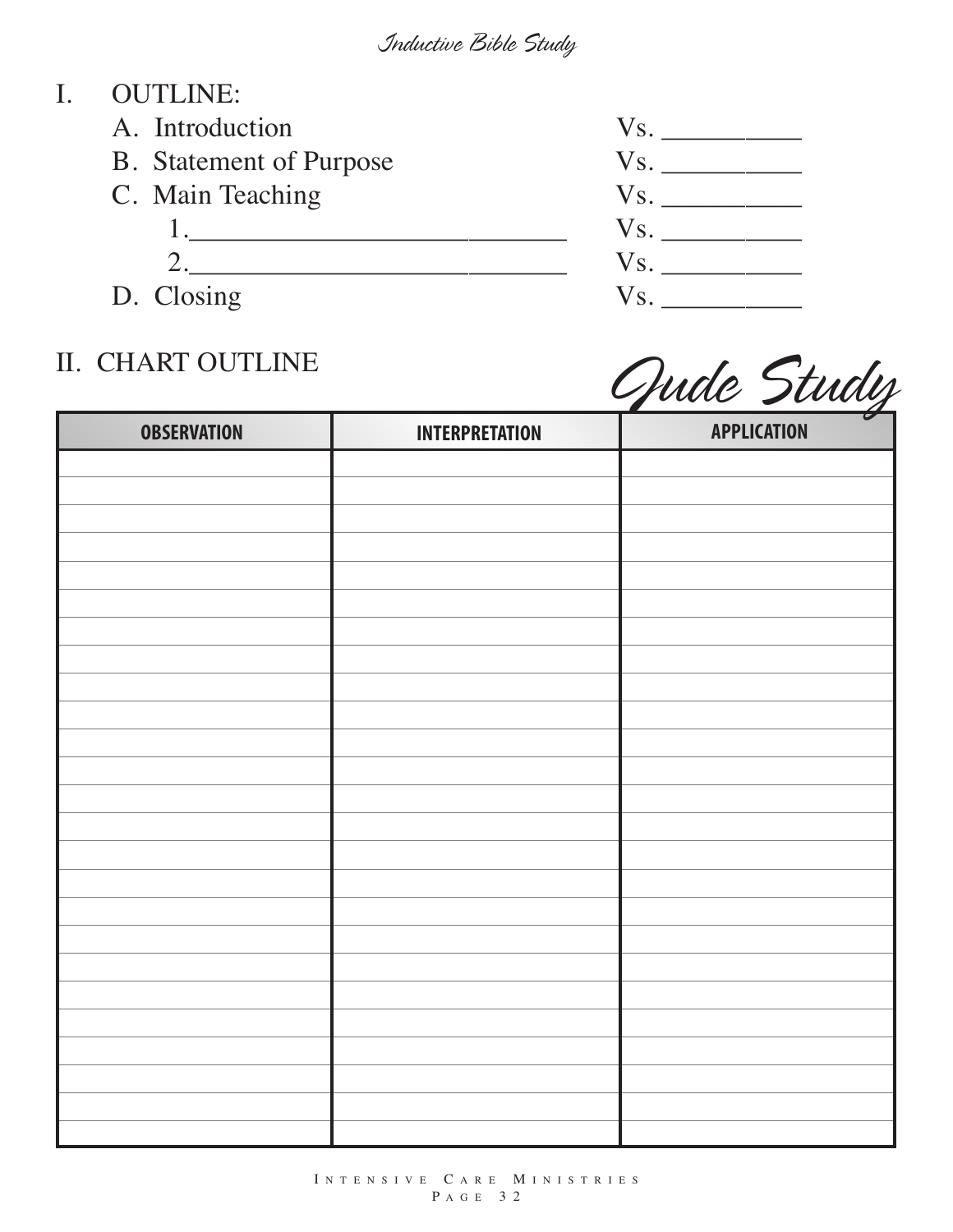| <b>OBSERVATION</b> | <b>INTERPRETATION</b> | <b>APPLICATION</b> |
|--------------------|-----------------------|--------------------|
|                    |                       |                    |
|                    |                       |                    |
|                    |                       |                    |
|                    |                       |                    |
|                    |                       |                    |
|                    |                       |                    |
|                    |                       |                    |
|                    |                       |                    |
|                    |                       |                    |
|                    |                       |                    |
|                    |                       |                    |
|                    |                       |                    |
|                    |                       |                    |
|                    |                       |                    |
|                    |                       |                    |
|                    |                       |                    |
|                    |                       |                    |
|                    |                       |                    |
|                    |                       |                    |
|                    |                       |                    |
|                    |                       |                    |
|                    |                       |                    |
|                    |                       |                    |
|                    |                       |                    |
|                    |                       |                    |
|                    |                       |                    |
|                    |                       |                    |
|                    |                       |                    |
|                    |                       |                    |
|                    |                       |                    |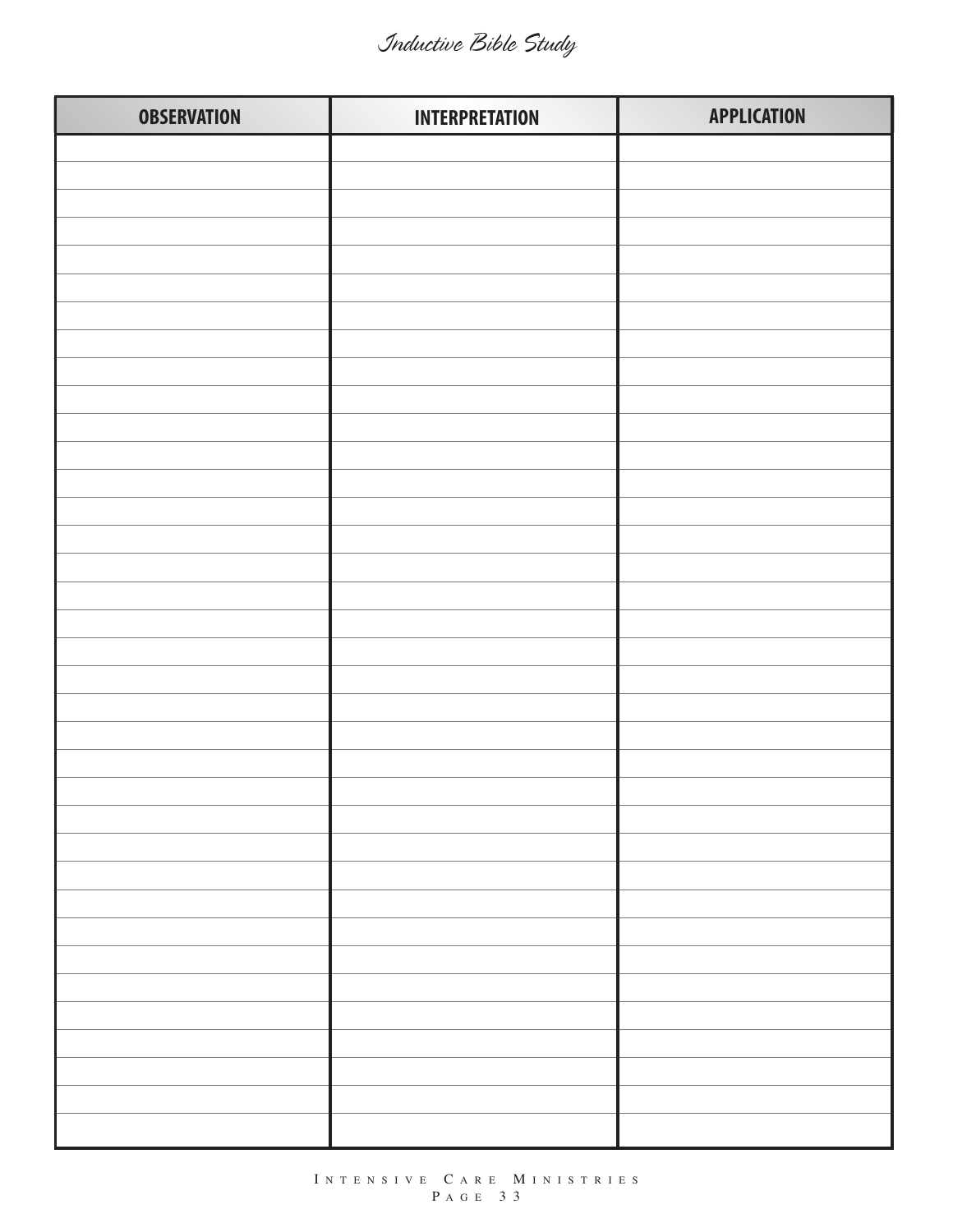| <b>OBSERVATION</b> | <b>INTERPRETATION</b> | <b>APPLICATION</b> |
|--------------------|-----------------------|--------------------|
|                    |                       |                    |
|                    |                       |                    |
|                    |                       |                    |
|                    |                       |                    |
|                    |                       |                    |
|                    |                       |                    |
|                    |                       |                    |
|                    |                       |                    |
|                    |                       |                    |
|                    |                       |                    |
|                    |                       |                    |
|                    |                       |                    |
|                    |                       |                    |
|                    |                       |                    |
|                    |                       |                    |
|                    |                       |                    |
|                    |                       |                    |
|                    |                       |                    |
|                    |                       |                    |
|                    |                       |                    |
|                    |                       |                    |
|                    |                       |                    |
|                    |                       |                    |
|                    |                       |                    |
|                    |                       |                    |
|                    |                       |                    |
|                    |                       |                    |
|                    |                       |                    |
|                    |                       |                    |
|                    |                       |                    |
|                    |                       |                    |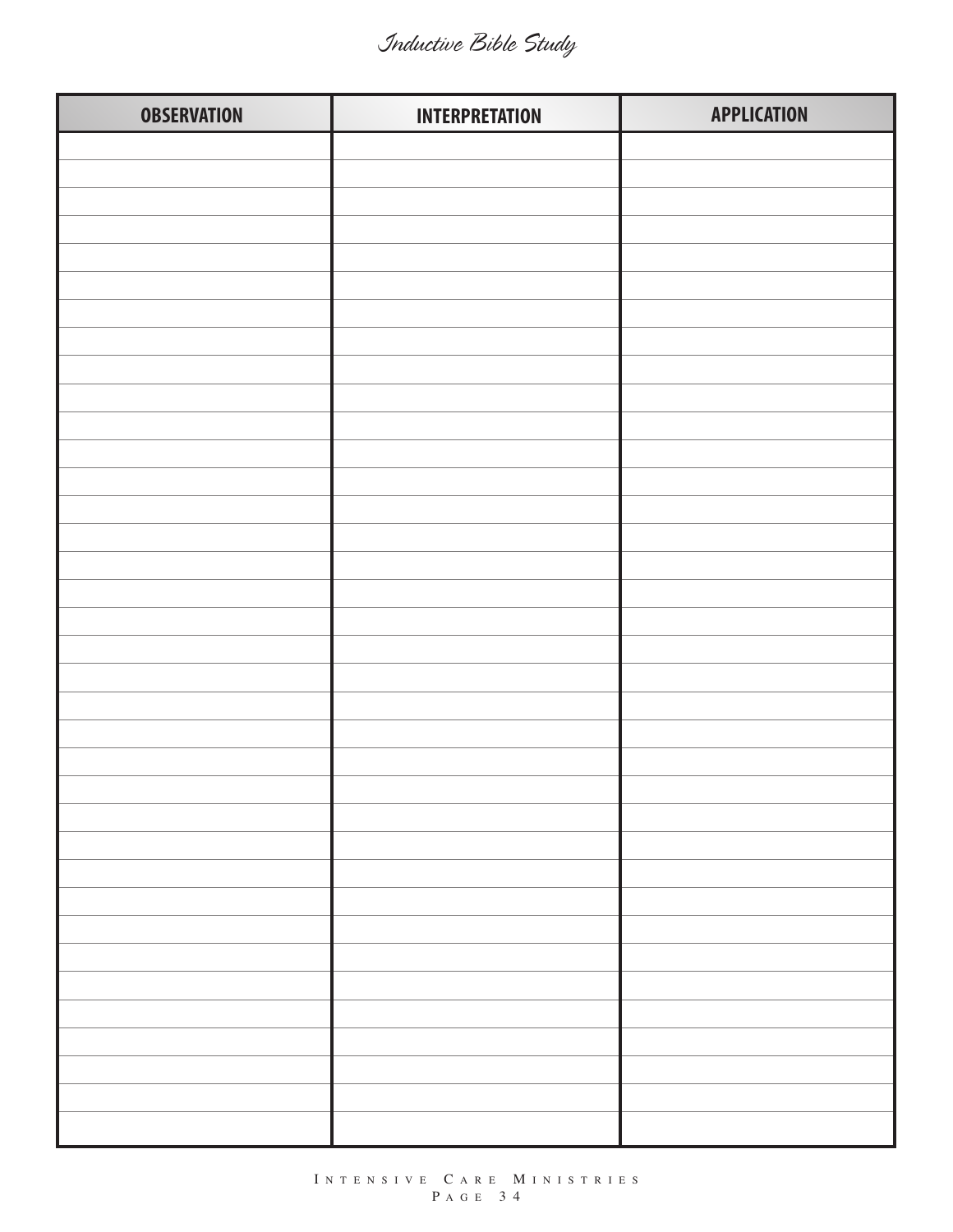Hebrew Poetry

- **1. Read the text (Psalm 139) several times.**
- **2. Outline the text using the simple form.**
- **3. Chart the text.**
- **4. Determine what kind of parallelism is being used.**

*(More than one type of parallelism may exist in a passage).*

# Hebrew Poetry

#### **I. GUIDELINE: USE THE PARALLELISM OF HEBREW POETRY TO GAIN INSIGHT INTO THE MEANING OF THE TEXT.**

A. Poetry is filled with figurative language, therefore, we must learn to understand the meaning of non-literal or "picture" language.

B. The distinguishing mark of Hebrew poetry is a correspondence in thought (parallelism) between one line and the following line, or between one section and the following section (re: section of the outline).

C. Hebrew poetry uses much repetition. This is of great help in understanding its meaning.

#### **II. THERE ARE THREE BASIC KINDS OF PARALLEL THOUGHT IN HEBREW POETRY.**

A. SYNONYMOUS PARALLELISM – An idea may be expressed a second or third time in a similar way.

**EXAMPLE:** "Adah and Zillah, hear my voice; wives of Lamech listen to my speech!" Gen. 4:23

"Wash me thoroughly from my iniquity, and cleanse me from my sin." Psalm 51:2

B. SYNTHETIC PARALLELISM – The poet adds to the original concept.

EXAMPLE: Psalm 1:1

Each phrase in the verse adds an additional thought. To walk with the wicked may be the first stage; to stand with sinners is even worse; and to sit with scoffers would seem to be the ultimate.

C. ANTITHETIC PARALLELISM – The poet contrasts one idea with another.

EXAMPLE: "The tongue of the wise makes knowledge acceptable; But the mouth of fools spouts folly." Prov. 15:2

The second phrase generally gives a negative of the thesis (anti-thesis) of the first phrase.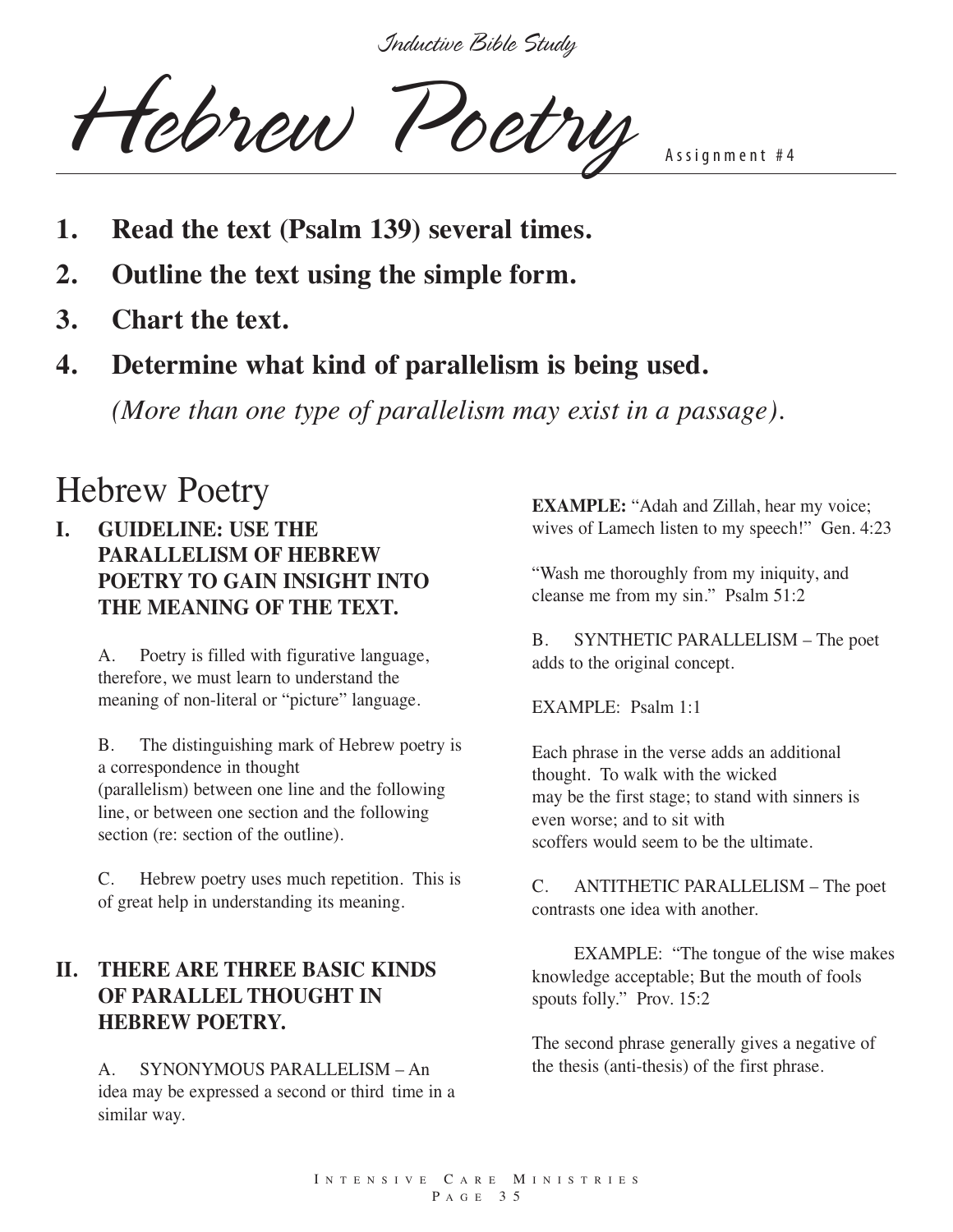*Inductive Bible Study*

A s s i g n m e n t # 4

# PSALM 139

1) O LORD, You have searched me and known me.

2) You know my sitting down and my rising up; You understand my thought afar off.

3) You comprehend my path and my lying down, And are acquainted with all my ways.

4) For there is not a word on my tongue, but behold, O LORD, You know it altogether.

5) You have hedged me behind and before, And laid Your hand upon me.

6) Such knowledge is too wonderful for me; It is high, I cannot attain it.

7) Where can I go from Your Spirit? Or where can I flee from Your presence?

8) If I ascend into heaven, You are there; If I make my bed in hell, behold, You are there.

9) If I take the wings of the morning, And dwell in the uttermost parts of the sea,

10) Even there Your hand shall lead me, And Your right hand shall hold me.

11) If I say, "Surely the darkness shall fall on me," even the night shall be light about me;

12) Indeed, the darkness shall not hide from You, But the night shines as the day; The darkness and the light are both alike to You.

13) For You have formed my inward parts; You have covered me in my mother's womb.

14) I will praise You, for I am fearfully and wonderfully made; Marvelous are Your works, And that my soul knows very well.

15) My frame was not hidden from You, When I was made in secret, And skillfully wrought in the lowest parts of the earth.

16) Your eyes saw my substance, being yet unformed. And in Your book they all were written, the days fashioned for me, when as yet there were none of them.

17) How precious also are Your thoughts to me, O God! How great is the sum of them!

18) If I should count them, they would be more in number than the sand; When I awake, I am still with You.

19) Oh, that You would slay the wicked, O God! Depart from me, therefore, you bloodthirsty men.

20) For they speak against You wickedly; Your enemies take Your name in vain.

21) Do I not hate them, O LORD, who hate You? And do I not loathe those who rise up against You?

22) I hate them with perfect hatred; I count them my enemies.

23) Search me, O God, and know my heart; Try me, and know my anxieties;

24) And see if there is any wicked way in me, And lead me in the way everlasting.

(From the New King James Version)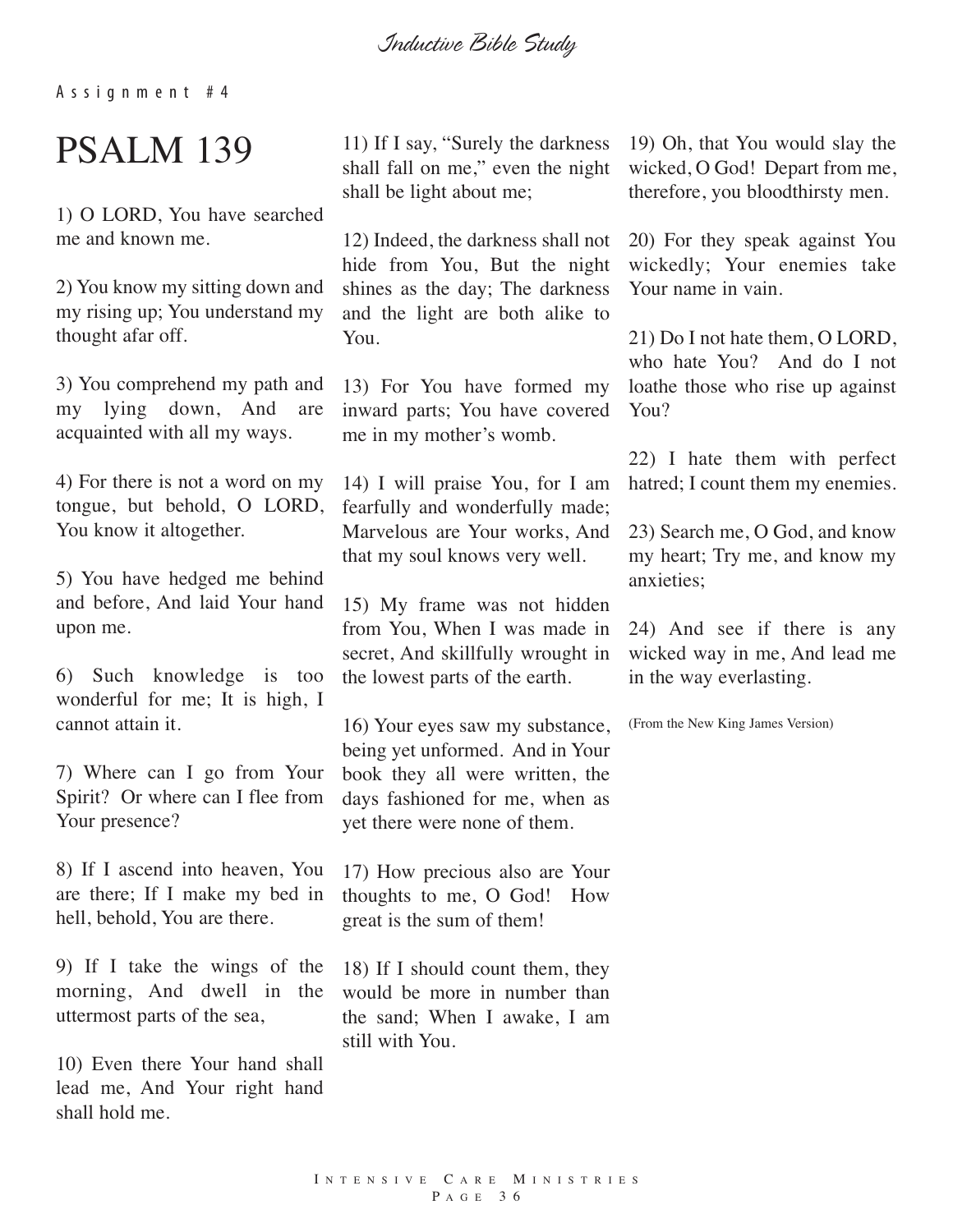$\sim$   $\sim$   $\sim$   $\sim$ 

## Psalm 139

| <b>OUTLINE:</b> | TYPE OF PARALLELISM |
|-----------------|---------------------|
|                 |                     |
|                 |                     |
|                 |                     |
|                 |                     |
|                 |                     |
|                 |                     |

| <b>OBSERVATION</b> | <b>INTERPRETATION</b> | <b>APPLICATION</b> |
|--------------------|-----------------------|--------------------|
|                    |                       |                    |
|                    |                       |                    |
|                    |                       |                    |
|                    |                       |                    |
|                    |                       |                    |
|                    |                       |                    |
|                    |                       |                    |
|                    |                       |                    |
|                    |                       |                    |
|                    |                       |                    |
|                    |                       |                    |
|                    |                       |                    |
|                    |                       |                    |
|                    |                       |                    |
|                    |                       |                    |
|                    |                       |                    |
|                    |                       |                    |
|                    |                       |                    |
|                    |                       |                    |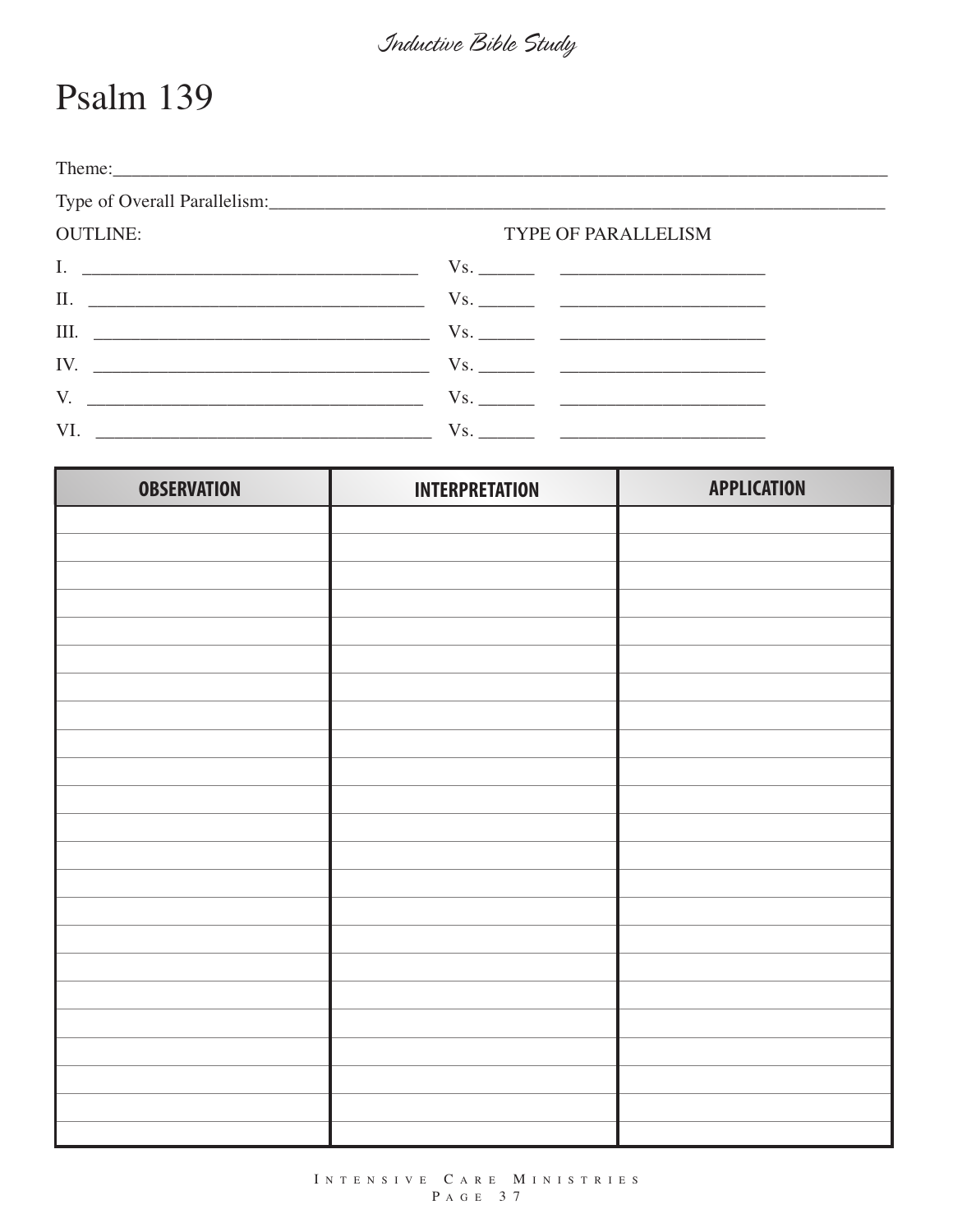| <b>OBSERVATION</b> | <b>INTERPRETATION</b> | <b>APPLICATION</b> |
|--------------------|-----------------------|--------------------|
|                    |                       |                    |
|                    |                       |                    |
|                    |                       |                    |
|                    |                       |                    |
|                    |                       |                    |
|                    |                       |                    |
|                    |                       |                    |
|                    |                       |                    |
|                    |                       |                    |
|                    |                       |                    |
|                    |                       |                    |
|                    |                       |                    |
|                    |                       |                    |
|                    |                       |                    |
|                    |                       |                    |
|                    |                       |                    |
|                    |                       |                    |
|                    |                       |                    |
|                    |                       |                    |
|                    |                       |                    |
|                    |                       |                    |
|                    |                       |                    |
|                    |                       |                    |
|                    |                       |                    |
|                    |                       |                    |
|                    |                       |                    |
|                    |                       |                    |
|                    |                       |                    |
|                    |                       |                    |
|                    |                       |                    |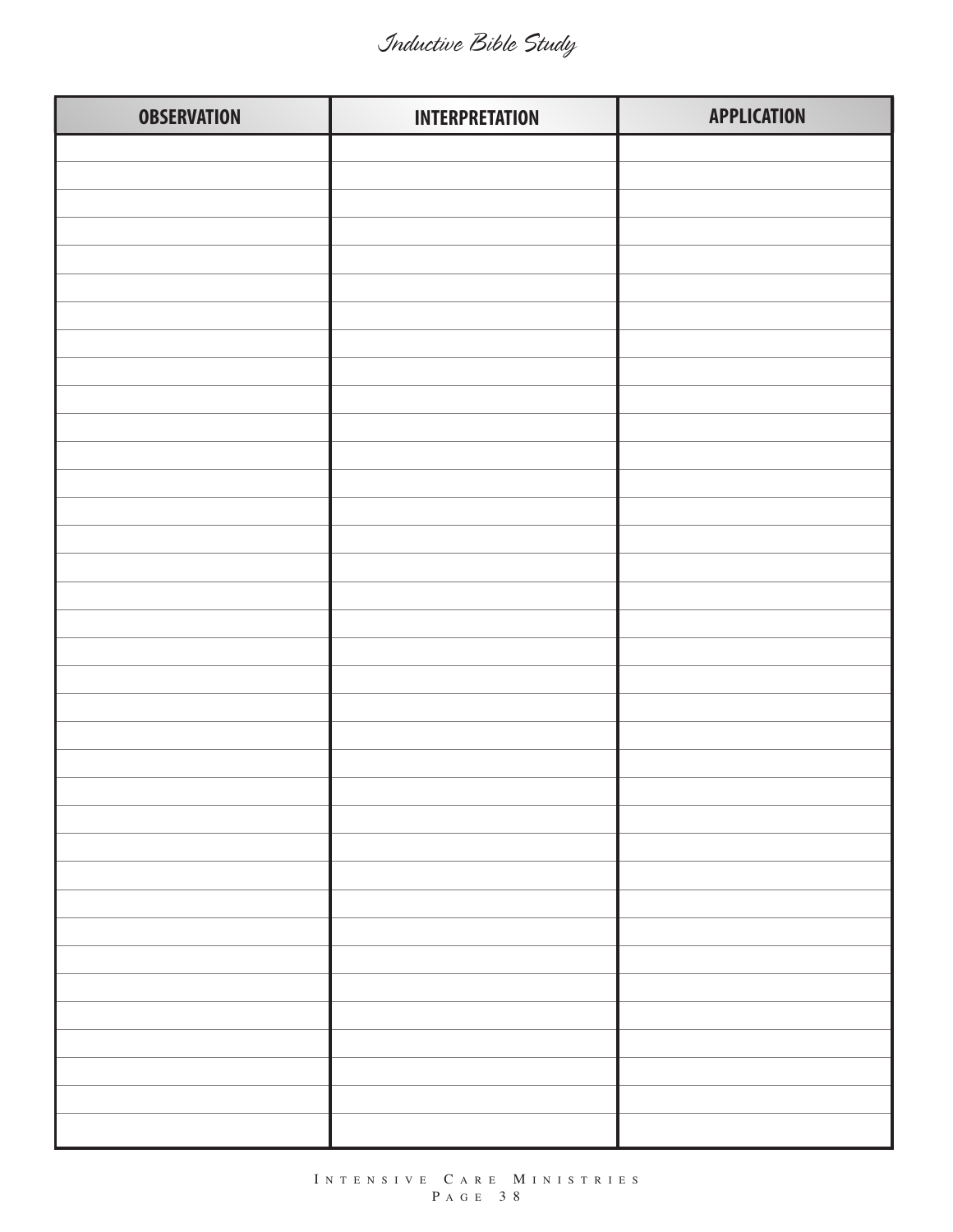*Inductive Bible Study*

Inductive / Questions

- **1. Read text (Mark 6:45-52) several times.**
- **2. Chart the information.**
- **3. Try to ask as many observation, interpretation and application questions as possible, then go back to see which questions would be best to help participants work through the text in an orderly manner. It is important to ask questions that will bring about a good working flow through the text.**
- **4. Write out your questions in the order you will ask them. Next to each question, mark it with an O for observation, I for interpretation, or A for application.**

## Formulating Inductive Questions

When you are learning to write inductive questions, you are learning a skill. As with any activity, your skill level in developing questions will improve with practice. The first big step is doing a thorough and methodical study of the passage. Through your questions the study group will find what you found. Surface study will yield surface questions and discussions; thorough study will yield questions which involve the group with the strong truths of the passage, so they are moved to God and His ways. This kind of result is well worth the time and effort of careful study.

- I. Study with yourself in mind first: "What does God want to teach me?" Then with others in mind: "What can we gain for our lives as we study together?"
- II. When you finish studying, look over your chart and mark points of special significance that you want to be sure to include.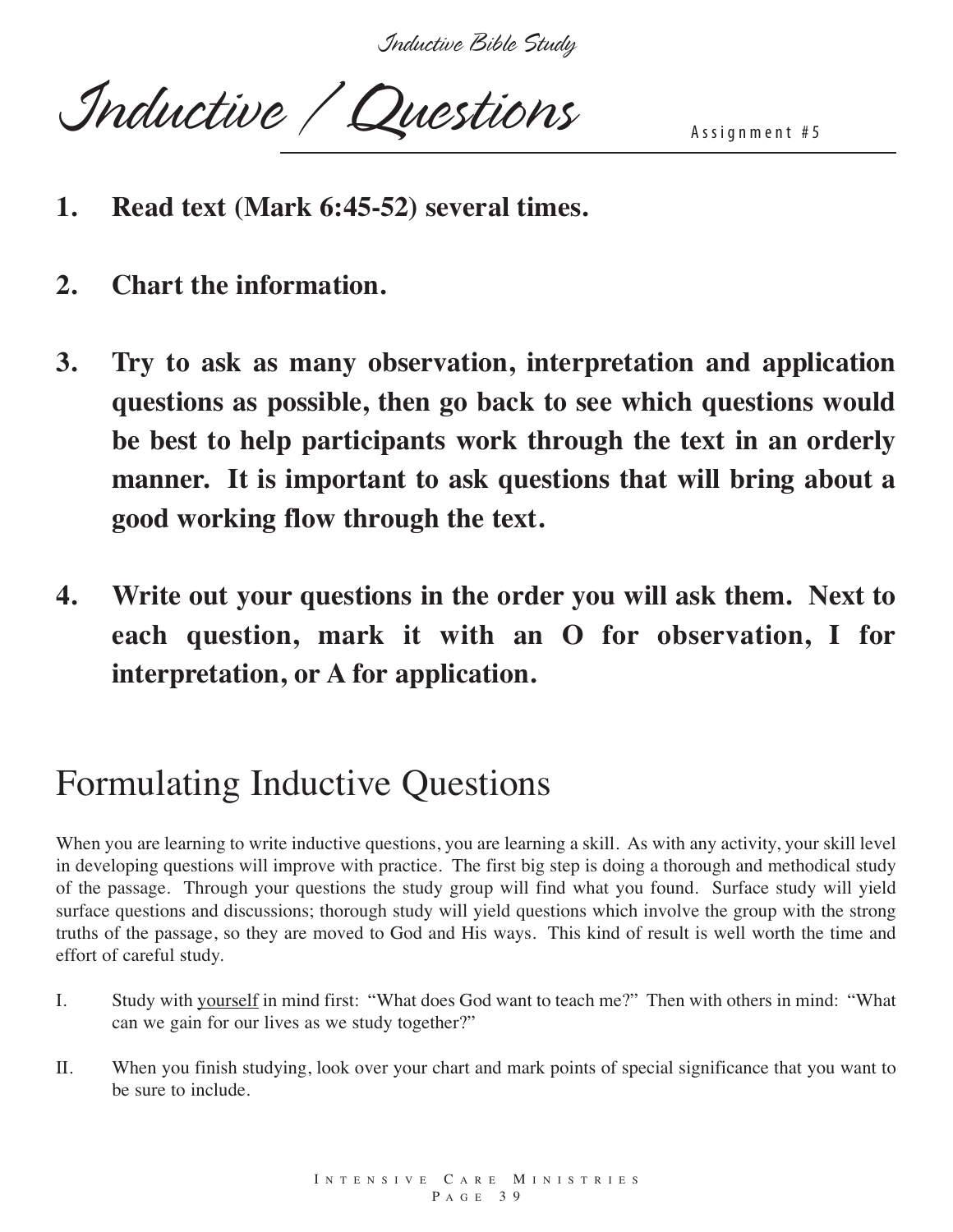#### **III. Formulating questions.**

Your questions should lead the group into the main stream of thought in the passage so they will discover the major points and apply them to their lives. It is important to remember what type of group you are working with: new converts, more mature, young, older, etc. The group will not need to go through the detailed analysis you did; your questions will assume for them certain basics of structure, etc., which you dug out in preparation study.

A. Start with "survey" questions that will get them acquainted with the whole passage. (Who is involved? Where are they? What are they doing?, etc.)

B. Through your questions, lead them in sequence through the passage from beginning to end. You may want to lead them to study section by section, and as they move along, get them to see connections between paragraphs.

#### C. **You will want to ask: Observation (fact) Questions. Interpretation (meaning) Questions. Application (action) Questions.**

#### **1. Observation Questions**

- Get the group to observe what's there.
- By various means lead them to see who, what, when, where
- They may describe some people or scenes.
- Help them get "into" the scene themselves, reliving an event or conversation, or putting themselves in the place of people in first-century Ephesus, receiving a letter from the Apostle Paul.
- Lead the group to see some structure you found: "What is the contrast between...?"

### **2. Interpretation Questions**

- Get the group to analyze and ask "Why?" so they will find major truths.
- They will need to define some key words or phrases.
- Help them to see the reasons behind some of the structure. (Ask questions based on your own work from the interpretation column of your charting. This is also a way of leading them to see connections between paragraphs.)
- When they find a main truth, your question should help them think it through.

### **3. Application Questions**

- These get the group to think about and plan change which needs to be made in their personal lives attitudes, relationships and actions.
- Application questions should flow naturally from the meaning of the main points, and they should appear after a crucial point has been made clear. Keep in mind, though, that it is more effective to have a few good application questions scattered throughout the passage than to have too many.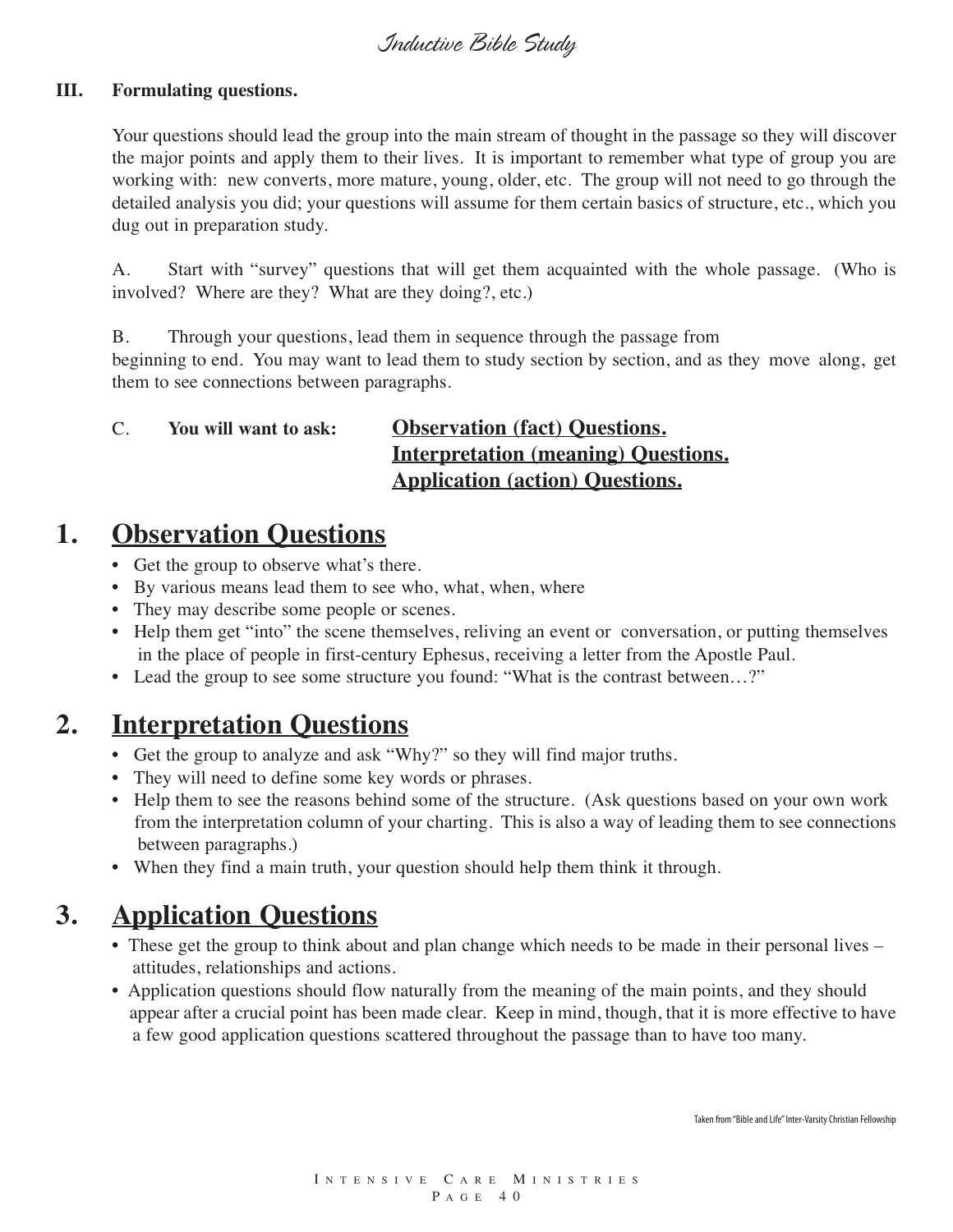# Mark 6:45-52

45) Immediately He made His disciples get into the boat and go before Him to the other side, to Bethsaida, while He sent the multitude away.

46) And when He had sent them away, He departed to the mountain to pray.

47) Now when evening came, the boat was in the middle of the sea; and He was alone on the land.

48) Then He saw them straining at rowing, for the wind was against them. And about the fourth watch of the night He came to them, walking on the sea, and would have passed them by.

49) But when they saw Him walking on the sea, they supposed it was a ghost, and cried out;

50) for they all saw Him and were troubled. And immediately He talked with them and said to them, "Be of good cheer! It is I; do not be afraid."

51) Then He went up into the boat to them, and the wind ceased. And they were greatly amazed in themselves beyond measure, and marveled.

52) For they had not understood about the loaves, because their heart were hardened.

(From the New King James Version)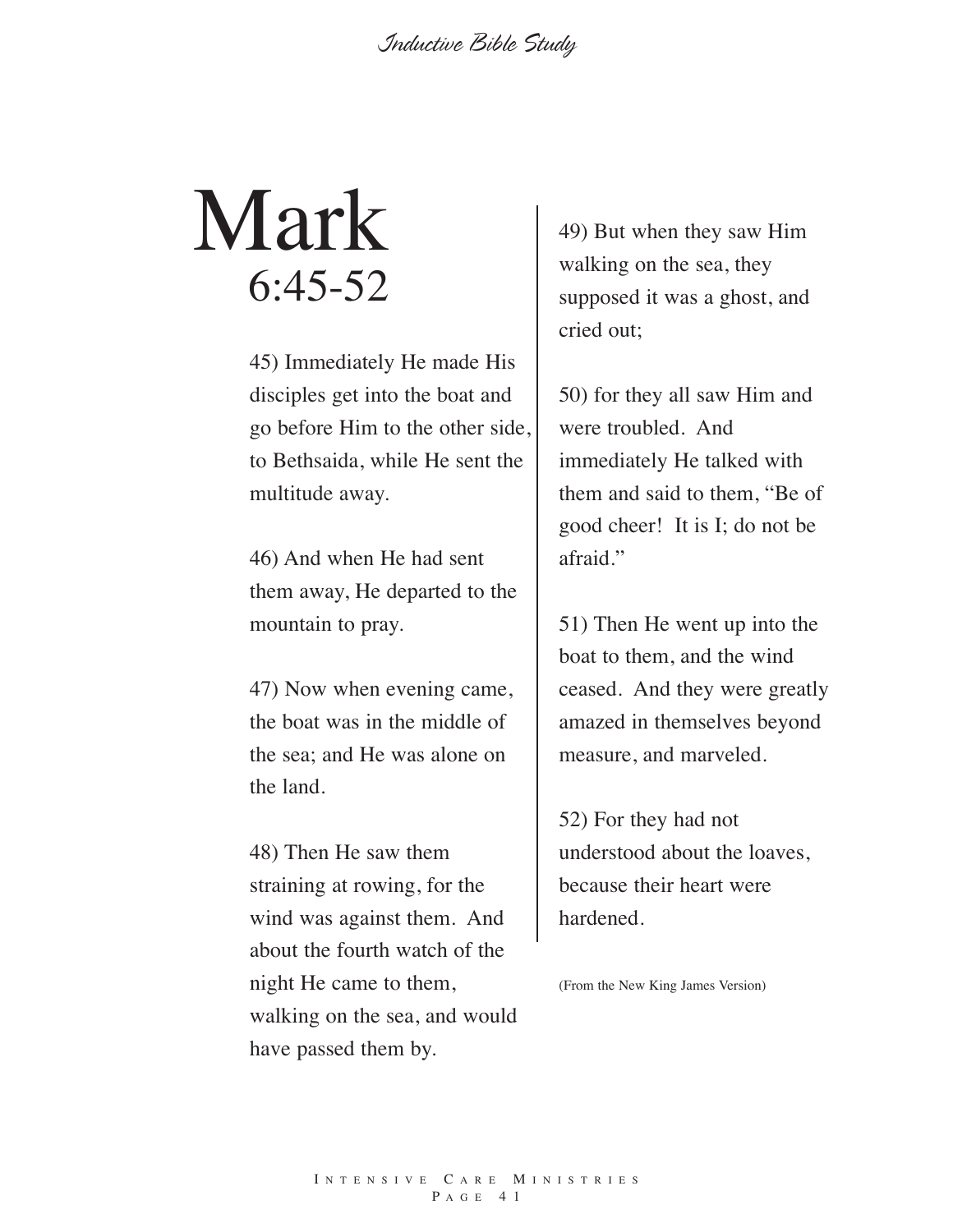## FORMULATING INDUCTIVE QUESTIONS DIAGRAM

Working from the chart you have already completed, develop questions from each of the columns. This work is actually the "answers" for your questions. In other words, the information in the columns should match the questions you write.

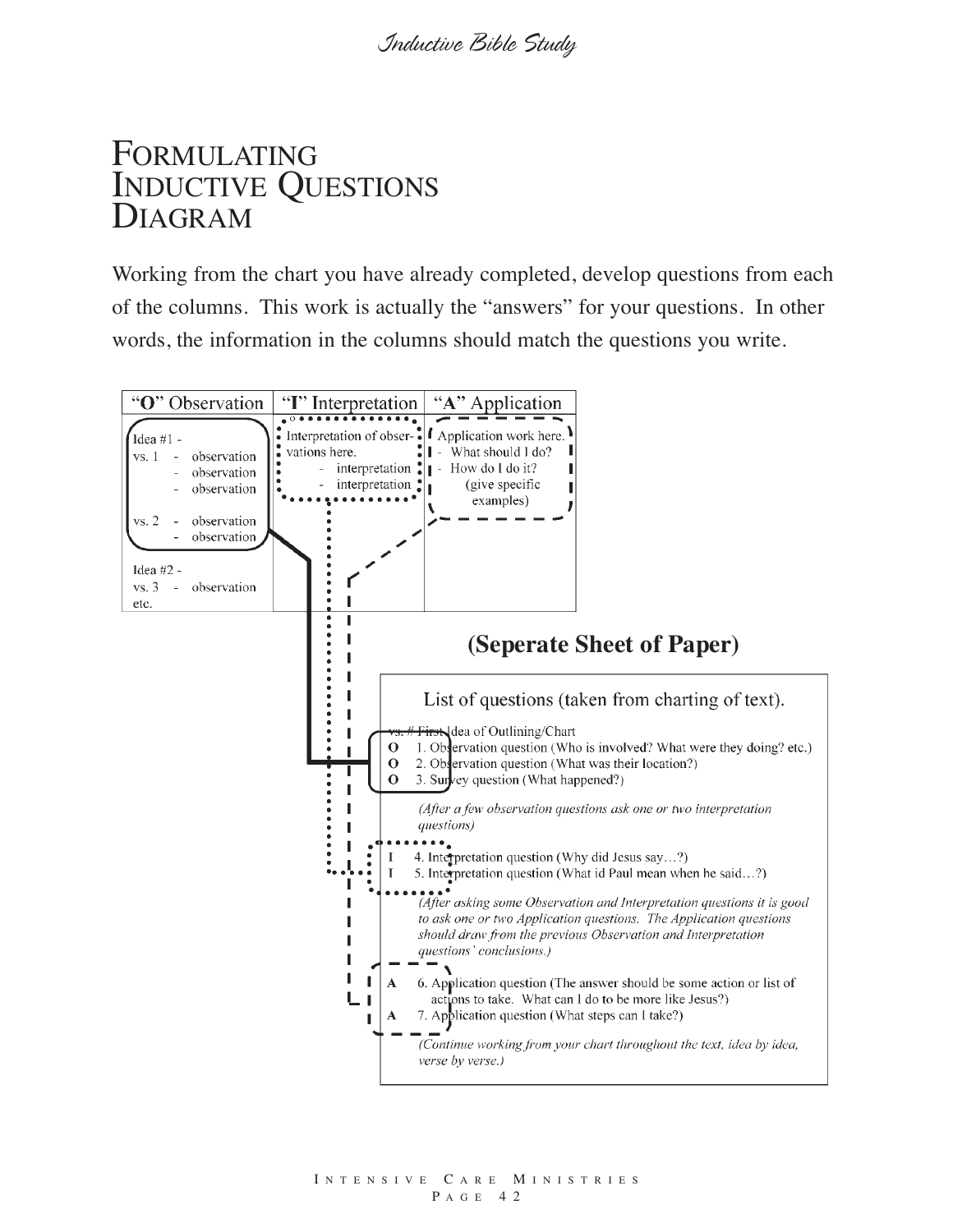#### DEVELOP:

**Observation questions** from your "O" column, **Interpretation questions** from the "I" column, and **Application questions** from the "A" column.

*Question tips:*

List your questions in sequence  $(1, 2, 3, \text{etc.})$ . Work directly from your chart and the text.

The questions should be simple and clear, leading people to the text for answers.

The questions should generate discussion; which leads to a clear understanding of the text.

The questions should "flow" from one to the next in a logical way.

Questions must be answerable from the text (you should be able to answer your own questions.)

Each question should truly be "0", "I", or "A" *(refer to lesson 5).*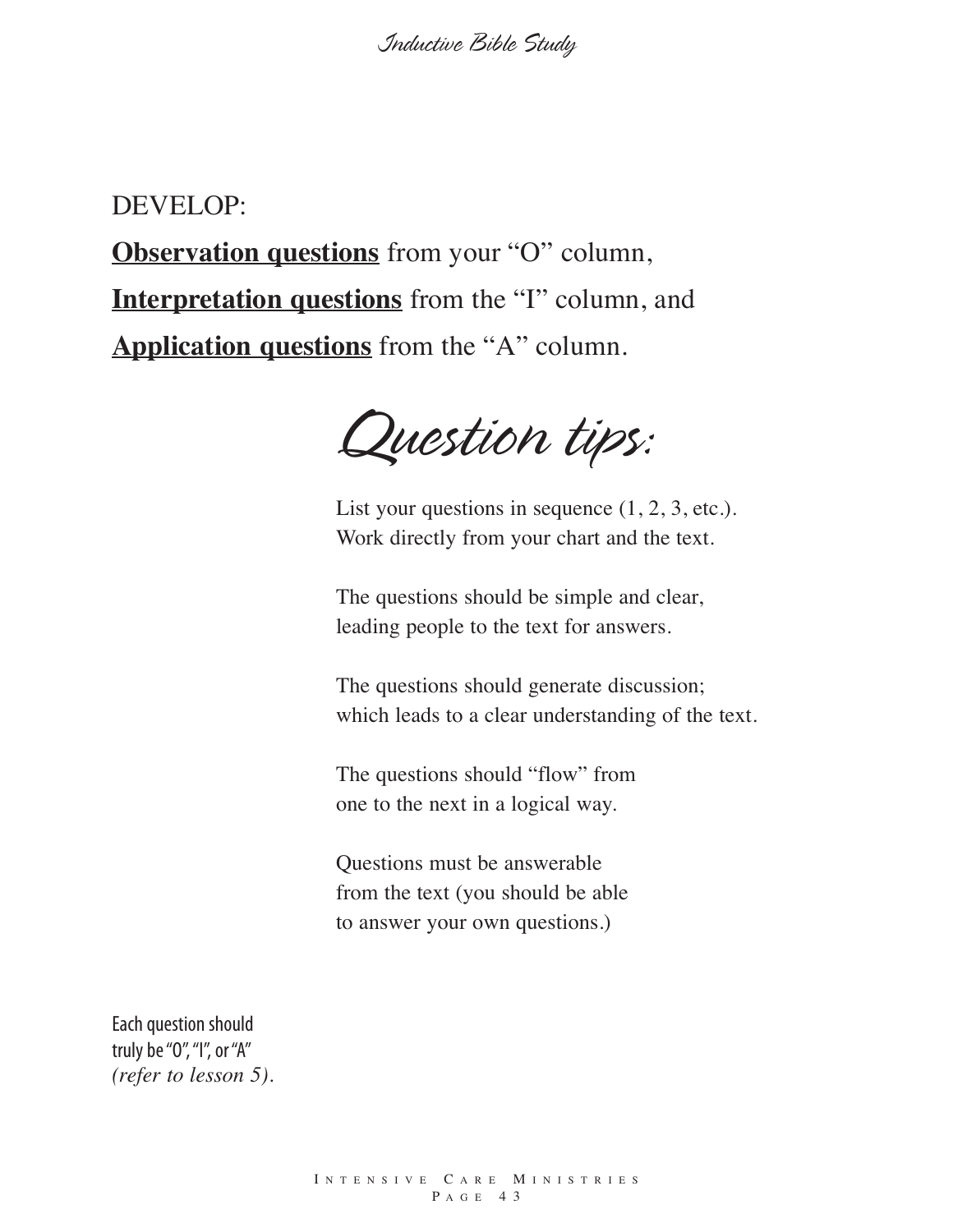## MARK 6:45-52

| <b>OBSERVATION</b> | <b>INTERPRETATION</b> | <b>APPLICATION</b> |
|--------------------|-----------------------|--------------------|
|                    |                       |                    |
|                    |                       |                    |
|                    |                       |                    |
|                    |                       |                    |
|                    |                       |                    |
|                    |                       |                    |
|                    |                       |                    |
|                    |                       |                    |
|                    |                       |                    |
|                    |                       |                    |
|                    |                       |                    |
|                    |                       |                    |
|                    |                       |                    |
|                    |                       |                    |
|                    |                       |                    |
|                    |                       |                    |
|                    |                       |                    |
|                    |                       |                    |
|                    |                       |                    |
|                    |                       |                    |
|                    |                       |                    |
|                    |                       |                    |
|                    |                       |                    |
|                    |                       |                    |
|                    |                       |                    |
|                    |                       |                    |
|                    |                       |                    |
|                    |                       |                    |
|                    |                       |                    |
|                    |                       |                    |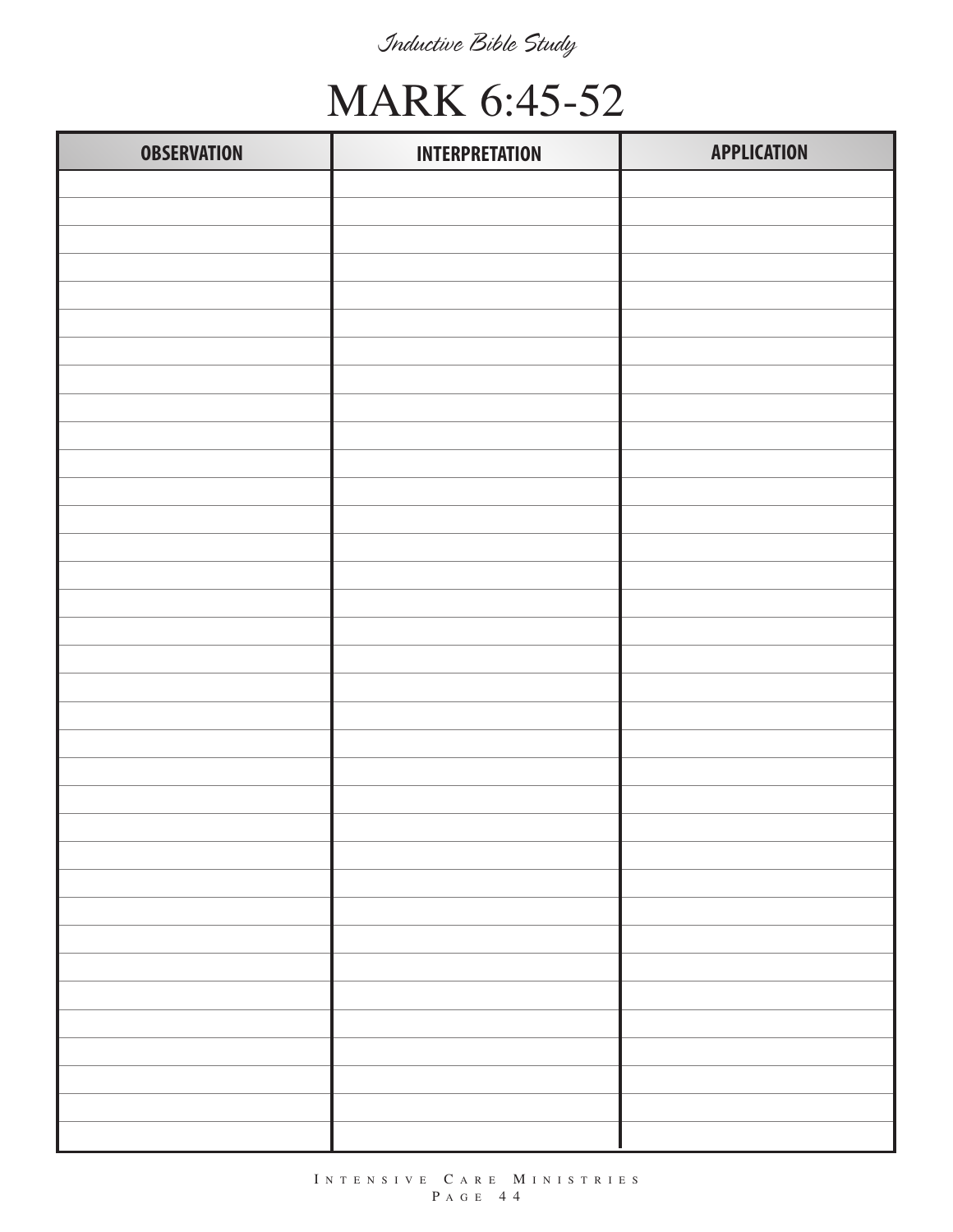| <b>OBSERVATION</b> | <b>INTERPRETATION</b> | <b>APPLICATION</b> |
|--------------------|-----------------------|--------------------|
|                    |                       |                    |
|                    |                       |                    |
|                    |                       |                    |
|                    |                       |                    |
|                    |                       |                    |
|                    |                       |                    |
|                    |                       |                    |
|                    |                       |                    |
|                    |                       |                    |
|                    |                       |                    |
|                    |                       |                    |
|                    |                       |                    |
|                    |                       |                    |
|                    |                       |                    |
|                    |                       |                    |
|                    |                       |                    |
|                    |                       |                    |
|                    |                       |                    |
|                    |                       |                    |
|                    |                       |                    |
|                    |                       |                    |
|                    |                       |                    |
|                    |                       |                    |
|                    |                       |                    |
|                    |                       |                    |
|                    |                       |                    |
|                    |                       |                    |
|                    |                       |                    |
|                    |                       |                    |
|                    |                       |                    |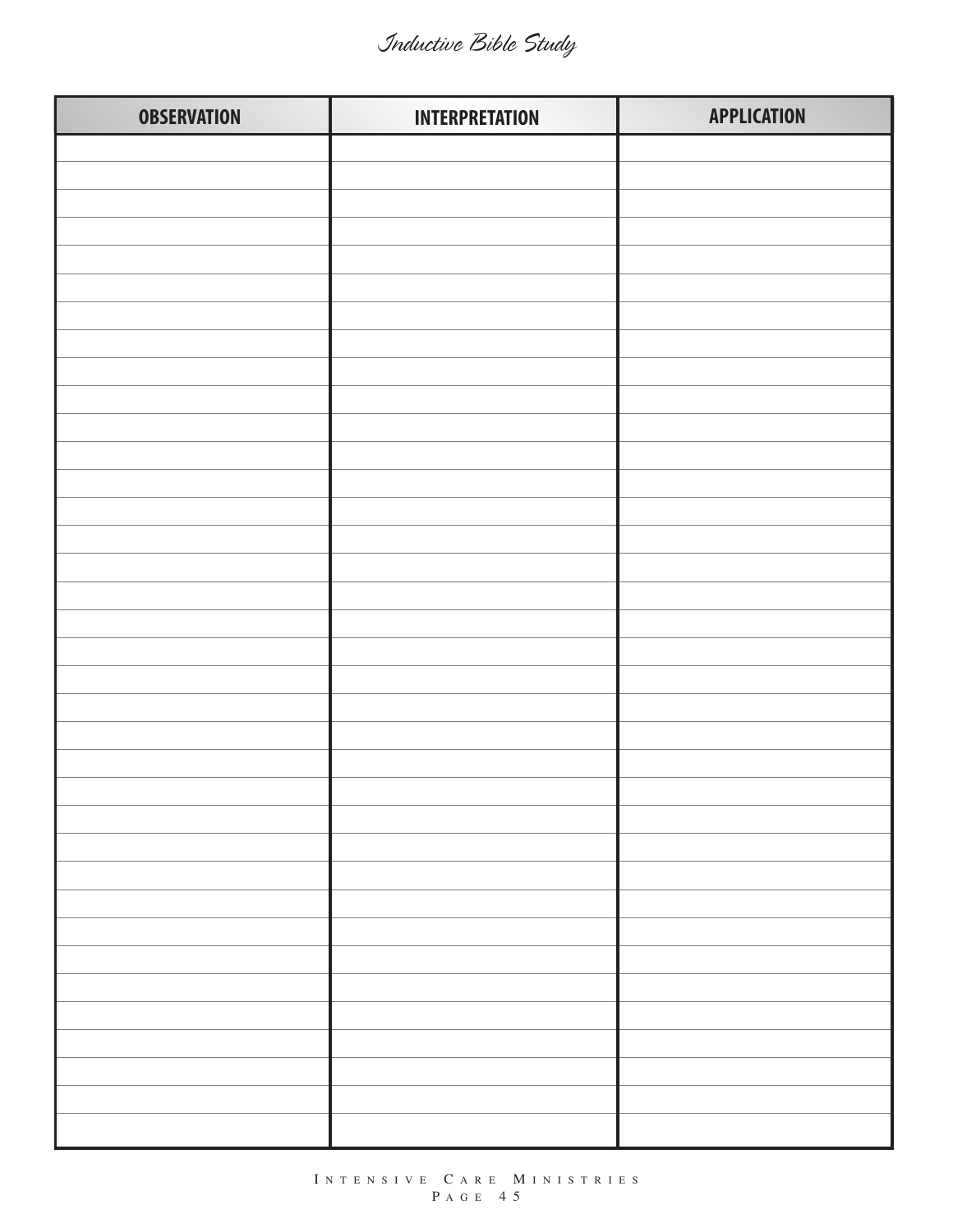|     | <b>Inductive Questions Worksheet</b>                                                                             | Make a list of as many questions you feel are necessary to work<br>through the text.<br>You may not need all 30 spaces. |
|-----|------------------------------------------------------------------------------------------------------------------|-------------------------------------------------------------------------------------------------------------------------|
| 1.  |                                                                                                                  |                                                                                                                         |
| 2.  | and the control of the control of the control of the control of the control of the control of the control of the |                                                                                                                         |
| 3.  |                                                                                                                  |                                                                                                                         |
| 4.  | and the control of the control of the control of the control of the control of the control of the control of the |                                                                                                                         |
| 5.  | and the control of the control of the control of the control of the control of the control of the control of the |                                                                                                                         |
| 6.  |                                                                                                                  |                                                                                                                         |
| 7.  |                                                                                                                  |                                                                                                                         |
| 8.  | and the control of the control of the control of the control of the control of the control of the control of the |                                                                                                                         |
| 9.  |                                                                                                                  | ,我们也不会有什么。""我们的人,我们也不会有什么?""我们的人,我们也不会有什么?""我们的人,我们也不会有什么?""我们的人,我们也不会有什么?""我们的人                                        |
| 10. |                                                                                                                  |                                                                                                                         |
| 11. |                                                                                                                  |                                                                                                                         |
| 12. |                                                                                                                  |                                                                                                                         |
| 13. |                                                                                                                  | <u> 1980 - Jan Alexander de Santa Grande de Santa Grande de Santa Grande de Santa Grande de Santa Grande de Santa</u>   |
| 14. |                                                                                                                  |                                                                                                                         |
| 15. |                                                                                                                  |                                                                                                                         |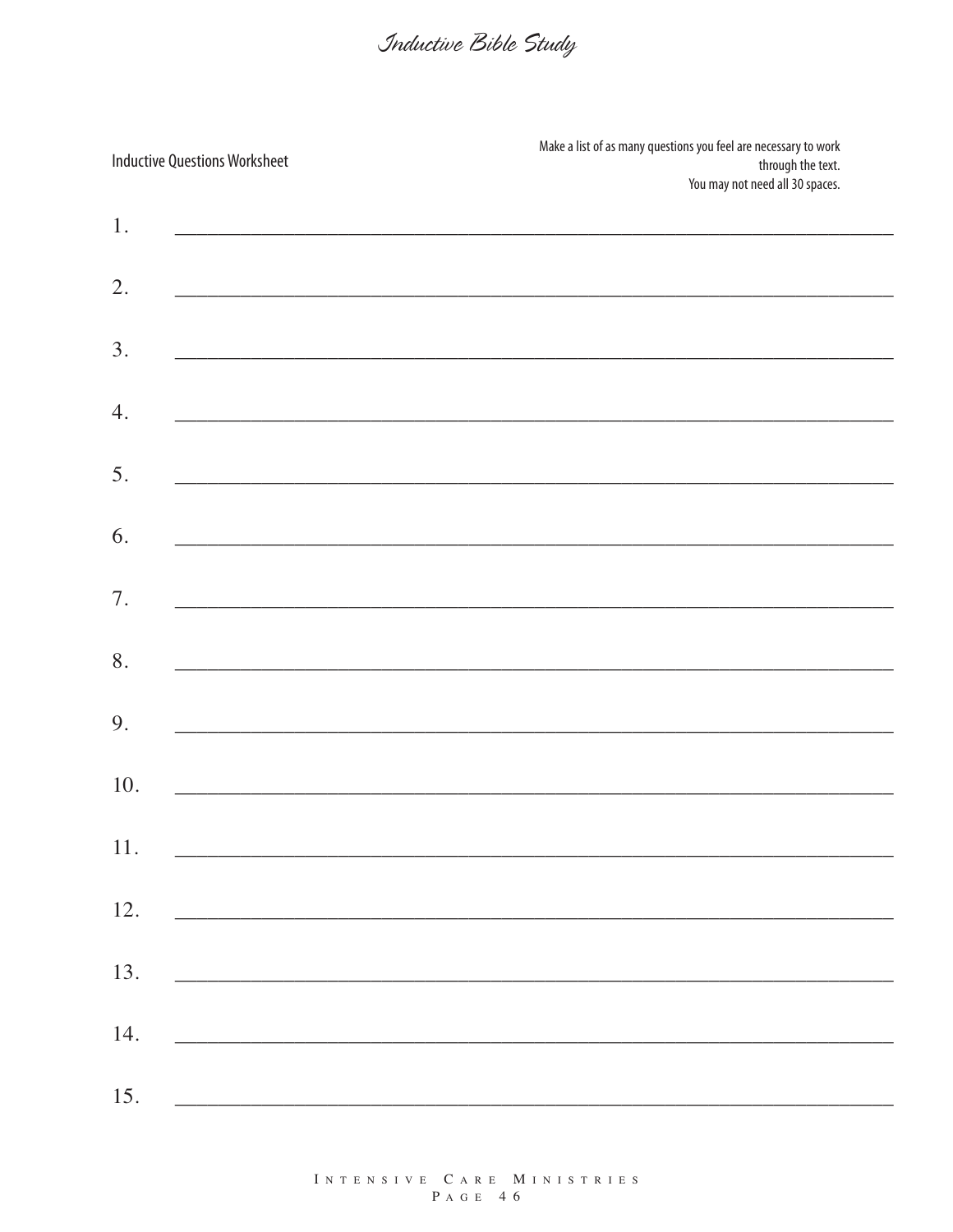| <b>Inductive Questions Worksheet</b>                                                                                        | Make a list of as many questions you feel are necessary to work<br>through the text.<br>You may not need all 30 spaces. |
|-----------------------------------------------------------------------------------------------------------------------------|-------------------------------------------------------------------------------------------------------------------------|
| 16.                                                                                                                         |                                                                                                                         |
| 17.                                                                                                                         |                                                                                                                         |
| 18.                                                                                                                         | <u> 2000 - Januar Alexander Alexander (h. 1888).</u>                                                                    |
| 19.                                                                                                                         |                                                                                                                         |
| 20.                                                                                                                         |                                                                                                                         |
| 21.                                                                                                                         | and the control of the control of the control of the control of the control of the control of the control of the        |
| 22.                                                                                                                         | <u> 1989 - Andreas Andrews, amerikansk politik (d. 1989)</u>                                                            |
| 23.                                                                                                                         | <u> 1989 - Jan Barnett, fransk politiker (d. 1989)</u>                                                                  |
| 24.                                                                                                                         | <u> 1980 - Jan Barnes, martxar anno 1980 - Carl Barnes, anno 1980 - Carl Barnes, anno 1980 - Carl Barnes, ann an</u>    |
| 25.                                                                                                                         |                                                                                                                         |
| 26.                                                                                                                         |                                                                                                                         |
| 27.                                                                                                                         |                                                                                                                         |
| 28.                                                                                                                         |                                                                                                                         |
| 29.                                                                                                                         |                                                                                                                         |
| 30.<br><u> 1989 - Johann John Stein, markin fan it ferskearre fan it ferskearre fan it ferskearre fan it ferskearre fan</u> |                                                                                                                         |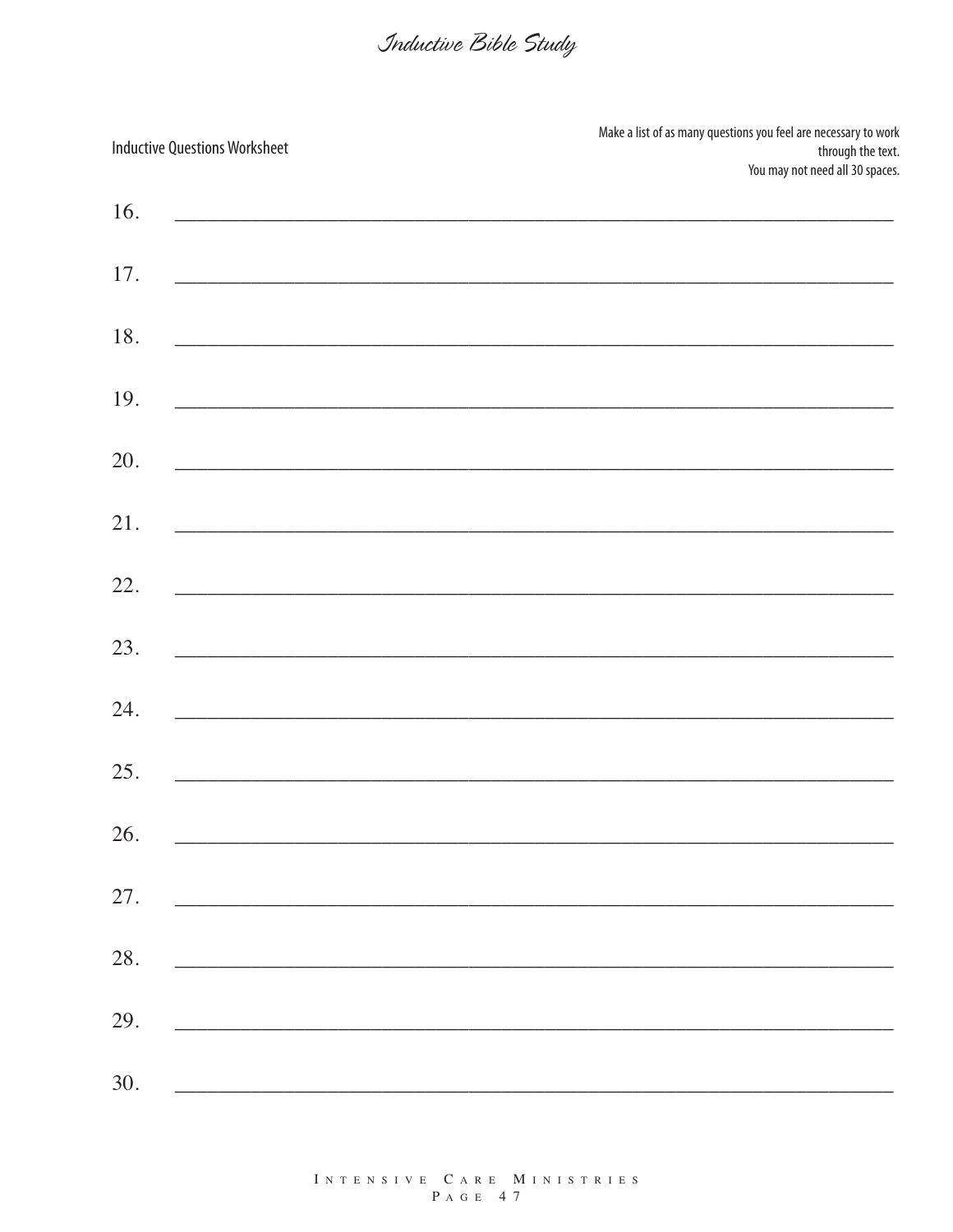*Parables*

A s s i g n m e n t # 6

- **1. Read the text (Mark 4:1-20) several times.**
- **2. Outline the text using a simple outline.**
- **3. Find the central point of emphasis of the parable.**
- **4. Chart the text using your outline. Be careful to interpret the parable using the text's explanation (if given).**
- **5. Formulate your own questions of observation, interpretation, and application.**

A parable is a short story that uses a physical or practical example from everyday life to illustrate a spiritual truth. Jesus often taught in parables so it is critical for us to understand this special kind of literary form. When Jesus taught with parables there was an additional purpose. He wanted to obscure the truth from the unresponsive, at the same time making it plain to the responsive.

Note that although historic events can be used as illustrations, a parable is a special story form designed specifically to teach a particular truth. Although by definition, a parable is not the record of a historic event, to be a parable it must be true to life.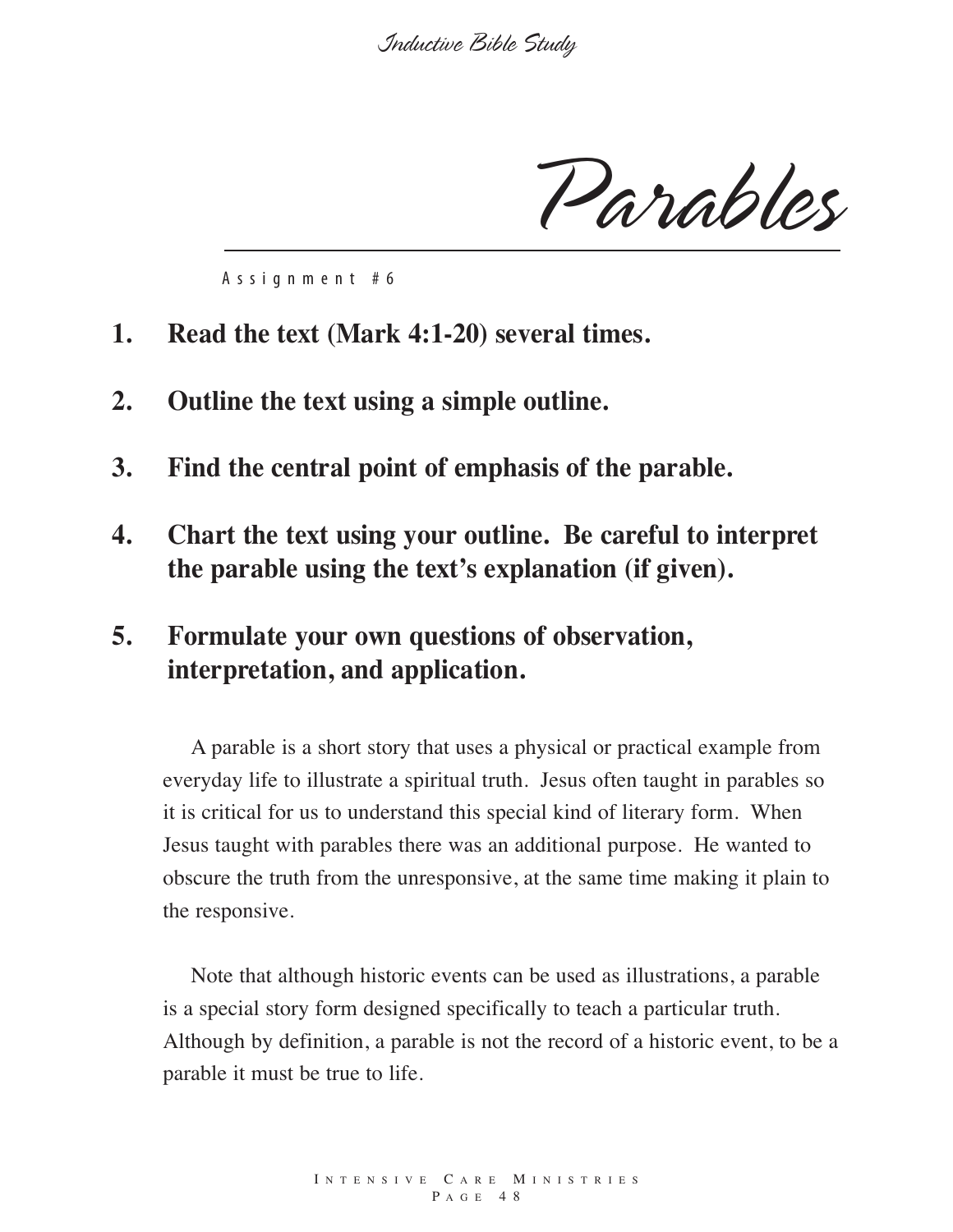## THE FOUR BASIC GUIDELINES NEEDED FOR UNDERSTANDING PARABLES:

#### **1. Begin with the immediate context:**

- a) What is the occasion for telling the story? (Luke 15:1-2)
- b) What is the explanation of the parable's meaning? (Luke 15:7 & 10, Matthew 24:44, 25:13)

#### **2. Identify the central point of emphasis:**

Look at the context of the passage before and after the parable.

- a) Luke 15:4 *One lost sheep*
- b) Luke 15:8-10 *One lost coin*

#### **3. Identify irrelevant details**:

Details that are not intended to teach truth (Luke 17:7-9)

- a) Luke 15:4 *99 safe sheep*
- b) Luke 15:8 *9 safe coins*

#### **4. Identify relevant details:**

Those intended to teach some truths will be reinforced in the central theme (story of the Prodigal Son – was lost but now found).

Adapted from Bernard Rams - Protestant Biblical Interpretation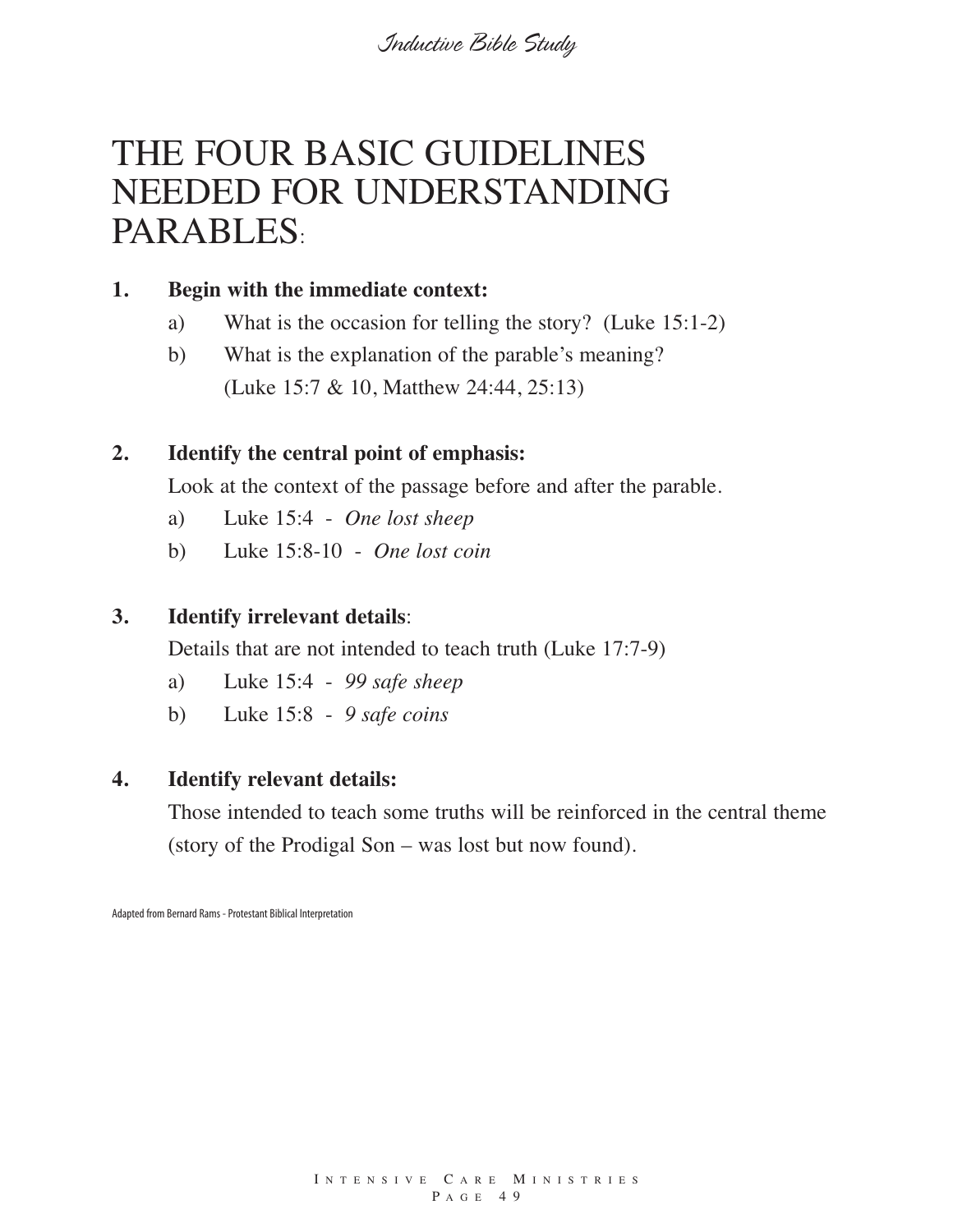# MARK 4:1-20

1) And He began to teach again by the sea. And such a very great multitude gathered to Him that He got into a boat in the sea and sat down; and the whole multitude was by the sea on the land.

2) And He was teaching them many things in parables, and was saying to them in His teaching,

3) "Listen to this! Behold, the sower went out to sow;

4) "And it came about that as he was sowing, some seed fell beside the road, and the birds came and ate it up.

5) "And other seed fell on the rocky ground where it did not have much soil; and immediately it sprang up because it had no depth of soil.

6) "And after the sun had risen, it was scorched; and because it had no root, it withered away.

7) "And other seed fell among the thorns, and the thorns came up and choked it, and it yielded no crop.

8) "And other seeds fell into the good soil and as they grew up and increased, they yielded a crop and produced thirty, sixty, and a hundredfold."

9) And He was saying, "He who has ears to hear, let him hear."

10) And as soon as He was alone, His followers, along with the twelve, began asking Him about the parables.

11) And He was saying to them, "to you has been given the mystery of the kingdom of God; but those who are outside get everything in parables.

12) "in order that WHILE SEEING, THEY MAY SEE AND NOT PERCEIVE; AND WHILE HEARING, THEY MAY HEAR AND NOT UNDERSTAND LEST THEY RETURN AND BE FORGIVEN."

13) And He said to them, "Do you not understand this parable? And how will you understand all the parables?

14) "The sower sows the word.

15) "And these are the ones who are beside the road where the word is sown; and when they hear, immediately Satan comes and takes away the word which has been sown in them.

16) "And in a similar way these are the ones on whom seed was sown on the rocky places, who, when they hear the word, immediately receive it with joy;

17) "And they have no firm root in themselves, but are only temporary; then, when affliction or persecution arises because of the word, immediately they fall away.

18) "And others are the ones on whom seed was sown among the thorns; these are the ones who have heard the word,

19) "And the worries of the world, and the deceitfulness of riches, and the desires for other things enter in and choke the word, and it becomes unfruitful.

20) "And those are the ones on whom seed was sown on the good soil; and they hear the word and accept it, and bear fruit, thirty, and sixty, and a hundredfold."

(From the New American Standard Version)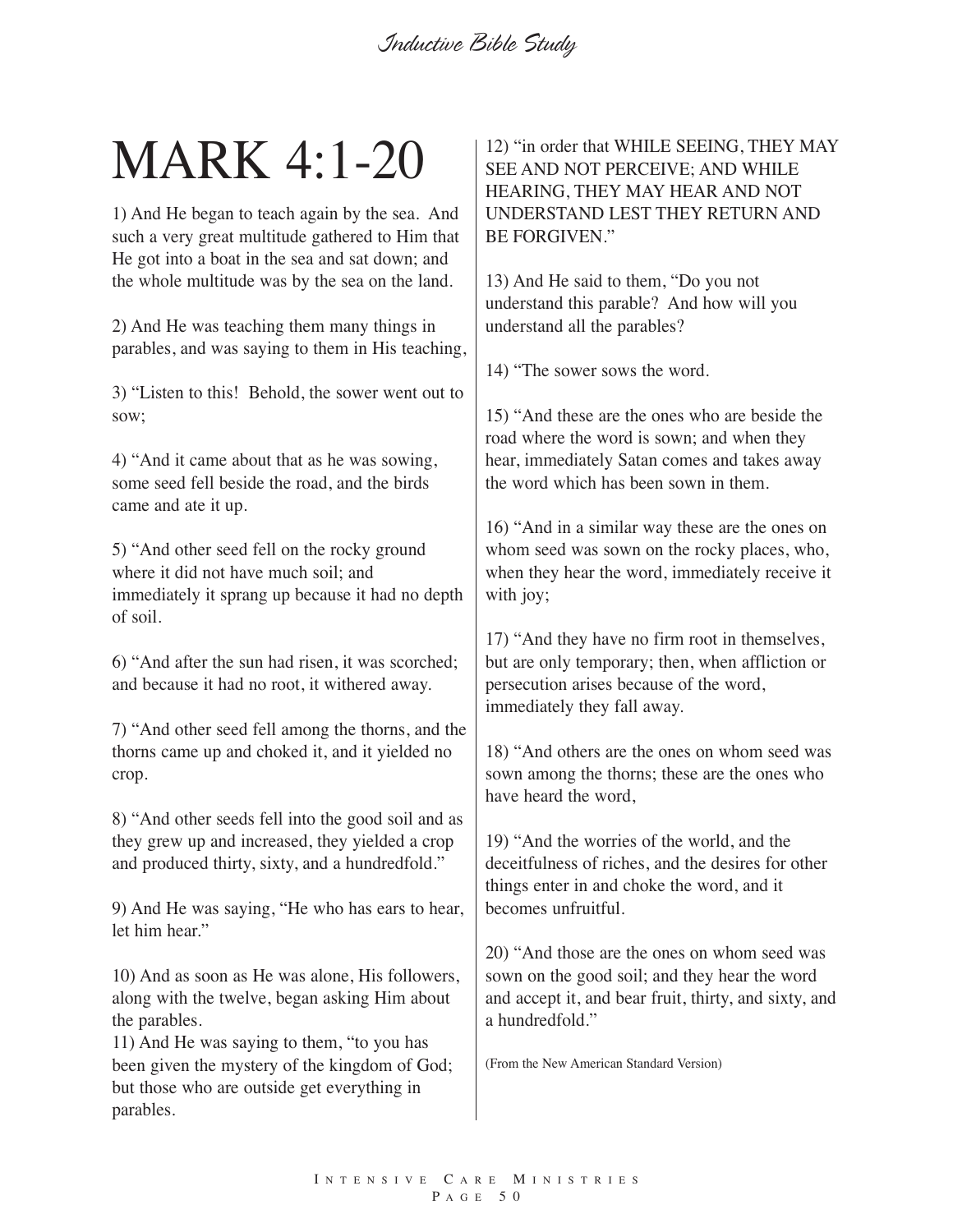#### **PARABLE OF THE SOWER - MARK 4:1-20**

| L | <b>OUTLINE OF PARABLE</b>                                                                                            |  |
|---|----------------------------------------------------------------------------------------------------------------------|--|
|   | <u> 1989 - Johann Stein, mars an deutscher Stein und der Stein und der Stein und der Stein und der Stein und der</u> |  |
|   |                                                                                                                      |  |
|   |                                                                                                                      |  |
|   |                                                                                                                      |  |

\_\_\_\_\_\_\_\_\_\_\_\_\_\_\_\_\_\_\_\_\_\_\_\_\_\_\_\_\_\_\_\_\_\_\_\_\_\_\_\_\_\_\_\_\_\_\_\_\_\_\_\_\_\_\_\_\_\_\_\_\_\_\_\_\_\_\_\_\_\_\_

#### II. WHAT IS THE CENTRAL POINT OF EMPHASIS?

#### III. CHART OF PARABLE

| <b>OBSERVATION</b> | <b>INTERPRETATION</b> | <b>APPLICATION</b> |
|--------------------|-----------------------|--------------------|
|                    |                       |                    |
|                    |                       |                    |
|                    |                       |                    |
|                    |                       |                    |
|                    |                       |                    |
|                    |                       |                    |
|                    |                       |                    |
|                    |                       |                    |
|                    |                       |                    |
|                    |                       |                    |
|                    |                       |                    |
|                    |                       |                    |
|                    |                       |                    |
|                    |                       |                    |
|                    |                       |                    |
|                    |                       |                    |
|                    |                       |                    |
|                    |                       |                    |
|                    |                       |                    |
|                    |                       |                    |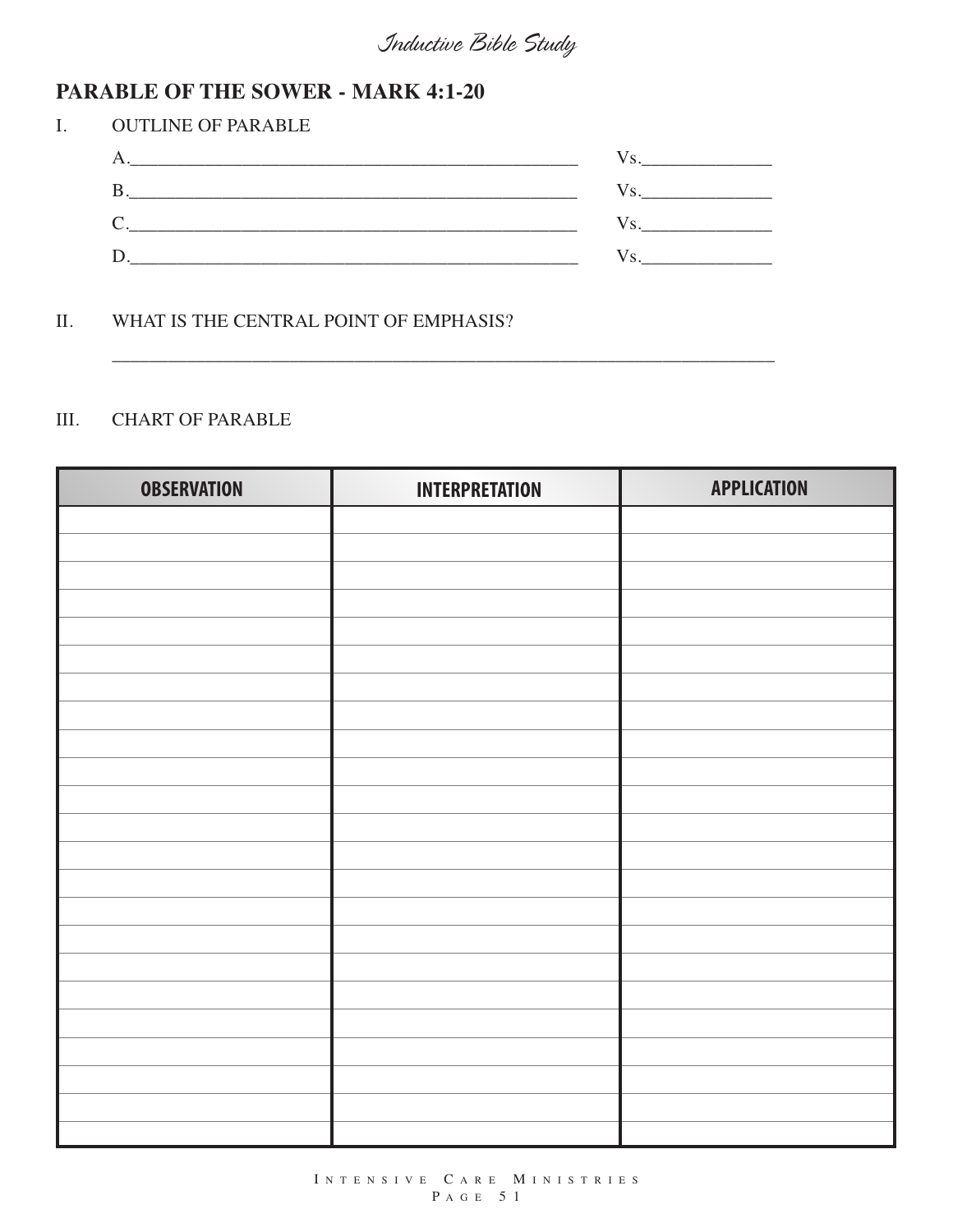| <b>OBSERVATION</b> | <b>INTERPRETATION</b> | <b>APPLICATION</b> |
|--------------------|-----------------------|--------------------|
|                    |                       |                    |
|                    |                       |                    |
|                    |                       |                    |
|                    |                       |                    |
|                    |                       |                    |
|                    |                       |                    |
|                    |                       |                    |
|                    |                       |                    |
|                    |                       |                    |
|                    |                       |                    |
|                    |                       |                    |
|                    |                       |                    |
|                    |                       |                    |
|                    |                       |                    |
|                    |                       |                    |
|                    |                       |                    |
|                    |                       |                    |
|                    |                       |                    |
|                    |                       |                    |
|                    |                       |                    |
|                    |                       |                    |
|                    |                       |                    |
|                    |                       |                    |
|                    |                       |                    |
|                    |                       |                    |
|                    |                       |                    |
|                    |                       |                    |
|                    |                       |                    |
|                    |                       |                    |
|                    |                       |                    |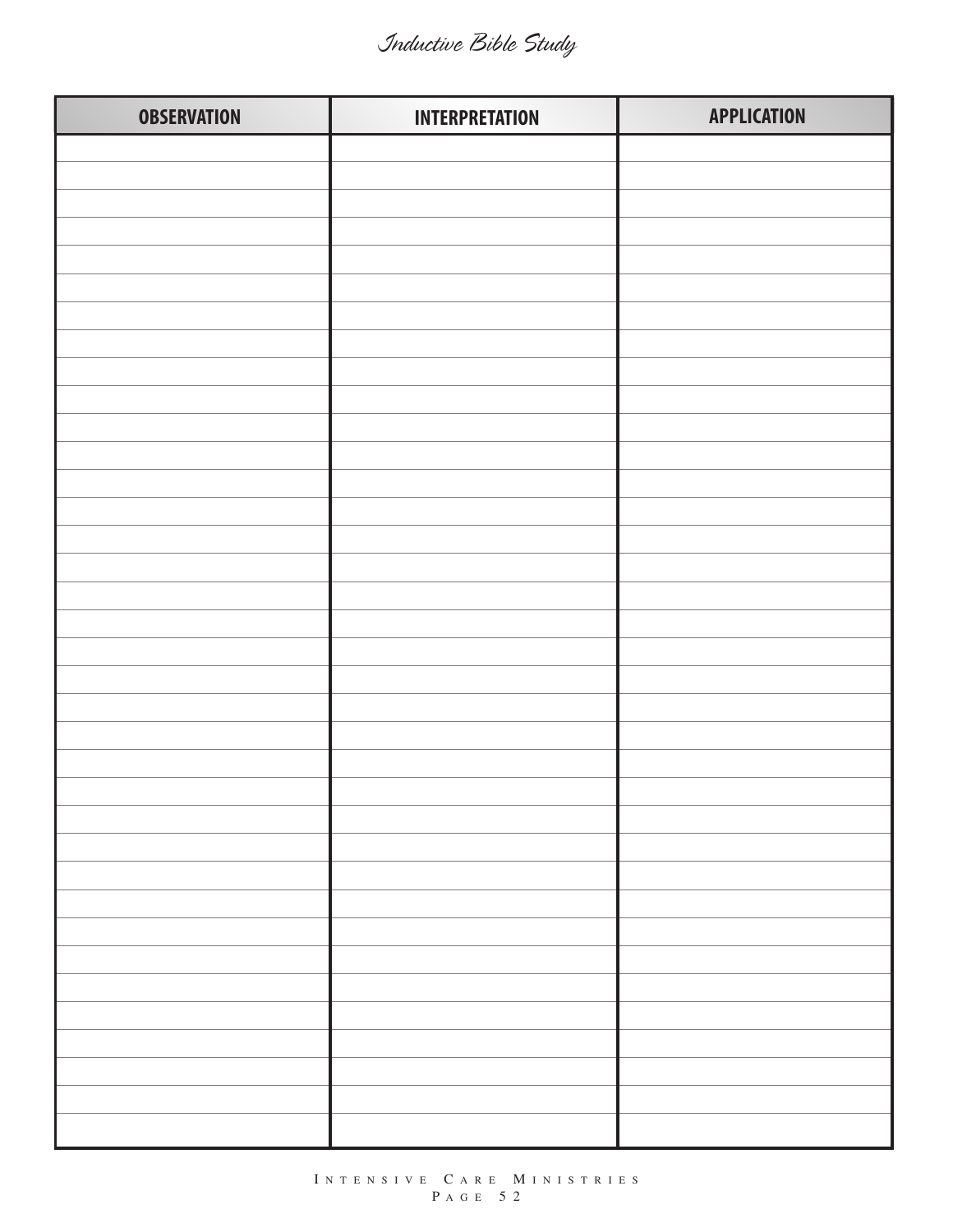|     | <b>Parable - Questions Worksheet</b>                                                                             | Make a list of as many questions you feel are necessary to work<br>through the text.<br>You may not need all 30 spaces. |
|-----|------------------------------------------------------------------------------------------------------------------|-------------------------------------------------------------------------------------------------------------------------|
| 1.  |                                                                                                                  |                                                                                                                         |
| 2.  | <u> 1989 - Johann Stoff, fransk politiker (d. 1989)</u>                                                          |                                                                                                                         |
| 3.  | and the control of the control of the control of the control of the control of the control of the control of the |                                                                                                                         |
| 4.  |                                                                                                                  |                                                                                                                         |
| 5.  |                                                                                                                  |                                                                                                                         |
| 6.  |                                                                                                                  | <u> 1989 - Johann Harry Harry Harry Harry Harry Harry Harry Harry Harry Harry Harry Harry Harry Harry Harry Harry</u>   |
| 7.  | the control of the control of the control of the control of the control of the control of                        |                                                                                                                         |
| 8.  |                                                                                                                  | ,我们也不会有什么。""我们的人,我们也不会有什么?""我们的人,我们也不会有什么?""我们的人,我们也不会有什么?""我们的人,我们也不会有什么?""我们的人                                        |
| 9.  |                                                                                                                  |                                                                                                                         |
| 10. |                                                                                                                  |                                                                                                                         |
| 11. | and the state of the state of the state of the state of the state of the state of the state of the state of the  |                                                                                                                         |
| 12. |                                                                                                                  |                                                                                                                         |
| 13. |                                                                                                                  |                                                                                                                         |
| 14. |                                                                                                                  | <u> 1989 - Jan Barnett, fransk politiker (d. 1989)</u>                                                                  |
| 15. |                                                                                                                  |                                                                                                                         |
| 16. | <u> 1980 - Jan Barnett, fransk politiker (d. 1980)</u>                                                           |                                                                                                                         |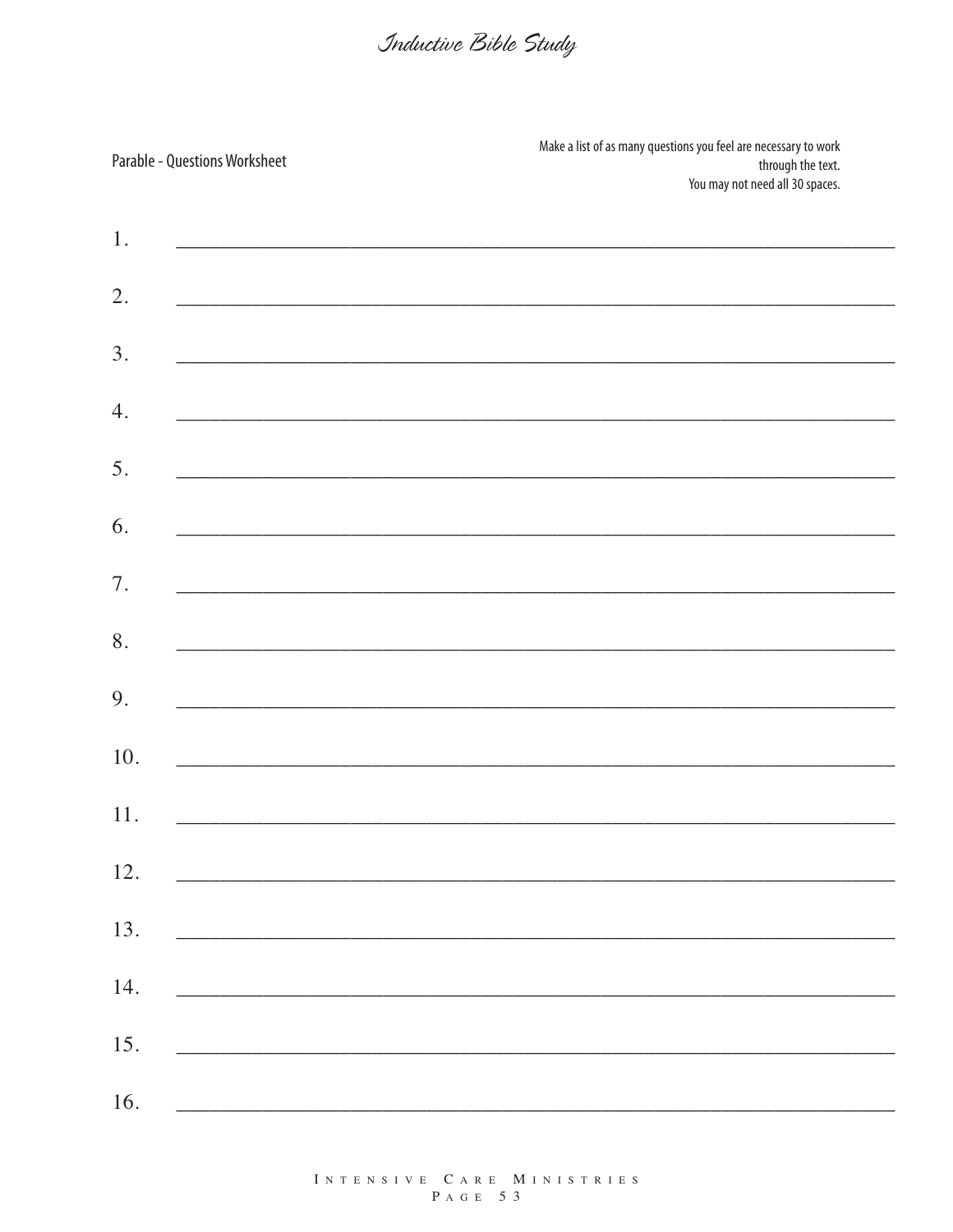| <b>Parable - Questions Worksheet</b> | Make a list of as many questions you feel are necessary to work<br>through the text.<br>You may not need all 30 spaces. |
|--------------------------------------|-------------------------------------------------------------------------------------------------------------------------|
| 17.                                  |                                                                                                                         |
| 18.                                  |                                                                                                                         |
| 19.                                  |                                                                                                                         |
| 20.                                  |                                                                                                                         |
| 21.                                  |                                                                                                                         |
| 22.                                  |                                                                                                                         |
| 23.                                  |                                                                                                                         |
| 24.                                  |                                                                                                                         |
| 25.                                  |                                                                                                                         |
| 26.                                  |                                                                                                                         |
| 27.                                  |                                                                                                                         |
| 28.                                  |                                                                                                                         |
| 29.                                  |                                                                                                                         |
| 30.                                  |                                                                                                                         |
| 31.                                  |                                                                                                                         |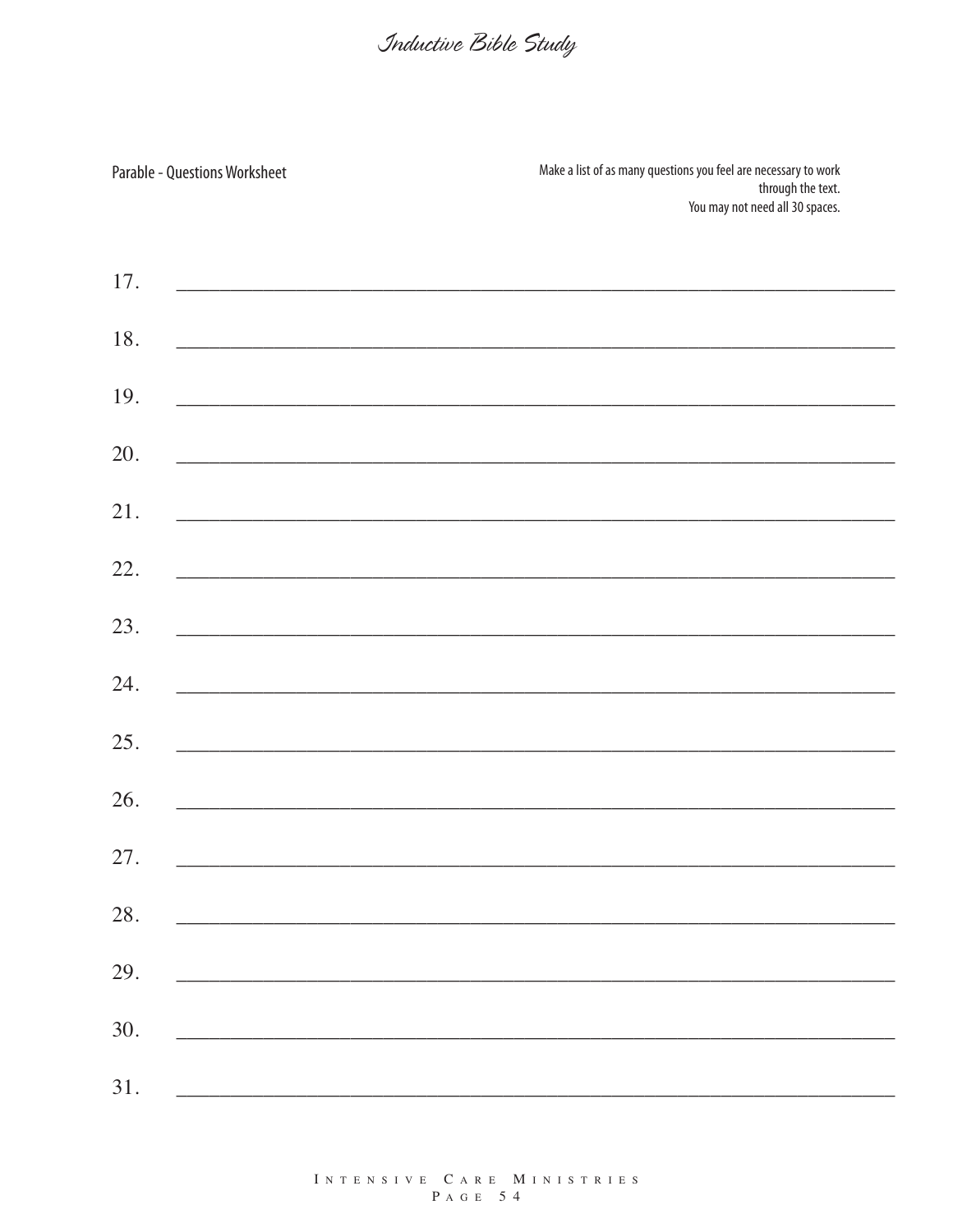Prophecy Assignment #7

## **Prophecy can be found in Scripture from Genesis to Revelation.**

❖ In a total of 23,210 Old Testament verses, 6,641 (or approximately 28%) contain predictive material.

 $\triangleq$  In a total of 7,914 New Testament verses, 1,711 (or approximately 21%) contain predictive material.

 $\bullet$  In a total of 31,124 verses in the entire Bible, 8,352 (or approximately 27%) contain predictive material.

*The fact that the Scriptures contain so much predictive material indicates something of the importance that God places upon prophecy.*

I. The first step for any Bible student is identifying the type of prophecy being studied.

## **There are two types of prophecy:**

**A. PREDICTIVE** - foretelling the future; and

**B. DIDACTIC** - dealing with moral, ethical or theological truths.

Some prophecies have both mixed together. In Zechariah 1:1-15, it is didactic, but the following vision is predictive 1:16-21. Most of Zechariah 7 is didactic, but the preceding and following sections are predictive. Most prophecy though, is predictive.

II. Here are some guidelines for dealing with predictive prophecy:

**A. LITERAL LANGUAGE.** Take the passage in its most simple, direct and ordinary meaning, unless there are compelling reasons to do otherwise. Predictive passages should be taken as literal, unless there are strong reasons to understand them in some figurative sense. Always begin by looking at the simple, straightforward meaning – what it says is what it means.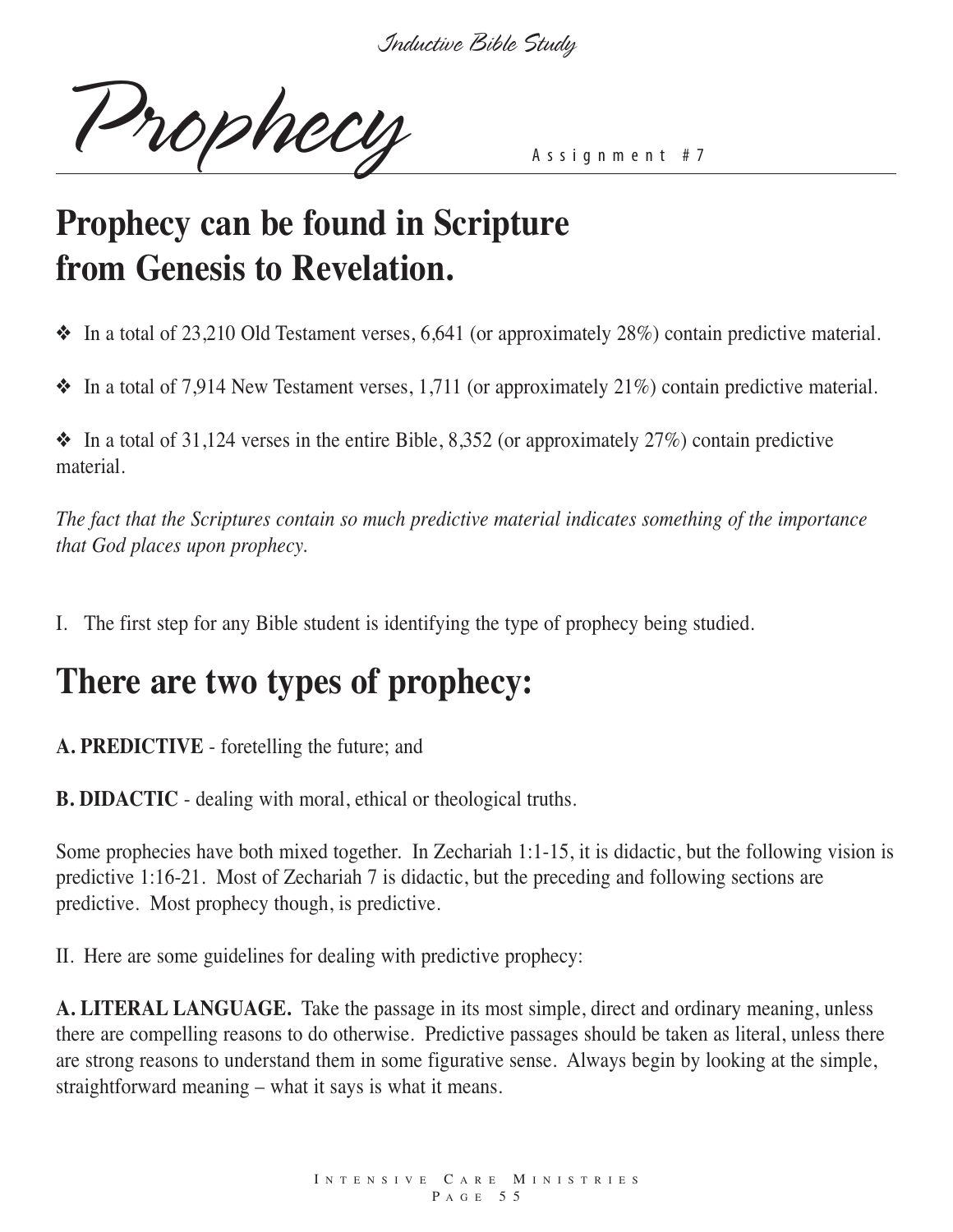**B. FIGURATIVE LANGUAGE.** Learn to identify figurative passages, but follow the ordinary rules of language in making distinction between literal and non-literal.

1. Some language must obviously be taken figurative. To do otherwise would be absurd. For instance, Joel 2:31 – the moon turns to blood; Isaiah 11:1 – a branch growing out of a human being; Zechariah 4:7 – a mountain being removed.

2. We call these illustrations "picture language" as we see in Daniel: a lion with wings, a leopard with four wings, etc.

3. The goal is to discern what the figure points to, because the thing being figuratively represented is to have a literal fulfillment in history.

#### **Examples**:

Daniel 7:17 – the four great beasts signified four kings who would arise from the earth; John 2:19 – Christ's prediction of the temple, "destroy this temple and in three days I will raise it up", is explained as Christ referring to the temple of His body.

#### **C. A WORD OF CAUTION:**

Determining the type of prophecy in some prophetic passages is difficult.

**Example:** Amos 9:13-15. There is indication this passage is to be taken figuratively. But, we must begin with the assumption that a prediction is to be understood literally. However, a great deal of prophecy is indeed figurative and we must learn to distinguish between literal and figurative writing.

D. Prophecy includes past, present and future. Often prophecy does not follow a sequential (successive) pattern. The passage may jump from one idea to another, or from one time period to another.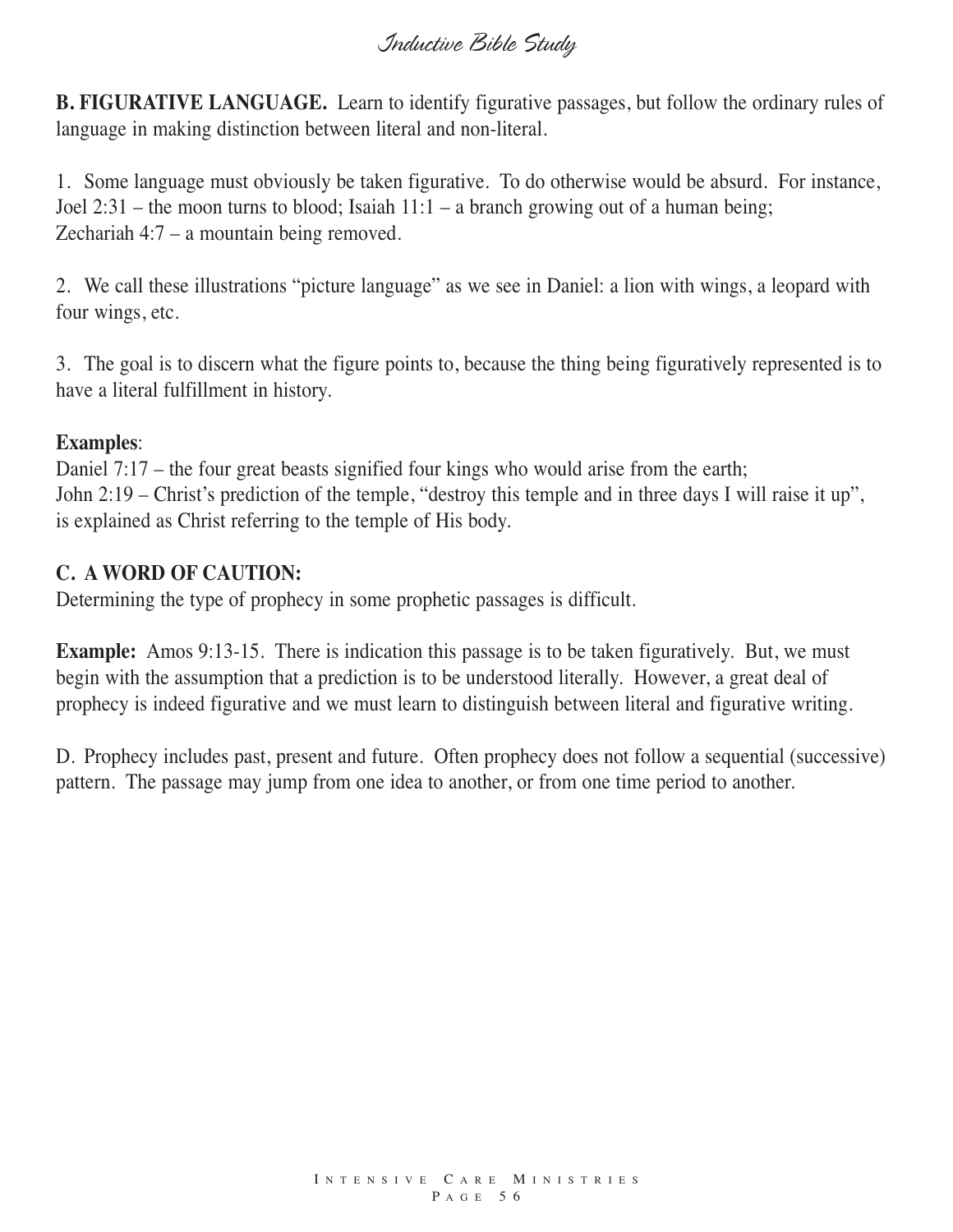A s s i g n m e n t # 7

- **1. Read the text (Isaiah 1:1-31) several times.**
- **2. Outline the text (use a simple outline).**
- **3. Distinguish types of prophecy of each idea in the outline.**
- **4. Find the main theme of the prophecy.**
- **5. Chart the text using your outline.**
- **6. Formulate a sermon outline that you will use to exposite the text. Take the first idea and develop it verse by verse. State the first idea and begin explaining each verse that covers it. You might want to explain key words and phrases in the text that you observed, interpreted, and applied. Then move on to the next idea and develop it. Try to think of illustrations and stories to express the idea.**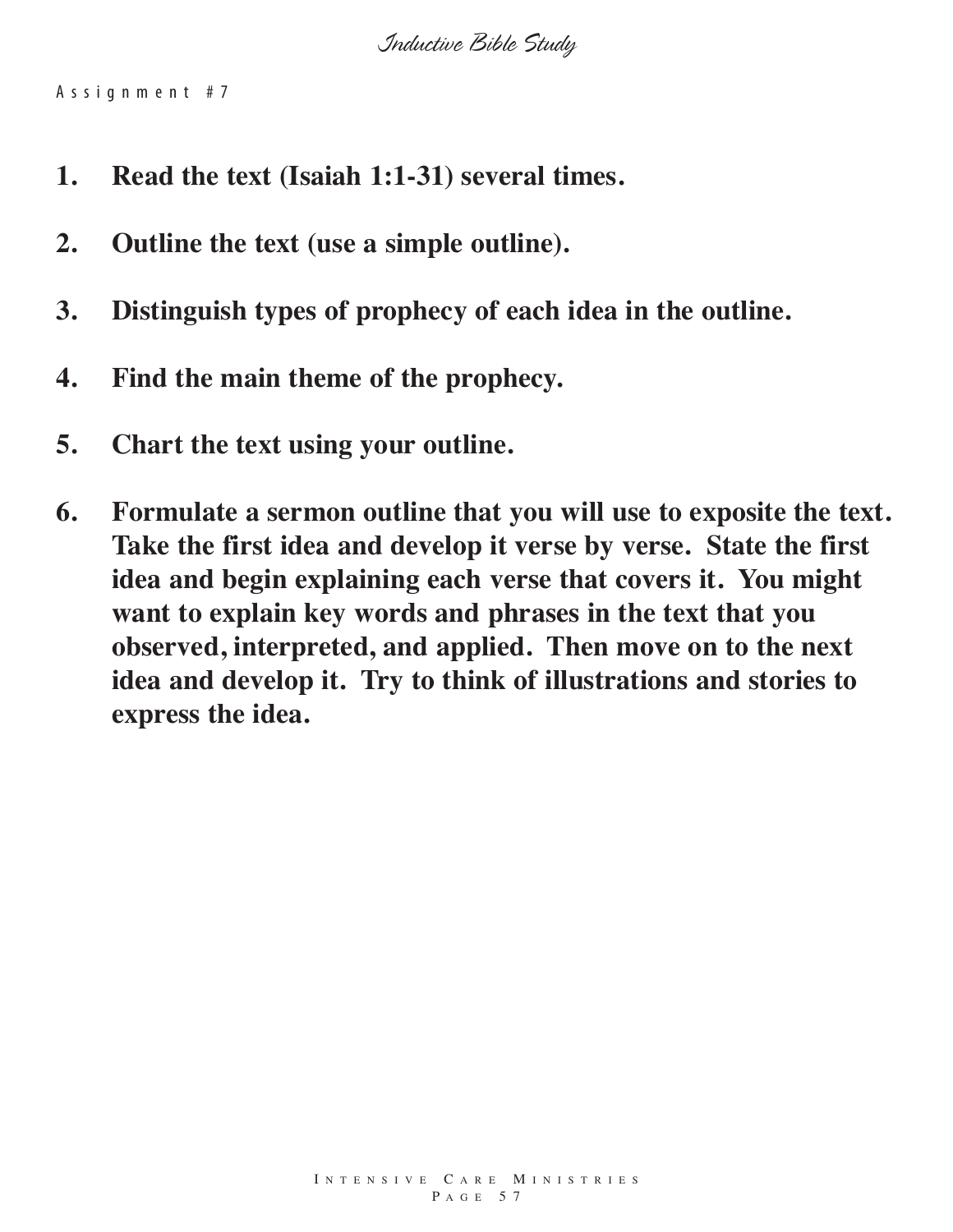## **ISAIAH 1:1-31**

1) The vision of Isaiah the son of Amoz, which he saw concerning Judah and Jerusalem in the days of Uzziah, Jotham, Ahaz, and Hezekiah, kings of Judah.

2) Hear, O heavens, and give ear, O earth! For the LORD has spoken: "I have nourished and brought up children, and they have rebelled against Me;

3) the ox knows its owner and the donkey its master's crib; but Israel does not know, My people do not consider."

4) Alas, sinful nation, a people laden with iniquity, a brood of evildoers, children who are corrupters! They have forsaken the LORD, they have provoked to anger the Holy One of Israel, they have turned away backward.

5) Why should you be stricken again? You will revolt more and more. The whole head is sick, and the whole heart faints.

6) From the sole of the foot even to the head, there is no soundness in it, but wounds and bruises and putrefying sores; they have not been closed or bound up, or soothed with ointment.

7) Your country is desolate, your cities are burned with fire; strangers devour your land in your presence; and it is desolate, as overthrown by strangers.

8) So the daughter of Zion is left as a booth in a vineyard, as a hut in a garden of cucumbers, as a besieged city.

9) Unless the LORD of hosts had left to us a very small remnant, we would have become like Sodom, we would have been made like Gomorrah.

10) Hear the word of the LORD, you rulers of Sodom; give ear to the law of our God, you people of Gomorrah:

11) "To what purpose is the multitude of your sacrifices to Me?" says the LORD. "I have had enough of burnt offerings of rams and the fat of fed cattle. I do not delight in the blood of bulls, or of lambs or goats.

12) "When you come to appear before Me, who has required this from your hand, to trample My courts?

13) Bring no more futile sacrifices; incense is an abomination to Me. The New Moons, the Sabbaths, and the calling of assemblies – I cannot endure iniquity and the sacred meeting.

14) Your New Moons and your appointed feasts my soul hates; they are a trouble to Me, I am weary of bearing them.

15) When you spread out your hands, I will hide My eyes from you; even though you make many prayers, I will not hear. Your hands are full of blood. 16) "Wash yourselves, make yourselves clean; put away the evil of your doings from before My eyes. Cease to do evil,

17) learn to do good; seek justice, reprove the oppressor; defend the fatherless, plead for the widow.

18) "Come now, and let us reason together," say the LORD, "Though your sins are like scarlet, they shall be as white as snow; though they are red like crimson, they shall be as wool. 19) If you are willing and obedient, you shall eat the good of the land;

20) but if you refuse and rebel, you shall be devoured by the sword;" for the mouth of the LORD has spoken.

21) How the faithful city has become a harlot! It was full of justice; righteousness lodged in it, but now murderers.

22) Your silver has become dross, your wine mixed with water.

23) Your princes are rebellious, and companions of thieves; Everyone loves bribes, and follows after rewards. They do not defend the fatherless, nor does the cause of the widow come before them.

24) Therefore the Lord says, the LORD of hosts, the Mighty One of Israel, "Ah I will rid Myself of My adversaries, and take vengeance on My enemies.

25) I will turn My hand against you, and thoroughly purge away your dross, and take away all your alloy.

26) I will restore your judges as at the first, and your counselors as at the beginning. Afterward you shall be called the city of righteousness, the faithful city."

27) Zion shall be redeemed with justice, and her penitents with righteousness.

28) The destruction of transgressors and of sinners shall be together, and those who forsake the LORD shall be consumed.

29) For they shall be ashamed of the terebinth trees which you have desired; and you shall be embarrassed because of the gardens which you have chosen.

30) For you shall be as a terebinth whose leaf fades, and as a garden that has no water.

31) The strong shall be as tinder, and the work of it as a spark; both will burn together, and no one shall quench them.

(From the New King James Version)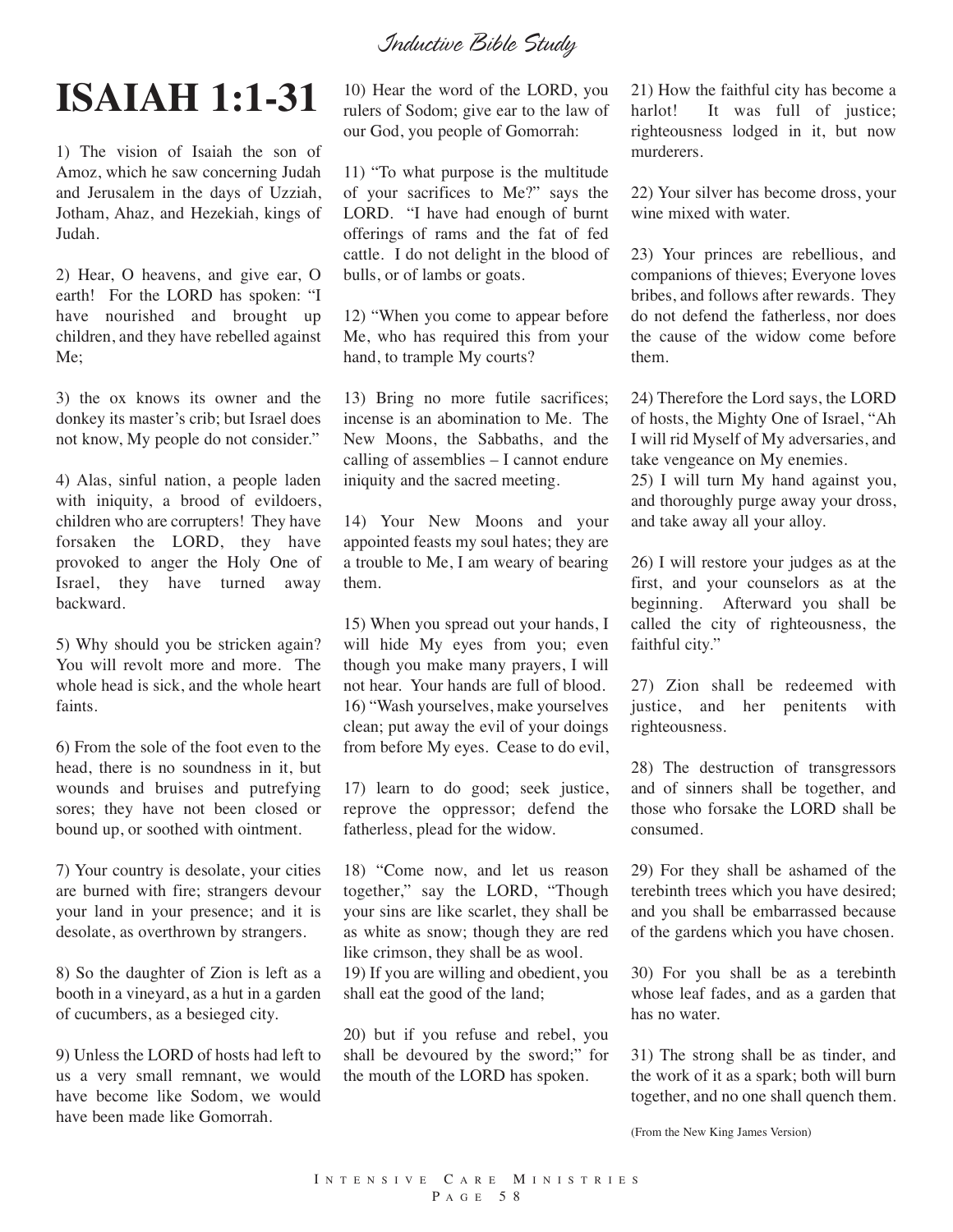## **EXAMPLE** *Expository Message Outline*

(using Psalm 1 as an example)

- ❖ **INTRODUCTION** to get the attention of your listeners and provide direction for your message.
	- 1) Give some brief background of the text… setting, time, etc.
	- 2) State the overall theme of the text…using an illustration to relate it to present day life/situations.

**Example:** "This is a Psalm of instruction written by an unknown Psalmist concerning the two ways to life… obviously set before us as a choice… that we may take the right way which leads to happiness… etc.

❖ **BODY** – the "heart" of the message based on your outline of the text… using the "main ideas" (sections of your text outline) as your "main points". Use "highlights" of one or two verses in each section of the outline to emphasize your main idea – taken from the "observation" and "interpretation" columns of your chart. Use illustrations and examples to clarify your point and make it relevant to the main theme. See example below (refer to Psalm 1 answer sheet).

I. The Blessed Man – vs. 1-3: We see in these verses the description of a godly man (what he is, what he does and what he becomes). In vs. 1, He is a "blessed man", one who experiences true happiness (inner, spiritual way), "does not walk... nor stand... nor sit..." avoids the companionship of evildoers (a definite illustration of Hebrew parallelism) and instead, "delights in the Word of God." "He is like a tree planted by streams of water," giving us a picture of the kind of nourishment and prosperity God gives his people.

II. The Wicked Man – vs. 4-6: "The Wicked are not so…" a description of the ungodly is being shown in vs. 4. They do not delight in the law of the Lord. Whereas the righteous are like valuable fruit trees, they are like chaff which the wind drives away, no worth at all in God's account. In vs. 5-6, we read the fate of the ungodly and the different future awaiting the righteous.

❖ **CONCLUSION:** Here we want to draw our message to a close by drawing everything together in the main theme and teaching with a general application using an example or illustration to state how to put into action what was shared and learned in the message.

**Example:** "May we possess a desire for the Word of God, the blessings that the righteous man receives should encourage us to seek God, share His Word with the lost, etc.

**NOTE:** All of the main ideas or main points, verse "highlights", examples and illustrations should relate back to the main theme – emphasizing it, making it easier to see and understand.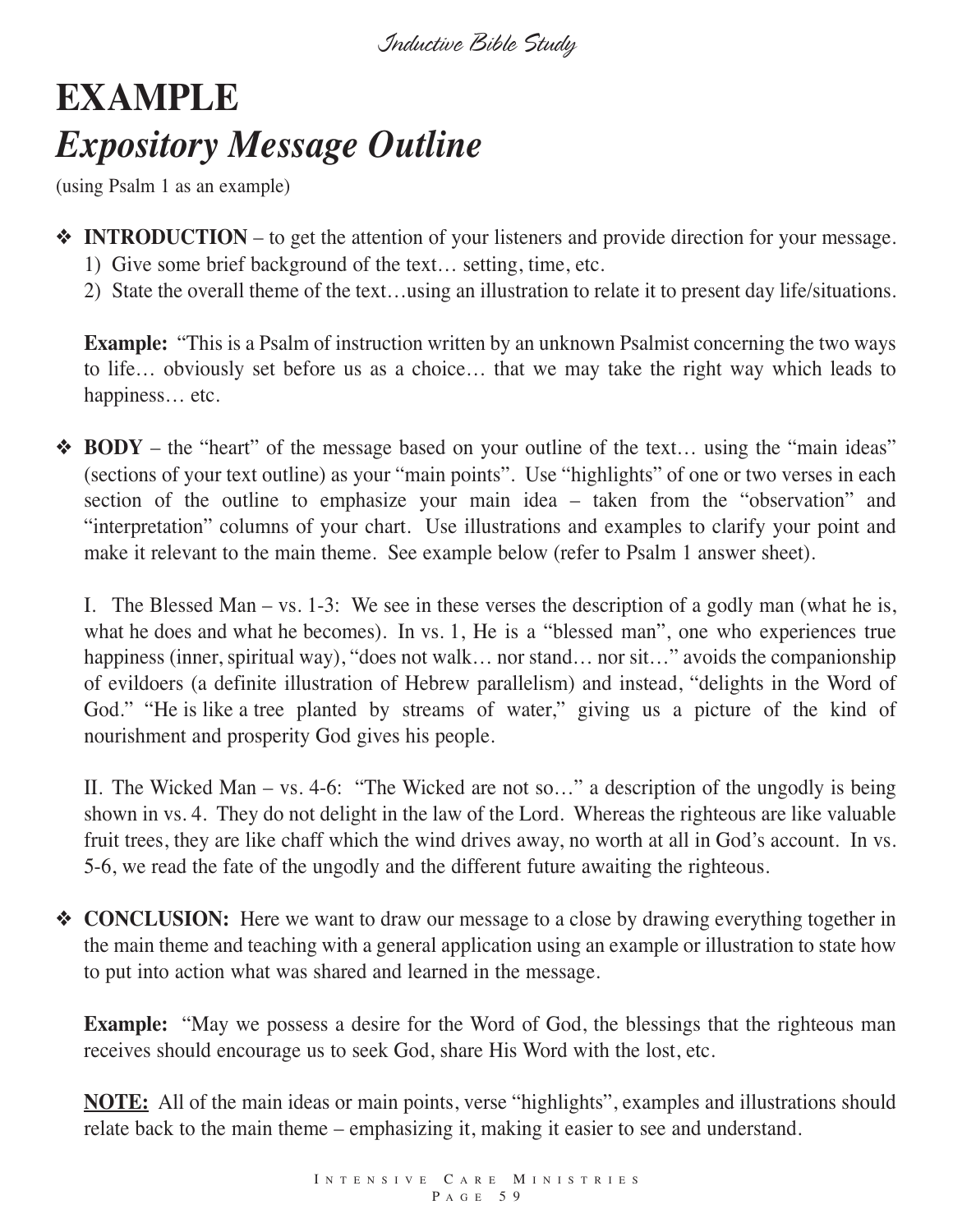## Isaiah 1

Theme has a series of the series of the series of the series of the series of the series of the series of the series of the series of the series of the series of the series of the series of the series of the series of the **OUTLINE TYPE OF PROPHECY**  $Vs.$  $\overline{I}$ .  $Vs.$  $II.$ III.  $Vs.$ <u> 2008 - Jan James James Barnett, amerikansk politik (d. 1878)</u> <u> 1989 - Johann Harry Harry Harry Harry Harry Harry Harry Harry Harry Harry Harry Harry Harry Harry Harry Harry Harry Harry Harry Harry Harry Harry Harry Harry Harry Harry Harry Harry Harry Harry Harry Harry Harry Harry Ha</u> IV.  $Vs.$  $V_{\cdot}$  $Vs.$ <u> 1989 - Johann John Harry Hermann (f. 1989)</u> VI.  $Vs.$ <u> 1989 - Johann Harry Harry Harry Harry Harry Harry Harry Harry Harry Harry Harry Harry Harry Harry Harry Harry Harry Harry Harry Harry Harry Harry Harry Harry Harry Harry Harry Harry Harry Harry Harry Harry Harry Harry Ha</u> VII.  $Vs.$ 

| <b>OBSERVATION</b> | <b>INTERPRETATION</b> | <b>APPLICATION</b> |
|--------------------|-----------------------|--------------------|
|                    |                       |                    |
|                    |                       |                    |
|                    |                       |                    |
|                    |                       |                    |
|                    |                       |                    |
|                    |                       |                    |
|                    |                       |                    |
|                    |                       |                    |
|                    |                       |                    |
|                    |                       |                    |
|                    |                       |                    |
|                    |                       |                    |
|                    |                       |                    |
|                    |                       |                    |
|                    |                       |                    |
|                    |                       |                    |
|                    |                       |                    |
|                    |                       |                    |
|                    |                       |                    |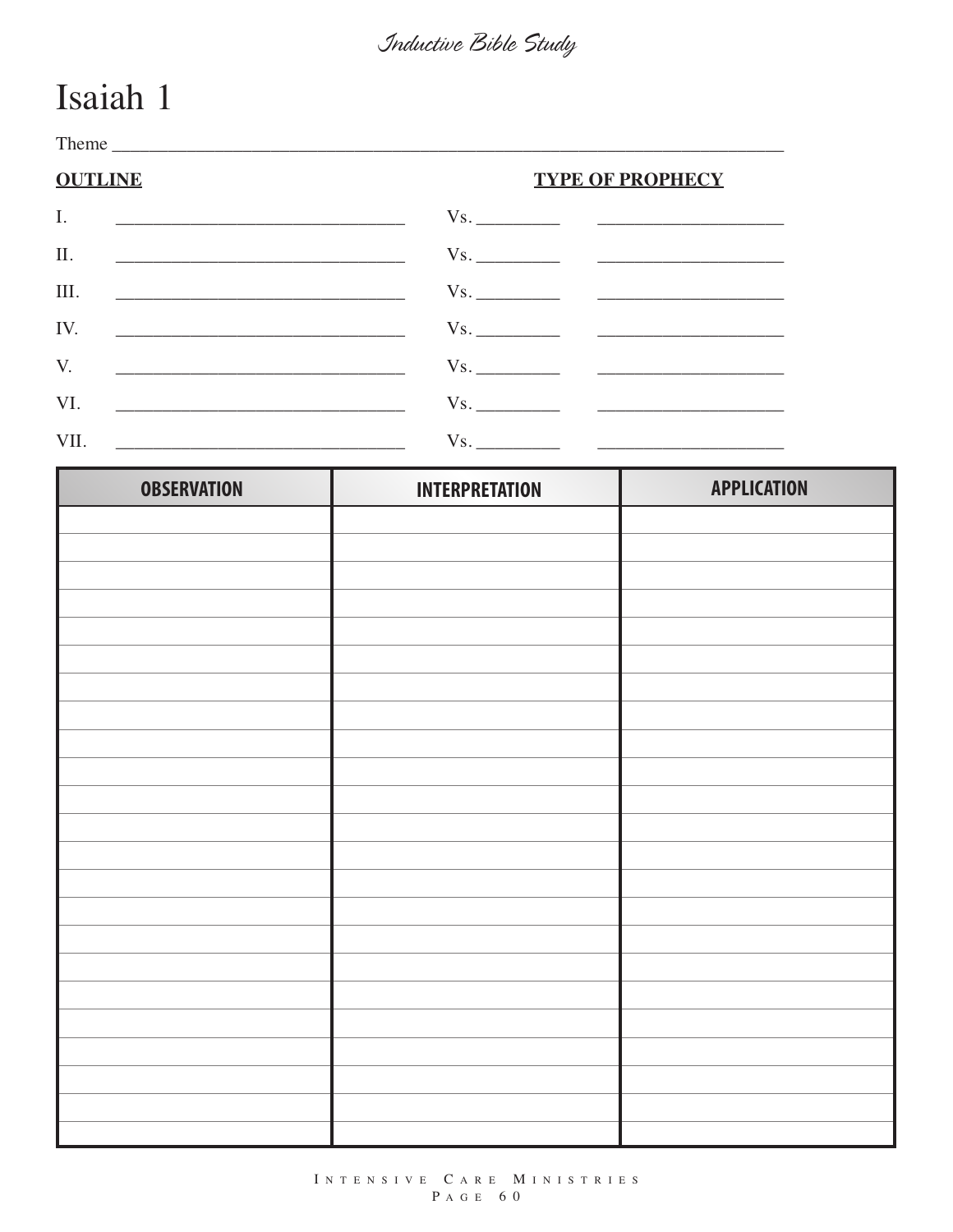| <b>OBSERVATION</b> | <b>INTERPRETATION</b> | <b>APPLICATION</b> |
|--------------------|-----------------------|--------------------|
|                    |                       |                    |
|                    |                       |                    |
|                    |                       |                    |
|                    |                       |                    |
|                    |                       |                    |
|                    |                       |                    |
|                    |                       |                    |
|                    |                       |                    |
|                    |                       |                    |
|                    |                       |                    |
|                    |                       |                    |
|                    |                       |                    |
|                    |                       |                    |
|                    |                       |                    |
|                    |                       |                    |
|                    |                       |                    |
|                    |                       |                    |
|                    |                       |                    |
|                    |                       |                    |
|                    |                       |                    |
|                    |                       |                    |
|                    |                       |                    |
|                    |                       |                    |
|                    |                       |                    |
|                    |                       |                    |
|                    |                       |                    |
|                    |                       |                    |
|                    |                       |                    |
|                    |                       |                    |
|                    |                       |                    |
|                    |                       |                    |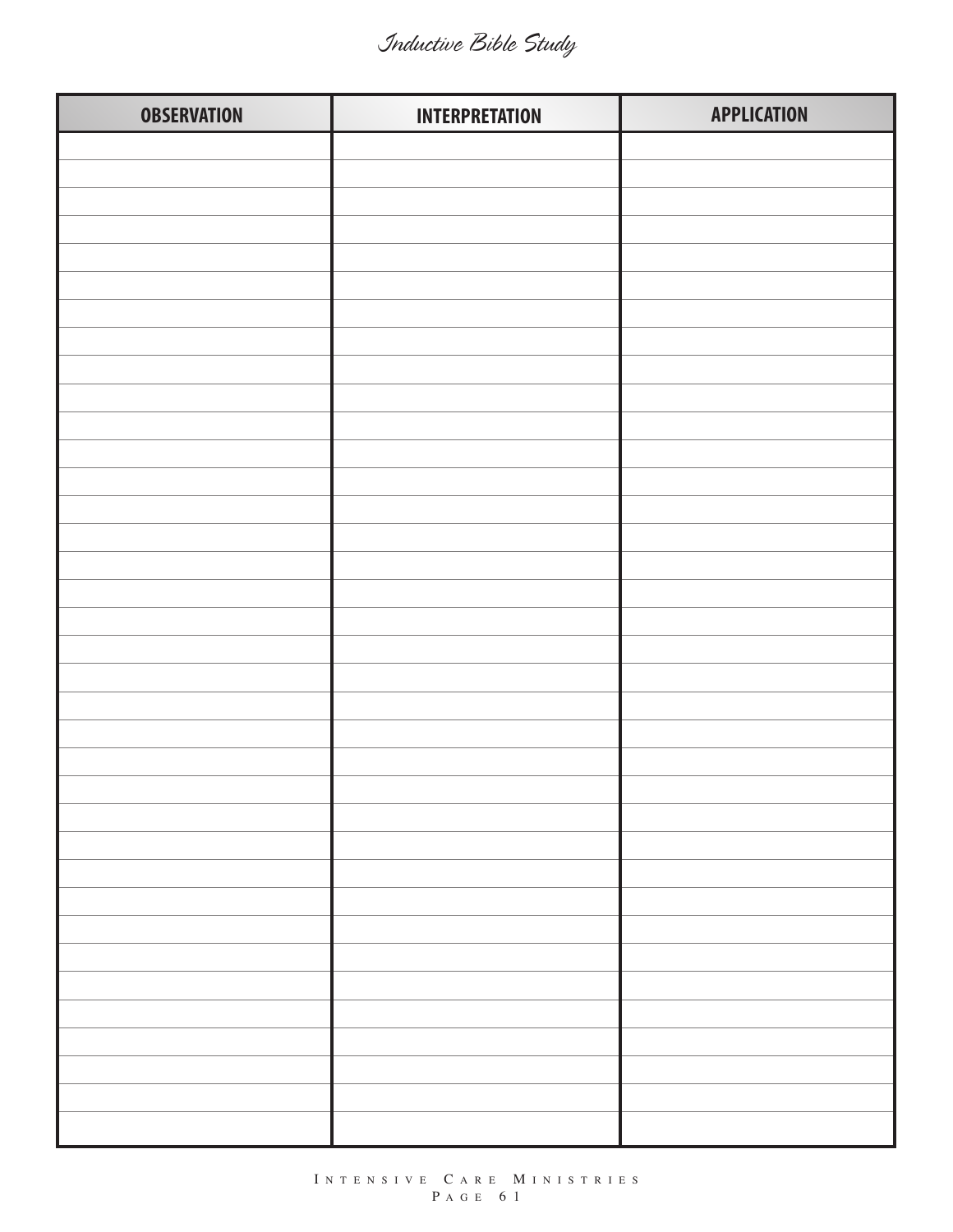| <b>OBSERVATION</b> | <b>INTERPRETATION</b> | <b>APPLICATION</b> |
|--------------------|-----------------------|--------------------|
|                    |                       |                    |
|                    |                       |                    |
|                    |                       |                    |
|                    |                       |                    |
|                    |                       |                    |
|                    |                       |                    |
|                    |                       |                    |
|                    |                       |                    |
|                    |                       |                    |
|                    |                       |                    |
|                    |                       |                    |
|                    |                       |                    |
|                    |                       |                    |
|                    |                       |                    |
|                    |                       |                    |
|                    |                       |                    |
|                    |                       |                    |
|                    |                       |                    |
|                    |                       |                    |
|                    |                       |                    |
|                    |                       |                    |
|                    |                       |                    |
|                    |                       |                    |
|                    |                       |                    |
|                    |                       |                    |
|                    |                       |                    |
|                    |                       |                    |
|                    |                       |                    |
|                    |                       |                    |
|                    |                       |                    |
|                    |                       |                    |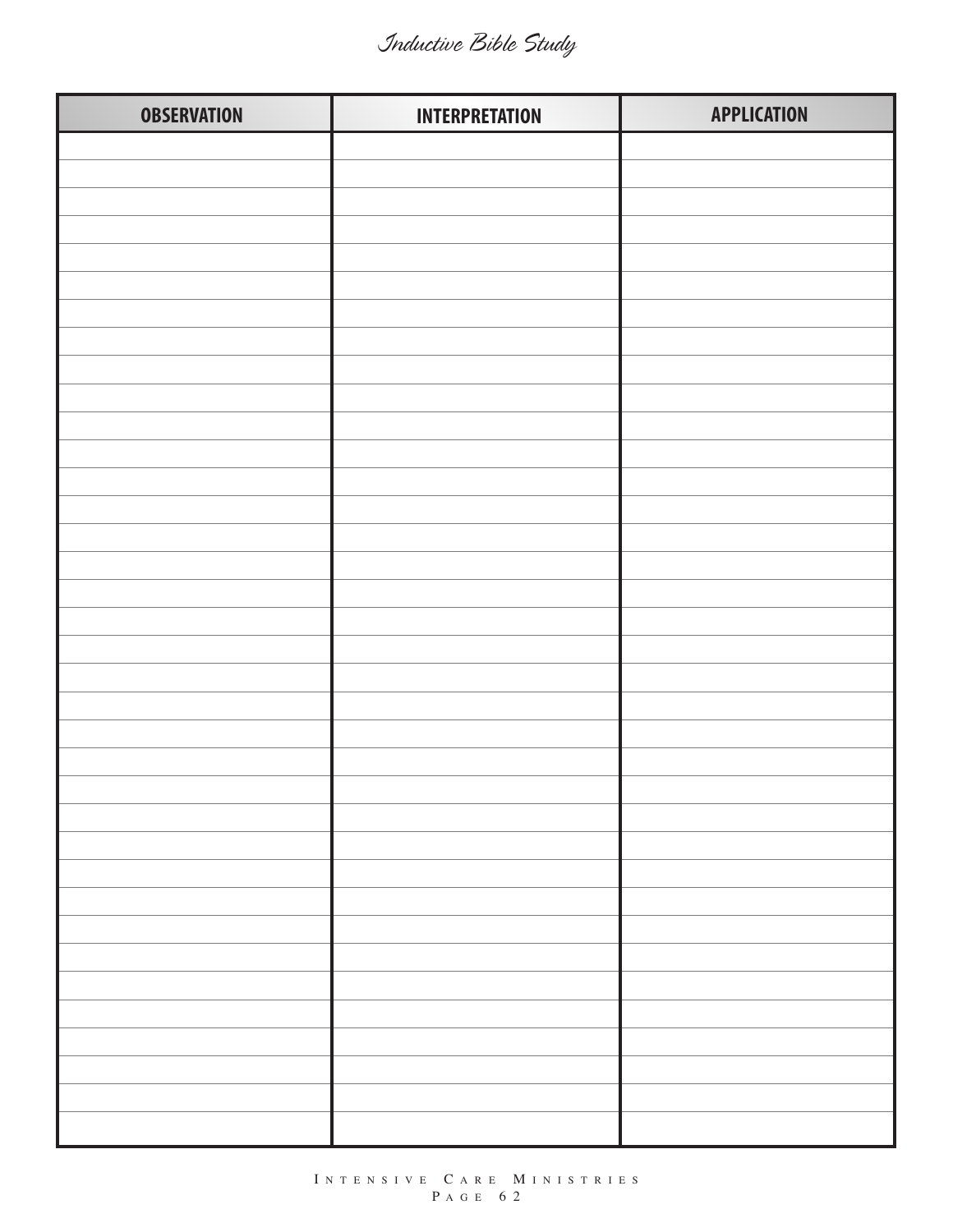| <b>OBSERVATION</b> | <b>INTERPRETATION</b> | <b>APPLICATION</b> |
|--------------------|-----------------------|--------------------|
|                    |                       |                    |
|                    |                       |                    |
|                    |                       |                    |
|                    |                       |                    |
|                    |                       |                    |
|                    |                       |                    |
|                    |                       |                    |
|                    |                       |                    |
|                    |                       |                    |
|                    |                       |                    |
|                    |                       |                    |
|                    |                       |                    |
|                    |                       |                    |
|                    |                       |                    |
|                    |                       |                    |
|                    |                       |                    |
|                    |                       |                    |
|                    |                       |                    |
|                    |                       |                    |
|                    |                       |                    |
|                    |                       |                    |
|                    |                       |                    |
|                    |                       |                    |
|                    |                       |                    |
|                    |                       |                    |
|                    |                       |                    |
|                    |                       |                    |
|                    |                       |                    |
|                    |                       |                    |
|                    |                       |                    |
|                    |                       |                    |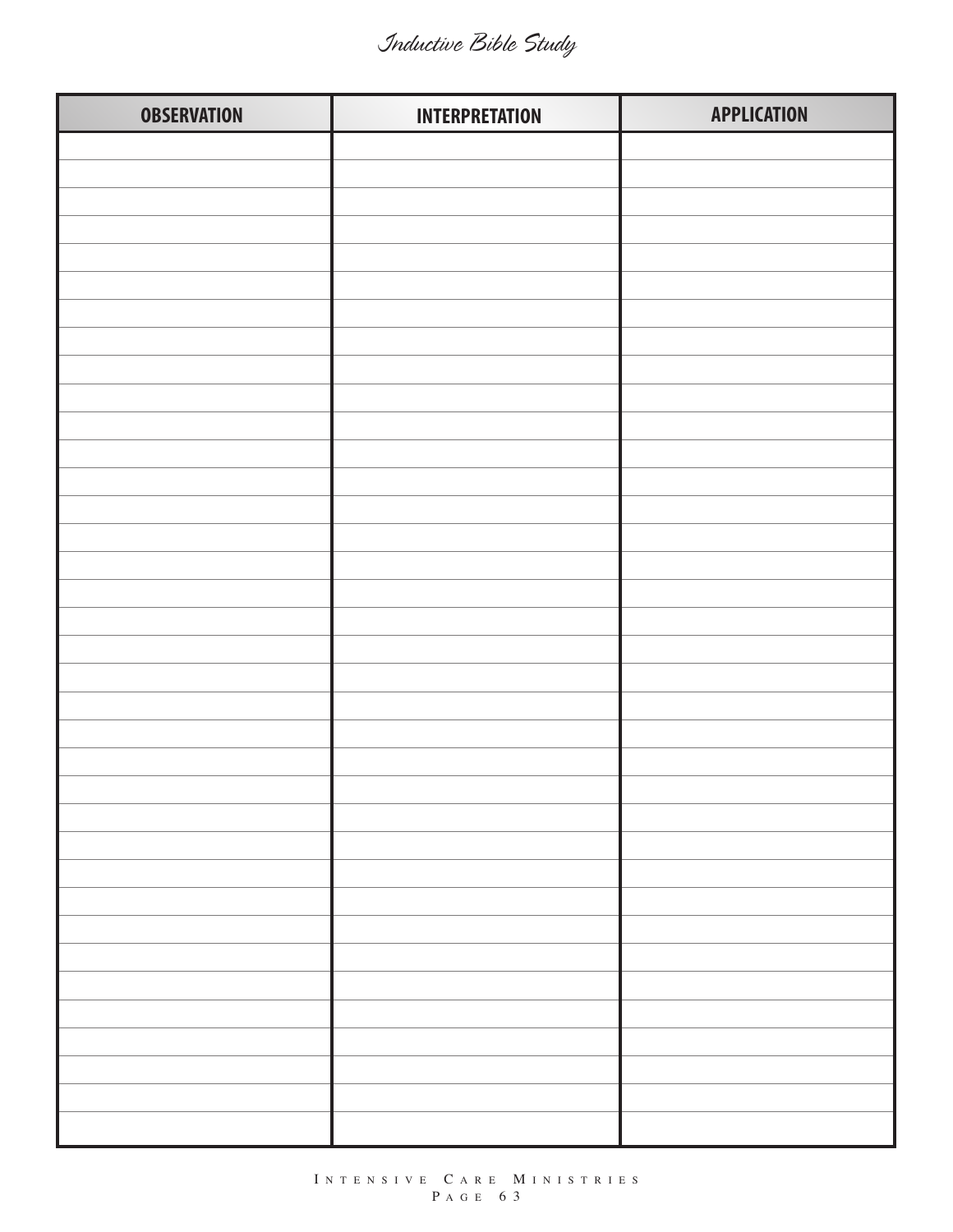### Sermon Outline

*Using your outline and charting, you are now ready to prepare you sermon outline.*

| Title: |                       |
|--------|-----------------------|
| Book:  | $\mathsf{Chapter} \&$ |
| Verse: |                       |

#### **I. Introduction to text.**

i.e. Possibly start by telling a story, poem, humor, joke to set the stage for the text. Should coordinate with the introduction verses of your text your speaking on.

\_\_\_\_\_\_\_\_\_\_\_\_\_\_\_\_\_\_\_\_\_\_\_\_\_\_\_\_\_\_\_\_\_\_\_\_\_\_\_\_\_\_\_\_\_\_\_\_\_\_\_\_\_\_\_\_\_\_\_\_\_\_\_\_\_\_\_\_\_\_\_\_\_\_\_\_\_\_

\_\_\_\_\_\_\_\_\_\_\_\_\_\_\_\_\_\_\_\_\_\_\_\_\_\_\_\_\_\_\_\_\_\_\_\_\_\_\_\_\_\_\_\_\_\_\_\_\_\_\_\_\_\_\_\_\_\_\_\_\_\_\_\_\_\_\_\_\_\_\_\_\_\_\_\_\_\_

\_\_\_\_\_\_\_\_\_\_\_\_\_\_\_\_\_\_\_\_\_\_\_\_\_\_\_\_\_\_\_\_\_\_\_\_\_\_\_\_\_\_\_\_\_\_\_\_\_\_\_\_\_\_\_\_\_\_\_\_\_\_\_\_\_\_\_\_\_\_\_\_\_\_\_\_\_\_

\_\_\_\_\_\_\_\_\_\_\_\_\_\_\_\_\_\_\_\_\_\_\_\_\_\_\_\_\_\_\_\_\_\_\_\_\_\_\_\_\_\_\_\_\_\_\_\_\_\_\_\_\_\_\_\_\_\_\_\_\_\_\_\_\_\_\_\_\_\_\_\_\_\_\_\_\_\_

\_\_\_\_\_\_\_\_\_\_\_\_\_\_\_\_\_\_\_\_\_\_\_\_\_\_\_\_\_\_\_\_\_\_\_\_\_\_\_\_\_\_\_\_\_\_\_\_\_\_\_\_\_\_\_\_\_\_\_\_\_\_\_\_\_\_\_\_\_\_\_\_\_\_\_\_\_\_

\_\_\_\_\_\_\_\_\_\_\_\_\_\_\_\_\_\_\_\_\_\_\_\_\_\_\_\_\_\_\_\_\_\_\_\_\_\_\_\_\_\_\_\_\_\_\_\_\_\_\_\_\_\_\_\_\_\_\_\_\_\_\_\_\_\_\_\_\_\_\_\_\_\_\_\_\_\_

\_\_\_\_\_\_\_\_\_\_\_\_\_\_\_\_\_\_\_\_\_\_\_\_\_\_\_\_\_\_\_\_\_\_\_\_\_\_\_\_\_\_\_\_\_\_\_\_\_\_\_\_\_\_\_\_\_\_\_\_\_\_\_\_\_\_\_\_\_\_\_\_\_\_\_\_\_\_

\_\_\_\_\_\_\_\_\_\_\_\_\_\_\_\_\_\_\_\_\_\_\_\_\_\_\_\_\_\_\_\_\_\_\_\_\_\_\_\_\_\_\_\_\_\_\_\_\_\_\_\_\_\_\_\_\_\_\_\_\_\_\_\_\_\_\_\_\_\_\_\_\_\_\_\_\_\_

#### **II. Body of the Message**

i.e. Using your outline and charting, work through the text expositional verse by verse. Follow your outline, and use the information from your chart to explan your text.

#### **PLEASE NOTE:** *Not every observation will require an interpretation or application.*

| $\mathcal{O}$ |  |  |
|---------------|--|--|
|               |  |  |
| A             |  |  |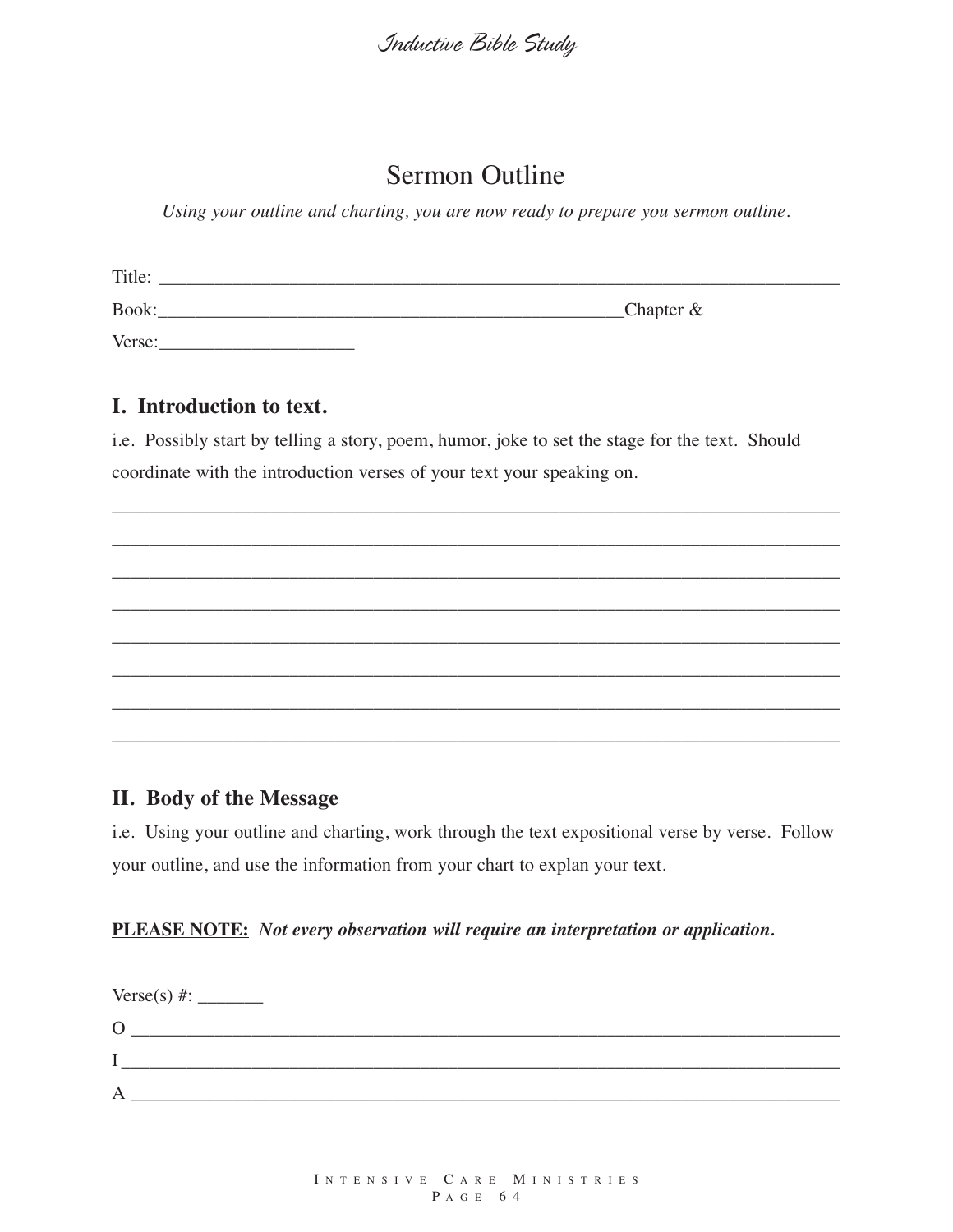| $\frac{1}{2}$ . The state of the state $\frac{1}{2}$ , the state $\frac{1}{2}$ is the state of $\frac{1}{2}$ |
|--------------------------------------------------------------------------------------------------------------|
| Body (Cont'd)                                                                                                |
|                                                                                                              |
| $\mathbf{\Omega}$                                                                                            |
|                                                                                                              |
| A<br><u> 1989 - Jan James James Barbara, martin d</u>                                                        |
|                                                                                                              |
|                                                                                                              |
|                                                                                                              |

(Repeat for each verse or group of verses if necessary)

| $\begin{picture}(150,10) \put(0,0){\vector(1,0){100}} \put(15,0){\vector(1,0){100}} \put(15,0){\vector(1,0){100}} \put(15,0){\vector(1,0){100}} \put(15,0){\vector(1,0){100}} \put(15,0){\vector(1,0){100}} \put(15,0){\vector(1,0){100}} \put(15,0){\vector(1,0){100}} \put(15,0){\vector(1,0){100}} \put(15,0){\vector(1,0){100}} \put(15,0){\vector(1,0){100}}$ |
|--------------------------------------------------------------------------------------------------------------------------------------------------------------------------------------------------------------------------------------------------------------------------------------------------------------------------------------------------------------------|
|                                                                                                                                                                                                                                                                                                                                                                    |
| $A \fbox{\scriptsize\textsf{}}$                                                                                                                                                                                                                                                                                                                                    |
|                                                                                                                                                                                                                                                                                                                                                                    |
| $0 \overline{\phantom{a}}$                                                                                                                                                                                                                                                                                                                                         |
|                                                                                                                                                                                                                                                                                                                                                                    |
| $\overline{A}$                                                                                                                                                                                                                                                                                                                                                     |
|                                                                                                                                                                                                                                                                                                                                                                    |
| $0 \overline{\phantom{a}}$                                                                                                                                                                                                                                                                                                                                         |
|                                                                                                                                                                                                                                                                                                                                                                    |
| $A \fbox{---}$                                                                                                                                                                                                                                                                                                                                                     |
|                                                                                                                                                                                                                                                                                                                                                                    |
| $\overline{0}$                                                                                                                                                                                                                                                                                                                                                     |
|                                                                                                                                                                                                                                                                                                                                                                    |
| $A \fbox{\scriptsize\textsf{}}$                                                                                                                                                                                                                                                                                                                                    |
|                                                                                                                                                                                                                                                                                                                                                                    |
| $0 \overline{\phantom{a}}$                                                                                                                                                                                                                                                                                                                                         |
|                                                                                                                                                                                                                                                                                                                                                                    |
| $\overline{A}$                                                                                                                                                                                                                                                                                                                                                     |
|                                                                                                                                                                                                                                                                                                                                                                    |
| $\overline{O}$                                                                                                                                                                                                                                                                                                                                                     |
| $\mathbf I$                                                                                                                                                                                                                                                                                                                                                        |
| $A \sim$                                                                                                                                                                                                                                                                                                                                                           |
| Verse(s) #:                                                                                                                                                                                                                                                                                                                                                        |
| $\overline{0}$                                                                                                                                                                                                                                                                                                                                                     |
| $\mathbf I$                                                                                                                                                                                                                                                                                                                                                        |
| $A \quad \qquad$                                                                                                                                                                                                                                                                                                                                                   |
|                                                                                                                                                                                                                                                                                                                                                                    |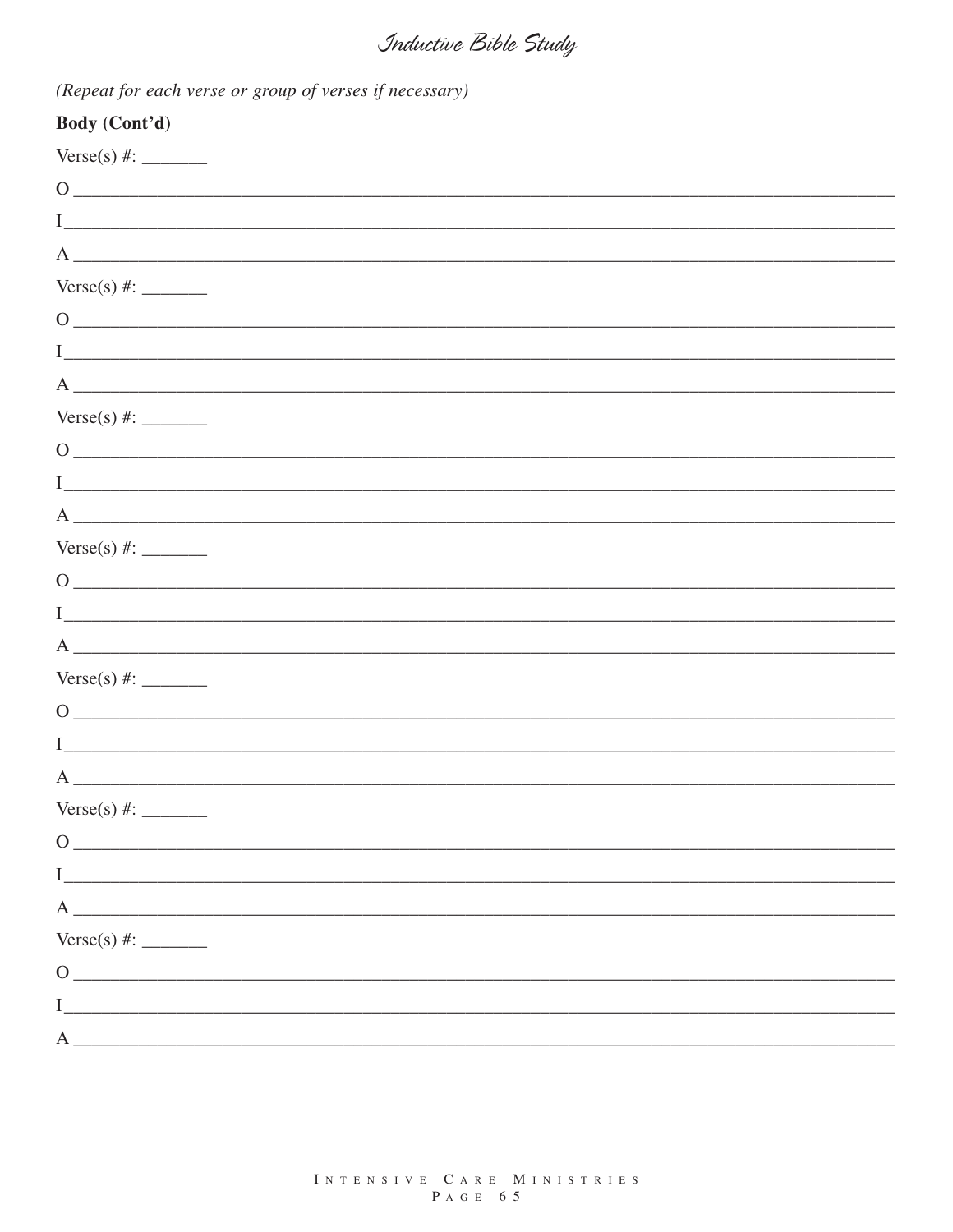| $\begin{picture}(150,10) \put(0,0){\dashbox{0.5}(10,0){ }} \put(15,0){\circle{10}} \put(15,0){\circle{10}} \put(15,0){\circle{10}} \put(15,0){\circle{10}} \put(15,0){\circle{10}} \put(15,0){\circle{10}} \put(15,0){\circle{10}} \put(15,0){\circle{10}} \put(15,0){\circle{10}} \put(15,0){\circle{10}} \put(15,0){\circle{10}} \put(15,0){\circle{10}} \put(15,0){\circle{10}} \put(15$ |
|---------------------------------------------------------------------------------------------------------------------------------------------------------------------------------------------------------------------------------------------------------------------------------------------------------------------------------------------------------------------------------------------|
|                                                                                                                                                                                                                                                                                                                                                                                             |
| $A \fbox{---}$                                                                                                                                                                                                                                                                                                                                                                              |
|                                                                                                                                                                                                                                                                                                                                                                                             |
| $\begin{picture}(150,10) \put(0,0){\vector(1,0){100}} \put(15,0){\vector(1,0){100}} \put(15,0){\vector(1,0){100}} \put(15,0){\vector(1,0){100}} \put(15,0){\vector(1,0){100}} \put(15,0){\vector(1,0){100}} \put(15,0){\vector(1,0){100}} \put(15,0){\vector(1,0){100}} \put(15,0){\vector(1,0){100}} \put(15,0){\vector(1,0){100}} \put(15,0){\vector(1,0){100}}$                          |
|                                                                                                                                                                                                                                                                                                                                                                                             |
| $A \fbox{\scriptsize\hspace{15em}}$                                                                                                                                                                                                                                                                                                                                                         |
|                                                                                                                                                                                                                                                                                                                                                                                             |
| $\begin{picture}(150,10) \put(0,0){\dashbox{0.5}(10,0){ }} \put(15,0){\circle{10}} \put(15,0){\circle{10}} \put(15,0){\circle{10}} \put(15,0){\circle{10}} \put(15,0){\circle{10}} \put(15,0){\circle{10}} \put(15,0){\circle{10}} \put(15,0){\circle{10}} \put(15,0){\circle{10}} \put(15,0){\circle{10}} \put(15,0){\circle{10}} \put(15,0){\circle{10}} \put(15,0){\circle{10}} \put(15$ |
|                                                                                                                                                                                                                                                                                                                                                                                             |
|                                                                                                                                                                                                                                                                                                                                                                                             |
|                                                                                                                                                                                                                                                                                                                                                                                             |
| $\overline{0}$                                                                                                                                                                                                                                                                                                                                                                              |
|                                                                                                                                                                                                                                                                                                                                                                                             |
| A                                                                                                                                                                                                                                                                                                                                                                                           |

#### **III.** Conclusion

i.e. Using your already established points, tie together the main points and draw some strong applications.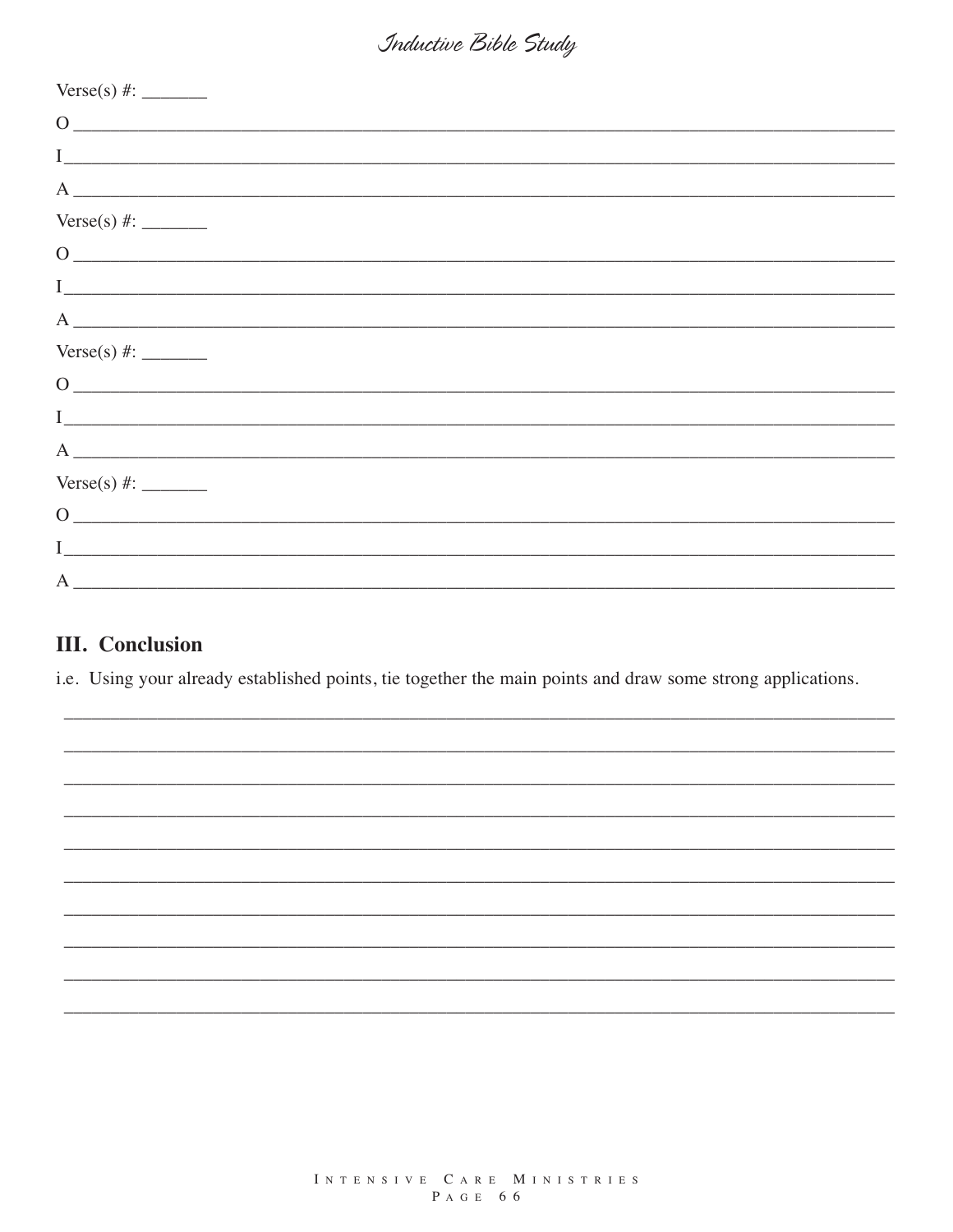## **Narrative Text**

#### **1. Read the text (John 13:1-20) several times.**

## **2. Answer the Inductive questions on page 68 & 69.**

## **John 13:1-20**

1) Now before the feast of the Passover, when Jesus knew that His hour had come that He should depart from this world to the Father, having loved His own who were in the world, He loved them to the end.

2) And supper being ended, the devil having already put it into the heart of Judas Iscariot, Simon's son, to betray him,

3) Jesus, knowing that the Father had given all things into His hands, and that He had come from God and was going to God,

4) rose from supper and laid aside His garments, took a towel and girded Himself.

5) After that, He poured water into a basin and began to wash the disciples' feet, and to wipe them with the towel with which He was girded.

6) Then He came to Simon Peter. And Peter said to Him, "Lord, are You washing my feet?"

7) Jesus answered and said to him, "What I am doing you do not understand now, but you will know after this."

8) Peter said to Him, "You shall never wash my feet!" Jesus answered him, "If I do not wash you, you have no part with me."

9) Simon Peter said to Him, "Lord, not my feet only, but also my hands and my head!"

10)Jesus said to him, "He who is bathed needs only to wash his feet but is completely clean; and you are clean, but not all of you."

11) For He knew who would betray Him; therefore He said, "You are not all clean."

12) So when He had washed their feet, taken His garments, and sat down again, He said to them, "Do you know what I have done to you?

13) "You call me Teacher and Lord, and you say well, for so I am.

14) "If I then, your Lord and Teacher, have washed your feet, you also ought to wash one another's feet.

15) "For I have given you an example, that you should do as I have done to you.

16) "Most assuredly, I say to you, a servant is not greater than his master; nor is he who is sent greater than he who sent him.

17) "If you know these things, happy are you if you do them.

18) "I do not speak concerning all of you. I know whom I have chosen; but that the Scriptures may be fulfilled, 'He who eats bread with Me has lifted up his heel against Me.'

19) "Now I tell you before it comes, that when it does come to pass, you may believe that I am He.

20) "Most assuredly, I say to you, he who receives whomever I send receives Me; and who receives Me receives Him who sent Me.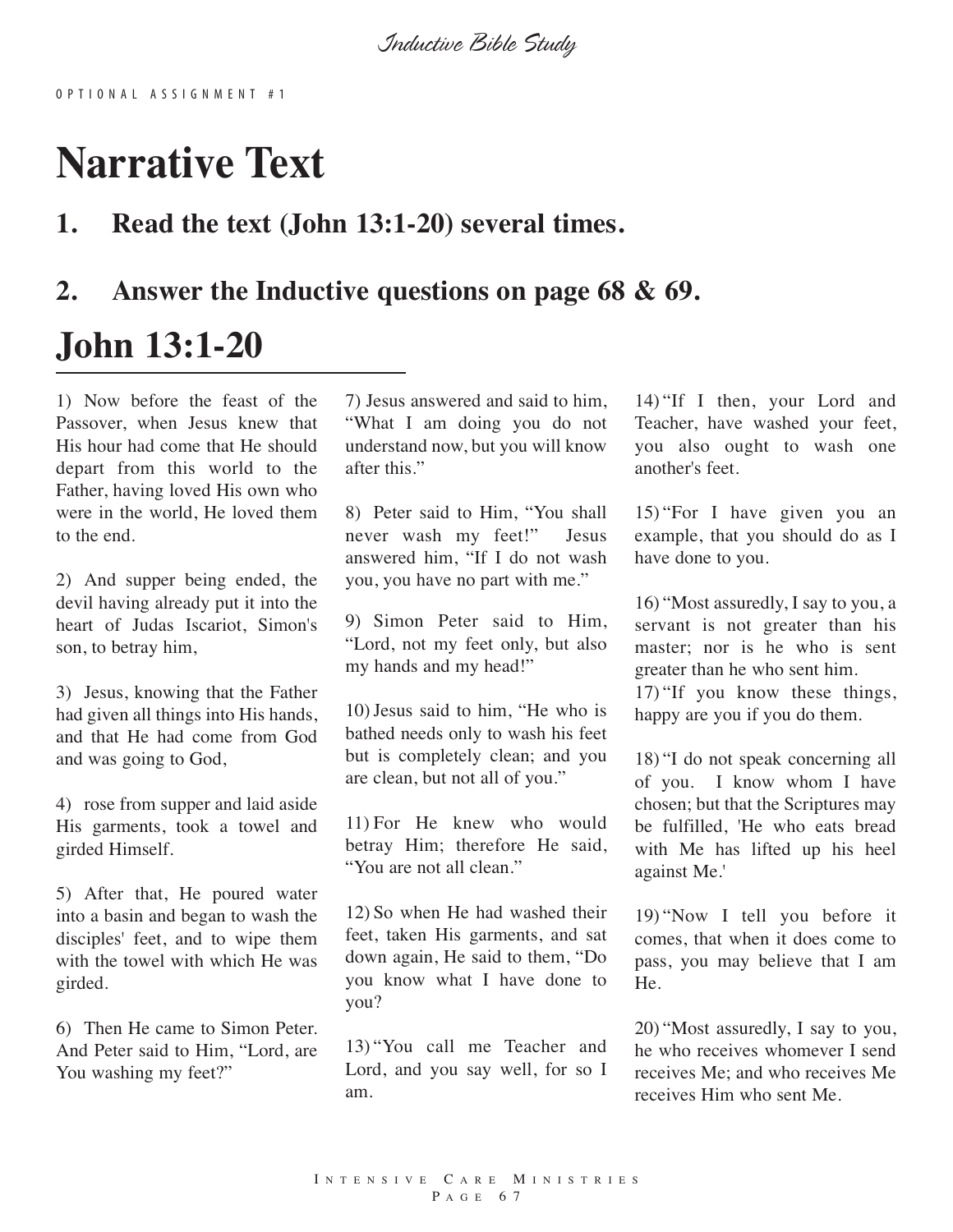OPTIONAL ASSIGNMENT #1

## **INDUCTIVE QUESTIONS**

O 1. Who are the people involved in the story?

- O 2. What event was about to happen?
- 3. What is the Feast of the Passover?  $\mathbf{I}$

O 4. Describe in your own words the events of the Passage.

- O 5. What did Jesus know about Himself mentioned in vs. 1?
- 6. How much did Jesus love His disciples?  $\mathbf I$
- 7. Was Judas Iscariot included in this love?  $\mathbf{I}$
- 8. How could Jesus love someone who was about to betray him?  $\mathbf{I}$
- O 9. List facts of what Jesus knows about Himself in vs. 3.
- 10. Why did Jesus wash the disciples' feet? I
- 11. Whose job is it normally to wash feet? I

ASSIGNMENT LEGEND 0 - Observation I - Interpretation A - Application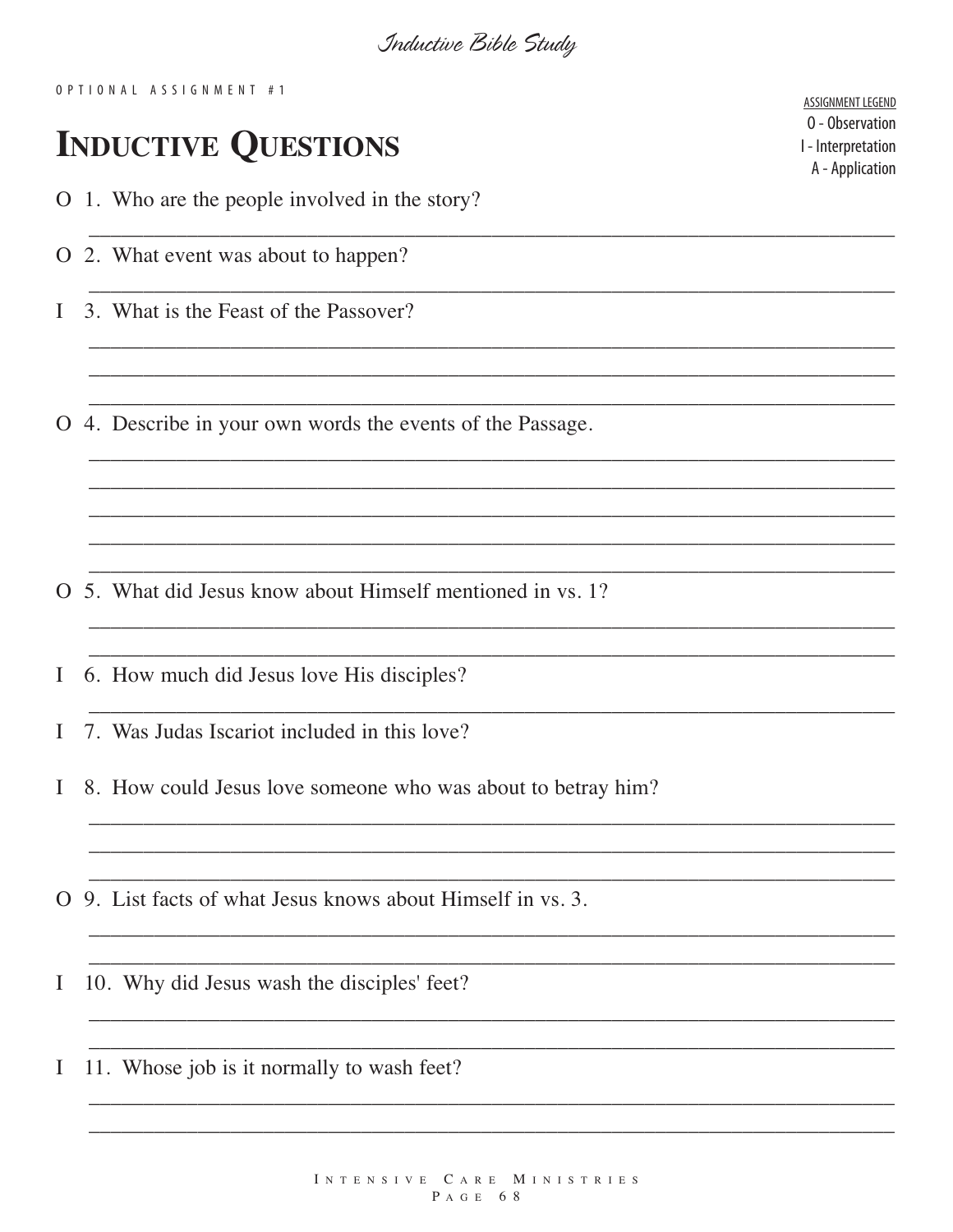O 12. What is Peter's response to Jesus about foot washing?

13. Why does Peter not want Jesus to wash his feet?  $\bf{I}$ 

O 14. How did Peter respond to Jesus' answer in vs. 9?

15. Explain what Jesus meant in vs. 10.  $\bf{I}$ 

A 16. How would you answer Jesus' question in vs. 12?

17. Why does Jesus say we should wash one another's feet?  $\bf{I}$ 

18. What did Jesus mean by His statement in vs. 16? I

19. Why is it not enough to just know things, (see vs. 17)? I

20. Who is Jesus talking about in vs. 18?  $\mathbf{I}$ 

21. Please interpret vs. 20.  $\mathbf{I}$ 

A 22a. Please make application of the main teaching in this message.

A 22b. What specific things can you do?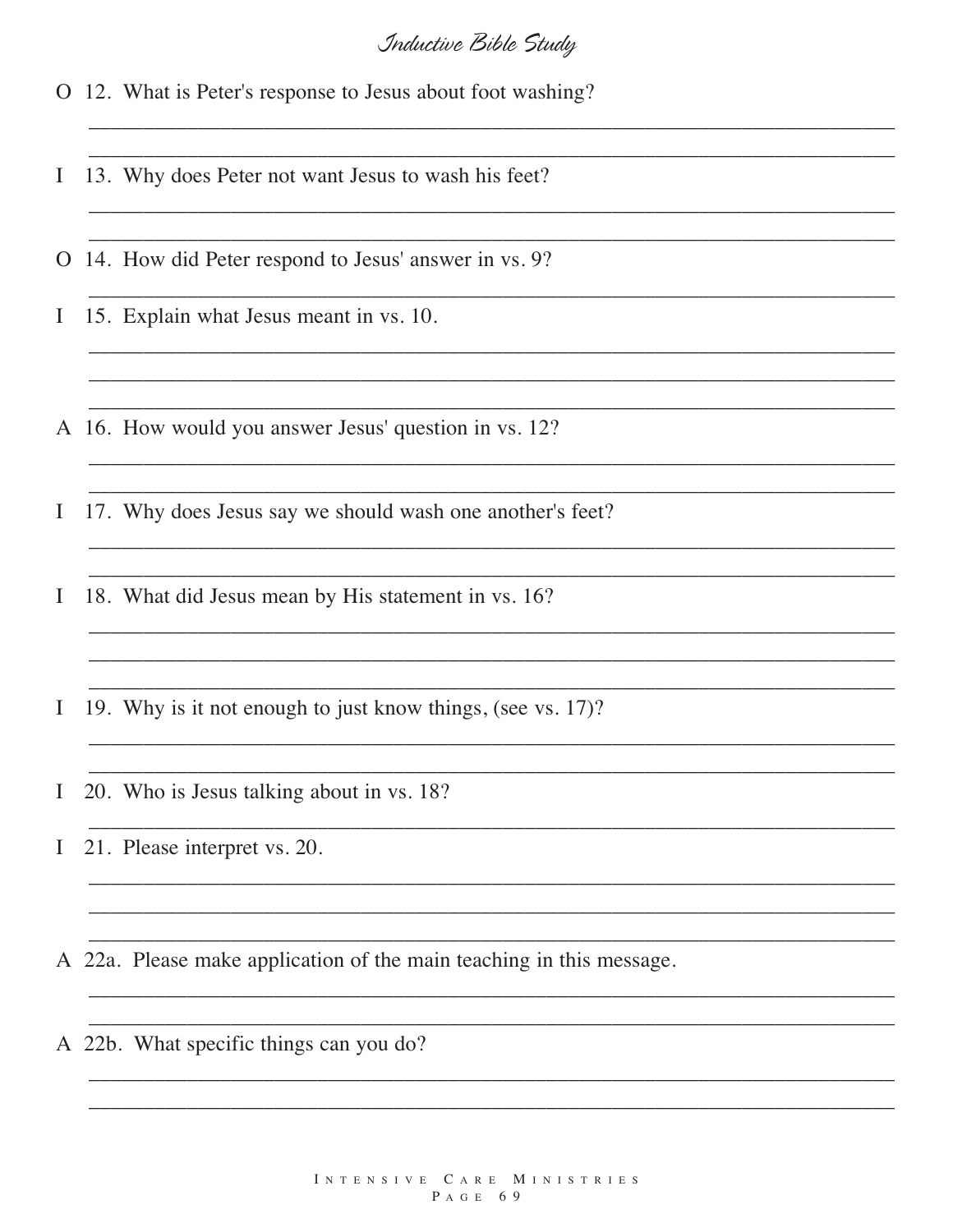O P T I O N A L A S S I G N M E N T # 2

1. Read the text (Philemon) several times.

#### 2. Outline the text using the Epistle Outline form (as illustrated on page 31).

3. Chart the text (as illustrated on page 27).

## Philemon

1) Paul, a prisoner of Christ Jesus, and Timothy our brother, To Philemon our beloved friend and fellow laborer.

2) to the beloved Apphia, Archippus or fellow soldier, and to the church in your house:

3) Grace to you and peace from God our Father and the Lord Jesus Christ.

4) I thank my God, making mention of you always in my prayers,

5) hearing of your love and faith which you have toward the Lord Jesus and toward all the saints,

6) that the sharing of your faith may become effective by the acknowledgement of every good thing which is in you in Christ Jesus.

7) For we have great joy and consolation in your love, because the hearts of the saints have been refreshed by you, brother.

8) Therefore, though I might be very bold in Christ to command you what is fitting,

9) yet for love's sake I rather appeal to you - being such a one as Paul, the aged, and now also a prisoner of Jesus Christ -

10) I appeal to you for my son Onesimus, whom I have begotten while in my chains,

11) who once was unprofitable to you, but now is profitable to you and to me.

12) I am sending him back. You therefore receive him, that is, my own heart,

13) whom I wished to keep with me, that on your behalf he might minister to me in my chains for the gospel.

14) But without your consent I wanted to do nothing, that your good deed might not be by compulsion, as it were, but voluntary.

15) For perhaps he departed for a while for this purpose, that you might receive him forever,

16) No longer as a slave but more than a slave - a beloved brother, especially to me but how much more to you, both in the flesh and in the Lord.

17) If then you count me as a partner, receive him as you would me.

18) But if he has wronged you or owes anything, put that on my account.

19) I, Paul, am writing with my own hand, I will repay - not to mention to you that you owe me even your own self besides.

20) Yes, brother, let me have joy from you in the Lord; refresh my heart in the Lord.

21) Having confidence in your obedience, I write to you, knowing that you will do even more than I say.

22) But, meanwhile, also prepare a guest room for me, for I trust that through your prayers I shall be granted to you.

23) Epaphras, my fellow prisoner in Christ Jesus, greets you,

24) as do Mark, Aristarchus, Demas, Luke, my fellow laborers.

25) The grace of our Lord Jesus Christ be with your spirit, Amen.

(From the New International Version)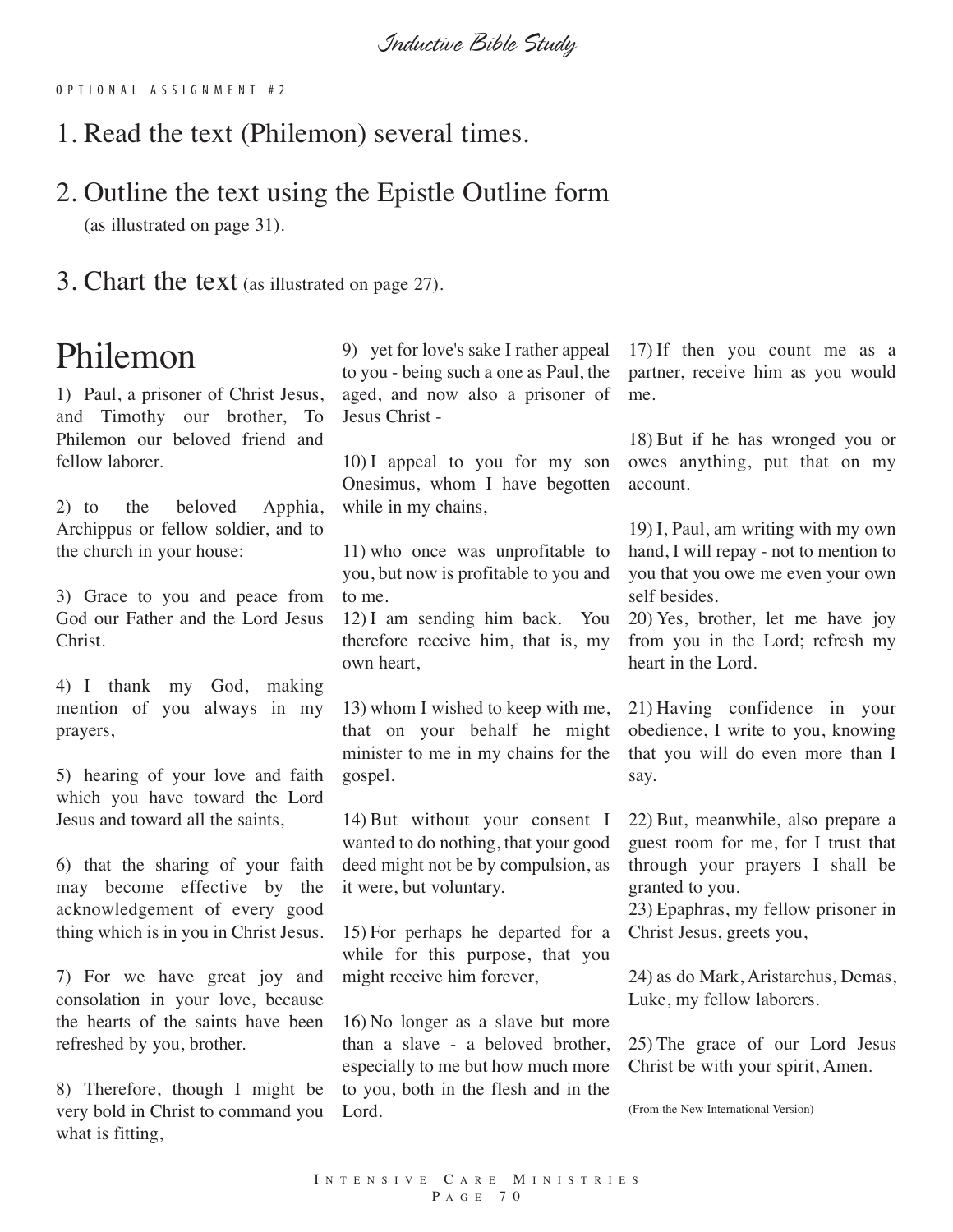| <b>OBSERVATION</b> | <b>INTERPRETATION</b> | <b>APPLICATION</b> |
|--------------------|-----------------------|--------------------|
|                    |                       |                    |
|                    |                       |                    |
|                    |                       |                    |
|                    |                       |                    |
|                    |                       |                    |
|                    |                       |                    |
|                    |                       |                    |
|                    |                       |                    |
|                    |                       |                    |
|                    |                       |                    |
|                    |                       |                    |
|                    |                       |                    |
|                    |                       |                    |
|                    |                       |                    |
|                    |                       |                    |
|                    |                       |                    |
|                    |                       |                    |
|                    |                       |                    |
|                    |                       |                    |
|                    |                       |                    |
|                    |                       |                    |
|                    |                       |                    |
|                    |                       |                    |
|                    |                       |                    |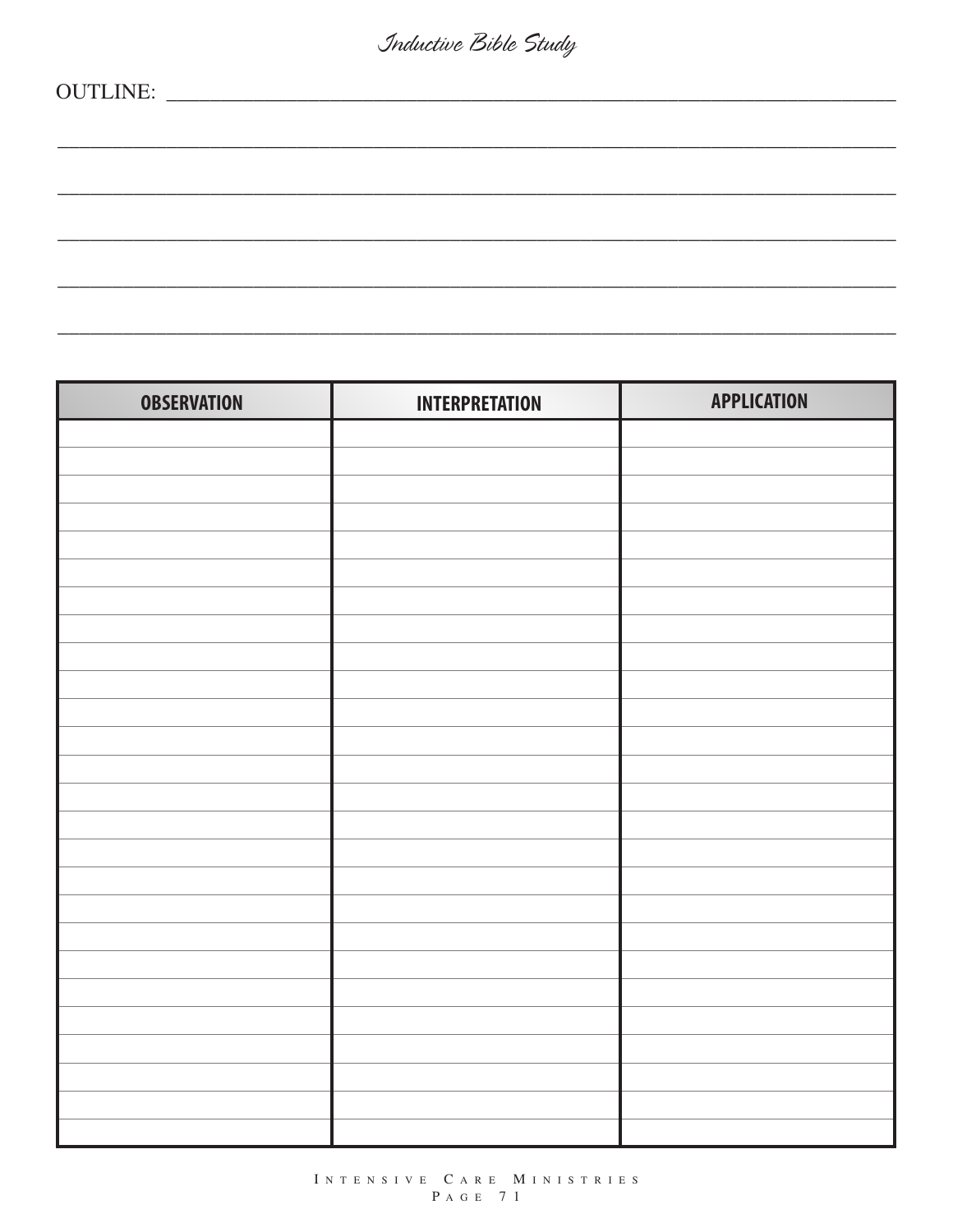| <b>OBSERVATION</b> | <b>INTERPRETATION</b> | <b>APPLICATION</b> |
|--------------------|-----------------------|--------------------|
|                    |                       |                    |
|                    |                       |                    |
|                    |                       |                    |
|                    |                       |                    |
|                    |                       |                    |
|                    |                       |                    |
|                    |                       |                    |
|                    |                       |                    |
|                    |                       |                    |
|                    |                       |                    |
|                    |                       |                    |
|                    |                       |                    |
|                    |                       |                    |
|                    |                       |                    |
|                    |                       |                    |
|                    |                       |                    |
|                    |                       |                    |
|                    |                       |                    |
|                    |                       |                    |
|                    |                       |                    |
|                    |                       |                    |
|                    |                       |                    |
|                    |                       |                    |
|                    |                       |                    |
|                    |                       |                    |
|                    |                       |                    |
|                    |                       |                    |
|                    |                       |                    |
|                    |                       |                    |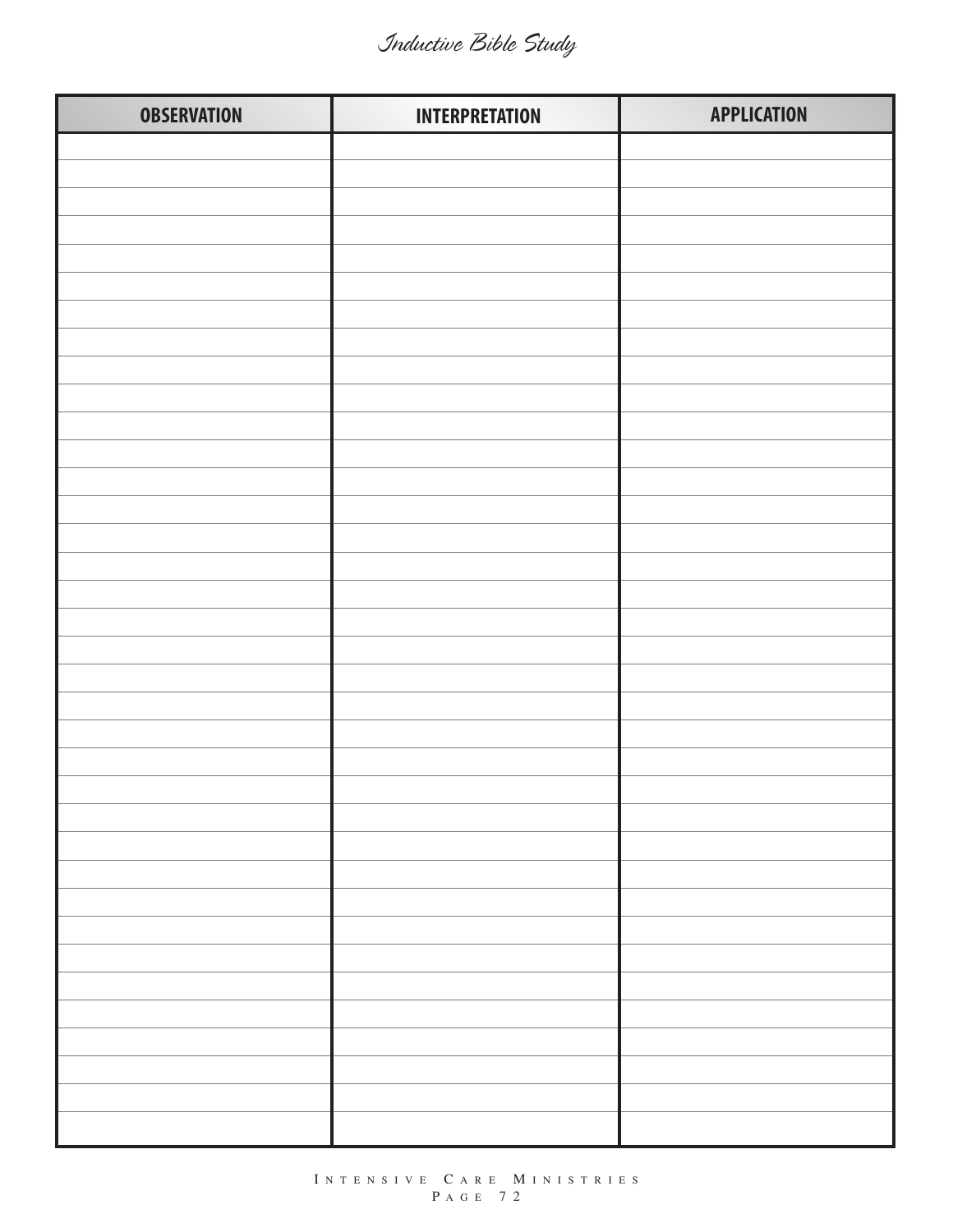| <b>OBSERVATION</b> | <b>INTERPRETATION</b> | <b>APPLICATION</b> |
|--------------------|-----------------------|--------------------|
|                    |                       |                    |
|                    |                       |                    |
|                    |                       |                    |
|                    |                       |                    |
|                    |                       |                    |
|                    |                       |                    |
|                    |                       |                    |
|                    |                       |                    |
|                    |                       |                    |
|                    |                       |                    |
|                    |                       |                    |
|                    |                       |                    |
|                    |                       |                    |
|                    |                       |                    |
|                    |                       |                    |
|                    |                       |                    |
|                    |                       |                    |
|                    |                       |                    |
|                    |                       |                    |
|                    |                       |                    |
|                    |                       |                    |
|                    |                       |                    |
|                    |                       |                    |
|                    |                       |                    |
|                    |                       |                    |
|                    |                       |                    |
|                    |                       |                    |
|                    |                       |                    |
|                    |                       |                    |
|                    |                       |                    |
|                    |                       |                    |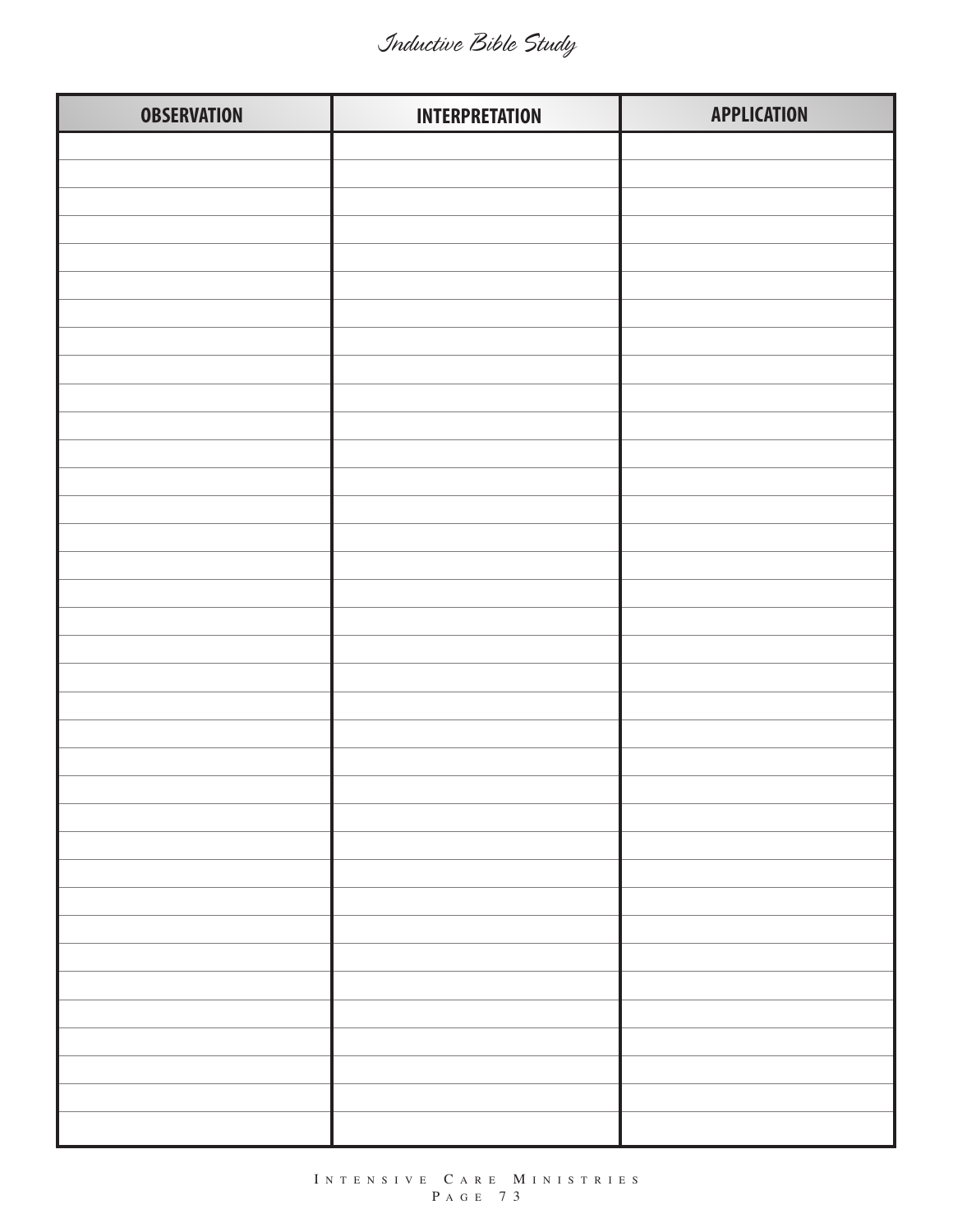O P T I O N A L A S S I G N M E N T # 3

# **ISAIAH 55 - Prophecy**

**1. Read the text (Isaiah 55) several times.**

**2. Outline the text (use a simple outline).**

**3. Distinguish the types of prophecy in each idea of the outline.**

**4. Find the main theme of the prophecy.**

**5. Chart the text using your outline.**

**6. Formulate a sermon outline that you will use to exposite the text. Take the first idea and develop it verse by verse. State the first idea and begin explaining each verse that covers it. You might want to explain key words and phrases in the text that you observed, interpreted, and applied. Then move on to the next idea and develop it. Try to think of illustrations and stories to express the idea.**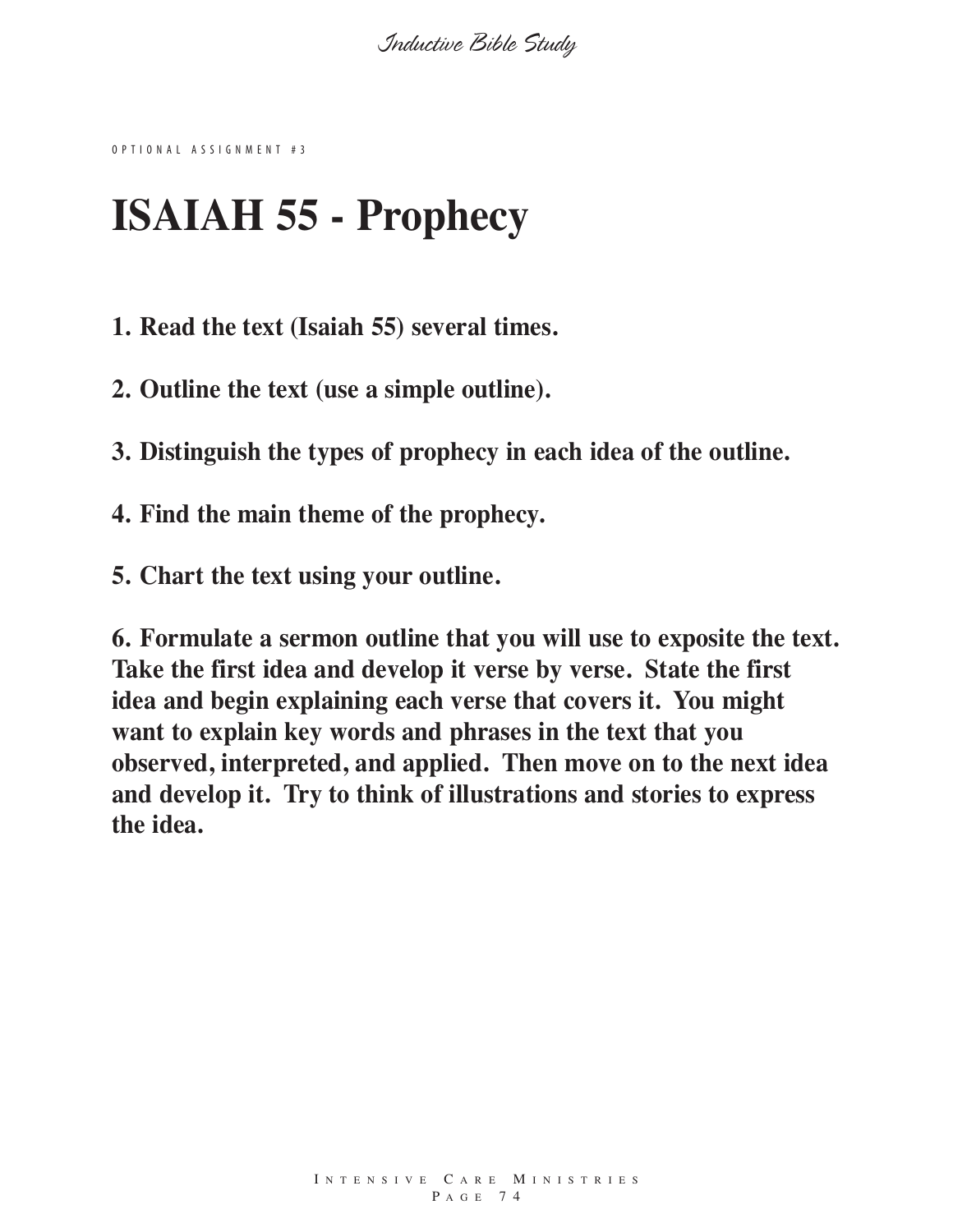# **ISAIAH 55**

1) "Come, all you who are thirsty, come to the waters; and you who have no money, come, buy and eat! Come, buy wine and milk without money and without cost.

2) Why spend money on what is not bread, and your labor on what does not satisfy? Listen, to me, and eat what is good, and your soul will delight in the richest of fare.

3) Give ear and come to me; hear me, that your soul my live. I will make an everlasting covenant with you, my faithful love promised to David.

4) See I have made him a witness to the peoples, a leader and commander of the peoples.

5) Surely you will summon nations you know not, and nations that do not know you will hasten to you, because of the LORD your God, the Holy one of Israel for he has endowed you with splendor."

6) Seek the LORD while he may be found; call on him while he is near.

7) Let the wicked forsake his way and the evil man his thoughts. Let him turn to the LORD and he will have mercy on him, and to our God, for he will freely pardon.

8) "For my thoughts are not your thoughts,

neither are your ways my ways," declares the LORD.

9) "As the heavens are higher than the earth, so are my ways higher than your ways and my thoughts than your thoughts.

10)As the rain and snow come down from heaven, and do not return to it without watering the earth and making it bud and flourish, so it yields seed for the sower and bread for the eater,

11) So is my word that goes out from my mouth: It will not return to me empty, but will accomplish what I desire and achieve the purpose for which I sent it.

12)You will go out in joy and be led forth in peace; the mountains and the hills will burst into song before you, and all the trees of the field will clap their hands.

13)Instead of the thornbush will grow the pine tree, and instead of briers the myrtle will grow. This will be the LORD's renown, for an everlasting sign, which will not be destroyed."

(From the New International Version)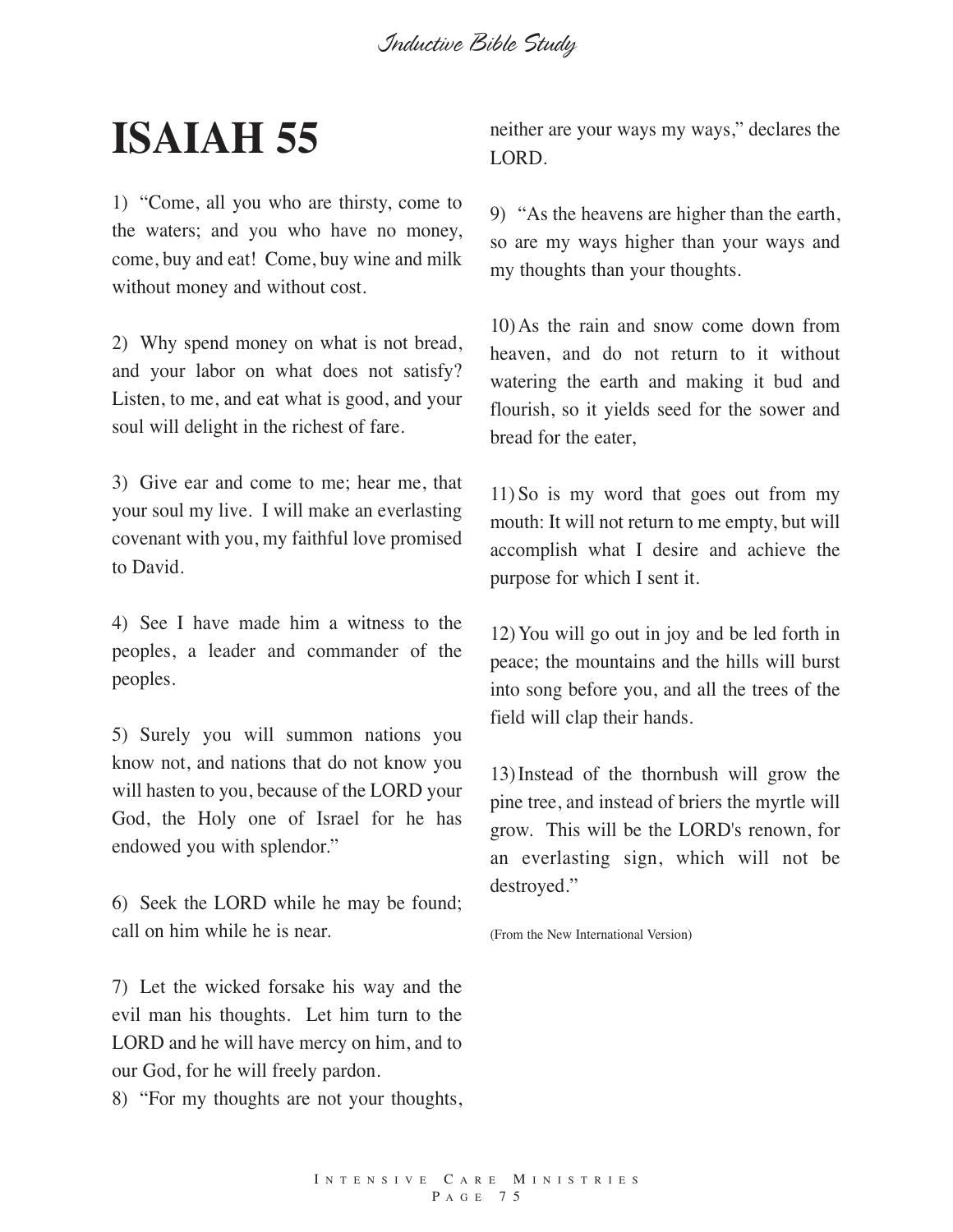F O R M

| $\mathbf{I}$ . | <b>THEME:</b> | SIMPLE OUTLINE |
|----------------|---------------|----------------|
|                | II. OUTLINE:  |                |
|                | 1. Vs.        |                |
|                | 2. Vs.        |                |

## III. CHART:

| <b>OBSERVATION</b> | <b>INTERPRETATION</b> | <b>APPLICATION</b> |
|--------------------|-----------------------|--------------------|
|                    |                       |                    |
|                    |                       |                    |
|                    |                       |                    |
|                    |                       |                    |
|                    |                       |                    |
|                    |                       |                    |
|                    |                       |                    |
|                    |                       |                    |
|                    |                       |                    |
|                    |                       |                    |
|                    |                       |                    |
|                    |                       |                    |
|                    |                       |                    |
|                    |                       |                    |
|                    |                       |                    |
|                    |                       |                    |
|                    |                       |                    |
|                    |                       |                    |
|                    |                       |                    |
|                    |                       |                    |
|                    |                       |                    |
|                    |                       |                    |
|                    |                       |                    |
|                    |                       |                    |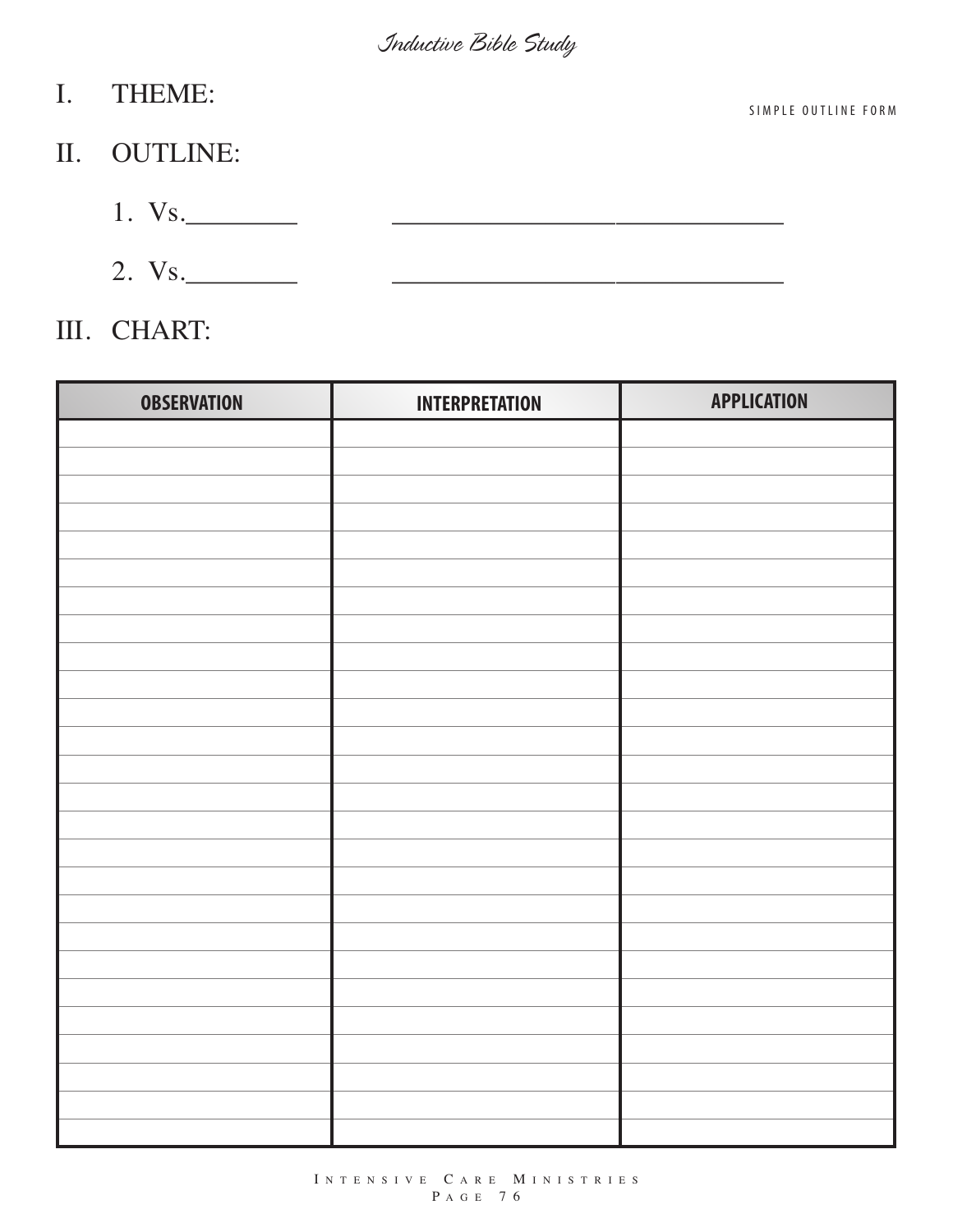| <b>OBSERVATION</b> | <b>INTERPRETATION</b> | <b>APPLICATION</b> |
|--------------------|-----------------------|--------------------|
|                    |                       |                    |
|                    |                       |                    |
|                    |                       |                    |
|                    |                       |                    |
|                    |                       |                    |
|                    |                       |                    |
|                    |                       |                    |
|                    |                       |                    |
|                    |                       |                    |
|                    |                       |                    |
|                    |                       |                    |
|                    |                       |                    |
|                    |                       |                    |
|                    |                       |                    |
|                    |                       |                    |
|                    |                       |                    |
|                    |                       |                    |
|                    |                       |                    |
|                    |                       |                    |
|                    |                       |                    |
|                    |                       |                    |
|                    |                       |                    |
|                    |                       |                    |
|                    |                       |                    |
|                    |                       |                    |
|                    |                       |                    |
|                    |                       |                    |
|                    |                       |                    |
|                    |                       |                    |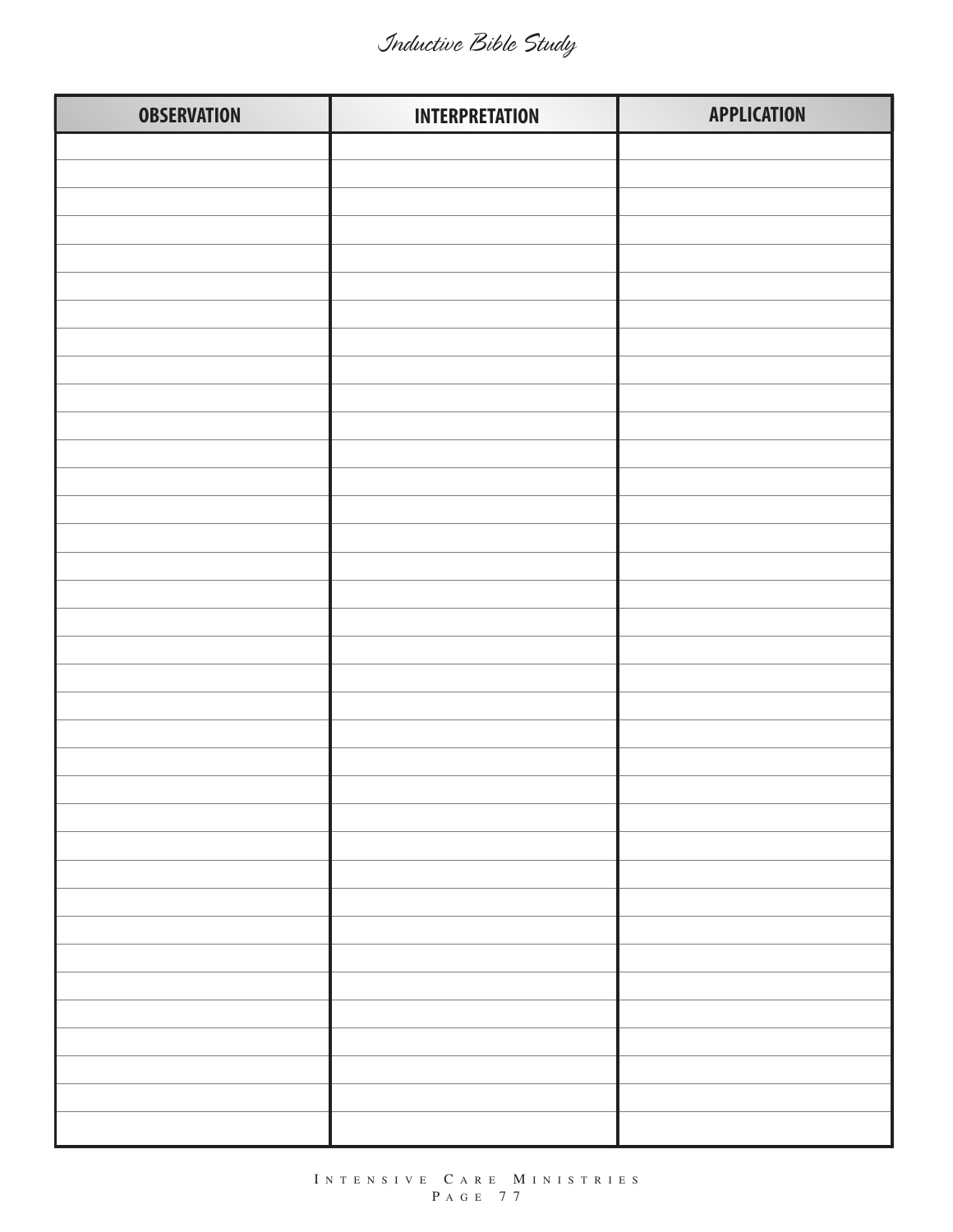| <b>OBSERVATION</b> | <b>INTERPRETATION</b> | <b>APPLICATION</b> |
|--------------------|-----------------------|--------------------|
|                    |                       |                    |
|                    |                       |                    |
|                    |                       |                    |
|                    |                       |                    |
|                    |                       |                    |
|                    |                       |                    |
|                    |                       |                    |
|                    |                       |                    |
|                    |                       |                    |
|                    |                       |                    |
|                    |                       |                    |
|                    |                       |                    |
|                    |                       |                    |
|                    |                       |                    |
|                    |                       |                    |
|                    |                       |                    |
|                    |                       |                    |
|                    |                       |                    |
|                    |                       |                    |
|                    |                       |                    |
|                    |                       |                    |
|                    |                       |                    |
|                    |                       |                    |
|                    |                       |                    |
|                    |                       |                    |
|                    |                       |                    |
|                    |                       |                    |
|                    |                       |                    |
|                    |                       |                    |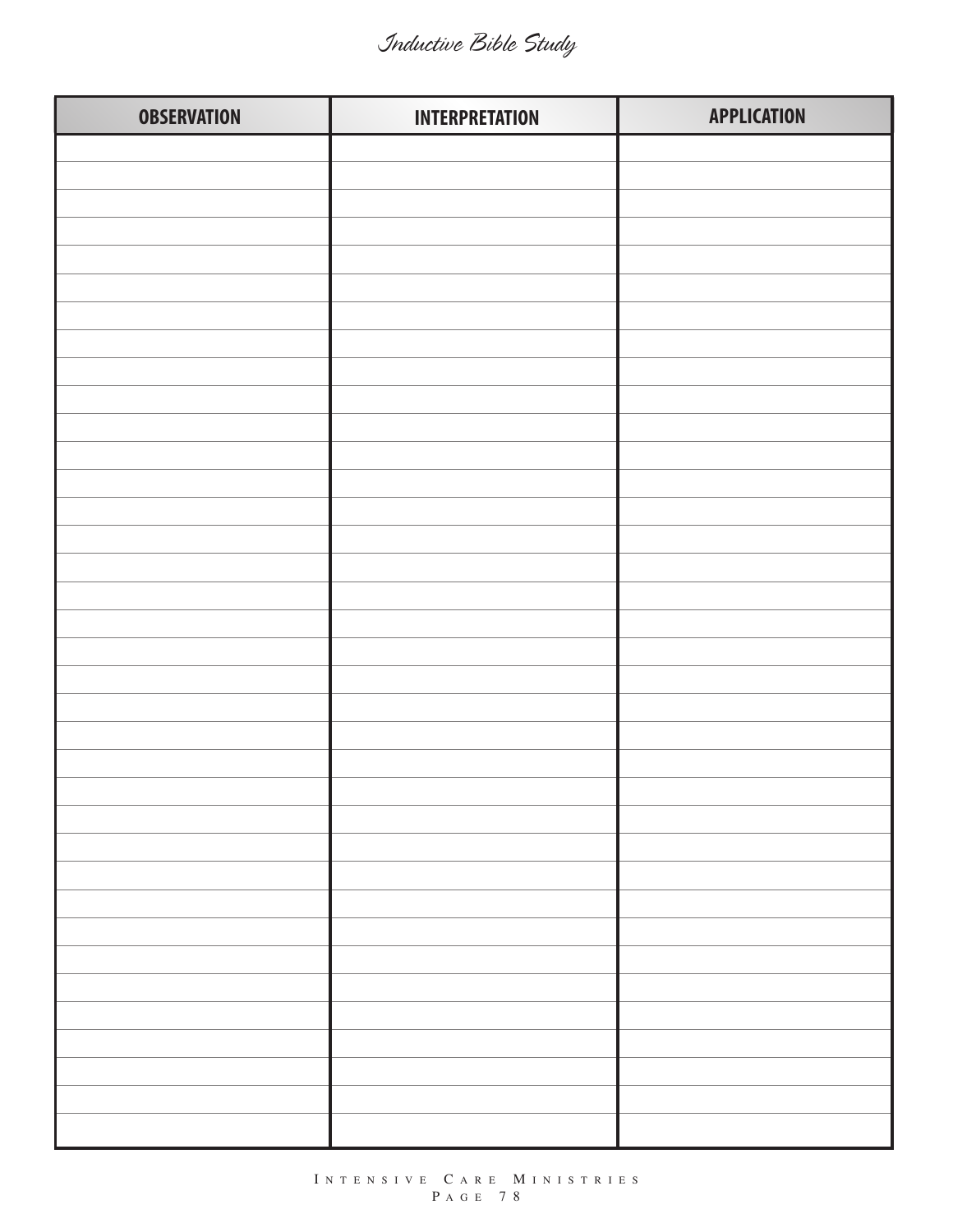### **Sermon Outline**

Using your outline and charting, you are now ready to prepare you sermon outline.

| Title |                            |
|-------|----------------------------|
| Book: | Than.<br>$\sim$<br>ີ<br>ັ້ |

#### I. Introduction to text.

i.e. Possibly start by telling a story, poem, humor, joke to set the stage for the text. Should coordinate with the introduction verses of your text your speaking on.

#### **II. Body of the Message**

i.e. Using your outline and charting, work through the text expositional verse by verse. Follow your outline, and use the information from your chart to explan your text.

#### **PLEASE NOTE:** Not every observation will require an interpretation or application.

| $\overline{O}$<br><u> 1989 - Jan Barnett, fransk politik (d. 1989)</u>                                                                                                                                                                                                                                                                                                                      |
|---------------------------------------------------------------------------------------------------------------------------------------------------------------------------------------------------------------------------------------------------------------------------------------------------------------------------------------------------------------------------------------------|
|                                                                                                                                                                                                                                                                                                                                                                                             |
| A                                                                                                                                                                                                                                                                                                                                                                                           |
| (Repeat for each verse or group of verses if necessary)                                                                                                                                                                                                                                                                                                                                     |
| Body (Cont'd)                                                                                                                                                                                                                                                                                                                                                                               |
|                                                                                                                                                                                                                                                                                                                                                                                             |
| $0 \qquad \qquad$                                                                                                                                                                                                                                                                                                                                                                           |
|                                                                                                                                                                                                                                                                                                                                                                                             |
|                                                                                                                                                                                                                                                                                                                                                                                             |
|                                                                                                                                                                                                                                                                                                                                                                                             |
| $\begin{picture}(150,10) \put(0,0){\dashbox{0.5}(10,0){ }} \put(15,0){\circle{10}} \put(15,0){\circle{10}} \put(15,0){\circle{10}} \put(15,0){\circle{10}} \put(15,0){\circle{10}} \put(15,0){\circle{10}} \put(15,0){\circle{10}} \put(15,0){\circle{10}} \put(15,0){\circle{10}} \put(15,0){\circle{10}} \put(15,0){\circle{10}} \put(15,0){\circle{10}} \put(15,0){\circle{10}} \put(15$ |
|                                                                                                                                                                                                                                                                                                                                                                                             |
| A                                                                                                                                                                                                                                                                                                                                                                                           |
| Verse(s) #:                                                                                                                                                                                                                                                                                                                                                                                 |
| $\Omega$<br><u> 1989 - Johann Barbara, martxa alemaniar arg</u>                                                                                                                                                                                                                                                                                                                             |
| <u> 1989 - Johann Harry Harry Harry Harry Harry Harry Harry Harry Harry Harry Harry Harry Harry Harry Harry Harry</u>                                                                                                                                                                                                                                                                       |
| $A \sim$                                                                                                                                                                                                                                                                                                                                                                                    |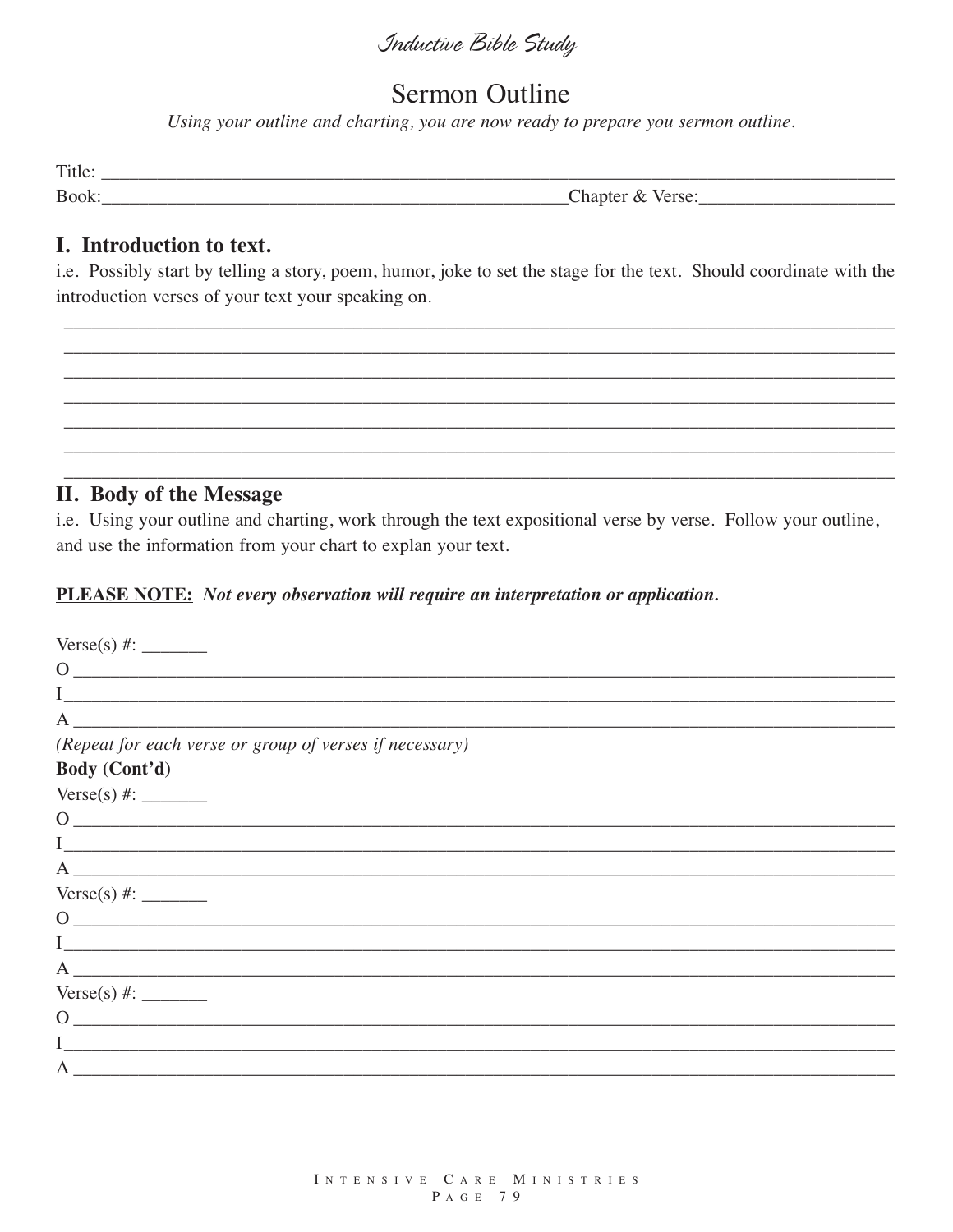| $\begin{picture}(150,10) \put(0,0){\dashbox{0.5}(10,0){ }} \put(15,0){\circle{10}} \put(15,0){\circle{10}} \put(15,0){\circle{10}} \put(15,0){\circle{10}} \put(15,0){\circle{10}} \put(15,0){\circle{10}} \put(15,0){\circle{10}} \put(15,0){\circle{10}} \put(15,0){\circle{10}} \put(15,0){\circle{10}} \put(15,0){\circle{10}} \put(15,0){\circle{10}} \put(15,0){\circle{10}} \put(15$ |
|---------------------------------------------------------------------------------------------------------------------------------------------------------------------------------------------------------------------------------------------------------------------------------------------------------------------------------------------------------------------------------------------|
|                                                                                                                                                                                                                                                                                                                                                                                             |
|                                                                                                                                                                                                                                                                                                                                                                                             |
| Verse(s) #:                                                                                                                                                                                                                                                                                                                                                                                 |
|                                                                                                                                                                                                                                                                                                                                                                                             |
|                                                                                                                                                                                                                                                                                                                                                                                             |
| $\overline{A}$ $\overline{A}$                                                                                                                                                                                                                                                                                                                                                               |
| Verse(s) #:                                                                                                                                                                                                                                                                                                                                                                                 |
| $\begin{picture}(150,10) \put(0,0){\vector(1,0){100}} \put(15,0){\vector(1,0){100}} \put(15,0){\vector(1,0){100}} \put(15,0){\vector(1,0){100}} \put(15,0){\vector(1,0){100}} \put(15,0){\vector(1,0){100}} \put(15,0){\vector(1,0){100}} \put(15,0){\vector(1,0){100}} \put(15,0){\vector(1,0){100}} \put(15,0){\vector(1,0){100}} \put(15,0){\vector(1,0){100}}$                          |
|                                                                                                                                                                                                                                                                                                                                                                                             |
| $A \fbox{---}$                                                                                                                                                                                                                                                                                                                                                                              |
|                                                                                                                                                                                                                                                                                                                                                                                             |
| $\begin{picture}(150,10) \put(0,0){\dashbox{0.5}(10,0){ }} \put(150,0){\circle{10}} \put(150,0){\circle{10}} \put(150,0){\circle{10}} \put(150,0){\circle{10}} \put(150,0){\circle{10}} \put(150,0){\circle{10}} \put(150,0){\circle{10}} \put(150,0){\circle{10}} \put(150,0){\circle{10}} \put(150,0){\circle{10}} \put(150,0){\circle{10}} \put(150,0){\circle{10}} \put(150,$           |
|                                                                                                                                                                                                                                                                                                                                                                                             |
| $A$ $\overline{\phantom{a}}$                                                                                                                                                                                                                                                                                                                                                                |
|                                                                                                                                                                                                                                                                                                                                                                                             |
|                                                                                                                                                                                                                                                                                                                                                                                             |
| $\begin{picture}(150,10) \put(0,0){\vector(1,0){100}} \put(15,0){\vector(1,0){100}} \put(15,0){\vector(1,0){100}} \put(15,0){\vector(1,0){100}} \put(15,0){\vector(1,0){100}} \put(15,0){\vector(1,0){100}} \put(15,0){\vector(1,0){100}} \put(15,0){\vector(1,0){100}} \put(15,0){\vector(1,0){100}} \put(15,0){\vector(1,0){100}} \put(15,0){\vector(1,0){100}}$                          |
|                                                                                                                                                                                                                                                                                                                                                                                             |
|                                                                                                                                                                                                                                                                                                                                                                                             |
|                                                                                                                                                                                                                                                                                                                                                                                             |
|                                                                                                                                                                                                                                                                                                                                                                                             |
|                                                                                                                                                                                                                                                                                                                                                                                             |
| $A \qquad \qquad$                                                                                                                                                                                                                                                                                                                                                                           |
|                                                                                                                                                                                                                                                                                                                                                                                             |
| $\begin{picture}(150,10) \put(0,0){\dashbox{0.5}(10,0){ }} \put(15,0){\circle{10}} \put(15,0){\circle{10}} \put(15,0){\circle{10}} \put(15,0){\circle{10}} \put(15,0){\circle{10}} \put(15,0){\circle{10}} \put(15,0){\circle{10}} \put(15,0){\circle{10}} \put(15,0){\circle{10}} \put(15,0){\circle{10}} \put(15,0){\circle{10}} \put(15,0){\circle{10}} \put(15,0){\circle{10}} \put(15$ |
|                                                                                                                                                                                                                                                                                                                                                                                             |
| $A_{-}$                                                                                                                                                                                                                                                                                                                                                                                     |
| Verse(s) #:                                                                                                                                                                                                                                                                                                                                                                                 |
|                                                                                                                                                                                                                                                                                                                                                                                             |
| $0 \overline{\phantom{a}}$                                                                                                                                                                                                                                                                                                                                                                  |
| $I \quad \qquad$                                                                                                                                                                                                                                                                                                                                                                            |

#### **III.** Conclusion

i.e. Using your already established points, tie together the main points and draw some strong applications.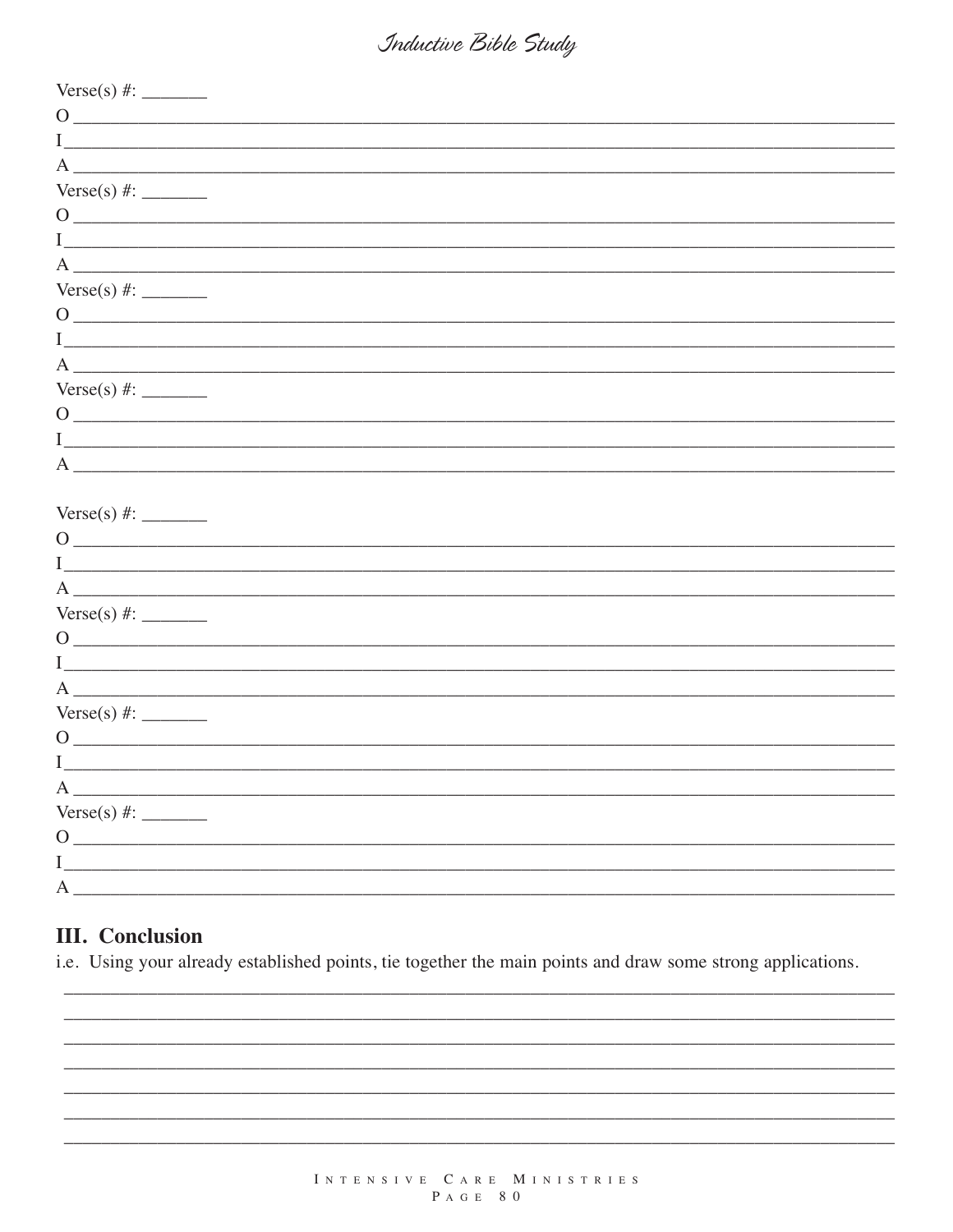*Appendix*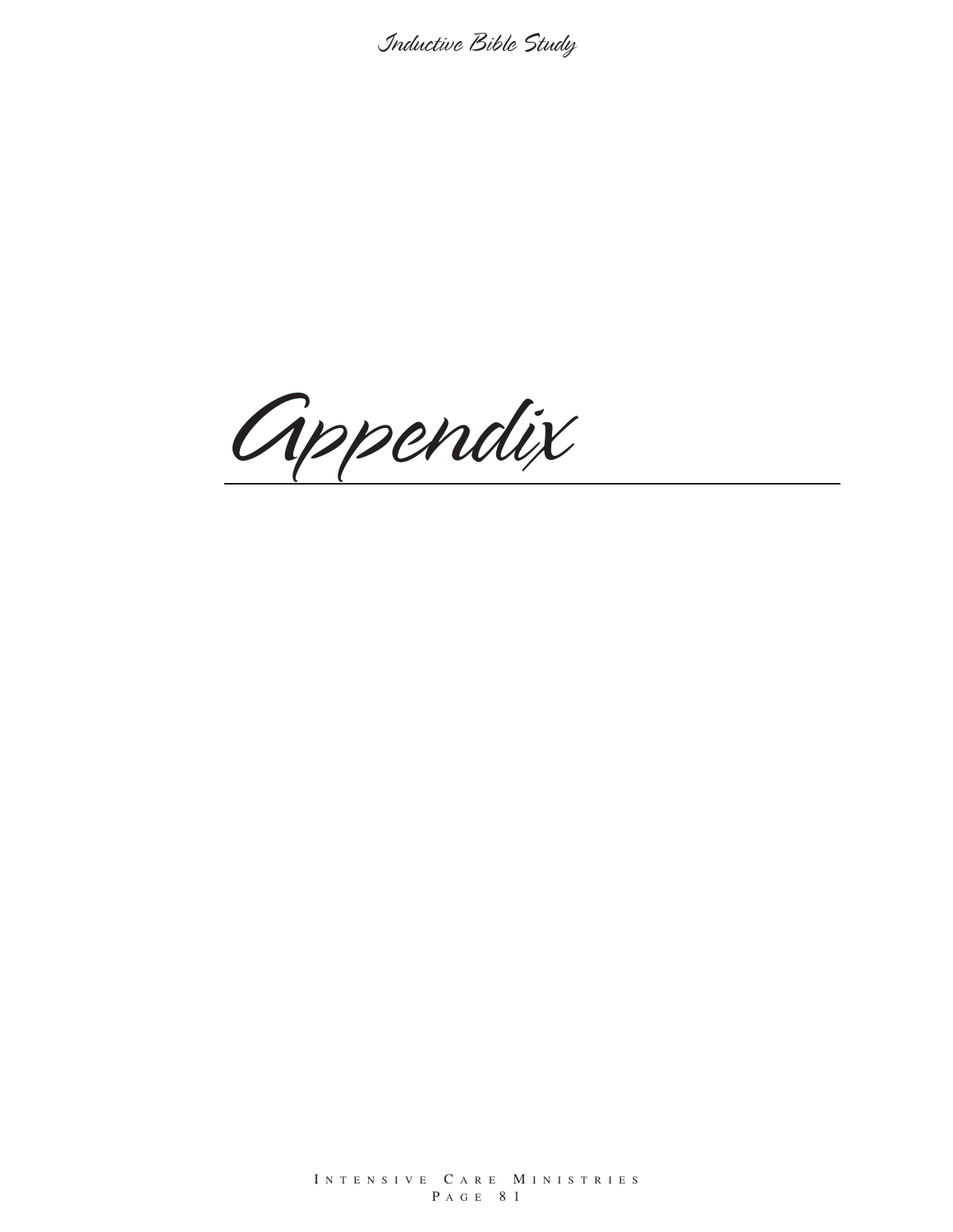# **HOW TO START & LEAD A BIBLE STUDY**

*Starting a Bible study can be a very enriching experience for the leader and the participants. If you have never led a group before, it might be wise to start small and build slowly. Have just a few studies at first, like one every week for a month. This will enable you to learn as you go and continue improving. If you start a long series, people might lose interest and quit coming before you have developed sufficiently, and this can lead to discouragement.*

### **Who Should I Invite?**

Before you invite anyone, spend time in prayer. You must be convinced that God is preparing some people who are hungry for His Word. The truth of the matter is, He has been preparing some people even before you thought of having a study! As you pray, He will bring certain people across your path that you know should be invited. Start with just a few people, two or three is all you need. As you develop, the group can grow, but it is important to start small.

## **How Much Time Is Needed?**

Experienced Bible study leaders have found that anything which goes over one hour is too long. Some participants will lose interest and begin to drop out if the study is consistently too long. Choose a time to meet that is good for everyone, and keep to a comfortable time-table. Sometimes you will go longer, but be sensitive to the group.

## **How Do I Prepare?**

Good Bible studies never "just happen" by accident they are carefully prepared. First, allow God to speak to your heart as you study. Let His Word sink deep inside and minister to you. Second, give yourself enough time for serious study so that you feel comfortable with the text and can lead the group effectively. If you rush through your study time, the study will probably lack the impact God intends for it. When you are thoroughly prepared and have been really gripped by God's truth it is more likely that your group will experience this too.

After reading the text several times, begin by using an outline to break apart the ideas. Look for where paragraphs begin and end. Ask yourself if this is a complete thought, or is it carried on in the next paragraph. What is the idea here?

After outlining the text, begin charting all your observations, interpretations, and applications. Once this is accomplished, you are ready to formulate questions. Ask questions that draw the main idea out of each section of the text. Your questions should follow the order in which the text is written. Remember, we are studying through a text in a methodical, systematic way.

## **How Do I Lead?**

Once you have developed the questions from the text, you are ready to lead your group in the study. Remember never answer your own questions. If the group does not understand the question, then rephrase it. Always draw the group back to the text for the answers.

Remember to approach the Scriptures as you would a text book, one that we open to learn from. As much as possible, let the text speak for itself.

### **Evaluating Your Leadership**

After a study, you might want to go through this checklist on your own, or invite another Christian in your study group to consider it with you. Before you begin, why not thank God for specific answers to prayer in the study you just led. However you think the study went, you can thank Him that He can use His Word significantly with each person who was there.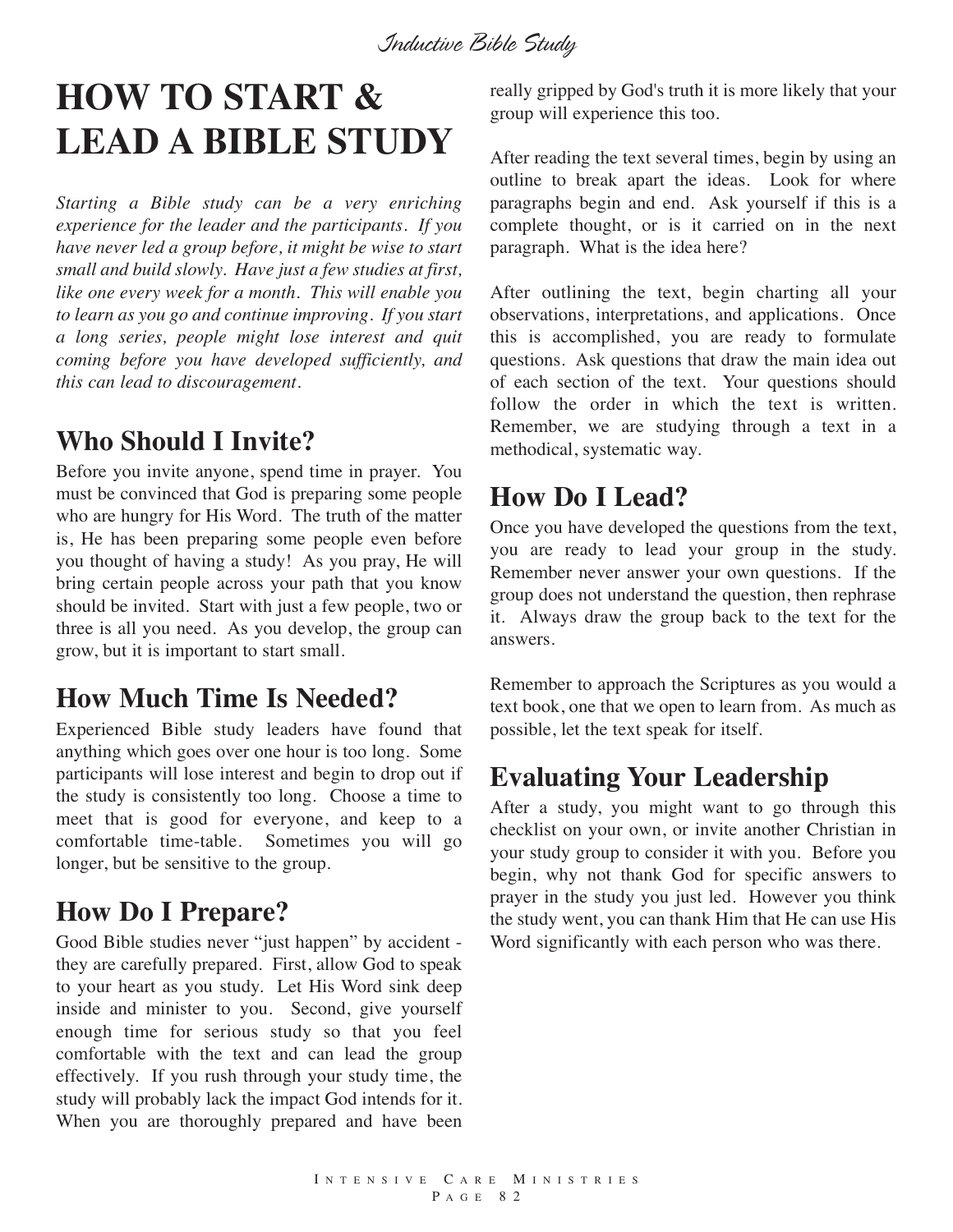#### **YOUR PREPARATION**

- 1. Do you think you took adequate time in preparation?
- 2. Were you able to get a firm hold on the main teachings. Did you let the teaching get a hold of you?
- 3. Your preparation in prayer: Do you want to make changes in what you pray for as you get ready for the next study?

#### **YOUR ATTITUDE**

- 1. Did you expect God to work in the study?
- 2. Were you able to show interest in individuals so they know that they are welcome, and so that someone with a question or problem would want to talk with you?
- 3. Were you willing to learn from others in the group?

#### **THE ATMOSPHERE**

- 1. Was it informal and natural?
- 2. In general, did people seem free to contribute?
- 3. In what ways were you able to support people and encourage their participation?

#### **THE TIMING**

- 1. If you were to lead a study in this passage again, would you change the pace of it?
- 2. Were you able to start and end as planned?

#### **THE DISCUSSION**

- 1. List the things you learned about leading a discussion. Then consider:
- a. Did your group understand the guidelines for discussion?
- b. Did the group get into the text to find the answers?
- c. Were you able to refrain from answering your own questions? (But did you share now and then, as a member of the group?)
- d. Did you rephrase questions when needed?
- e. Were you able to encourage more than one reply to most questions?
- f. Is there anything you would like to ask the Lord to do in individuals which would help participation?
- g. Is there someone you might help with participation? Talk with them personally.

#### **THE PURPOSE**

- 1. Did the discussion point up major ideas in the passage? Were these spelled out so people could take them into their thinking and actions?
- 2. Were leading ideas tied together at the close to give a sense of the whole?
- 3. Are you satisfied that the study reached its goal did some people seem to be taking hold of the truths for themselves?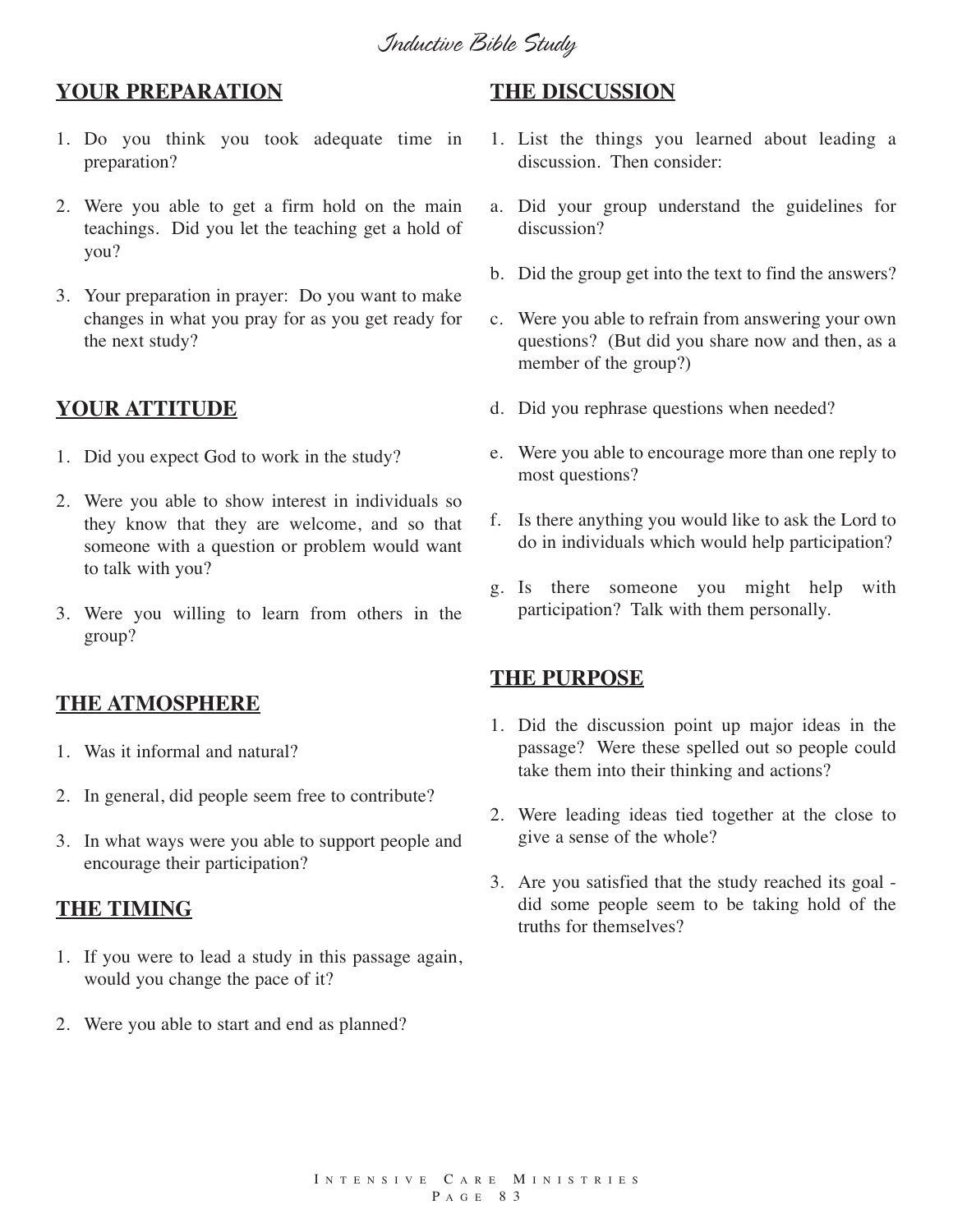*Inductive Bible Study*

# **SOME GENERAL CONSIDERATIONS**

❖ Expect the text to answer questions that will come up, rather than the leader.

❖ Try to stay in the passage under consideration. There are occasions where background information is needed, but learn to work with the immediate context.

❖ Stay on the point of discussion - It is easy to detour and miss the point.

❖ It is important for each person to contribute for the group's learning. Those who can talk more freely need to be considerate of the quiet person and provide opportunity for that person to contribute.

❖ When new people enter the group, it might be helpful to review the guidelines again.

When asking questions, be sure to give the group time to find the information in the text. Sometimes there will seem to be a long period of silence after a question. Be careful not to rush, because they will be searching the text for an answer.

Many questions will generate more than one response, so feel free to wait for more responses from the group. After the first response, you can encourage additional comments by saying, "That's helpful", or "Good insight", "Does anyone see anything else?"

Remember that your discussion might develop slowly the first few times you meet, but it will improve as everyone gets acquainted and accustomed to the format. For some, it might be the first time they ever discussed the Bible in this manner.

Do not worry if some contributions are somewhat strange or different. Remember, God is working and the leader is not responsible to straighten out everyone's ideas. Your responsibility is to get everyone in the Word and let the Word straighten them out! Some people have a tendency to be problemraisers. Ask them to hold their questions until after the

discussion when you can talk to them personally. However, be sure to talk to them later.

Sometimes, during the course of the discussion, a participant will unexpectedly bring up the answer to a question you have not yet asked. In this situation, discuss the issue at the time it is brought up by the class. For emphasis, you can still mention the question in proper order on your teaching outline and refer back to the earlier comments and discussion of the subject. There are times when a discussion gets very involved, and you suddenly realize everyone is off the subject and the time is gone. You want good discussions, but you also want to allow God to speak through the passage. If you get only half the passage, the group might get only half the point. Learn to bring the group back when they get off the subject, and move on to the next question.

After each of your studies, strengthen your leadership by going over the evaluation questions for leaders which have been provided in this material on pages 127-129.

God can work through a Bible study which has only a few people in it, or through a larger group. However, experience shows that when a group grows beyond 7 or 8, discussion will not be as fruitful and something is lost. If your goal is to have open, honest discussions in God's Word, it is best to keep the group small. If a group grows beyond a comfortable size consider dividing into two smaller groups and teaching someone else to lead the other group.

Small groups can be a real key to church growth, both spiritually and physically.

Taken From "Bible and Life" Inter-Varsity Christian Fellowhip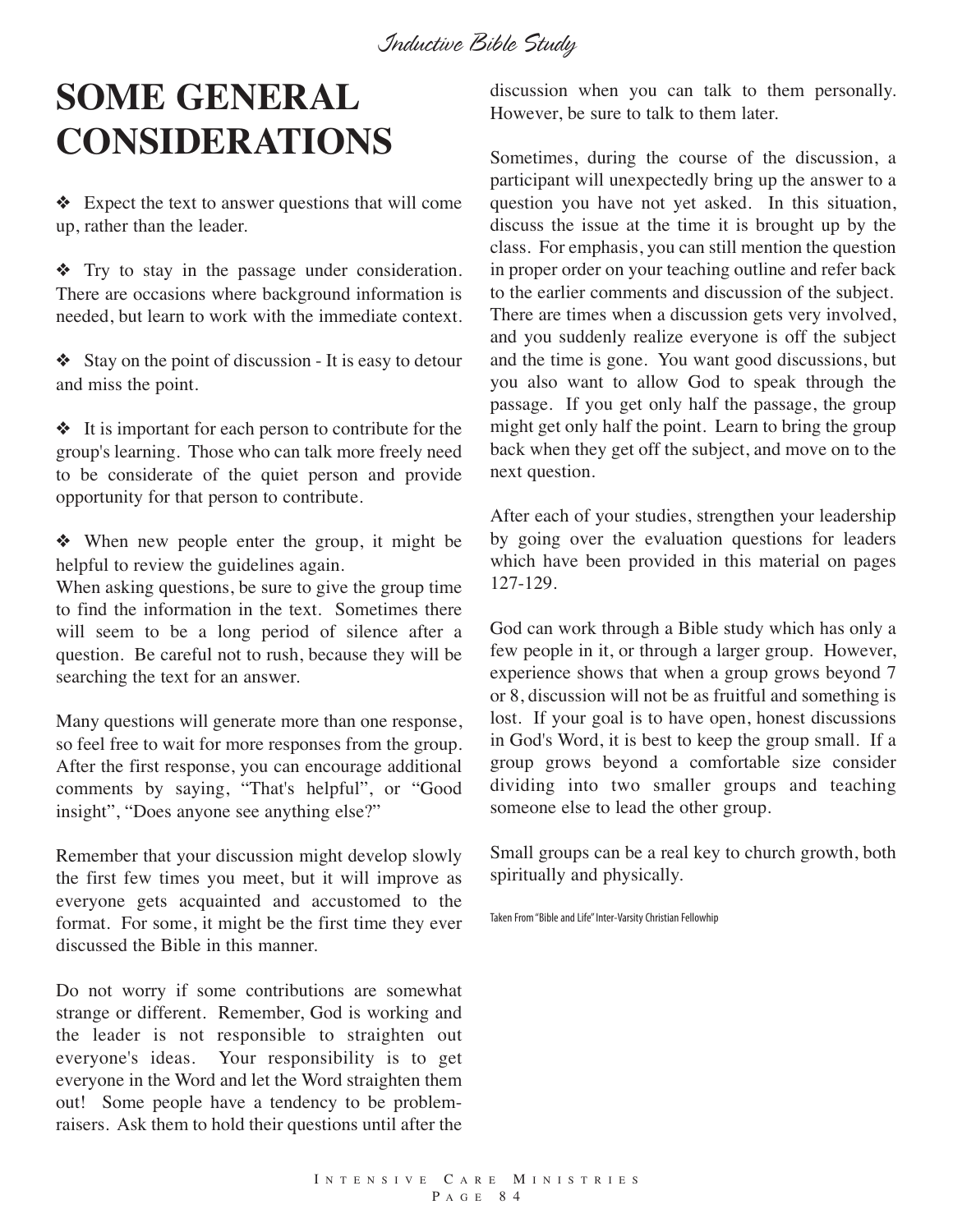## **SMALL GROUP DYNAMICS**

Understanding group dynamics is critical for every group leader. Often groups will start and meet with great excitement, but soon they fail. Why does this happen? There can be many reasons, such as an insensitive leader, personality clashes within the group, or no realistic plan.

If a group fails, there is always a reason. However, failure does not have to happen if attention is given to a few basic principles of group dynamics. Some groups function without giving a thought to what makes a group work. They survive because they are unconsciously practicing correct principles of group dynamics.

#### **OBJECTIVE VS. SUBJECTIVE**

Groups function on two basic levels: **objective and subjective**. Unless these two complement each other, the leader will have trouble.

The objective side of the group is defined by the task at hand, the Bible study, the prayer meeting, the board meeting, choir, etc.

The subjective side relates to the inter-group relationships, as well as the individual person feeling part of the group. Groups are made up of people that have emotions, prejudices, needs, and private goals.

Every person in the group will ask themselves silently, "What is my position in this group? Will people accept my views? How can I get this group to see I'm brilliant, kind, spiritual, or whatever you consider attributes that make you worthy of respect? Will you accept me if I come across different?" Until a person finds answers to these questions, they're not really free to get on with the task (Bible study, prayer, etc.).

This subjective level is where the real problems occur, and we need to pay close attention to it. Have you ever noticed how some groups never accomplish anything? They start out with Isaiah 1, but only get through the first two verses, or they plan a service, but a half hour later have only decided to invite the regular worship leader. Instead of getting on with task, members will argue, joke around, everyone talks at once, or no one talks at all!

Every group must pay attention to both objective and

subjective sides. Groups who concentrate blindly on the task are in great danger. Sooner or later, the group relationship will frustrate the accomplishment of the objective goal.

As a leader, you need to learn how to deal with group tensions and difficulties. Learn to quickly detect problems on the subjective level. Try to sense feelings, because they are rarely shared verbally in a group. People will not say, "I am bored with this Bible study," rather, they stop participating, slump into a chair or stare out the window. They will be communicating in some way other than through words. Be assured, the sleeper is saying something! Even words can contradict our feelings. I can be angry, with a red face, and insist that I am not angry. People communicate in all sorts of ways, so we must learn to become sensitive to the meanings of the unspoken communications.

Perhaps the surest way to know what is going on in the group is to ask yourself a question: "What am I feeling right now?" If I am upset, irritated or defensive, then something is wrong. If the problem is apparent, then bring it out into the open and deal with it. "I sense some of you are upset. Would you like to talk about it?" Once the subjective feelings are expressed, it can become a positive rather than a destructive experience for the group. It is not uncommon for the most profitable times in a group to take place when attention is shifted away from the objective (Bible study, etc.) to the subjective.

A young lady was an active member in a small group Bible study. She freely shared in each meeting. One day she came and sat silent through half the study. The leader noticed her silence and stopped the study to find out what was wrong with her. The young lady burst into tears and shared how her mother was seriously ill. The group immediately joined in prayer for the mother and ministered to the lady. The group changed from an academic study to a caring, loving group. Out of such situations which seem potentially disruptive, we learn deeply valuable lessons about ourselves, relationships, conflict, love, forgiveness, and honesty. In other words, we learn in experience the meaning of the words we have often spoken about from Scripture.

#### **PATTERNS OF INTERACTION**

When in groups, people act in certain predictable ways. Some of the ways they act are helpful and others hinder. Here are the types: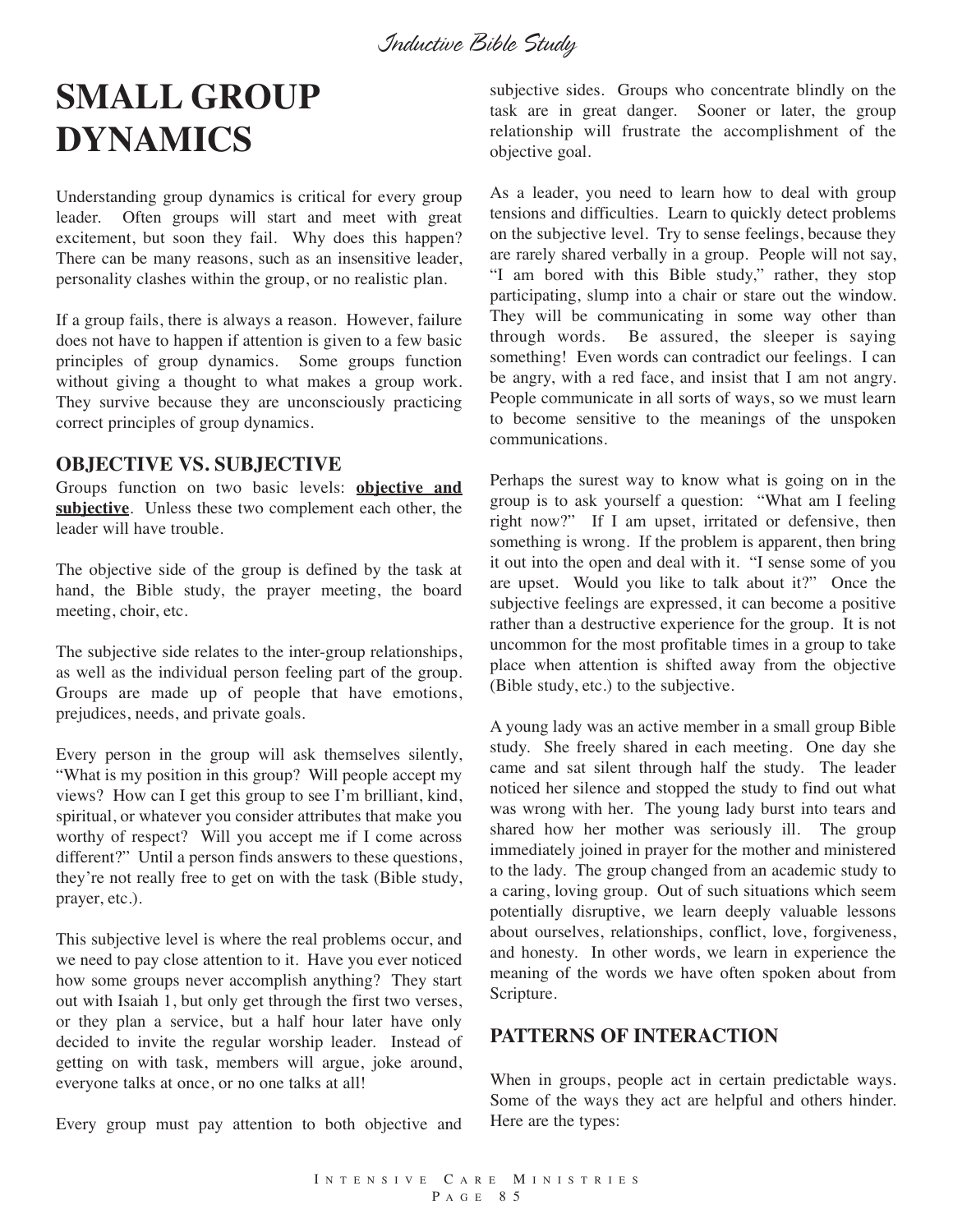- ❖ **Over-talkative** always has something to say about everything
- ❖ **Shy person** rarely will say anything
- ❖ **Observer** watches everything, but does not participate
- ❖ **Comic** always has something funny to say
- ❖ **Side-tracker** well-informed member who brings in irrelevant contributions
- ❖ **Argumentative** has strong opinions and does not easily give up his ideas
- ❖ **Hidden agenda** has something else on his mind but does not express it

#### **DEALING WITH DIFFERENT TYPES**

*Over-talkative* Take this person aside and talk with him personally without confronting or embarrassing him. "Paul, I need your help with our group in getting them to talk more. I really appreciate the ideas you share, but help me get the rest of the group involved. When I ask a question, don't try to be the first to answer it. Let's encourage the others to join in and share their thoughts."

**Shy** Using their first names, address a direct question to that person. This will often begin to get them involved. Make positive comments about their answer, like: "That's a good observation", or, "Good insight!"

**Observer** Try to draw this person in with a direct question. Sometimes people observe because they are not sure if the group will accept them. Therefore, draw them in with gentleness and acceptance.

*Comic* This person can be very helpful to a group to ease tensions and get people more relaxed. Yet, sometimes the humor is badly timed. If this becomes a problem, take the person aside and express your appreciation of their gift of humor. But, help them to see they must be sensitive with the use of it.

**Side-tracker** This kind of person can be a real problem to a group if it is not skillfully dealt with. Learn to bring this person back to the text and topic. You might make a comment such as, "That's an interesting topic. Maybe we can talk more about it another time." Without giving the

person any time to respond, lead the group back into the text with another question.

*Argumentative* If a person is a continual problem, take him aside and talk to him. Value his ideas, but stress the importance of allowing other group members to express differing opinions without him feeling it is necessary to continually challenge other ideas through argument. If the leader allows this type of person to continue, the group will stop sharing because of fear of being challenged. If this person starts an argument, or any two members have a disagreement that develops into an argument, it is important that the leader takes control of the situation. Recognize the value of both ideas, and share that others also have strong opinions about these issues. Tell them to hold their argument and go on with the study.

*Hidden Agenda* If you sense a person is hindering the study then it is important to deal with whatever is bothering that individual. Before you take any action pray silently for them. Sometimes this is all that needs to be done. However, if you find it necessary to minister to that person during the group time a statement and a question can be helpful, such as: "June, you are very quiet tonight. Is something wrong?" Or, "You seem to be very far away tonight, is there something we can pray about with you?"

#### **GROUP ATMOSPHERE**

The atmosphere of any group is very important. If people feel warmth, love, and acceptance, the group will be healthy. With the right atmosphere, the group will probably avoid severe problems or disruptive behavior.

Each person in the group must feel acceptance and a nonjudgmental attitude before they will be free to participate. Problems often enter in when an individual considers himself to have "arrived" spiritually, or have special insight into God's will which few others share. When this happens, we cannot help but stand in judgement of others. When we begin to see ourselves as we really are (sinful, fallen people who are nevertheless loved by God), then we not only are able to drop our judgmental natures, but we can also become honest.

Author and Source Unknown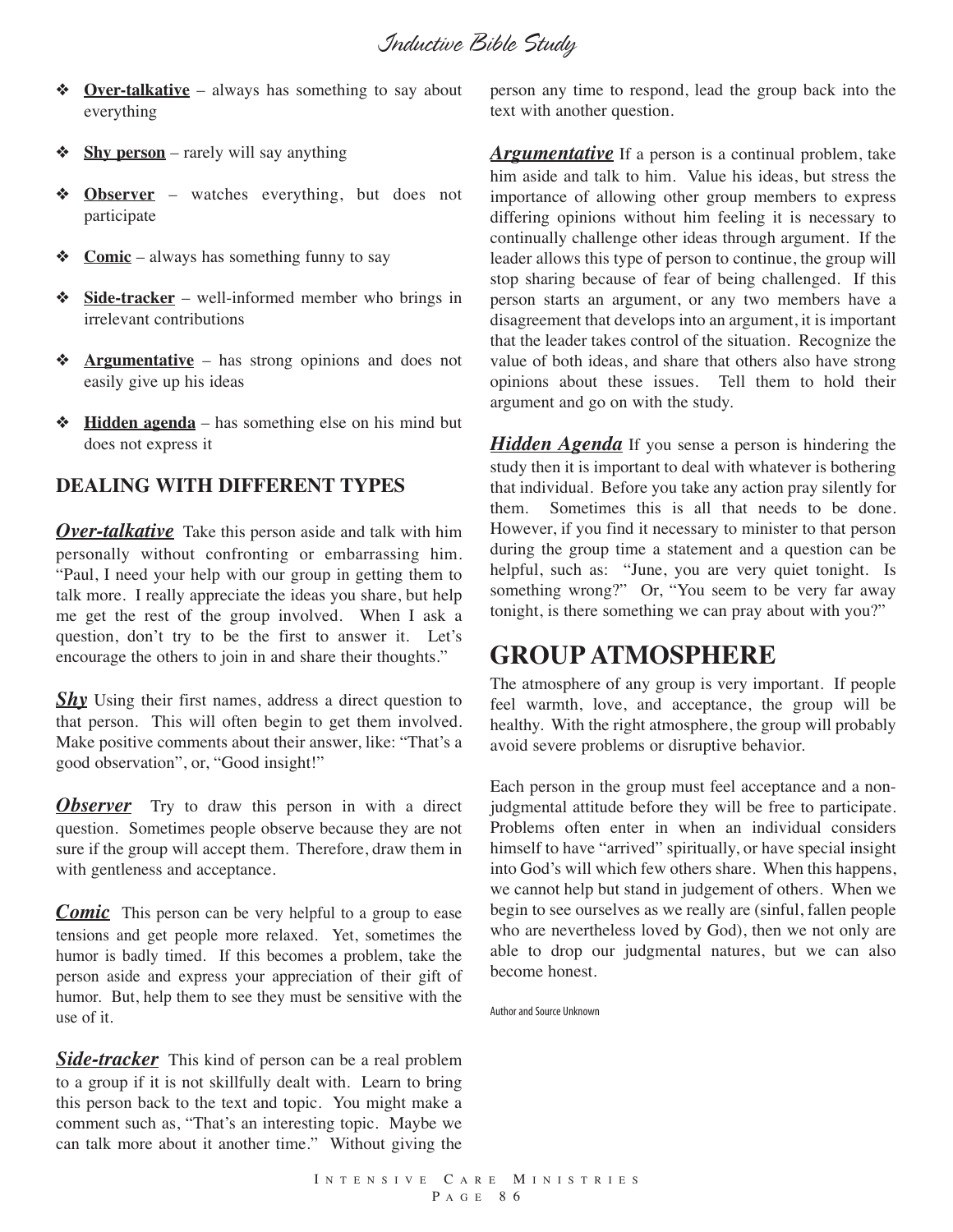# **The Case for Expositional Preaching**

It is a great privilege to be at this conference. I want to share with you, from my own experience as a pastor, what I believe to be the importance of Bible study and expositional preaching in the church. This isn't really a sermon, though I do have a text. It's a wonderful text and I am going to save it until the end. What I would like to do is make the case for expositional preaching.

I want to begin by being autobiographical, to tell you something about my own personal journey. I think it is important for you to under-stand how my own sense of priorities was set in the ministry that I now have at the First Presbyterian Church of Berkeley, and the ministries that I had at Union Church in Manila and the University Presbyterian Church in Seattle prior to that. Then you can understand not only the theological perspectives, but also my own theolog-ical formation, which is so fundamental to a person's ministry.

I am a third-generation Califor-nian and I was brought up near Mount Shasta. My family was wonderful, freewheeling, enthusiastic, encourag-ing, but not particularly religious. I stopped attending church toward the end of my high school years, and continued to refrain from attending during my first two years at the University of California at Berkeley. It just was not part of my life.

During my sophomore year at California I lived in Barrington Hall,

#### BY EARL PALMER

which was then and still is an outlandish place. We had the reputation of being the only dormitory in America that was on the House Un-American Activities Committee list as an un-American activity. About 250 men lived in Barrington Hall at that time, and I eventually became president of the hall. I drove by Barrington the other day; it's still there. To give you a little of the present flavor, there is graffiti all over it right now because there is a lot of protesting going on in Berkeley. One piece of graffiti that I thought was symbolic of Barrington Hall was right over the front door, written in big, black, spray-painted letters: "Go Away!"

In the middle of my sophomore year I was invited by a friend to go to a Bible study group. This little group was meeting once a week in a student's room and they were studying a book from the New Testament; it was that simple. They met for about an hour to have a quasi-inductive time of shared discussion on a New Testament book. I can still remember my first impression when I attended that Bible study group.

I was shocked to see young men my own age, young adults, reading the New Testament through adult eyes and talking about it seriously. It was a stunning experience.

I did not have a Bible at that time, so I had to look on with somebody else. I was so impressed that I said, "I want to keep coming to this Bible study group." So I went out that week and bought a

Bible. We had Bibles at home, of course, but I did not have one at Berkeley with me. Not knowing the different translations, I ended up buying the wrong one, a King James. The following week when I went back to the study group, they said, "We're not using that Bible; we're using the RSV." I had to go back out and buy another Bible. There I was, not even a Christian yet, and I had already bought two Bibles in one week. I got an RSV and began to regularly attend that little group.

I started to attend the college group at the First Presbyterian Church of Berkeley that spring, and that summer I went to a conference at Lake Tahoe where the two speakers were Edward John Carnell, from this Seminary, and Robert Boyd Munger. I will always remember the turning point in my life when, at that conference, Bob Munger posed the issue. He said, "When you are convinced of the trustworthiness of Jesus Christ so that you are willing to trust in his trustworthiness, then you are ready to become a Christian." He said it to the group as a whole, not me in particular, yet in a way he did say those words to me. I can remember going down to the lake and deciding that I wanted to trust in the trustworthi-ness of Jesus Christ.

This took place at the beginning of my junior year. When I returned to Berkeley, I rose fast. I had become more involved in the Barrington Bible study group and as already mentioned, finally became president of Barrington Hall, as well as president of the college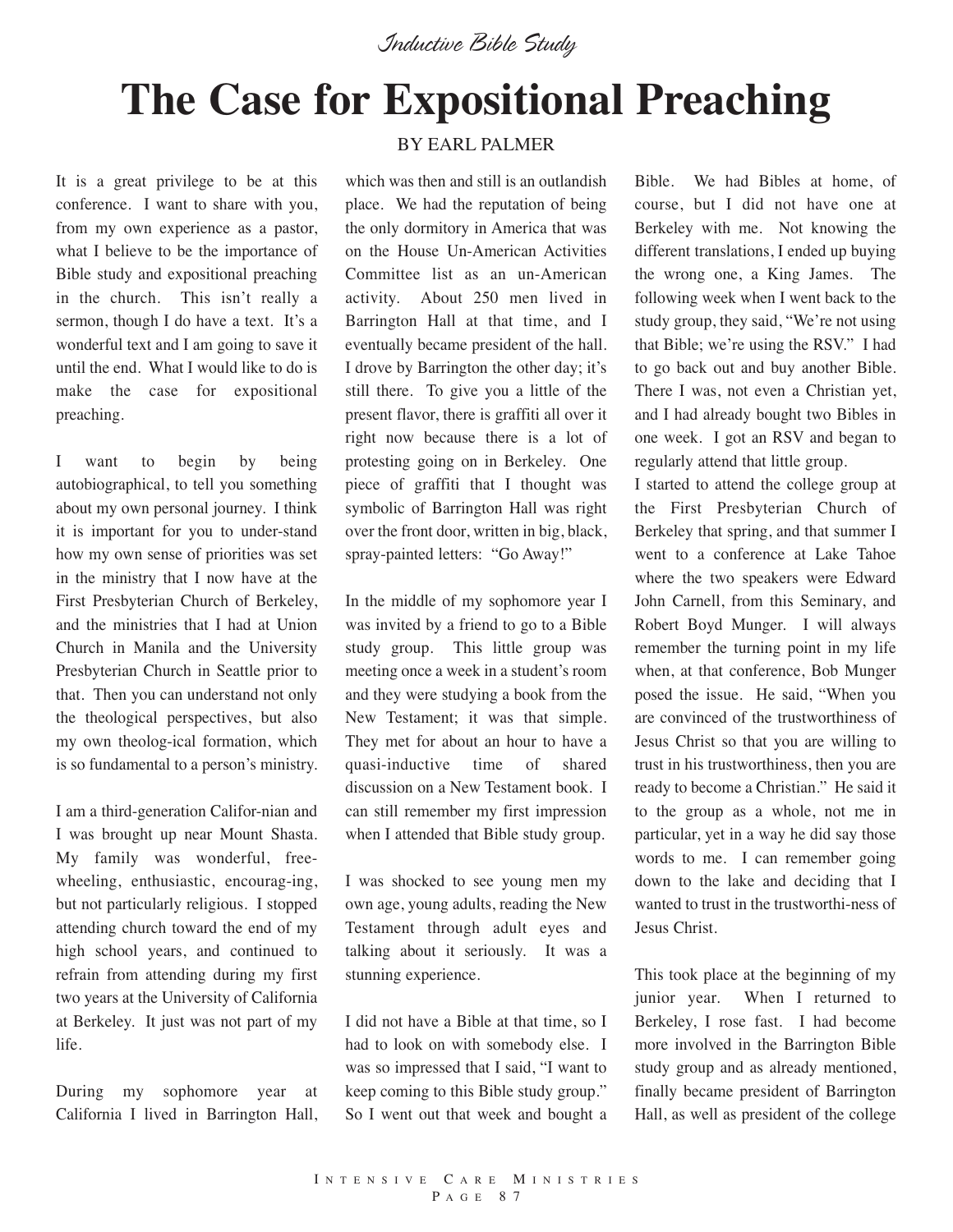group at First Presbyterian. During this same time I was also becoming more active in that small Bible study group.

We saw amazing things happen toward the end of my senior year at Cal. We saw men in that hall, almost one a week toward the end, becoming Christians. It just happened, one way or another. They were simply coming out of the woodwork, and the Lord honored that ministry.

In the middle of my senior year, although I was pre-law/political science

## "If I can get people to consider the text seriously, it will do its own convincing."

major, I was so turned on by what was happening in that Bible study group and by having chances to witness as a Christian that I said to my pastor, Bob Munger, "You know, this is what really turns me on. I wonder if I should be a minister." He replied, "Why don't you apply at Princeton and see?" So I applied to Princeton Seminary. I am sure that I was the rawest, greenest recruit they ever had.

First Church-Berkeley arranged for me to have Lynn Bolick, a staunch Calvinist, as my roommate. He helped me a great deal in my first year at Princeton. Others who were worried sick that I would be lost to liberalism made sure that I went to a Navigator conference that fall at Star Ranch, before I went to Princeton. Then, when I went to Princeton, I had what was for

me a renaissance experience. I made all kinds of discoveries that were theologically important to me; I also discovered John A. MacKay, the greatest preacher that I had ever heard. I had three great years at Princeton and then went into my ministry. But what had first happened to me at Barrington Hall in Berkeley left an indelible mark.

At Princeton in those days we were all supposed to go out in gospel teams, which I despised. It wasn't my thing to out to churches and read the scriptures in worship services, and then talk to the youth and be farmed out to families for lunch. We were represent-ing the Seminary and we were doing good, of course, more or less. I did that about four times before I sort of dropped out of the program; but the next-to-last time I went out, it was to Jenkintown outside of Philadelphia, and I had lunch with the Kelly family. There was a young son in that family named Glen, a freshman at Princeton University, who happened to be home at the time. Talk about divine appoint-ments – I really believe in them. I said, "Oh, you're from Princeton University. I'm from Princeton Seminary. How interesting. We ought to get together up there." He said, "Great." So the next week we got together and I told him, "You know, Glen, when I was at Berkeley I got involved with a small Bible study group and it really meant a lot to me. I don't have one of those here at Princeton. Do you think you guys might be interested in one?" He said, I'll ask my roommate." So that began a little Bible study group at Princeton.

I ended up involved with about seven of those groups at one time, because

different groups began to ask me to help them out. That was my ministry all through my three years at Princeton. The groups met at either 10 p.m., 6 a.m. or 4:30 p.m. They were always about one hour long and I used exactly the same format that we used at Berkeley, a simple quasi-inductive Bible study looking at different books in the New Testament. Some weeks the apostle Paul won and some weeks he lost. But I didn't worry about that. I simply tried to look at the text with the other students and to understand what was in the text. What I discovered here was the same thing that I had discovered at Barrington. Given time, if I could get somebody to look at the text, it would sooner or later win their respect.

Investigative Bible study groups is what I called them. I don't like the term "Evangelistic study groups." Once, when I was talking to some InterVarsity student leaders, I said, "Don't call your Bible study groups 'Evangelistic Bible study groups', let's call them 'Investigative Bible study groups'." Why carry special baggage to the Bible study group? Let's study the text because it deserves to be studied and let God do the evangelizing if He chooses. Today in Northern California, InterVarsity calls those Bible study groups Investigative Bible study groups. I saw several young men at Princeton become Christians in those Bible study groups. I never put any pressure on them or made any great move to try to get them to become Christians; it just happened. This discovery shaped my whole style of ministry in a very basic way, as well as my theological method. I can honestly tell you that my ministry in Seattle, in Manila and in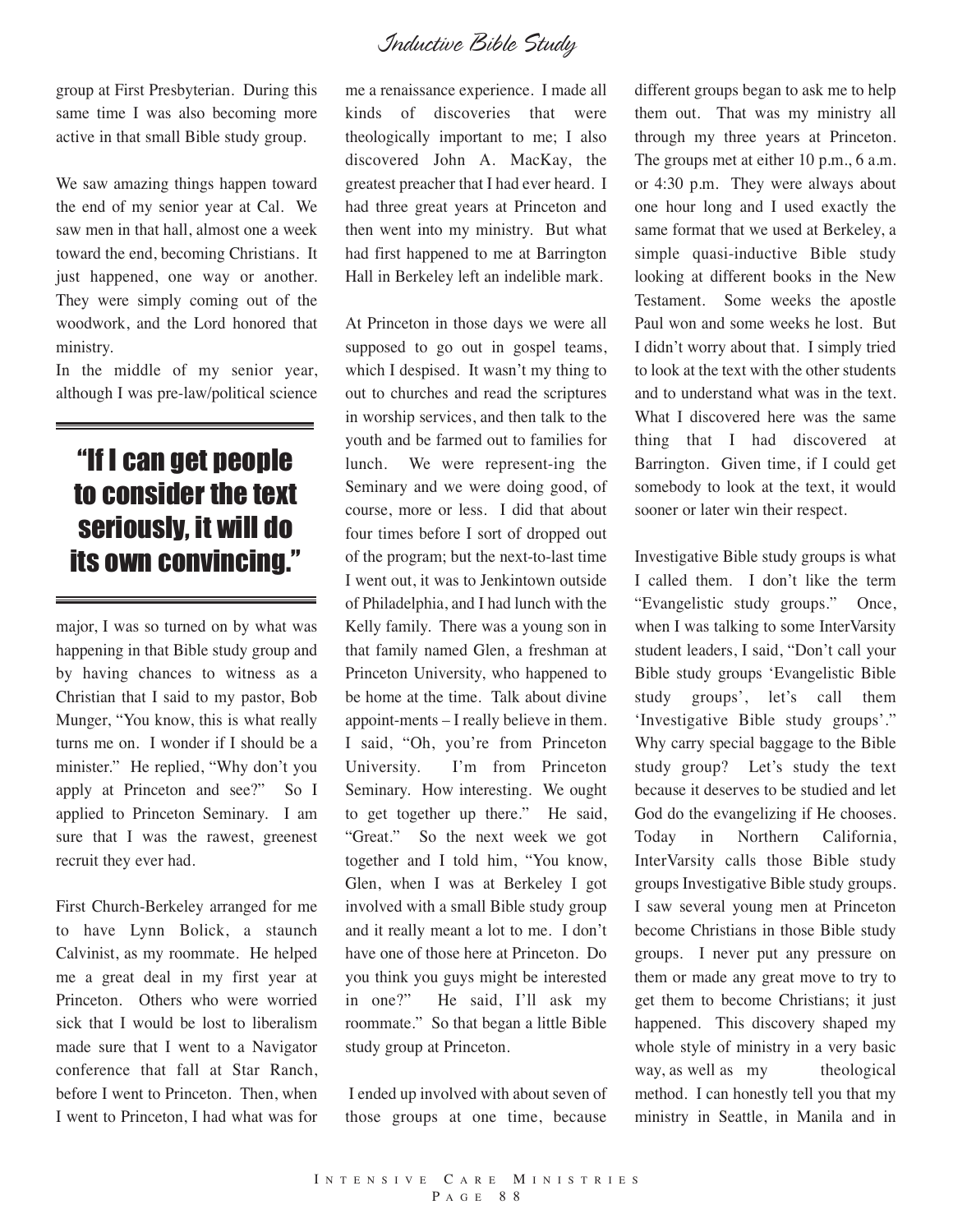Berkeley has really been founded upon this basic premise: if I can get people to consider the text seriously, it will do its own convincing. That principle took much pressure off me, and I did not have to try to be clever or have elaborate programs. All I needed to do was to get people to consider the text, although it sometimes takes a little skill to get people to do that. I became convinced that the best theology is always a theology that begins with the text. It is not taking the world-questions and then trying to see if you can find something in the Bible to speak to the world, but rather drawing your ethics from the text and then confronting the world with them.

In Helmut Thielecke's remark-able twovolume work, Theological Ethics, he draws the distinction between the theologies of Paul Tillich and Karl Barth, and he uses this very basic approach to contrast the two theological methods. He points out that Paul Tillich, whose main concern was correlation, begins with the categories of the world. That is why his theology is basically existential and speculative. He begins with the categories of the world, and then asks questions of existence and moves toward their theological implications. Thielecke points out that in contrast, Karl Barth begins with the text and moves toward the world to see where the collision occurs. He uses as an example of his theological modeling, the Barmen Declaration of 1934 written by Karl Barth, Martin Niemoller and Wilheim Niemoller. It is interesting to note that each of the seven articles of the Barmen Declaration begins with a text and moves from the text toward the world.

For example, Article 1 begins with John 14: "I am the Way, the truth, and the Life; no one comes to the Father but by me." Then comes the Article: Jesus Christ is the one word we have to obey, both in life and death, and then the negation: "We reject the false doctrine that there are other words with equal authority we have to hear and obey apart form this one word, Jesus Christ." Notice that Barth started with the text, moved toward the Nazi Germany of 1934, and then saw the collision. He did not start with the existential setting and then try to speculate possible correlations. In other words, he began as a Biblical theologian. Barth as the theologian took the same journey: he began with his Romanbrief, his commentary on Romans, then went on to systematic theology.

Theologically and ethically I became convinced from my own experience with the Bible study groups, and then my own theological formation took that Biblical/theological direction. I think that is why I would rather be an angular Biblical theologian than a smoothly synchronized systematic theologian.

I became convinced that the best evangelism would grow out of the uncomplicated low-agenda setting found in investigative Bible study, where you are almost unconscious of the fact that you are evangelizing. My whole philosophy of evangelism is a thousand single steps which happen in friendship, in natural settings. Most of the people in Berkeley who are won to Christ are from small study groups, investigative Bible study groups, prayer groups, relationships in which people get a chance to observe Christians

thinking and loving, to observe Christians in their day-to-day lives. Then their curiosity is piqued, they inquire and they become Christians.

Finally, I became convinced that the most meaningful preaching and teaching over the long haul would be Biblical exposition. I guess I owe you a definition of Biblical exposition. I have slightly refined my definition from the first time I wrote it down, which was in an article for Fuller's Theology, News and Notes. That was my first printed article concerning my feelings on that subject. In that article I offered a definition of Biblical preach-ing, which is essentially this: Biblical preaching, as I see it, is the task of enabling a text in the Old or New Testament to make its own point within the whole witness of the gospel of Jesus Christ, and to affirm that message with persuasiveness and urgency to people in the language of today. There is a theological side to preaching of course. Preaching is not simply saying what the text says; you also have to say what the text means.

## "Preaching is not simply saying what the text says: you also have to say what the text means."

As I see it, this involves for the pastor or teacher a journey from the text understood to the discipleship implications affirmed. That is Biblical preaching, and I am convinced that it is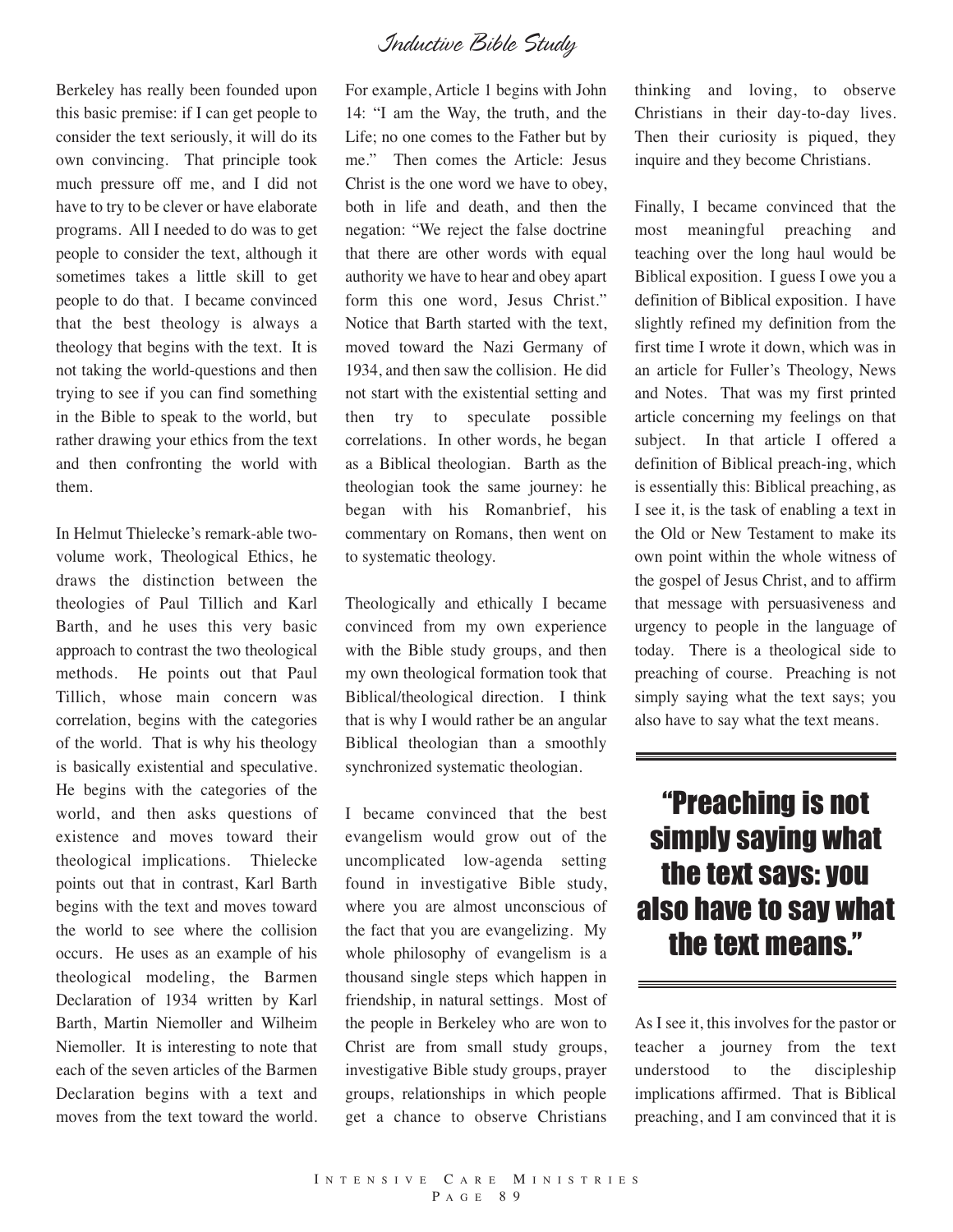what the church needs. I am convinced that it is the most persuasive, evangelistically and ethically. I am very concerned about relevant ethical preaching, but I really believe that the best ethical preaching is that which comes out of the text.

I am going to end on a positive note, but let me be negative for a moment. Let me reflect on what I will call the crisis in contemporary preach-ing. It seems to me that there is a crisis in preaching and teaching in the church today. I am not just talking here about the crisis of theological liberalism or fundamentalism. It is a crisis through the whole of the church. It is a crisis in preaching. I think that is one of the reasons why the Committee on Biblical Exposition has been formed. I think there are two main forms of this crisis. The first form is the crisis of what I am going to describe as the thematic domination of preaching. I think that most preaching in the church today is thematic. What I mean is that the source of the proclamation comes from the great themes of our faith that are explained and illustrated by the teacher for the listeners, but the listeners do not watch and discover these themes as they come to the surface of a text that is uncovered. They just hear it told by an authority figure, by the preacher or teacher who says, "This is what we believe." They do not see where it comes from, nor do they discover it for themselves. They are simply told, and that is the thematic domination of preaching. The pastor says, "God loves you." They do not find it in the text. They do not get to see it come out of the text; they are simply told it.

I am trying to be as charitable as I can with the modern preaching dilemma as I see it, but the gospel message that is being preached by far too many preachers comes from three main sources.

(1) First is the concern of the pastor and teacher. In other words, the burden of the Lord that the pastor feels is the source of the message: it is what I feel based on my own walk with the Lord.

(2) The second source for the preaching message is based on the experience of the pastor. I am a little worried about this new fascination in the seminaries of America about story/ narrative preaching, where you tell your story and it is supposed to convey the gospel to somebody else. This means that the pastor's experiences, his or her walk with the Lord this week, now become the source of the message. The better storyteller you are, the more autographs you are going to be asked for. Remember that line from the play Mass Appeal? It's where Father Tim says to Mark, the young seminarian, who was not too impressed with Father Tim's sermon. "You didn't like my sermon, did you?" And Mark says, "No, I didn't." So Father Tim says, "Don't you know they ask for auto-graphs after I preach? They ask for Autographs!" Father Tim is the masterful storyteller. His message comes from his walk during the week.

(3) The third source, and this is probably the most dangerous of all, is what I call a sense of general Christian truth that everyone is supposed to know, but no one actually discovers. We all know wonderful truths, but that is how

things become blurred in civic religion: The young Christian in particular does not know where they are found.

I repeat: the source of the message is threefold in the thematic domination of preaching. First is the pastor's own burden, and I thank God for that burden. Many times the burden is from the Holy Spirit, I don't doubt that. Second is the pastor's experience, and the third is what I call a general sense of Christian truth that everyone is supposed to know.

All of this causes a subtle shift away from the gospel "extra nos" to the gospel "intra nos", and a theological disaster begins to take shape. Luther's great concern was for the gospel "extra nos" – the gospel outside of us, with its own integrity. It can be studied; it can be examined. It is a historical faith. God did speak and can be understood. But when that becomes blurred, the gospel becomes captive to my experience. Let me give you an example of this.

A couple years ago, my family and I were on a trip and unable to go to church, so we listened to a pastor preaching on the radio. He announced that he was going to preach on the theology of hope, using as his text a passage from Romans 8. That excited me because I love that book, especially the eighth chapter. The text he read was about the whole creative order being consigned to futility. In other words, it was consigned to boundaries not by its own decision, but by the decision of God. You would expect the text to say that he consigned it to boundaries "in judgement," but Paul surprises his readers. The actual words are that he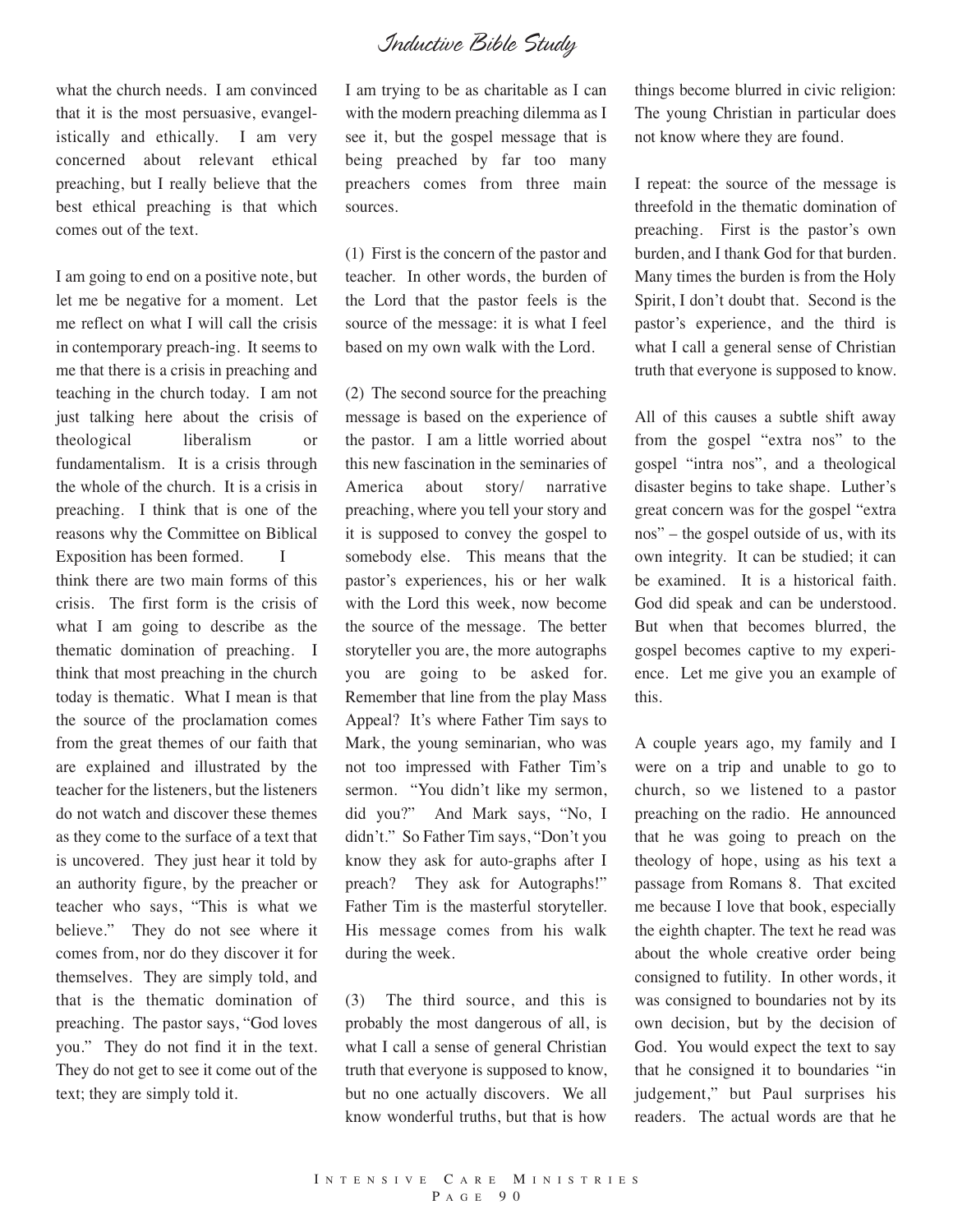consigned it to boundaries "in hope". That is where the word "hope" appears. This pastor read that text at the beginning of his sermon and I can honestly say that it was the most moving reading of a text I have ever heard. It was magnificently read and I was glued to the radio when the sermon began.

The pastor preached his sermon on hope, but what took place was a series of very moving anecdotes from his own life. He told about various incidents in his life and things he had observed. One of them was so moving it brought me to tears; I am a very emotional person. Several other incidents were shared and then the sermon closed in prayer.

I did not want to say much, but I was terribly disappointed. Not once during the entire sermon did he make any reference to that text so magnifi-cently read from Romans. Not once during the sermon was the text allowed to say anything. In no way did it shed any light on the sermon. The sermon was instead a narrative of his own experiences in which he learned hope in life.

My daughter Anne asked me, "Dad, what did you think of that sermon?" I wanted to say something positive because, after all, we clergy-men have got to stick together. I said, "Well, I'll tell you one thing, Anne. I was brought to tears with one of those illustrations." And that was the truth. But that did not satisfy my daughter, who said, "You know, Dad. I didn't like that sermon." Her answer when I asked why was something that I hope I never forget. "What was wrong with that sermon, it seemed to me, was that the pastor said,

'You should have hope because I have hope." And that was his message. That's not the gospel." She has been in too many Bible study groups. She has been exposed to two years of Paul Byer's manuscript study of Mark, and also his manuscript study of Habakkuk, so Anne was simply not ready to take

that, because she was used to seeing the gospel come out of the text.

She was also bothered because the text never had a chance to speak. Here is the greatest text on hope in all

of Paul's writings and not once was Paul allowed to say a word. Instead, there was only a series of moving stories. Believe me, the autographs would be asked for that day. Father Tim could not do any better. That was story telling at its best.

The tragedy of the sermon is not the tragedy of orthodoxy, because it was an orthodox sermon. There wasn't a single thing, theologically, that I would disagree with, and, after all, isn't that the main test? The tragedy of the sermon is that the people who heard it did not get a chance to see and discover the hope rooted in the text, in the gospel. They only heard about it in the pastor's experience.

I have to ask you a huge question. If you have an experience this week, maybe an experience with the Holy Spirit, perhaps a dream or a vision, will you preach that on Sunday?

Not if you are in the Reformed tradition, you won't. For your experiences you are grateful, but you preach the gospel. The gospel and your experiences are two different things. Your experiences may bear witness to the gospel, and as preachers we should use

"The Gospel and your

experience are two

different things."

"The task of preaching

is to make the point

and make it stick."

such experiences as illustrations to help make connections between us and the people. That is what illustrations are for, and what the stories from your life are for. But they are not the message. If the

illustration becomes the message, it is no longer a connector that binds the people to the text. As a matter of fact, it deflects the people from the text. What about the times when you don't have hope, or when you don't care? Experience, illustrations, stories from one's life – they are not enough.

Thank God for Mother Teresa, but she is not the gospel. Her great love seen in Calcutta is not the good news. It is a wonderful witness to the good news, but the good news is Jesus Christ himself. The gospel is "extra nos".

The gospel is in the text, and what a marvelous thing it is when a person can discover the theology of hope from the text. Then the illustrations fit in wonderfully.

Let me give another example of this problem. There are many pastors who cannot preach a sermon without, at the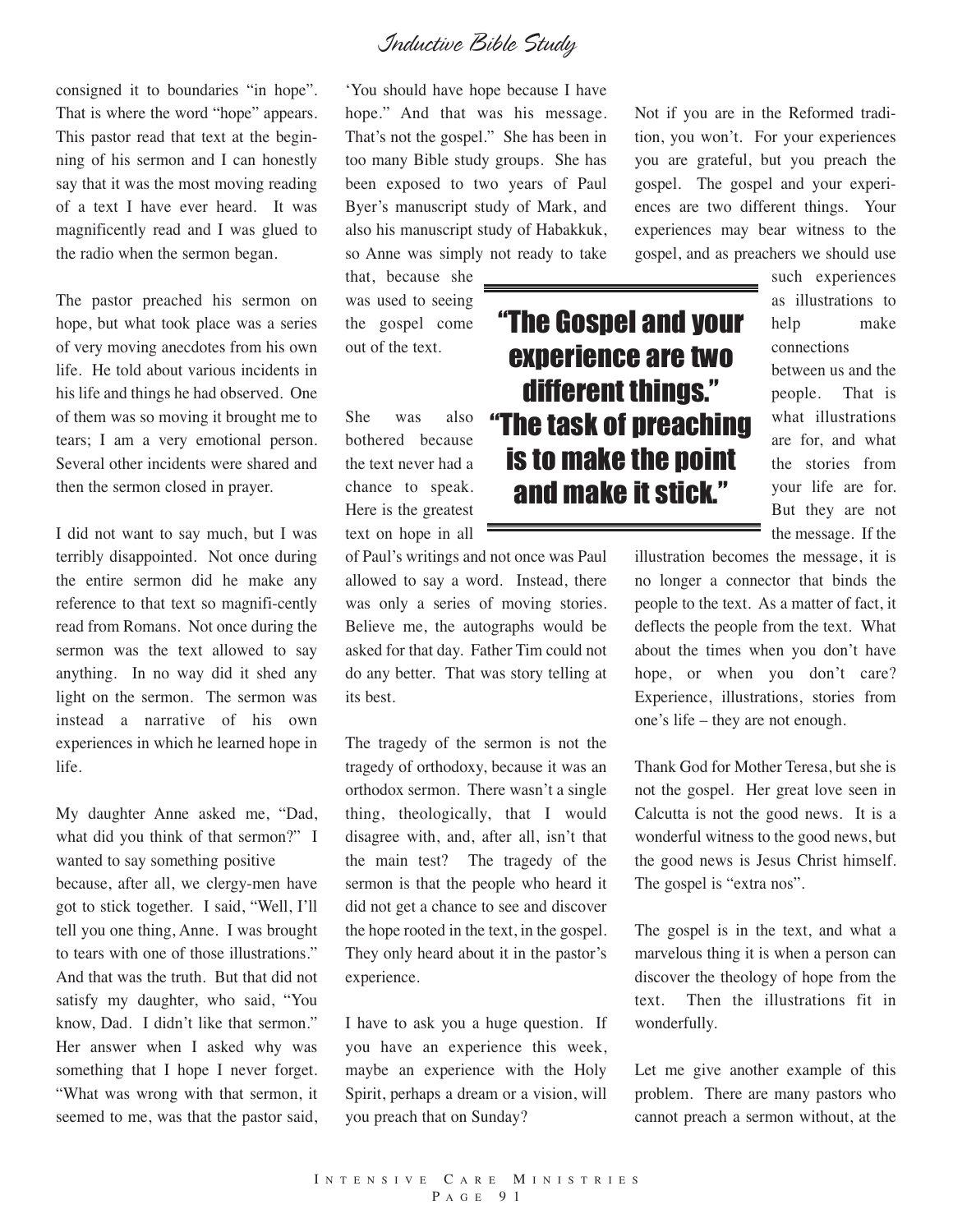tend, rattling off as cliché's the most precious truths of the Christian faith. This seems to occur because they feel that they have to bring the people to a decision. So a pastor will give a perfectly good sermon from the text, giving the text a chance to speak. Then he or she gets the last five minutes of the sermon and along comes a flood of automatic phrases that are not going through his or her mind nor through the listeners' minds. No, by that time the people are putting their papers away; they know that they and the sermon are coming in for a landing.

When you finish saying what is in the text, stop. As I have already stated, I think the crisis of preaching today is the thematic domination of preaching. The opposite danger is what I call the nondiscipleship exposition, where the results of research are shared, but without urgency and without soul, without the sense of the burden of the Lord. A person sometimes justifies this problem with, "Well, I told them the truth. I told them the gospel." But you have to remember in homiletics and preaching that just because you stated the point does not mean that you made the point. The task of preaching is to make the point and make it stick. That takes work and skill. Ultimately, it takes the mystery of the Holy Spirit to confirm the gospel and the text.

The best way to make a point stick is to allow people to discover it for themselves. The task of exposi-tional preaching is to help a person see, "Ah, the text says it. I see where it is.

I found it… I saw it." In other words, the point of expositional preaching is to enable a text in the Old or New Testament to make its own point.

Whether it's in leading a Bible study group or in preaching expositionally, I really think that's the preaching the church needs. I will admit it is not always the preaching that the church wants, but I do believe that it is the preaching the church needs. I am advocating that you as pastors get involved in small Bible study groups. I told my class today, "The first rule of being a communicator is to avoid the Peter Principle," wherein a person is elevated to the point of his or her incompetency. We have to be very careful of that in preaching. If you are not teaching the youth-communicant's class, why not? If you are not teaching and involved in a small Bible study group or in some sort of a mentor Bible study group with some people who are holding you account-able, why not? Why have you allowed yourself to be elevated above those very places where you learn what the text is saying, and where you put yourself under the text for its own sake and not simply to preach it? I would advocate, both for ourselves and for our people, that we try to start investigative Bible study groups in the lives or our churches.

Finally, I am advocating the serious expositional goal in regular preaching. I honestly believe that the best expositional preaching is where you invite people to think with you over a long period of time, through textual material, through a book, through the entire Bible. Encourage your people to dialogue with you. I have a text, taken from Paul's second letter to the

Thessalonians. The first books of the New Testament which Paul wrote were letters he sent form Athens to the church at Thessalonica, at that time the capital city of Macedonia. He wrote two letters to that church because they were confused over several points, but he also paid them a tribute by asking for their help. This text is found in the third chapter of II Thessalonians: "Finally, brothers and sisters, pray for us, that the word of the Lord may speed on and triumph as it did among you." I love that line; that's the mystery of preaching. The mystery of it all is that the Holy Spirit will use us, and we must pray for that above all else.

*The Reverend Earl Palmer has been minister of the First Presbyterian Church of Berkeley, California, since 1970, after having served churches in the Philippines and Seattle, Washington. A widely published writer, he received his B.A. from the University of California at Berkeley and his B.D. from Princeton Theological Seminary.*

December 1985 THEOLOGY, NEWS AND NOTES Reprinted by permission of Fuller Theological Seminary